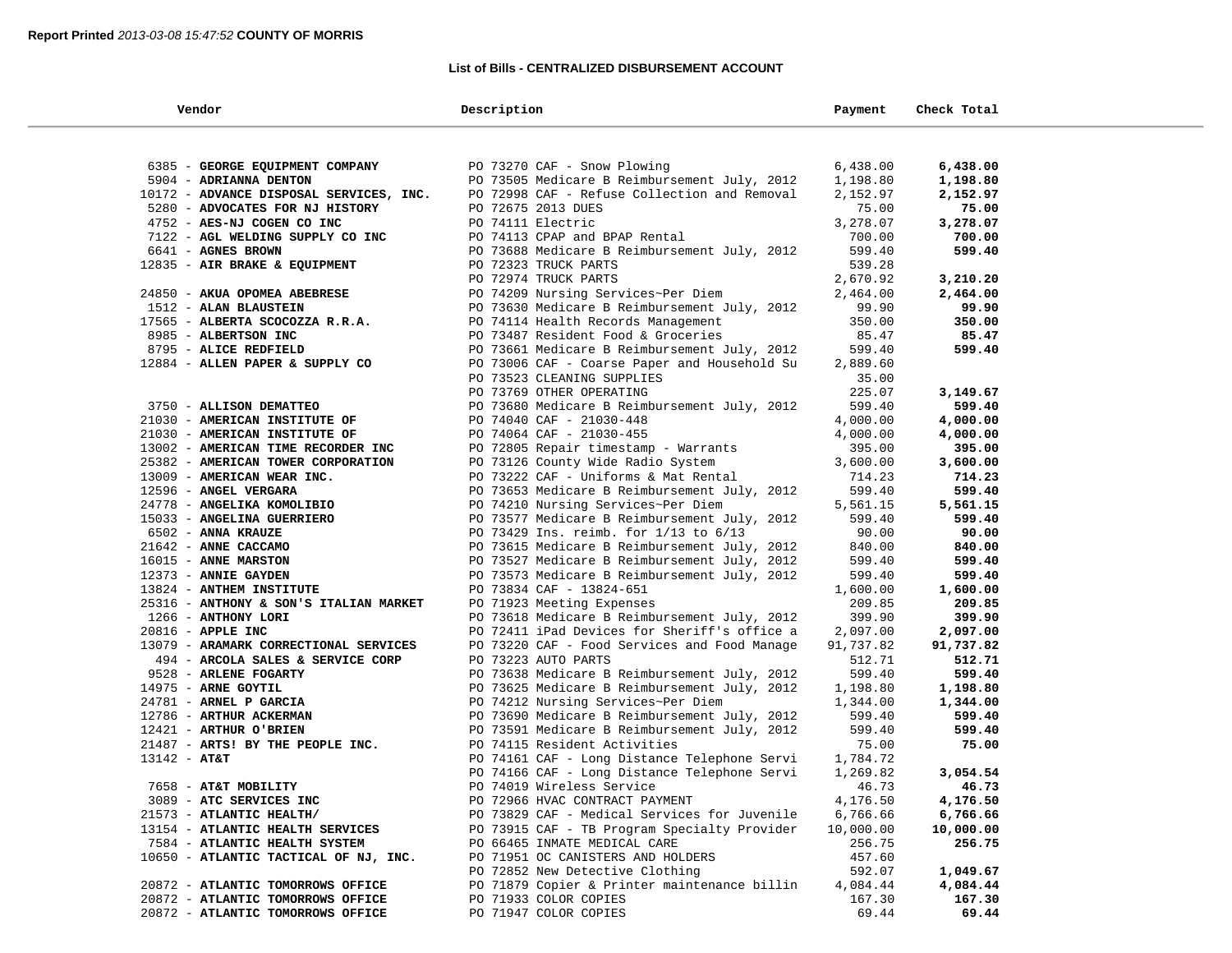| 20872 - ATLANTIC TOMORROWS OFFICE                                                                                                                                                                                                                            | PO 72291 3rd & 4th Qtr 2012                                                                                                                                                                                                                                                         |          | 28.70     |
|--------------------------------------------------------------------------------------------------------------------------------------------------------------------------------------------------------------------------------------------------------------|-------------------------------------------------------------------------------------------------------------------------------------------------------------------------------------------------------------------------------------------------------------------------------------|----------|-----------|
| 20872 - ATLANTIC TOMORROWS OFFICE                                                                                                                                                                                                                            | PO 72435 Color Copies                                                                                                                                                                                                                                                               |          | 1,065.82  |
|                                                                                                                                                                                                                                                              | $\begin{array}{cccc} 012 & & & & 28\, .70 \\ & & & & 1\, , 065\, .82 \\ & & & & 144\, .48 \end{array}$                                                                                                                                                                              |          |           |
| 20872 - ATLANTIC TOMORROWS OFFICE                                                                                                                                                                                                                            | PO 72679 COLOR COPIES                                                                                                                                                                                                                                                               |          | 144.48    |
| 20872 - ATLANTIC TOMORROWS OFFICE                                                                                                                                                                                                                            | PO 72777 MAINTENANCE CONTRACT No.64367 - 4TH 13,406.29                                                                                                                                                                                                                              |          | 13,406.29 |
| 20872 - ATLANTIC TOMORROWS OFFICE                                                                                                                                                                                                                            | PO 72787 Color Copies<br>PO 72864 Color Copies                                                                                                                                                                                                                                      | 64.05    | 64.05     |
| 20872 - ATLANTIC TOMORROWS OFFICE                                                                                                                                                                                                                            | PO 72864 Color Copies<br>PO 72864 Color Copies<br>PO 73847 CAF - 3899-309<br>PO 73848 CAF - 3899-56                                                                                                                                                                                 | 461.44   | 461.44    |
|                                                                                                                                                                                                                                                              |                                                                                                                                                                                                                                                                                     |          |           |
| 11713 - ATLANTIC TRAINING CENTER                                                                                                                                                                                                                             |                                                                                                                                                                                                                                                                                     | 187.50   | 187.50    |
| 3899 - AVTECH INSTITUTE                                                                                                                                                                                                                                      |                                                                                                                                                                                                                                                                                     | 800.00   |           |
|                                                                                                                                                                                                                                                              |                                                                                                                                                                                                                                                                                     |          | 1,600.00  |
|                                                                                                                                                                                                                                                              |                                                                                                                                                                                                                                                                                     |          | 154.59    |
|                                                                                                                                                                                                                                                              |                                                                                                                                                                                                                                                                                     |          |           |
|                                                                                                                                                                                                                                                              |                                                                                                                                                                                                                                                                                     |          | 148.98    |
|                                                                                                                                                                                                                                                              |                                                                                                                                                                                                                                                                                     |          | 599.40    |
|                                                                                                                                                                                                                                                              |                                                                                                                                                                                                                                                                                     |          | 1,198.80  |
|                                                                                                                                                                                                                                                              |                                                                                                                                                                                                                                                                                     |          | 599.40    |
|                                                                                                                                                                                                                                                              |                                                                                                                                                                                                                                                                                     |          |           |
|                                                                                                                                                                                                                                                              |                                                                                                                                                                                                                                                                                     |          | 1,778.00  |
|                                                                                                                                                                                                                                                              |                                                                                                                                                                                                                                                                                     |          | 23,351.54 |
|                                                                                                                                                                                                                                                              |                                                                                                                                                                                                                                                                                     |          | 139.50    |
|                                                                                                                                                                                                                                                              |                                                                                                                                                                                                                                                                                     |          | 840.00    |
|                                                                                                                                                                                                                                                              |                                                                                                                                                                                                                                                                                     |          |           |
|                                                                                                                                                                                                                                                              |                                                                                                                                                                                                                                                                                     |          | 18.90     |
|                                                                                                                                                                                                                                                              |                                                                                                                                                                                                                                                                                     |          | 66.35     |
|                                                                                                                                                                                                                                                              |                                                                                                                                                                                                                                                                                     |          | 599.40    |
|                                                                                                                                                                                                                                                              |                                                                                                                                                                                                                                                                                     |          | 1,198.80  |
|                                                                                                                                                                                                                                                              |                                                                                                                                                                                                                                                                                     |          |           |
|                                                                                                                                                                                                                                                              |                                                                                                                                                                                                                                                                                     |          | 599.40    |
|                                                                                                                                                                                                                                                              |                                                                                                                                                                                                                                                                                     |          | 31.64     |
|                                                                                                                                                                                                                                                              |                                                                                                                                                                                                                                                                                     |          | 77.05     |
|                                                                                                                                                                                                                                                              |                                                                                                                                                                                                                                                                                     |          | 457.53    |
|                                                                                                                                                                                                                                                              |                                                                                                                                                                                                                                                                                     |          | 19,534.74 |
|                                                                                                                                                                                                                                                              |                                                                                                                                                                                                                                                                                     |          |           |
|                                                                                                                                                                                                                                                              |                                                                                                                                                                                                                                                                                     |          | 3,644.40  |
| 24779 - BINU ILLIMOOTTIL JOSEPH                                                                                                                                                                                                                              | 3899 - AVTECH INSTITUTE PO 73847 CAF - 3899-30<br>13390 - BN A BOO.50<br>13217 - BAKEAKA NCLAUGHLIN<br>154.59<br>154.59<br>17907 - BAKEAKA NCLAUGHLIN<br>16832 - BAREARA NCLAUGHLIN<br>1697 - BAKEAK DERIVIOR BOOKS<br>17907 - BAREARA NCLAUG<br>PO 74213 Nursing Services~Per Diem | 280.00   | 280.00    |
| 6725 - BIO- REFERENCE LABORATORIES                                                                                                                                                                                                                           | PO 71937 CAF - Medical Laboratory Diagnostic                                                                                                                                                                                                                                        | 1,141.63 |           |
|                                                                                                                                                                                                                                                              | PO 72031 Testing for Employees - December 20                                                                                                                                                                                                                                        | 304.52   | 1,446.15  |
| 5292 - BLOOMFIELD COLLEGE                                                                                                                                                                                                                                    |                                                                                                                                                                                                                                                                                     | 3,200.00 | 3,200.00  |
|                                                                                                                                                                                                                                                              | PO 73802 CAF - 5292-156<br>PO 69722 resident clothing                                                                                                                                                                                                                               |          |           |
| 13239 - BOB BARKER COMPANY, INC.                                                                                                                                                                                                                             |                                                                                                                                                                                                                                                                                     | 597.46   | 597.46    |
| 13413 - BOONTON AUTO PARTS                                                                                                                                                                                                                                   |                                                                                                                                                                                                                                                                                     | 170.88   | 170.88    |
| 13413 - BOONTON AUTO PARTS<br>14427 - BRIAN K. DUNSTER<br>13856 - CABLEVISION<br>13856 - CABLEVISION<br>13856 - CABLEVISION<br>13856 - CABLEVISION<br>13856 - CABLEVISION<br>13856 - CABLEVISION<br>13856 - CABLEVISION<br>13856 - CABLEVISION<br>13856 - CA | PO 73226 AUTO BODY SUPPLIES<br>PO 73494 work boots<br>PO 74422 Chargeback Spring 2013                                                                                                                                                                                               | 90.00    | 90.00     |
|                                                                                                                                                                                                                                                              |                                                                                                                                                                                                                                                                                     | 3,504.00 | 3,504.00  |
|                                                                                                                                                                                                                                                              | PO 70528 cablevision/optimum Hanover Garage 69.21                                                                                                                                                                                                                                   |          | 69.21     |
|                                                                                                                                                                                                                                                              |                                                                                                                                                                                                                                                                                     |          |           |
|                                                                                                                                                                                                                                                              | PO 71758 Cable service for Administration<br>PO 71763 Internet service for Public Informa                                                                                                                                                                                           | 600.77   | 600.77    |
|                                                                                                                                                                                                                                                              |                                                                                                                                                                                                                                                                                     | 599.40   | 599.40    |
|                                                                                                                                                                                                                                                              | PO 73954 Online Service                                                                                                                                                                                                                                                             | 256.57   | 256.57    |
|                                                                                                                                                                                                                                                              | PO 74181 OPTIMUM ONLINE                                                                                                                                                                                                                                                             | 239.90   | 239.90    |
|                                                                                                                                                                                                                                                              | PO 74182 OPTIMUM ONLINE                                                                                                                                                                                                                                                             | 249.90   | 249.90    |
|                                                                                                                                                                                                                                                              |                                                                                                                                                                                                                                                                                     |          | 249.90    |
|                                                                                                                                                                                                                                                              | PO 74183 OPTIMUM ONLINE                                                                                                                                                                                                                                                             | 249.90   |           |
|                                                                                                                                                                                                                                                              |                                                                                                                                                                                                                                                                                     |          | 4,202.83  |
| 2102 - CAESAR'S ENTERTAINMENT CORP.                                                                                                                                                                                                                          | PO 72809 Room Reservations for the NJAC 1.386.00<br>PO 72780 Room Reservations for the NJAC 1.386.00                                                                                                                                                                                |          |           |
|                                                                                                                                                                                                                                                              |                                                                                                                                                                                                                                                                                     |          | 1,782.00  |
| 1939 - CARLOS RIVERA                                                                                                                                                                                                                                         | PO 72780 Room Reservations for the NJAC Conf 396.00<br>PO 73595 Medicare B Reimbursement July, 2012 599.40                                                                                                                                                                          |          | 599.40    |
|                                                                                                                                                                                                                                                              | PO 73014 EXPENSE VOUCHER                                                                                                                                                                                                                                                            | 73.95    | 73.95     |
| 13194 - CARMEN N. AYALA<br>11986 - CARMEN PEREZ                                                                                                                                                                                                              |                                                                                                                                                                                                                                                                                     |          |           |
|                                                                                                                                                                                                                                                              | PO 73593 Medicare B Reimbursement July, 2012                                                                                                                                                                                                                                        | 599.40   | 599.40    |
| 7352 - CAROL CAREY                                                                                                                                                                                                                                           | PO 73567 Medicare B Reimbursement July, 2012                                                                                                                                                                                                                                        | 599.40   | 599.40    |
| 14287 - CAROL DI ANTHONY                                                                                                                                                                                                                                     | PO 73568 Medicare B Reimbursement July, 2012                                                                                                                                                                                                                                        | 599.40   | 599.40    |
| 21362 - CAROLANN ROBERTO                                                                                                                                                                                                                                     | PO 73662 Medicare B Reimbursement July, 2012                                                                                                                                                                                                                                        | 599.40   | 599.40    |
| 5253 - CAROLINE GREENE                                                                                                                                                                                                                                       | PO 73704 Medicare B Reimbursement July, 2012                                                                                                                                                                                                                                        | 1,198.80 | 1,198.80  |
|                                                                                                                                                                                                                                                              |                                                                                                                                                                                                                                                                                     |          |           |
| 21725 - CARTRIDGE WORLD OF PARSIPPANY                                                                                                                                                                                                                        | PO 73066 Received Toner Cartridge                                                                                                                                                                                                                                                   | 571.64   | 571.64    |
| 4440 - CATHERINE GUIN                                                                                                                                                                                                                                        | PO 73552 Medicare B Reimbursement July, 2012                                                                                                                                                                                                                                        | 1,198.80 | 1,198.80  |
| 3382 - CCH INC                                                                                                                                                                                                                                               | PO 69281 Confirm US Master Tax Guide                                                                                                                                                                                                                                                | 93.33    |           |
|                                                                                                                                                                                                                                                              | PO 71990 Renewal GuideBook to NJ                                                                                                                                                                                                                                                    | 104.55   | 197.88    |
| 21425 - CECILE S. VAUGHAN                                                                                                                                                                                                                                    | PO 74100 Employee Reimbursement                                                                                                                                                                                                                                                     | 30.00    | 30.00     |
|                                                                                                                                                                                                                                                              |                                                                                                                                                                                                                                                                                     |          |           |
| 13726 - CENTRAL JERSEY TITLE CO INC                                                                                                                                                                                                                          | PO 74282 OSTF Acct. Easement Searches                                                                                                                                                                                                                                               | 154.00   | 154.00    |
| 13731 - CENTRAL POLY CORP                                                                                                                                                                                                                                    | PO 73221 CAF - Can Liners                                                                                                                                                                                                                                                           | 743.00   | 743.00    |
| 20487 - CENTURYLINK                                                                                                                                                                                                                                          | PO 73119 Telephone - (T1 Century)                                                                                                                                                                                                                                                   | 1,785.33 |           |
|                                                                                                                                                                                                                                                              | PO 72471 PHONE BILL                                                                                                                                                                                                                                                                 | 39.04    |           |
|                                                                                                                                                                                                                                                              | PO 72840 Long Valley Garage Fax                                                                                                                                                                                                                                                     | 150.92   |           |
|                                                                                                                                                                                                                                                              |                                                                                                                                                                                                                                                                                     |          |           |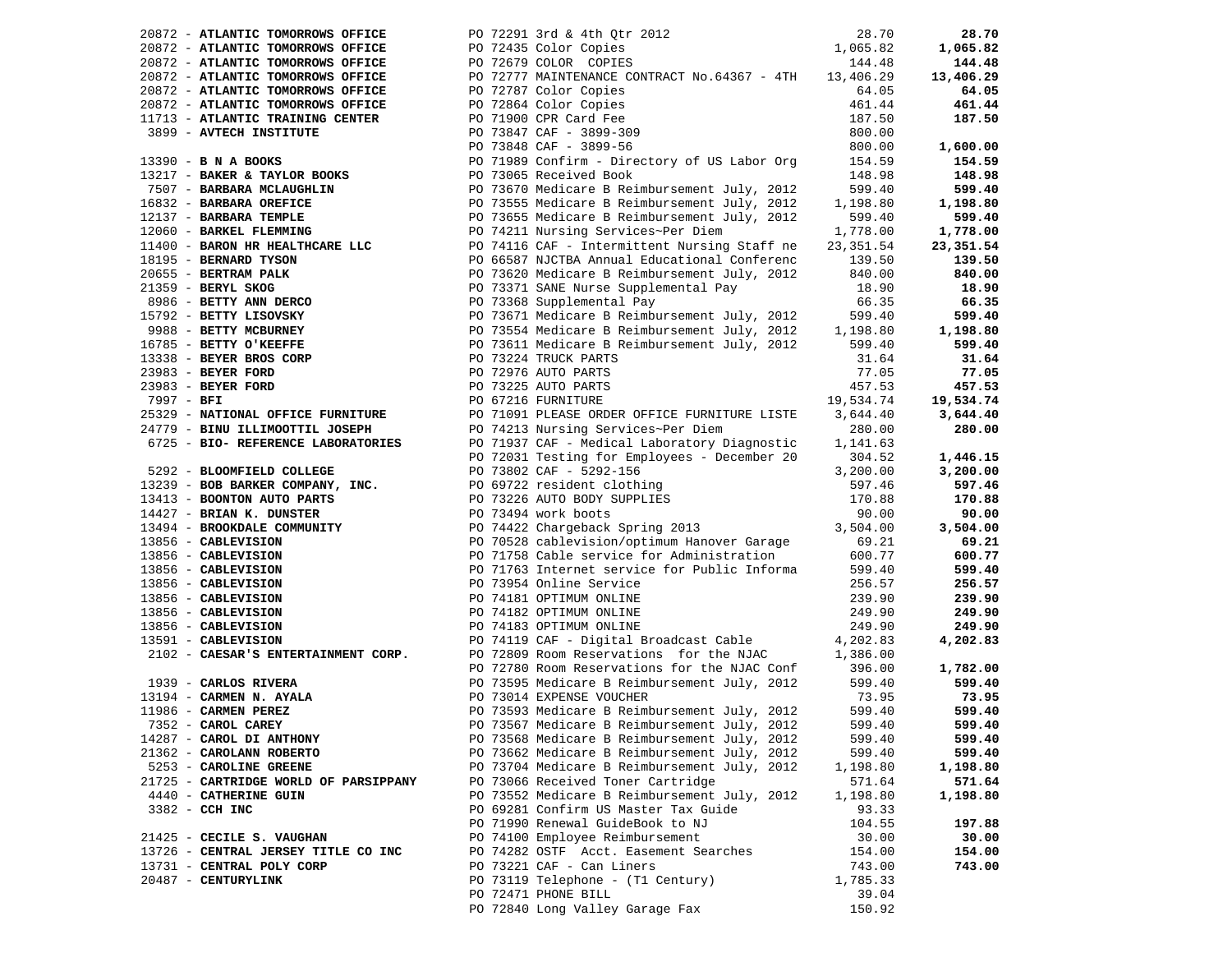|                                                                                 |  | PO 73808 Jan. phone bill                                                                                                                                                                                                                             | 166.44     | 2,141.73   |
|---------------------------------------------------------------------------------|--|------------------------------------------------------------------------------------------------------------------------------------------------------------------------------------------------------------------------------------------------------|------------|------------|
| 7940 - CHARLES NADARAJAH                                                        |  | PO 74214 Nursing Services~Per Diem 1,960.00                                                                                                                                                                                                          |            | 1,960.00   |
|                                                                                 |  |                                                                                                                                                                                                                                                      | 599.40     | 599.40     |
|                                                                                 |  |                                                                                                                                                                                                                                                      | 599.40     | 599.40     |
|                                                                                 |  |                                                                                                                                                                                                                                                      |            |            |
|                                                                                 |  |                                                                                                                                                                                                                                                      | 599.40     | 599.40     |
|                                                                                 |  | The CHARLOTTE GRAHAM<br>TO 73506 Medicare B Reimbursement July, 2012<br>1980 - CHARLOTTE GRAHAM<br>1980 - CHARLOTTE GREEN<br>1980 - CHARLOTTE STEUBE<br>PO 73658 Medicare B Reimbursement July, 2012<br>21421 - CHEAPER THAN DIRT!<br>PO 725         | 240.75     | 240.75     |
| 13787 - CHERRY VALLEY TRACTOR                                                   |  | PO 72977 TRUCK PARTS                                                                                                                                                                                                                                 | 445.89     | 445.89     |
|                                                                                 |  |                                                                                                                                                                                                                                                      |            |            |
|                                                                                 |  | PO 74159 CAF - Rehabilitation for Saffin Pon                                                                                                                                                                                                         | 65,000.00  | 83,706.30  |
| 21653 - CHERYL BARTOW                                                           |  | PO 73687 Medicare B Reimbursement July, 2012                                                                                                                                                                                                         | 599.40     | 599.40     |
| 21424 - CHILRAKHA JAIRAM                                                        |  | PO 74101 Employee Reimbursement                                                                                                                                                                                                                      | 30.00      | 30.00      |
| 12359 - CHRISTOPHER MERCADANTE                                                  |  | PO 73716 Lamination                                                                                                                                                                                                                                  | 17.12      | 17.12      |
|                                                                                 |  |                                                                                                                                                                                                                                                      |            |            |
| 24880 - CHRISTOPHER N. RAPICANO                                                 |  | 90 73490 ANNUAL REASSESSMENT 50.00<br>PO 74180 SHREDDING SERVICES FOR JANUARY 1-31 1,233.50                                                                                                                                                          |            | 50.00      |
| 21857 - CITYSIDE ARCHIVES, LTD                                                  |  |                                                                                                                                                                                                                                                      |            | 1,233.50   |
|                                                                                 |  | 21857 - CITYSIDE ARCHIVES, LTD PO 74301 CAF - Record Storage Services - Jan 3,742.12                                                                                                                                                                 |            | 3,742.12   |
| 25388 - CLAUDIA BROWN                                                           |  | PO 73642 Medicare B Reimbursement July, 2012                                                                                                                                                                                                         | 599.40     | 599.40     |
| 20319 - CLAUDIA BUDDY                                                           |  | PO 73563 Medicare B Reimbursement July, 2012                                                                                                                                                                                                         | 599.40     | 599.40     |
| 13857 - CLIFFSIDE BODY CORP                                                     |  | PO 73229 TRUCK PARTS                                                                                                                                                                                                                                 | 4.46       | 4.46       |
|                                                                                 |  |                                                                                                                                                                                                                                                      | 800.00     | 800.00     |
| 20928 - CLINICAL RESEARCH ACADEMY PO 73898 CAF - 20928-886                      |  |                                                                                                                                                                                                                                                      |            |            |
| 13917 - COMMUNITY HOPE INC.                                                     |  | PO 74037 CAF - Grant in Aid funding for 2012 14,004.93                                                                                                                                                                                               |            | 14,004.93  |
| 9486 - COMPLETE SECURITY SYSTEMS, INC.<br>13937 - COMPUTER CABLE & CONNECTOR CO |  | PO 72897 SECURITY EQUIP                                                                                                                                                                                                                              | 350.00     | 350.00     |
|                                                                                 |  | PO 70531 Cable Order                                                                                                                                                                                                                                 | 700.59     |            |
|                                                                                 |  | PO 72408 Cable Stock                                                                                                                                                                                                                                 | 846.42     | 1,547.01   |
| 4912 - CONSERVATION CENTER FOR ART &                                            |  | PO 73028 REGISTRATION FEES - TRAINING CLASSE                                                                                                                                                                                                         | 50.00      | 50.00      |
| 12612 - COPPER SERVICES                                                         |  | PO 70946 Telephone Conferencing Service                                                                                                                                                                                                              | 59.24      | 59.24      |
| 14027 - COUNTY COLLEGE OF MORRIS                                                |  | PO 73298 EXPENDITURES RE; MAJOR REPAIRS/REST                                                                                                                                                                                                         | 96,538.00  | 96,538.00  |
|                                                                                 |  |                                                                                                                                                                                                                                                      |            |            |
| 14027 - COUNTY COLLEGE OF MORRIS                                                |  | PO 73299 EXPENDITURES RE: MAJOR REPAIRS/REST                                                                                                                                                                                                         | 804.58     | 804.58     |
| 14027 - COUNTY COLLEGE OF MORRIS                                                |  | PO 73364 EXPENDITURES RE: MAJOR REPAIRS/REST                                                                                                                                                                                                         | 2,300.00   | 2,300.00   |
| 14027 - COUNTY COLLEGE OF MORRIS                                                |  | PO 73382 EXPENDITURES RE: MAJOR REPAIRS/REST 41,850.00                                                                                                                                                                                               |            | 41,850.00  |
| 14022 - COUNTY COLLEGE OF MORRIS                                                |  | PO 74325 1ST HALF 3/13 - OPERATING BUDGET                                                                                                                                                                                                            | 568,256.75 | 568,256.75 |
| 14029 - COUNTY COLLEGE OF MORRIS                                                |  | PO 74421 CAF - 2013 Printing Services - Febr                                                                                                                                                                                                         | 15,333.33  | 15,333.33  |
| 14031 - COUNTY CONCRETE CORP.                                                   |  | PO 71487 concrete supplies                                                                                                                                                                                                                           | 413.50     | 413.50     |
| 13 - COUNTY OF MORRIS                                                           |  | PO 74281 METERED MAIL 2ND 1/2 FEBRUARY 2013                                                                                                                                                                                                          | 5,678.48   | 5,678.48   |
| 13 - COUNTY OF MORRIS                                                           |  | PO 74402 COMPENSATED ABSENCES                                                                                                                                                                                                                        |            |            |
| 13 - COUNTY OF MORRIS                                                           |  |                                                                                                                                                                                                                                                      | 42,232.71  | 42,232.71  |
|                                                                                 |  |                                                                                                                                                                                                                                                      |            | 243.89     |
| 14041 - COUNTY WELDING SUPPLY CO                                                |  |                                                                                                                                                                                                                                                      |            |            |
|                                                                                 |  |                                                                                                                                                                                                                                                      |            | 82.70      |
| 11283 - CROSS COUNTRY EDUCATION, LLC                                            |  |                                                                                                                                                                                                                                                      |            | 338.00     |
| $19233 - \text{CULLIGAN}$                                                       |  |                                                                                                                                                                                                                                                      |            |            |
|                                                                                 |  | PO 74402 COMPENSATED ABSENCES<br>PO 74442 2ND HALF 2/13 METERED MAIL<br>PO 71889 welding material<br>PO 72363 acetylene<br>PO 62146 TRAINING<br>PO 5242 SOALR SALT<br>PO 5242 SOALR SALT<br>PO 56242 SOALR SALT<br>PO 65788 SOLAR SALT<br>PO 657     |            |            |
|                                                                                 |  |                                                                                                                                                                                                                                                      |            | 2,493.98   |
| 14102 - CY DRAKE LOCKSMITHS, INC.                                               |  |                                                                                                                                                                                                                                                      |            |            |
|                                                                                 |  |                                                                                                                                                                                                                                                      |            |            |
|                                                                                 |  |                                                                                                                                                                                                                                                      |            |            |
|                                                                                 |  |                                                                                                                                                                                                                                                      |            | 110.00     |
|                                                                                 |  |                                                                                                                                                                                                                                                      |            | 599.40     |
| 11976 - CYNTHIA MILLER                                                          |  |                                                                                                                                                                                                                                                      |            | 599.40     |
| 12683 - D. C. EXPRESS INC                                                       |  | 2895 - <b>CYNTHIA GORDON</b><br>2895 - <b>CYNTHIA GORDON</b> 2012<br>1976 - CYNTHIA MILLER 299.40<br>2683 - D. C. EXPRESS INC 2010 2013666 Medicare B Reimbursement July, 2012<br>2683 - D. C. EXPRESS INC 20174 CAF - Delivery of Voting Machines 2 |            | 1,800.00   |
| 12523 - D&B AUTO SUPPLY                                                         |  | PO 72960 AUTO PARTS                                                                                                                                                                                                                                  | 2,516.62   |            |
|                                                                                 |  | PO 73230 AUTO PARTS                                                                                                                                                                                                                                  | 1,611.74   | 4,128.36   |
|                                                                                 |  | PO 73998 CAF - Reviewing of Land Development                                                                                                                                                                                                         |            |            |
| 11783 - D.R. JOHNSON & ASSOCIATES, LLC                                          |  |                                                                                                                                                                                                                                                      | 2,429.61   | 2,429.61   |
| 14123 - DAILY RECORD                                                            |  | PO 73147 Daily Record Affidavit of Publicati                                                                                                                                                                                                         | 77.64      | 77.64      |
| 14123 - DAILY RECORD                                                            |  | PO 73256 Legal Notice - Hanover Park Regiona                                                                                                                                                                                                         | 89.08      | 89.08      |
| 14123 - DAILY RECORD                                                            |  | PO 73451 Contract Awards 2/13/13 Mtg.                                                                                                                                                                                                                | 154.40     | 154.40     |
| 14123 - DAILY RECORD                                                            |  | PO 73733 ADVERTISEMENTS                                                                                                                                                                                                                              | 728.44     | 728.44     |
| 14123 - DAILY RECORD                                                            |  | PO 73924 ADVERTISEMENT                                                                                                                                                                                                                               | 71.40      | 71.40      |
| 14123 - DAILY RECORD                                                            |  | PO 73946 Legal Notices - Ordinances for 2/13                                                                                                                                                                                                         | 69.84      | 69.84      |
| $10992$ - DAISY WATSON                                                          |  | PO 73693 Medicare B Reimbursement July, 2012                                                                                                                                                                                                         | 1,198.80   | 1,198.80   |
| 588 - DAN TERRY                                                                 |  | PO 73760 Work Boots per contract-Road Dept.                                                                                                                                                                                                          |            |            |
|                                                                                 |  |                                                                                                                                                                                                                                                      | 90.00      | 90.00      |
| 11155 - DANILO LAPID                                                            |  | PO 74216 Nursing Services~Per Diem                                                                                                                                                                                                                   | 1,680.00   | 1,680.00   |
| 25386 - DAVID JEAN-LOUIS                                                        |  | PO 74215 Nursing Services~Per Diem                                                                                                                                                                                                                   | 2,800.00   | 2,800.00   |
| 9374 - DAVID MCLAUGHLIN                                                         |  | PO 73669 Medicare B Reimbursement July, 2012                                                                                                                                                                                                         | 599.40     | 599.40     |
| 18414 - DAVID WEBER OIL COMPANY                                                 |  | PO 71181 OIL AND LUBRICANTS                                                                                                                                                                                                                          | 3,080.10   | 3,080.10   |
| 11434 - DAWN CENTER FOR INDEPENDENT                                             |  | PO 73982 2012-2013 MEMBERSHIP                                                                                                                                                                                                                        | 100.00     | 100.00     |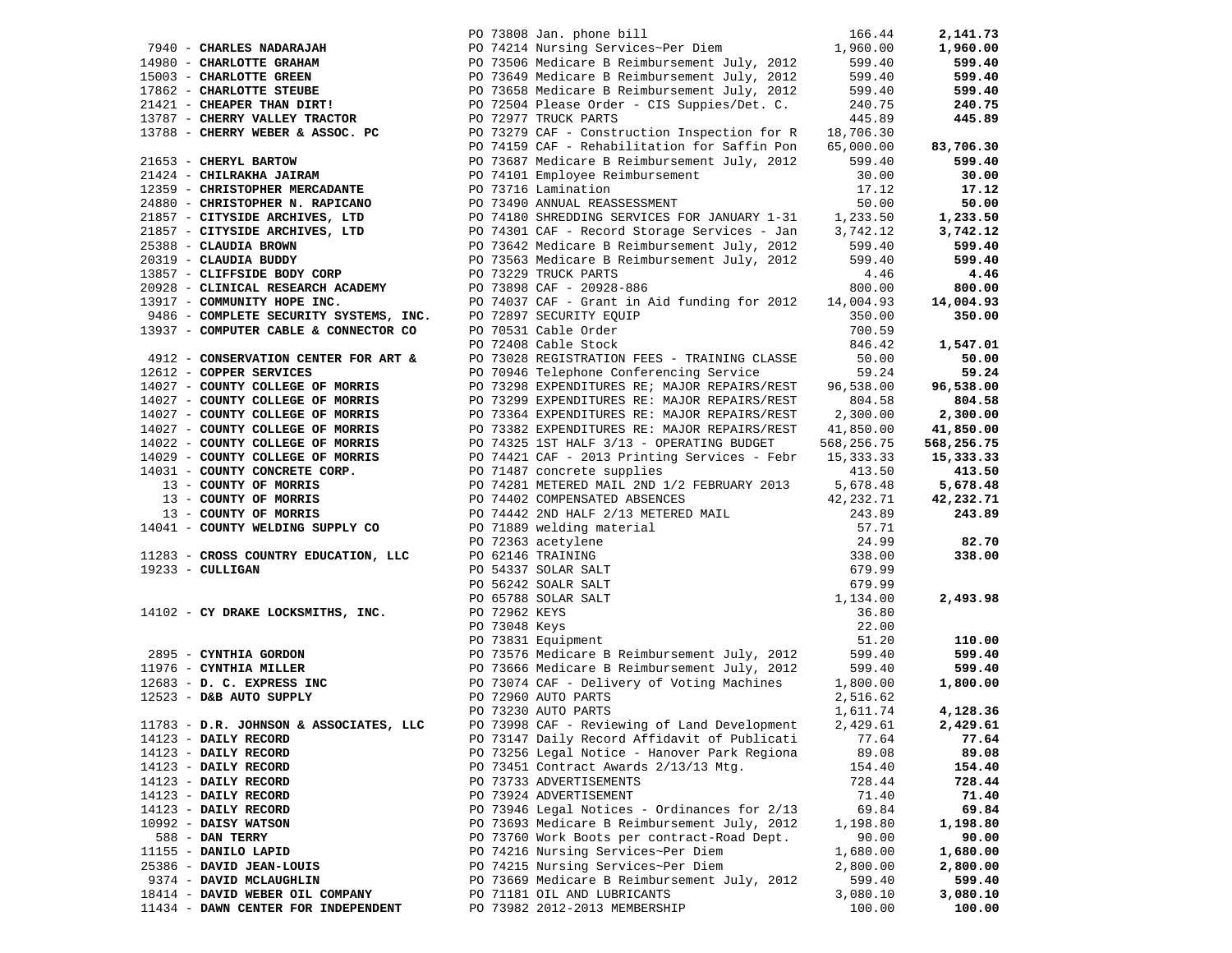|                                                                                                                                                                                                                                      |  |                                                                                                                                                                                                                                                 |           | 599.40             |
|--------------------------------------------------------------------------------------------------------------------------------------------------------------------------------------------------------------------------------------|--|-------------------------------------------------------------------------------------------------------------------------------------------------------------------------------------------------------------------------------------------------|-----------|--------------------|
|                                                                                                                                                                                                                                      |  |                                                                                                                                                                                                                                                 |           | 634.00             |
|                                                                                                                                                                                                                                      |  |                                                                                                                                                                                                                                                 |           | 14.04              |
|                                                                                                                                                                                                                                      |  |                                                                                                                                                                                                                                                 |           | 20.90              |
|                                                                                                                                                                                                                                      |  |                                                                                                                                                                                                                                                 |           | 18.81              |
|                                                                                                                                                                                                                                      |  |                                                                                                                                                                                                                                                 |           | 16.72              |
|                                                                                                                                                                                                                                      |  |                                                                                                                                                                                                                                                 |           | 16.03              |
|                                                                                                                                                                                                                                      |  |                                                                                                                                                                                                                                                 |           | 219.71             |
|                                                                                                                                                                                                                                      |  |                                                                                                                                                                                                                                                 |           | 43.89              |
|                                                                                                                                                                                                                                      |  |                                                                                                                                                                                                                                                 |           | 301.84             |
|                                                                                                                                                                                                                                      |  |                                                                                                                                                                                                                                                 |           | 47.85              |
|                                                                                                                                                                                                                                      |  |                                                                                                                                                                                                                                                 |           | 21.81              |
|                                                                                                                                                                                                                                      |  |                                                                                                                                                                                                                                                 |           |                    |
|                                                                                                                                                                                                                                      |  |                                                                                                                                                                                                                                                 |           | 35.85              |
|                                                                                                                                                                                                                                      |  |                                                                                                                                                                                                                                                 |           | 20.90              |
|                                                                                                                                                                                                                                      |  |                                                                                                                                                                                                                                                 |           | 14.04              |
|                                                                                                                                                                                                                                      |  |                                                                                                                                                                                                                                                 |           | 220.84             |
|                                                                                                                                                                                                                                      |  |                                                                                                                                                                                                                                                 |           | 8.36               |
|                                                                                                                                                                                                                                      |  |                                                                                                                                                                                                                                                 |           | 599.40             |
|                                                                                                                                                                                                                                      |  |                                                                                                                                                                                                                                                 |           | 119.99             |
|                                                                                                                                                                                                                                      |  |                                                                                                                                                                                                                                                 |           |                    |
|                                                                                                                                                                                                                                      |  |                                                                                                                                                                                                                                                 |           | 12,867.14          |
| 18918 - DELL MARKETING L.P.<br>19918 - PERSON DENTAL INC.<br>1996 - PERSON DENTAL INC.<br>1996 - PERSON DENTAL INC.<br>1996 - PERSON DENTAL PROPERTY DENSITY PORT OF PERSONAL PROPERTY OF PERSONAL PROPERTY POST PROPERTY POST PROPE |  | 344 - DEE LOBO 27479 Medicare BReinburgement July, 2012 599.40<br>414 - DEEM PARK PO 73788 Experime Vucher - Ammual AICP & APA 634.00<br>274 - DEER PARK PO 70308 Monthly Water Delivery 20.90<br>274 - DEER PARK PO 70306 Monthly              |           | 1,070.11           |
|                                                                                                                                                                                                                                      |  |                                                                                                                                                                                                                                                 | 4,988.00  | 4,988.00           |
|                                                                                                                                                                                                                                      |  |                                                                                                                                                                                                                                                 | 200.00    | 200.00             |
|                                                                                                                                                                                                                                      |  | 21514 - DENVILLE PBA LOCAL #142, INC.<br>2551 - DENVILLE PBA LOCAL #142, INC.<br>2551 - DERMA RITE INDUSTRIES LLC<br>2003 - DESESA ENGINEERING CO., INC.<br>2003 - DESESA ENGINEERING CO., INC.<br>2003 - DIANE DINUNZIO<br>2003 - DIANE D      | 800.00    | 800.00             |
|                                                                                                                                                                                                                                      |  |                                                                                                                                                                                                                                                 | 42,322.50 | 42,322.50          |
|                                                                                                                                                                                                                                      |  | ro 73557 Medicare B Reimbursement July, 2012<br>PO 73557 Medicare B Reimbursement July, 2012<br>PO 73944 Insurance reimbursement 113 in 1700                                                                                                    | 67.10     | 67.10              |
| 12371 - DIANE STRECKFUSS                                                                                                                                                                                                             |  |                                                                                                                                                                                                                                                 | 1,198.80  | 1,198.80           |
| 552 - DIENANE ETIENNE                                                                                                                                                                                                                |  | PO 73944 Insurance reimb. for $1/13$ to $6/13$                                                                                                                                                                                                  | 72.00     | 72.00              |
| 5396 - DIFRANCESCO, BATEMAN, COLEY, YOSPIN PO 74077 North Main Street Extension Project                                                                                                                                              |  |                                                                                                                                                                                                                                                 | 12.00     | 12.00              |
|                                                                                                                                                                                                                                      |  | 5396 - DIFRANCESCO, BATEMAN, COLEY, YOSFIN PO 74077 North Main Street Extension Project 12.00<br>12.00<br>12.00<br>12.00<br>1661-359.48<br>1661-2 DONNA GRUBLE<br>2960 - DOROTHY ALLEN<br>297 - DOROTHY ALLEN<br>168 - DOROTHY BLEX<br>297 - DO |           | 1,661.48           |
|                                                                                                                                                                                                                                      |  |                                                                                                                                                                                                                                                 |           | 15,359.48          |
|                                                                                                                                                                                                                                      |  |                                                                                                                                                                                                                                                 |           | 67.93              |
|                                                                                                                                                                                                                                      |  |                                                                                                                                                                                                                                                 |           | 1,352.27<br>599.40 |
|                                                                                                                                                                                                                                      |  |                                                                                                                                                                                                                                                 |           | 599.40             |
|                                                                                                                                                                                                                                      |  |                                                                                                                                                                                                                                                 |           | 19.95              |
|                                                                                                                                                                                                                                      |  |                                                                                                                                                                                                                                                 |           | 1,198.80           |
|                                                                                                                                                                                                                                      |  |                                                                                                                                                                                                                                                 |           | 599.40             |
|                                                                                                                                                                                                                                      |  |                                                                                                                                                                                                                                                 |           | 18.97              |
|                                                                                                                                                                                                                                      |  |                                                                                                                                                                                                                                                 |           | 599.40             |
|                                                                                                                                                                                                                                      |  |                                                                                                                                                                                                                                                 |           | 800.00             |
|                                                                                                                                                                                                                                      |  |                                                                                                                                                                                                                                                 |           |                    |
|                                                                                                                                                                                                                                      |  |                                                                                                                                                                                                                                                 |           | 11,718.56          |
|                                                                                                                                                                                                                                      |  | 14394 - DOVER/VG MUNICIPAL ALLIANCE<br>14394 - DOVER/VG MUNICIPAL ALLIANCE<br>16827 - DUDLEY WOODBRIDGE<br>16827 - DUDLEY WOODBRIDGE<br>14438 - E.A. MORSE & CO. INC.<br>16973692 Medicare B Reimbursement July, 2012 1,198.80<br>1686 - E      |           | 1,198.80           |
|                                                                                                                                                                                                                                      |  |                                                                                                                                                                                                                                                 |           | 728.72             |
|                                                                                                                                                                                                                                      |  |                                                                                                                                                                                                                                                 |           | 11,007.42          |
|                                                                                                                                                                                                                                      |  |                                                                                                                                                                                                                                                 |           | 90.00              |
|                                                                                                                                                                                                                                      |  |                                                                                                                                                                                                                                                 |           | 500.00             |
| 12467 - EDITHA MARQUEZ                                                                                                                                                                                                               |  | PO 74217 Nursing Services~Per Diem                                                                                                                                                                                                              | 560.00    | 560.00             |
| 7292 - EDUARDO VARGAS                                                                                                                                                                                                                |  | PO 73637 Medicare B Reimbursement July, 2012                                                                                                                                                                                                    | 599.40    | 599.40             |
| 21448 - ELAINE CARRO                                                                                                                                                                                                                 |  | PO 73854 Travel reimbursement                                                                                                                                                                                                                   | 204.96    | 204.96             |
| 21649 - ELEANOR CARROLL                                                                                                                                                                                                              |  | PO 73475 Medicare B Reimbursement July, 2012                                                                                                                                                                                                    | 599.40    | 599.40             |
| $20909$ - ELEANOR SGRO                                                                                                                                                                                                               |  | PO 73696 Medicare B Reimbursement July, 2012                                                                                                                                                                                                    | 1,198.80  | 1,198.80           |
| 10560 - ELEANOR SHANN                                                                                                                                                                                                                |  | PO 73599 Medicare B Reimbursement July, 2012                                                                                                                                                                                                    | 599.40    | 599.40             |
| 17946 - ELEANOR SYLVESTER                                                                                                                                                                                                            |  | PO 73477 Medicare B Reimbursement July, 2012                                                                                                                                                                                                    | 1,007.40  | 1,007.40           |
| 23996 - ELECTRONIC OFFICE SYSTEMS                                                                                                                                                                                                    |  | PO 72689 Maint. Agreement                                                                                                                                                                                                                       | 32.83     | 32.83              |
| 13283 - ELIJAH BLAIR JR                                                                                                                                                                                                              |  | PO 73473 Medicare B Reimbursement July, 2012                                                                                                                                                                                                    | 599.40    | 599.40             |
| 9998 - ELIZABETH BARRADALE                                                                                                                                                                                                           |  | PO 73497 Medicare B Reimbursement July, 2012                                                                                                                                                                                                    | 599.40    | 599.40             |
| 8779 - ELIZABETH JAEGER                                                                                                                                                                                                              |  | PO 73580 Medicare B Reimbursement July, 2012                                                                                                                                                                                                    | 599.40    | 599.40             |
| 1802 - ELIZABETH LORI                                                                                                                                                                                                                |  | PO 73617 Medicare B Reimbursement July, 2012                                                                                                                                                                                                    | 399.90    | 399.90             |
| 13305 - ELIZABETH N. BELZ                                                                                                                                                                                                            |  | PO 73686 Medicare B Reimbursement July, 2012                                                                                                                                                                                                    | 599.40    | 599.40             |
| 14505 - ELIZABETHTOWN GAS                                                                                                                                                                                                            |  | PO 73752 NATURAL GAS - LONG VALLEY                                                                                                                                                                                                              | 330.92    | 330.92             |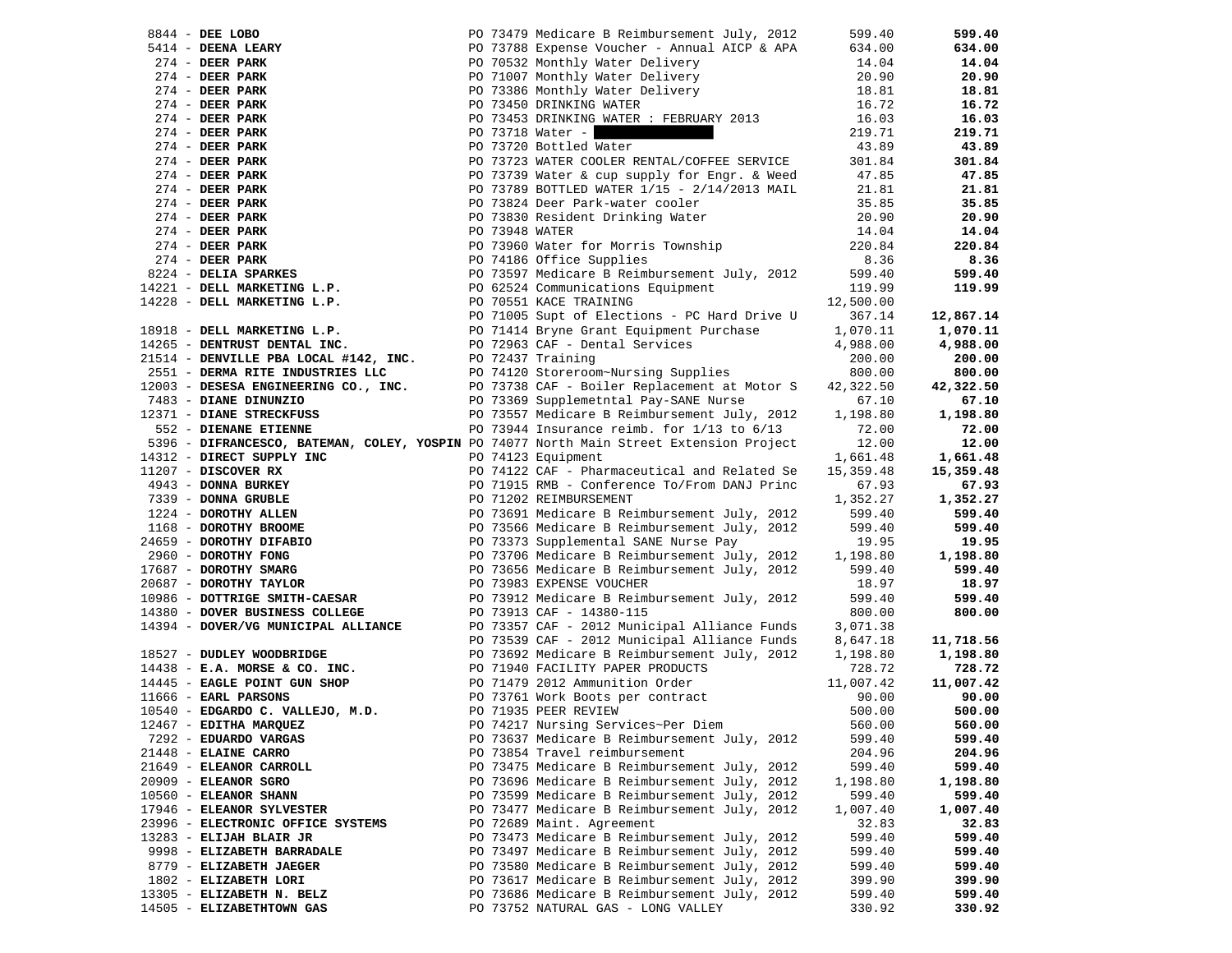| 4449 - ELLEN LEWIS                              |                                               |  | PO 73701 Medicare B Reimbursement July, 2012 | 1,198.80             | 1,198.80         |
|-------------------------------------------------|-----------------------------------------------|--|----------------------------------------------|----------------------|------------------|
| 24190 - ELOUISE KING                            |                                               |  | PO 73628 Medicare B Reimbursement July, 2012 | 719.40               | 719.40           |
|                                                 | 7419 - ELSIE PATTERSON                        |  | PO 73663 Medicare B Reimbursement July, 2012 | 599.40               | 599.40           |
| 4438 - ELVA WEININGER                           |                                               |  | PO 73651 Medicare B Reimbursement July, 2012 | 599.40               | 599.40           |
| 5245 - EMELDA WALCOTT                           |                                               |  | PO 73604 Medicare B Reimbursement July, 2012 | 599.40               | 599.40           |
| 25417 - EMILY O'GORMAN                          |                                               |  | PO 73904 Medicare B Reimbursement July, 2012 | 999.00               | 999.00           |
|                                                 | 2047 - EMPLOYMENT HORIZONS, INC.              |  | PO 74032 CAF - Lawn Cutting and Office Clean | 31,010.00            | 31,010.00        |
| 20998 - EPIC MANAGEMENT INC.                    |                                               |  | PO 73787 CAF - Construction Management Sercv | 38,201.50            | 38,201.50        |
|                                                 | 14551 - EQUIFAX INFORMATION SVCS LLC          |  | PO 66806 Backgroud Checks                    | 95.30                | 95.30            |
|                                                 | 15217 - ESTATE OF FRANK HOFFMAN               |  | PO 73468 Medicare B Reimbursement July, 2012 | 399.60               | 399.60           |
| 2889 - ESTATE OF KEVIN BELL                     |                                               |  | PO 73467 Medicare B Reimbursement July, 2012 | 299.70               | 299.70           |
|                                                 | 17537 - ESTATE OF LOUIS SCERBO                |  | PO 61996 Medicare Part B Reimbursement Janua | 499.50               | 499.50           |
| 14660 - ESTATE OF MARY FAZIO                    |                                               |  | PO 73531 Medicare B Reimbursement July, 2012 | 599.40               | 599.40           |
| 14673 - ETHEL FENTZLAFF                         |                                               |  | PO 73551 Medicare B Reimbursement July, 2012 |                      | 1,198.80         |
|                                                 |                                               |  |                                              | 1,198.80             |                  |
| 21666 - ETHEL HAWKINS<br>8771 - ETHEL WEISSMANN |                                               |  | PO 73579 Medicare B Reimbursement July, 2012 | 599.40               | 599.40<br>599.40 |
|                                                 |                                               |  | PO 73605 Medicare B Reimbursement July, 2012 | 599.40               |                  |
| 24195 - EVA DAVIS                               |                                               |  | PO 73626 Medicare B Reimbursement July, 2012 | 659.40               | 659.40           |
| 20265 - EVELYN TOLENTINO                        |                                               |  | PO 74218 Nursing Services~Per Diem           | 1,155.00             | 1,155.00         |
| 10525 - EVERETTE SOLOMON                        |                                               |  | PO 73556 Medicare B Reimbursement July, 2012 | 1,198.80             | 1,198.80         |
|                                                 | 10098 - F & E CHECK PROTECTOR SALES CO.       |  | PO 73306 Hedman 5000 checksigner Triple sign | 534.40               | 534.40           |
|                                                 | 7836 - FAIL SAFE TESTING INC.                 |  | PO 71901 Annual Fire Hose Testing            | 1,254.75             | 1,254.75         |
|                                                 | 2878 - FAIRLEIGH DICKINSON UNIVERSITY         |  | PO 73810 CAF - 2878-639                      | 597.52               | 597.52           |
|                                                 | 14644 - FAMILY SERVICE OF MORRIS COUNTY       |  | PO 73849 CAF - Adult Day Care Center         | 18,714.48            | 18,714.48        |
| 12515 - FASTENAL COMPANY                        |                                               |  | PO 73209 BLDG MAINT                          | 422.13               | 422.13           |
| 20423 - FASTER URGENT CARE                      |                                               |  | PO 73525 Medical Services - December 2012    | 150.00               | 150.00           |
| 20423 - FASTER URGENT CARE                      |                                               |  | PO 74098 CAF - Comprehensive Medical Service | 21,771.09            | 21,771.09        |
| 20423 - FASTER URGENT CARE                      |                                               |  | PO 74099 Comprehensive Medical Services - Fe | 1,523.00             | 1,523.00         |
| $5088$ - FBI/LEEDA                              |                                               |  | PO 72443 2013 Dues                           | 50.00                | 50.00            |
| 14666 - FEDEX                                   |                                               |  | PO 71544 Postage & Metered Mail              | 135.92               | 135.92           |
| $14668$ - FEDEX                                 |                                               |  | PO 73376 Express Mail                        | 171.24               |                  |
|                                                 |                                               |  | PO 73967 Express Mail                        | 258.81               | 430.05           |
| 1190 - FEROL DRUST                              |                                               |  | PO 73707 Medicare B Reimbursement July, 2012 | 1,198.80             | 1,198.80         |
| 3051 - LAZ PARKING                              |                                               |  | PO 73786 CAF - Juror Parking at Headquarters | 9,949.50             | 9,949.50         |
|                                                 | 2795 - FLEET SERVICES                         |  | PO 73901 GAS PURCHASES                       | 353.62               | 353.62           |
|                                                 | 12151 - FLEMINGTON BUICK CHEVROLET            |  | PO 72978 AUTO PARTS                          | 252.15               | 252.15           |
| 16249 - FRANCES MOGIELNICKI                     |                                               |  | PO 73644 Medicare B Reimbursement July, 2012 | 599.40               | 599.40           |
| 16981 - FRANCES PERKALIS                        |                                               |  | PO 73592 Medicare B Reimbursement July, 2012 | 599.40               | 599.40           |
| 13205 - FRANCES SPICER                          |                                               |  | PO 73601 Medicare B Reimbursement July, 2012 | 599.40               | 599.40           |
| 13282 - FRANCIS DASCOLL                         |                                               |  | PO 73569 Medicare B Reimbursement July, 2012 | 599.40               | 599.40           |
| 12325 - FRANK BRODEEN OLC                       |                                               |  | PO 73439 CAF - Snow Plowing                  | 34,602.50            | 34,602.50        |
| 14786 - FRED PRYOR SEMINARS                     |                                               |  | PO 73793 Training Rewards Membership         | 199.00               | 199.00           |
|                                                 | 24822 - FUTUREWORK SYSTEMS LLC                |  | PO 74047 CAF - Agreement # Futureworks-FY13- | 12,005.00            | 12,005.00        |
| 17778 - GAETANO SPINELLA                        |                                               |  | PO 74093 Medicare B Reimbursement July, 2012 | 1,198.80             | 1,198.80         |
| $8711 -$ GALLS, LLC                             |                                               |  | PO 70350 FIREARM EYE AND EAR PROTECTION      | 479.40               | 479.40           |
|                                                 | 25315 - GARDEN STATE ENGINE &                 |  | PO 73013 TRUCK PARTS                         | 6,035.90             | 6,035.90         |
| $14874$ - GAYLORD                               |                                               |  | PO 73060 SHIPPING OVERSIZE ITEMS             | 100.00               | 100.00           |
| $15667$ - GEMPLER'S                             |                                               |  | PO 73818 MORGUE SUPPLIES                     | 278.15               | 278.15           |
|                                                 |                                               |  | PO 73570 Medicare B Reimbursement July, 2012 | 599.40               | 599.40           |
| $16506$ - GEORGE NAY                            | 2942 - GENEVIEVE DEFIORE<br>6506 - GEODGE NAV |  | PO 73586 Medicare B Reimbursement July, 2012 | 599.40               | 599.40           |
|                                                 | 8269 - GEORGINA GRAY-HORSLEY                  |  | PO 74219 Nursing Services~Per Diem           | 1,344.00             | 1,344.00         |
| 6564 - GERHARD VIENNA                           |                                               |  | PO 73560 Medicare B Reimbursement July, 2012 | 1,198.80             | 1,198.80         |
| 21643 - GLORIA LIMONIUS                         |                                               |  | PO 73581 Medicare B Reimbursement July, 2012 | 599.40               | 599.40           |
| 16566 - GLORIA NIEC                             |                                               |  | PO 73610 Medicare B Reimbursement July, 2012 | 599.40               | 599.40           |
| 5878 - GLORIA STEWART                           |                                               |  | PO 73697 Medicare B Reimbursement July, 2012 |                      |                  |
|                                                 |                                               |  |                                              | 1,198.80<br>1,198.80 | 1,198.80         |
| 11983 - GLORIA ZAPRAUSKIS                       |                                               |  | PO 73472 Medicare B Reimbursement July, 2012 |                      | 1,198.80         |
|                                                 | 14952 - GOODALE PHARMACY & SURGICAL SUPPLY    |  | PO 73304 Prescriptions                       | 129.69               | 129.69           |
| 14956 - GOODYEAR AUTO SERVICE                   |                                               |  | PO 72979 TIRES                               | 239.34               | 239.34           |
| 20920 - GORDON BREEDING JR                      |                                               |  | PO 73689 Medicare B Reimbursement July, 2012 | 599.40               | 599.40           |
| $14983 -$ GRAINGER                              |                                               |  | PO 72505 Please Order - Supplies - CIS/Det.  | 49.26                |                  |
|                                                 |                                               |  | PO 72726 Thermometers                        | 131.76               |                  |
|                                                 |                                               |  | PO 72971 SPACE HEATERS                       | 180.42               | 361.44           |
| 15051 - GRETCHEN HAAS                           |                                               |  | PO 73643 Medicare B Reimbursement July, 2012 | 499.50               | 499.50           |
|                                                 | 19134 - GRINNELL RECYCLING INC.               |  | PO 72849 Disposable Recycling                | 146.64               | 146.64           |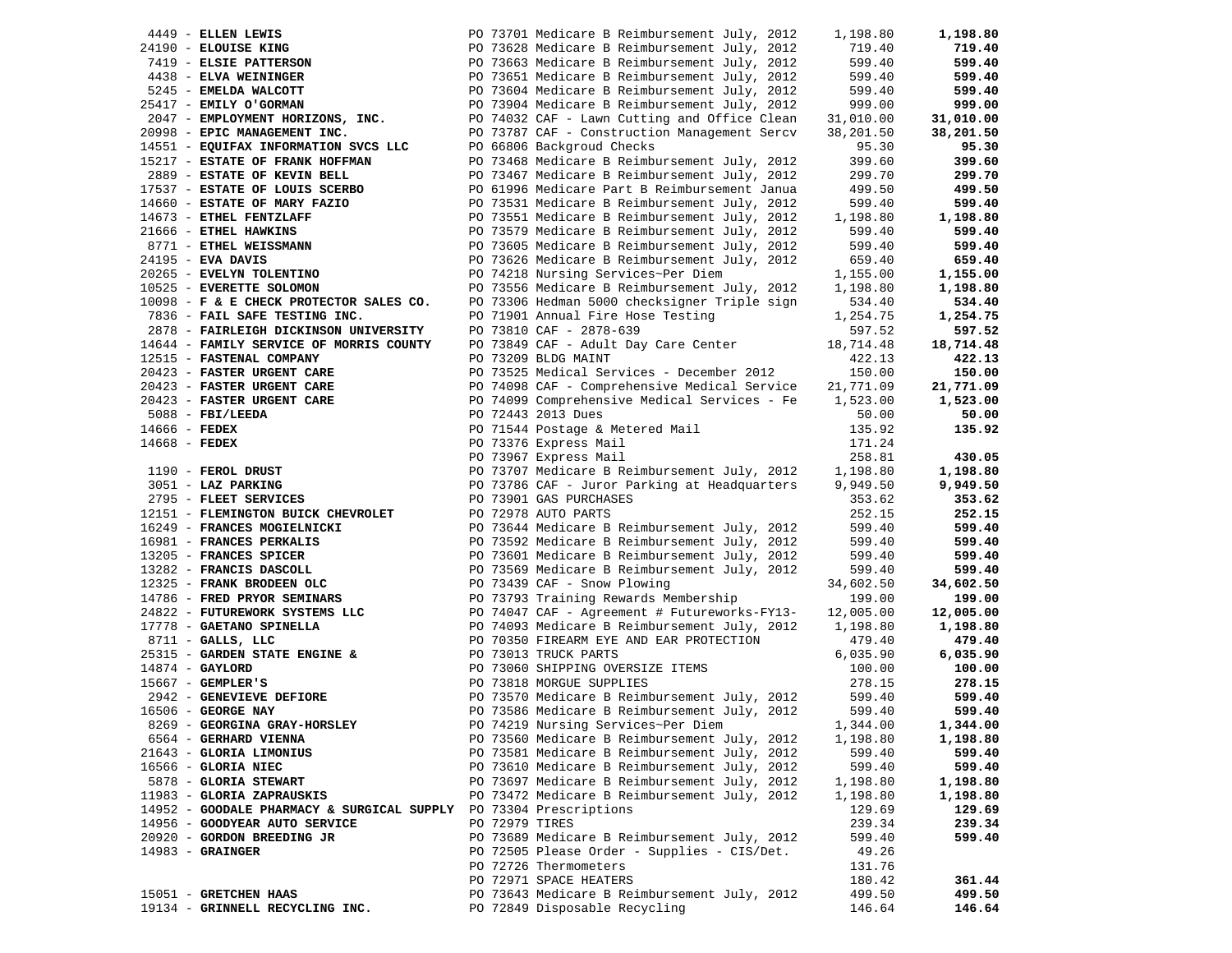| $12012$ - GTS WELCO      |                                                                                                                                                                                                                                                                                                 |          | 54.14    |
|--------------------------|-------------------------------------------------------------------------------------------------------------------------------------------------------------------------------------------------------------------------------------------------------------------------------------------------|----------|----------|
|                          | PO 72452 Helium Tanks 54.14<br><b>EBUILDERS INC</b> PO 73231 TRUCK PARTS 810.00<br>PO 71518 Training 6,294.00                                                                                                                                                                                   |          |          |
|                          |                                                                                                                                                                                                                                                                                                 |          |          |
|                          |                                                                                                                                                                                                                                                                                                 |          |          |
|                          |                                                                                                                                                                                                                                                                                                 |          |          |
|                          |                                                                                                                                                                                                                                                                                                 |          |          |
|                          |                                                                                                                                                                                                                                                                                                 |          |          |
|                          |                                                                                                                                                                                                                                                                                                 |          |          |
|                          |                                                                                                                                                                                                                                                                                                 |          |          |
|                          |                                                                                                                                                                                                                                                                                                 |          |          |
|                          |                                                                                                                                                                                                                                                                                                 |          |          |
|                          |                                                                                                                                                                                                                                                                                                 |          |          |
|                          |                                                                                                                                                                                                                                                                                                 |          |          |
|                          |                                                                                                                                                                                                                                                                                                 |          |          |
|                          |                                                                                                                                                                                                                                                                                                 |          |          |
|                          |                                                                                                                                                                                                                                                                                                 |          |          |
|                          |                                                                                                                                                                                                                                                                                                 |          |          |
|                          |                                                                                                                                                                                                                                                                                                 |          |          |
|                          |                                                                                                                                                                                                                                                                                                 |          |          |
|                          |                                                                                                                                                                                                                                                                                                 |          |          |
|                          |                                                                                                                                                                                                                                                                                                 |          |          |
|                          |                                                                                                                                                                                                                                                                                                 |          |          |
|                          |                                                                                                                                                                                                                                                                                                 |          |          |
|                          |                                                                                                                                                                                                                                                                                                 |          |          |
|                          |                                                                                                                                                                                                                                                                                                 |          |          |
|                          |                                                                                                                                                                                                                                                                                                 |          |          |
|                          |                                                                                                                                                                                                                                                                                                 |          |          |
|                          |                                                                                                                                                                                                                                                                                                 |          |          |
|                          |                                                                                                                                                                                                                                                                                                 |          |          |
|                          |                                                                                                                                                                                                                                                                                                 |          |          |
|                          |                                                                                                                                                                                                                                                                                                 |          |          |
|                          |                                                                                                                                                                                                                                                                                                 |          |          |
|                          |                                                                                                                                                                                                                                                                                                 |          |          |
|                          |                                                                                                                                                                                                                                                                                                 |          |          |
|                          |                                                                                                                                                                                                                                                                                                 |          |          |
|                          |                                                                                                                                                                                                                                                                                                 |          |          |
|                          |                                                                                                                                                                                                                                                                                                 |          |          |
|                          |                                                                                                                                                                                                                                                                                                 |          |          |
|                          |                                                                                                                                                                                                                                                                                                 |          |          |
|                          |                                                                                                                                                                                                                                                                                                 |          |          |
|                          |                                                                                                                                                                                                                                                                                                 |          |          |
|                          |                                                                                                                                                                                                                                                                                                 |          |          |
|                          |                                                                                                                                                                                                                                                                                                 |          |          |
|                          |                                                                                                                                                                                                                                                                                                 |          |          |
|                          |                                                                                                                                                                                                                                                                                                 |          |          |
|                          |                                                                                                                                                                                                                                                                                                 |          |          |
|                          |                                                                                                                                                                                                                                                                                                 |          |          |
|                          |                                                                                                                                                                                                                                                                                                 |          |          |
|                          |                                                                                                                                                                                                                                                                                                 |          |          |
|                          | 15433 - <b>J &amp; D SALES &amp; SERVICE LLC</b> PO 72981 SERVICE WATER RECYCLER                                                                                                                                                                                                                | 764.74   | 764.74   |
| 15840 - JACK LUCAS       | 1971 Out Maxim and the Milked Street of the Milked Street of the 1981 Out 2012 Out 2012 Out 2012 Out 2012 Out 2012 Out 2012 Out 2012 Out 2012 Out 2012 Out 2012 Out 2012 Out 2012 Out 2012 Out 2012 Out 2012 Out 2012 Out 201<br>PO 73700 Medicare B Reimbursement July, 2012 1,198.80 1,198.80 |          |          |
| 15720 - JACQUELINE LEACH | PO 73489 ANNUAL REASSESSMENT                                                                                                                                                                                                                                                                    | 100.00   | 100.00   |
| 8482 - JAGDISH DANG      | PO 71934 PEER REVIEW                                                                                                                                                                                                                                                                            | 500.00   |          |
|                          | PO 74128 CAF - Psychiatric Consulting Servic                                                                                                                                                                                                                                                    | 2,200.00 | 2,700.00 |
| 21373 - JAMES GRUBBS     | PO 73705 Medicare B Reimbursement July, 2012                                                                                                                                                                                                                                                    | 1,198.80 | 1,198.80 |
| $12197$ - JAMES H WOLF   | PO 74130 CAF - Qualified Licenced Physician                                                                                                                                                                                                                                                     | 1,207.50 | 1,207.50 |
| $17228$ - JANE RAE       | PO 73647 Medicare B Reimbursement July, 2012                                                                                                                                                                                                                                                    | 599.40   | 599.40   |
| 21341 - JANEITA RANDALL  | PO 73635 Medicare B Reimbursement July, 2012                                                                                                                                                                                                                                                    | 499.50   | 499.50   |
| 12487 - JANET B. NOVELLO | PO 73370 SANE Nurse-Supplemental Pay                                                                                                                                                                                                                                                            | 12.60    | 12.60    |
| 3749 - JANET NIENSTADT   | PO 73665 Medicare B Reimbursement July, 2012                                                                                                                                                                                                                                                    | 599.40   | 599.40   |
| $10862$ - JEAN FRANCIS   | PO 73609 Medicare B Reimbursement July, 2012                                                                                                                                                                                                                                                    | 599.40   | 599.40   |
| 11442 - JEAN LONERGAN    | PO 73553 Medicare B Reimbursement July, 2012                                                                                                                                                                                                                                                    | 1,198.80 | 1,198.80 |
| 17977 - JEAN M. TAYLOR   | PO 73602 Medicare B Reimbursement July, 2012                                                                                                                                                                                                                                                    | 599.40   | 599.40   |
| 24187 - JENNIFER SHELL   | PO 73598 Medicare B Reimbursement July, 2012                                                                                                                                                                                                                                                    | 599.40   | 599.40   |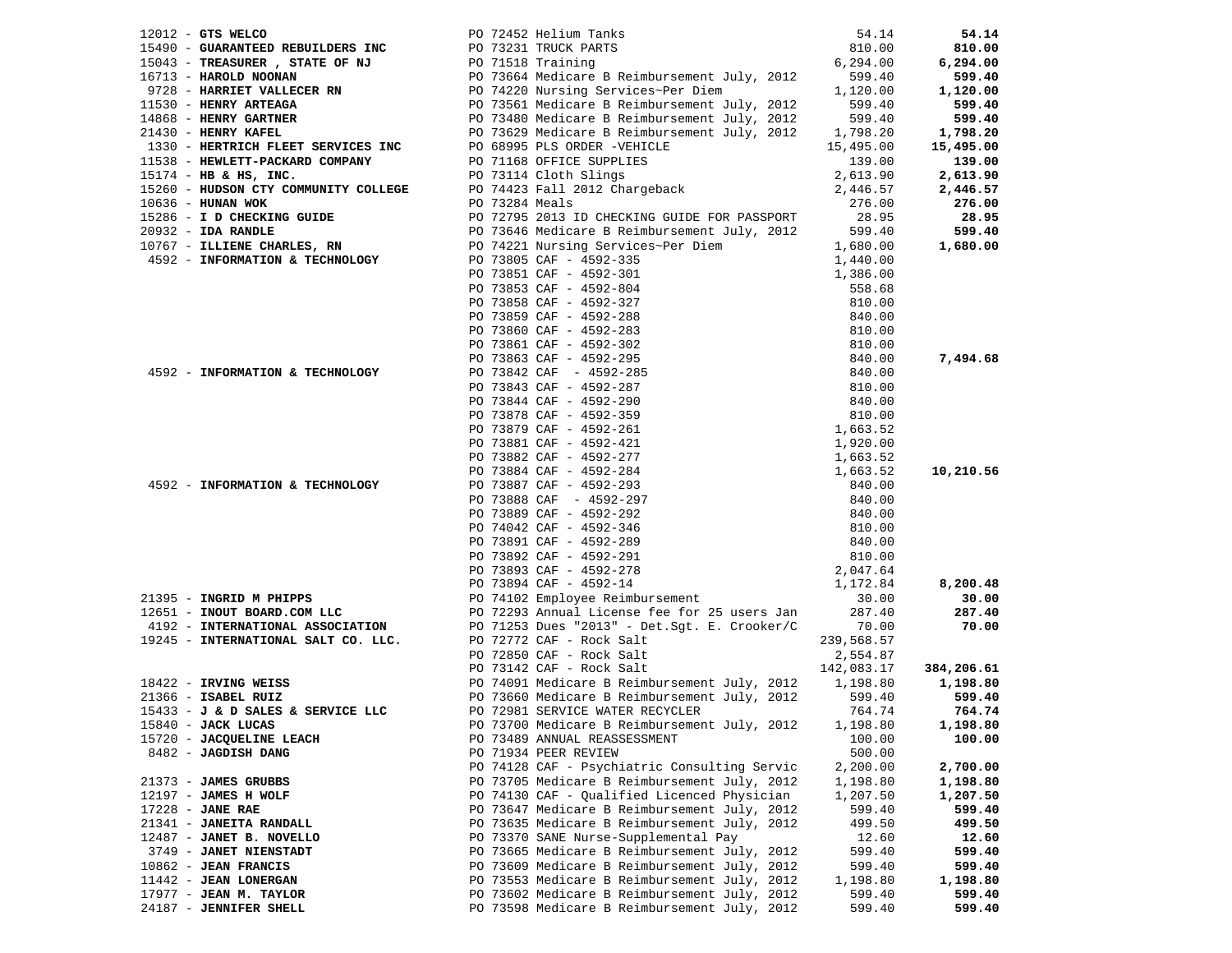| 1735 - JERRY A. LEWIS & ASSOC., LLC    | PO 72834 Training |                                              | 500.00    | 500.00    |
|----------------------------------------|-------------------|----------------------------------------------|-----------|-----------|
| 960 - JERSEY CENTRAL POWER & LIGHT     |                   | PO 73118 Utility - Electric JCPL             | 1,829.72  | 1,829.72  |
| 960 - JERSEY CENTRAL POWER & LIGHT     |                   | PO 73123 Utility - Electric JCPL             | 1,215.17  | 1,215.17  |
| 960 - JERSEY CENTRAL POWER & LIGHT     | PO 73445 JCP&L    |                                              | 726.08    | 726.08    |
| 960 - JERSEY CENTRAL POWER & LIGHT     | PO 73446 JCP&L    |                                              | 378.76    | 378.76    |
| 960 - JERSEY CENTRAL POWER & LIGHT     | PO 73447 JCP&L    |                                              | 59.83     | 59.83     |
| 960 - JERSEY CENTRAL POWER & LIGHT     | PO 73534 JCP&L    |                                              | 15.35     | 15.35     |
| 960 - JERSEY CENTRAL POWER & LIGHT     | PO 73535 JCP&L    |                                              | 78.27     | 78.27     |
| 960 - JERSEY CENTRAL POWER & LIGHT     | PO 73536 JCP&L    |                                              | 23.46     | 23.46     |
| 960 - JERSEY CENTRAL POWER & LIGHT     | PO 73537 JCP&L    |                                              | 23.46     | 23.46     |
| 960 - JERSEY CENTRAL POWER & LIGHT     |                   | PO 73740 ELECTRIC - 0537                     | 72,960.01 | 72,960.01 |
| 960 - JERSEY CENTRAL POWER & LIGHT     |                   | PO 73741 ELECTRIC - RUTH DAVIS DR / CAC      | 290.29    | 290.29    |
| 960 - JERSEY CENTRAL POWER & LIGHT     |                   | PO 73742 ELECTRIC - REMOTE - 0538            | 4,273.66  | 4,273.66  |
| 960 - JERSEY CENTRAL POWER & LIGHT     |                   | PO 73743 ELECTRIC - MORRISTOWN - 0528        | 42,676.90 | 42,676.90 |
| 960 - JERSEY CENTRAL POWER & LIGHT     |                   | PO 73746 ELECTRIC - 0537                     | 94,491.21 | 94,491.21 |
| 960 - JERSEY CENTRAL POWER & LIGHT     |                   | PO 74117 ELECTRIC - CAC COMPLEX              | 9,068.01  | 9,068.01  |
| 960 - JERSEY CENTRAL POWER & LIGHT     | PO 74195 JCP&L    |                                              | 92.37     | 92.37     |
| 960 - JERSEY CENTRAL POWER & LIGHT     | PO 74196 JCP&L    |                                              | 37.98     | 37.98     |
| 16888 - JERSEY PAPER PLUS INC          |                   | PO 73005 CAF - Coarse Paper and Household Su | 286.04    | 286.04    |
| 1622 - JERSEY TRACTOR-TRAILER          |                   | PO 73895 CAF - 1622-441                      | 3,200.00  |           |
|                                        |                   | PO 73896 CAF - 1622-437                      | 3,200.00  |           |
|                                        |                   | PO 73897 CAF - 1622-752                      | 800.00    |           |
|                                        |                   | PO 74048 CAF - 1622-114                      | 800.00    |           |
|                                        |                   | PO 74049 CAF - 1622-473                      | 3,200.00  |           |
|                                        |                   | PO 74050 CAF - 1622-497                      | 3,200.00  | 14,400.00 |
| $1815$ - JESCO INC.                    |                   | PO 72982 TRUCK PARTS                         | 489.00    | 489.00    |
| 8838 - JESSIE WEST                     |                   | PO 73652 Medicare B Reimbursement July, 2012 | 599.40    | 599.40    |
| 15508 - JML MEDICAL INC.               |                   | PO 74132 CAF - Medical Supplies              | 6,574.21  |           |
|                                        |                   | PO 74133 CAF - Medical Supplies              | 3,308.99  | 9,883.20  |
| $13249$ - JOAN BARRY                   |                   | PO 73526 Medicare B Reimbursement July, 2012 | 599.40    | 599.40    |
| 3751 - JOAN KING                       |                   | PO 73583 Medicare B Reimbursement July, 2012 | 599.40    | 599.40    |
| 439 - JOAN LARSON                      |                   | PO 73503 Medicare B Reimbursement July, 2012 | 599.49    | 599.49    |
| 21393 - JOAN M PHIPPS CARTER           |                   | PO 74103 Employee Reimbursement              | 30.00     | 30.00     |
| 13233 - JOAN MOSCHELLA                 |                   | PO 73910 Medicare B Reimbursement July, 2012 | 599.40    | 599.40    |
| 24191 - JOHN CIARAMELLA                |                   | PO 73481 Medicare B Reimbursement July, 2012 | 1,198.80  | 1,198.80  |
| 14532 - JOHN ENRIGHT                   |                   | PO 73550 Medicare B Reimbursement July, 2012 | 1,198.80  | 1,198.80  |
| 10520 - JOHN FOX                       |                   | PO 73623 Medicare B Reimbursement July, 2012 | 1,678.80  | 1,678.80  |
| $15106$ - JOHN HARRIS                  |                   | PO 73674 Medicare B Reimbursement July, 2012 | 599.40    | 599.40    |
| $17848$ - JOHN J. STEELE               |                   | PO 73636 Medicare B Reimbursement July, 2012 | 559.60    | 559.60    |
| 7418 - JOHN KRUGER                     |                   | PO 73673 Medicare B Reimbursement July, 2012 | 599.40    | 599.40    |
| 9456 - JOHN MCGOVERN                   |                   | PO 73588 Medicare B Reimbursement July, 2012 | 599.40    | 599.40    |
| 16131 - JOHN MENZEL                    |                   | PO 73698 Medicare B Reimbursement July, 2012 | 1,198.80  | 1,198.80  |
| 1930 - JOHN PATTEN                     |                   | PO 73874 Jan. 31, travel & breakfast meeting | 254.09    | 254.09    |
| $16082$ - JOHN R. MCGILL               |                   | PO 73667 Medicare B Reimbursement July, 2012 | 599.40    | 599.40    |
| $20936$ - JOHN RAMIREZ                 |                   | PO 73762 Work Boots per contract             | 90.00     | 90.00     |
| $10533 - JOHN WALSH$                   |                   | PO 73607 Medicare B Reimbursement July, 2012 | 599.40    | 599.40    |
| 12452 - JOHNSON & JOHNSON, ESQS        |                   | PO 73935 Legal services rendered for 1/13    | 4,321.15  | 4,321.15  |
| 2998 - JOHNSTON COMMUNICATIONS         |                   | PO 72828 Annual Maintenance Contract         | 15,400.00 |           |
|                                        |                   | PO 72463 Telephone                           | 917.60    |           |
|                                        |                   | PO 73311 Labor charges                       | 350.00    | 16,667.60 |
| 2695 - JOHNSTONE SUPPLY                |                   | PO 73987 HVAC / ELECT                        | 1,533.72  | 1,533.72  |
| 21388 - JOSEPH BLEVINS                 |                   | PO 73519 EXPENSE VOUCHER                     | 119.10    | 119.10    |
| 25420 - JOSEPH RYAN                    |                   | PO 73903 Medicare B Reimbursement July, 2012 | 2,397.60  | 2,397.60  |
| $11770$ - JOYCE REED                   |                   | PO 74222 Nursing Services~Per Diem           | 665.28    | 665.28    |
| 6601 - JOYCELENE ADAMS                 |                   | PO 73562 Medicare B Reimbursement July, 2012 | 599.40    | 599.40    |
| 11543 - JUAN MULERO                    |                   | PO 73585 Medicare B Reimbursement July, 2012 | 599.40    | 599.40    |
| 10974 - JUDITH CLIFF                   |                   | PO 73483 Medicare B Reimbursement July, 2012 | 1,198.80  | 1,198.80  |
| 20662 - JULIA POPOVICH                 |                   | PO 73499 Medicare B Reimbursement July, 2012 | 599.40    | 599.40    |
| 7026 - JUNE TAYLOR                     |                   | PO 73654 Medicare B Reimbursement July, 2012 | 599.40    | 599.40    |
| 7432 - JUNE WITTY                      |                   | PO 73372 SANE Nurse Supplemental Pay         | 112.45    | 112.45    |
| 7474 - KARL'S SALES AND SERVICE CO LLC |                   | PO 73160 ww 18 cf tp mt refri for office     | 629.94    | 629.94    |
| 25418 - KATHLEEN FIUMARA               |                   | PO 73906 Medicare B Reimbursement July, 2012 | 299.70    | 299.70    |
| 10680 - KATHLEEN SERAFINO              |                   | PO 73791 MILEAGE & TOLLS                     | 58.85     | 58.85     |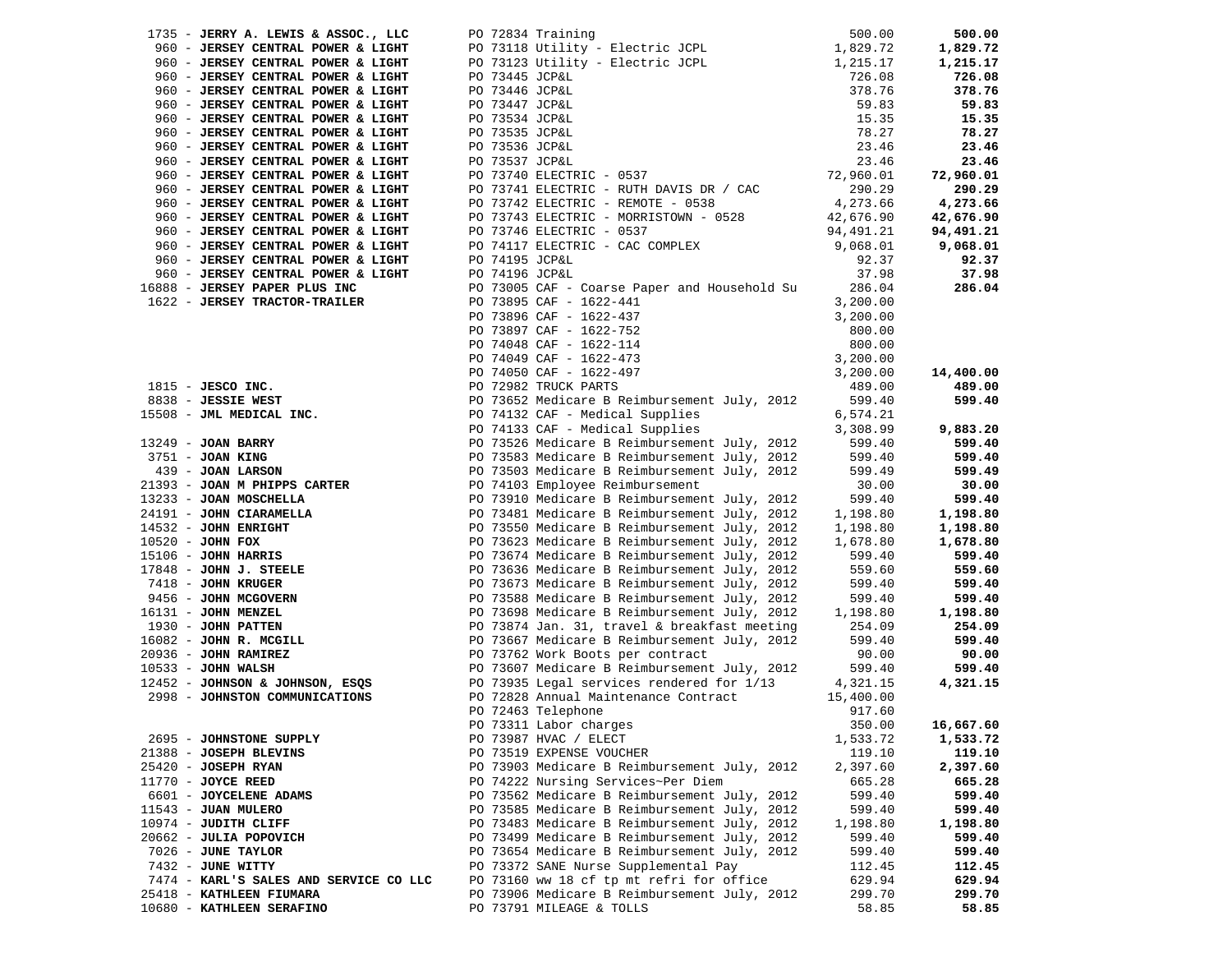| 25394 - KATHLEEN WAGNER                                                              |               | PO 73633 Medicare B Reimbursement July, 2012   | 599.40      | 599.40    |
|--------------------------------------------------------------------------------------|---------------|------------------------------------------------|-------------|-----------|
| 15565 - KELLER & KIRKPATRICK                                                         |               | PO 73276 CAF - Construction Admin & Inspecti   | 6,184.00    |           |
|                                                                                      |               | PO 73997 CAF - Construction Inspection Servi   | 364.00      |           |
|                                                                                      |               | PO 73999 CAF - Construction Inspection Servi   | 156.00      |           |
|                                                                                      |               | PO 74000 CAF - Construction Inspection Servi   | 1,040.00    |           |
|                                                                                      |               | PO 74001 CAF - Construction Inspection Servi   | 2,756.00    |           |
|                                                                                      |               | PO 74003 CAF - Construction Inspection Servi   | 468.00      |           |
|                                                                                      |               | PO 74004 CAF - Construction Inspection Servi   | 1,144.00    | 12,112.00 |
| 6095 - KELLY KEVIN                                                                   |               | PO 74070 2013 WORK BOOTS                       | 39.97       | 39.97     |
| 10108 - KENSEAL CONSTRUCTION PRODUCTS                                                |               | PO 73208 MASON                                 | 1,002.84    | 1,002.84  |
| 15574 - KENVIL POWER EQUIPMENT, INC.                                                 |               | PO 72881 gloves, parts for weed wacker         | 199.04      |           |
|                                                                                      |               | PO 72983 TRUCK PARTS                           | 47.27       | 246.31    |
|                                                                                      |               |                                                |             |           |
| 15634 - KORNER STORE INC                                                             |               | PO 72855 meals                                 | 287.50      | 287.50    |
| 801 - KRISTINE A. BEIRNE                                                             |               | PO 74008 EXPENSE VOUCHER                       | 41.40       | 41.40     |
| 3088 - KRONOS INC                                                                    |               | PO 70948 Kronos Yearly Maintenance Renewal -   | 53, 393. 75 | 53,393.75 |
| 12650 - KYOCERA MITA AMERICA, INC.                                                   |               | PO 72294 1st Qtr 2013 Copier Lease             | 946.05      |           |
|                                                                                      |               | PO 72455 copier lease                          | 655.77      |           |
|                                                                                      |               | PO 74134 Office Equipment Rental               | 5,157.46    | 6,759.28  |
| 932 - LALITHAMMA GEORGE                                                              |               | PO 73572 Medicare B Reimbursement July, 2012   | 599.40      | 599.40    |
| 5932 - LARRY PETERS                                                                  |               | PO 72958 Equipment                             | 103.10      | 103.10    |
| 20143 - LASCOMP INSTITUTE                                                            |               | PO 74065 CAF - 20143-242                       | 4,000.00    | 4,000.00  |
| 5244 - LAWRENCE VAN RIPER JR.                                                        |               | PO 73471 Medicare B Reimbursement July, 2012   | 1,198.80    | 1,198.80  |
| 15722 - LEAGUE OF HISTORICAL SOCIETIES                                               | PO 72678 DUES |                                                | 30.00       | 30.00     |
| 11936 - LEXISNEXIS RISK DATA                                                         |               | PO 72843 Jan.-Dec. 2013 Lexis Nexis Accurint   | 7,668.00    |           |
|                                                                                      |               | PO 72804 Monthly Statement                     | 155.00      | 7,823.00  |
| 21896 - LIBERTY MECHANICAL CONTRACTORS, INC PO 74197 CAF - Chiller Plant Replacement |               |                                                | 92,807.96   | 92,807.96 |
| 15782 - LINCOLN PK MUNICIPAL ALLIANCE                                                |               | PO 73345 CAF - 2012 Municipal Alliance Funds   | 3,816.00    |           |
|                                                                                      |               | PO 73980 CAF - 2012 Municipal Alliance Funds   | 4,726.50    | 8,542.50  |
|                                                                                      |               |                                                |             |           |
| 5989 - LINCOLN TECHNICAL INSTITUTE                                                   |               | PO 73837 CAF- 5989-214                         | 799.20      | 799.20    |
| 15783 - LINCOLN TECHNICAL INSTITUTE                                                  |               | PO 73867 CAF - 15783-581                       | 452.04      |           |
|                                                                                      |               | PO 74062 CAF - 15783-190                       | 362.10      | 814.14    |
| 1483 - LINDA CARUTH                                                                  |               | PO 73300 Insurance reimb. for $1/13$ to $6/13$ | 72.00       | 72.00     |
| $17759$ - LINDA SPANN                                                                |               | PO 73612 Medicare B Reimbursement July, 2012   | 599.40      | 599.40    |
| 15816 - LONGFELLOWS SANDWICH DELI                                                    |               | PO 73206 MEETING WITH NJ STATE OFFICE OF W&M   | 58.29       | 58.29     |
| 15816 - LONGFELLOWS SANDWICH DELI                                                    |               | PO 73296 BREAKFAST FOR MEETING                 | 70.00       | 70.00     |
| 8307 - LOREEN RAFISURA                                                               |               | PO 74223 Nursing Services~Per Diem             | 501.20      | 501.20    |
| 25379 - LORRAINE KITTI                                                               |               | PO 73809 Reimbursment for cost of exam         | 105.00      | 105.00    |
| 25379 - LORRAINE KITTI                                                               |               | PO 73850 Reimbursement for Exam                | 105.00      | 105.00    |
| 21100 - LOUISE R. MACCHIA                                                            |               | PO 74224 Nursing Services~Per Diem             | 2,126.95    | 2,126.95  |
| 13573 - LUCILLE DEZENZO                                                              |               | PO 73650 Medicare B Reimbursement July, 2012   | 599.40      | 599.40    |
| 14412 - LUCILLE DUETSCH                                                              |               | PO 73549 Medicare B Reimbursement July, 2012   | 1,198.80    | 1,198.80  |
| 7391 - LUCY LILLY                                                                    |               | PO 73582 Medicare B Reimbursement July, 2012   | 599.40      | 599.40    |
| 15862 - M & B TRUCKING INC                                                           |               | PO 73271 CAF - Snow Plowing                    | 5,775.00    | 5,775.00  |
| 15883 - M.C. BAR ASSOCIATION                                                         |               | PO 72845 2013 Dues                             | 1,500.00    |           |
|                                                                                      |               | PO 72846 Training                              | 40.00       |           |
|                                                                                      |               | PO 73043 Annual Installation Dinner MCAB - W   | 89.00       | 1,629.00  |
| 15909 - M.C. MUNICIPAL UTILITIES                                                     |               | PO 71895 Tipping Fees                          | 338.60      | 338.60    |
| 15908 - M.C. MUNICIPAL UTILITIES                                                     |               | PO 73211 CAF - Waste Collection Services       | 6,841.70    | 6,841.70  |
| 15926 - M.C. SCHOOL OF TECHNOLOGY                                                    |               | PO 73899 CAF - 15926-92                        | 472.29      |           |
|                                                                                      |               |                                                |             |           |
|                                                                                      |               | PO 74061 CAF - 15926-95                        | 800.00      | 1,272.29  |
| $16385 - M.0.M.A.C$                                                                  |               | PO 73880 CAF - 2012 Municipal Alliance Funds   | 9,836.06    | 9,836.06  |
| 20783 - MA. LIZA IMPERIAL                                                            |               | PO 74226 Nursing Services~Per Diem             | 3,288.25    | 3,288.25  |
| 17579 - MABLE SEAWICK                                                                |               | PO 73600 Medicare B Reimbursement July, 2012   | 599.40      | 599.40    |
| 15951 - MADISON PLUMBING SUPPLY CO                                                   |               | PO 72999 PLUMBING SUPPLIES                     | 170.52      |           |
|                                                                                      |               | PO 74014 PLUMBING                              | 534.33      | 704.85    |
| 7568 - MADUKWE IMO IBOKO, RN                                                         |               | PO 74225 Nursing Services~Per Diem             | 2,240.00    | 2,240.00  |
| 5879 - MAGNOLIA TITUS                                                                |               | PO 73694 Medicare B Reimbursement July, 2012   | 1,198.80    | 1,198.80  |
| $12638$ - MAIRA ROGERS                                                               |               | PO 73308 Mileage & Insurance reimb. for 1/13   | 92.30       | 92.30     |
| 20155 - MANJU MUKERJEE                                                               |               | PO 73502 Medicare B Reimbursement July, 2012   | 599.40      | 599.40    |
| 20717 - MARGARET FAUST                                                               |               | PO 73616 Medicare B Reimbursement July, 2012   | 1,007.40    | 1,007.40  |
| 15168 - MARGARET HESLIN                                                              |               | PO 73675 Medicare B Reimbursement July, 2012   | 599.40      | 599.40    |
| 16069 - MARGARET MCCANN                                                              |               | PO 73587 Medicare B Reimbursement July, 2012   | 599.40      | 599.40    |
| 12021 - MARGARET VIOLA                                                               |               | PO 73608 Medicare B Reimbursement July, 2012   | 599.40      | 599.40    |
|                                                                                      |               |                                                |             |           |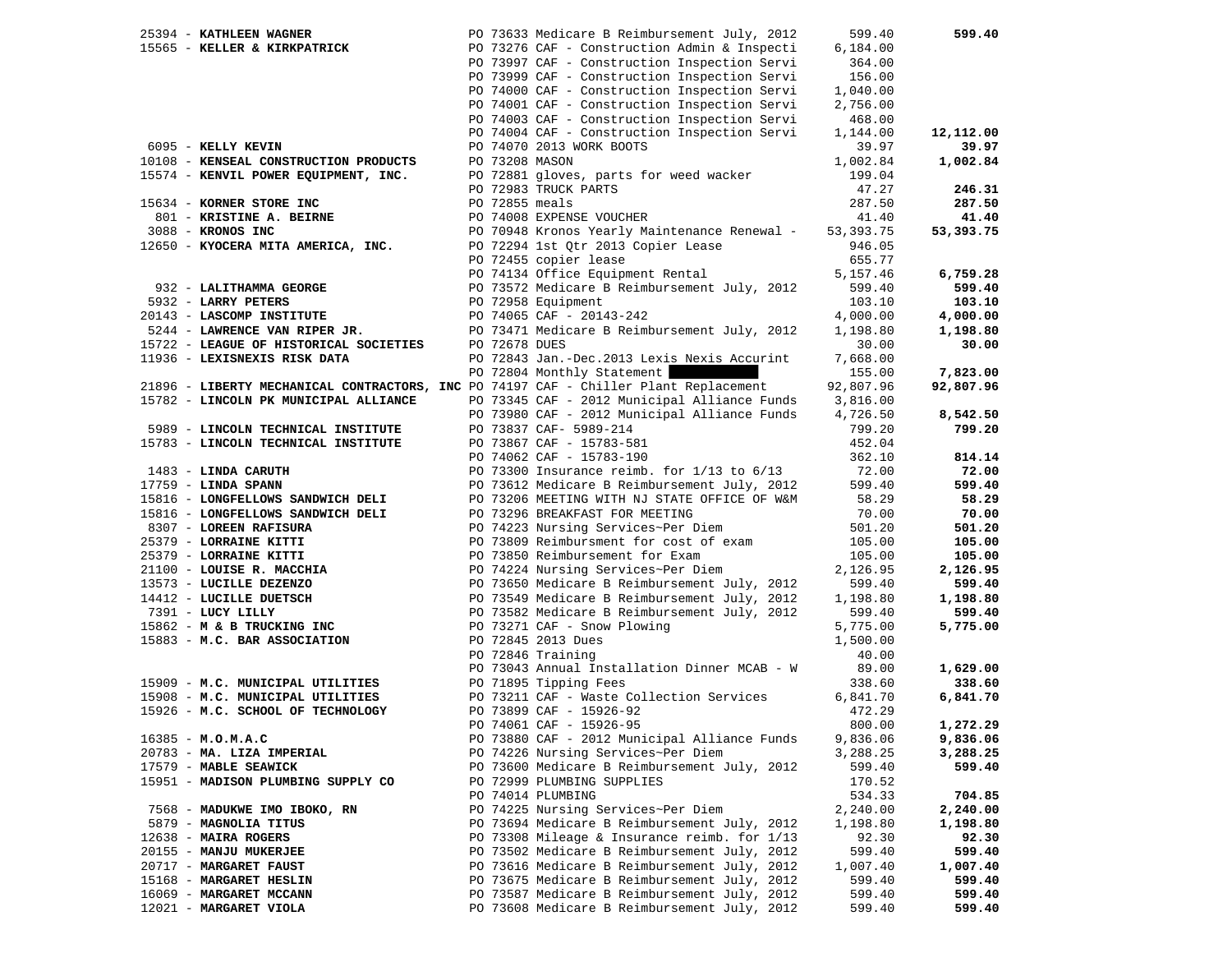|                           |                                                                                                                  |               |                                                                                                                                                                                                                                                                                                                          | 399.60     | 399.60     |
|---------------------------|------------------------------------------------------------------------------------------------------------------|---------------|--------------------------------------------------------------------------------------------------------------------------------------------------------------------------------------------------------------------------------------------------------------------------------------------------------------------------|------------|------------|
|                           |                                                                                                                  |               | 90 73632 Medicare B Reimbursement July, 2012<br>11653 - <b>MARIA CAMPOS</b><br>25080 - <b>MARIA CARMELITA OBLINA</b><br>26080 - <b>MARIA PLA</b><br>26080 - <b>MARIA PLA</b><br>26080 - <b>MARIA PLA</b><br>26080 - <b>MARIA PLA</b><br>26080 - <b>MARIA PLA</b><br>26080 - <b>MARI</b>                                  | 280.00     | 280.00     |
|                           |                                                                                                                  |               |                                                                                                                                                                                                                                                                                                                          | 672.00     | 672.00     |
|                           |                                                                                                                  |               | PO 73470 Medicare B Reimbursement July, 2012                                                                                                                                                                                                                                                                             | 1,198.80   | 1,198.80   |
|                           |                                                                                                                  |               |                                                                                                                                                                                                                                                                                                                          | 599.40     | 599.40     |
|                           |                                                                                                                  |               | PO 74137 Poly Filters for Boiler Room                                                                                                                                                                                                                                                                                    | 972.79     | 972.79     |
| 25389 - MARIE LINDOR      | 19999 - WARLING<br>9781 - MARIDO SERVICES INC.<br>19999 - MARIDO FINDOR                                          |               | PO 73640 Medicare B Reimbursement July, 2012                                                                                                                                                                                                                                                                             | 199.80     | 199.80     |
|                           |                                                                                                                  |               | PO 73559 Medicare B Reimbursement July, 2012                                                                                                                                                                                                                                                                             | 1,198.80   | 1,198.80   |
|                           | 10975 - MARIE UGLIALORO<br>21905 - MARILYN L CIOFFI                                                              |               | PO 74095 Medicare B Reimbursement July, 2012                                                                                                                                                                                                                                                                             | 1,678.80   | 1,678.80   |
|                           | 25380 - MARIN REGENTHAL- GARLAND                                                                                 |               | PO 73804 Travel reimbursement - May 2012 thr                                                                                                                                                                                                                                                                             | 79.49      | 79.49      |
| 8231 - MARJORIE WADE      |                                                                                                                  |               | PO 73606 Medicare B Reimbursement July, 2012                                                                                                                                                                                                                                                                             | 599.40     | 599.40     |
|                           |                                                                                                                  |               | PO 73212 Equipment                                                                                                                                                                                                                                                                                                       | 444.99     |            |
|                           | 6730 - MARTEL ELECTRONICS, INC.                                                                                  |               |                                                                                                                                                                                                                                                                                                                          |            | 444.99     |
| 11023 - MARTHA YAGHI      |                                                                                                                  |               | PO 74229 Nursing Services~Per Diem                                                                                                                                                                                                                                                                                       | 828.45     | 828.45     |
|                           |                                                                                                                  |               |                                                                                                                                                                                                                                                                                                                          | 599.40     | 599.40     |
|                           |                                                                                                                  |               |                                                                                                                                                                                                                                                                                                                          | 599.40     | 599.40     |
|                           |                                                                                                                  |               |                                                                                                                                                                                                                                                                                                                          | 1,198.80   | 1,198.80   |
|                           |                                                                                                                  |               | 18075 - <b>MARY ELAINE TODD</b><br><b>EXAMPLE TODD</b><br><b>EXAMPLE TODD</b><br><b>EXAMPLE TODD</b><br><b>EXAMPLE TODD</b><br><b>EXAMPLE TODD</b><br><b>EXAMPLE TODD</b><br><b>EXAMPLE TODD</b><br><b>EXAMPLE TODD</b><br><b>EXAMPLE TODD</b><br><b>EXAMPLE POUS 2012</b><br><b>EXAMPLE POUS 2012</b><br><b>EXAMPLE</b> | 835.20     | 835.20     |
|                           |                                                                                                                  |               |                                                                                                                                                                                                                                                                                                                          | 599.40     | 599.40     |
|                           |                                                                                                                  |               | PO 73504 Medicare B Reimbursement July, 2012                                                                                                                                                                                                                                                                             | 1,198.80   | 1,198.80   |
|                           | 9935 - MASTER DRIVING SCHOOL INC PO 71823 CAF - 9935-213                                                         |               |                                                                                                                                                                                                                                                                                                                          | 2,080.00   | 2,080.00   |
| 20933 - MAUREEN BARRATT   |                                                                                                                  |               | PO 73685 Medicare B Reimbursement July, 2012                                                                                                                                                                                                                                                                             | 599.40     | 599.40     |
| 20661 - MAUREEN BURIAN    |                                                                                                                  |               | PO 73684 Medicare B Reimbursement July, 2012                                                                                                                                                                                                                                                                             | 599.40     | 599.40     |
|                           | 4132 - MAYO MEDICAL LABORATORIES                                                                                 |               | PO 73949 CONSULT                                                                                                                                                                                                                                                                                                         | 57.90      | 57.90      |
|                           |                                                                                                                  |               |                                                                                                                                                                                                                                                                                                                          | 385.00     | 385.00     |
|                           | 2203 - MC LEAGUE OF MUNICIPALITIES PO 72662 LOM Dinner<br>1836 - MC MUA TRANSFER STATION PO 73210 REFUSE REMOVAL |               |                                                                                                                                                                                                                                                                                                                          | 1,022.51   | 1,022.51   |
|                           |                                                                                                                  |               | 11199 - MC ORGANIZATION FOR HISPANIC PO 72434 2012 Gala<br>16065 - MC VOCATIONAL SCHOOL DISTRICT PO 74444 3/13 DISTRICT TAXES TO BE RAISED                                                                                                                                                                               | 200.00     | 200.00     |
|                           |                                                                                                                  |               |                                                                                                                                                                                                                                                                                                                          | 800,000.00 | 800,000.00 |
|                           | 16096 - MCMASTER-CARR SUPPLY CO                                                                                  |               | PO 73007 MAINT. SUPPLIES                                                                                                                                                                                                                                                                                                 | 136.69     | 136.69     |
| 12575 - MEAGAN QUINN      |                                                                                                                  |               | PO 73301 Insurance reimb. for $1/12$ to $6/13$                                                                                                                                                                                                                                                                           | 270.00     | 270.00     |
|                           | 4783 - MEDICAL & DENTAL INSTITUTE PO 73835 CAF - 4783-194                                                        |               |                                                                                                                                                                                                                                                                                                                          | 1,599.80   | 1,599.80   |
|                           | 13689 - MEGGIT TRAINING SYSTEMS INC. PO 71897 Parts for Firing Range                                             |               |                                                                                                                                                                                                                                                                                                                          | 594.30     | 594.30     |
|                           |                                                                                                                  |               | PO 74230 Nursing Services~Per Diem                                                                                                                                                                                                                                                                                       | 1,400.00   | 1,400.00   |
|                           | 13689 - MEGGLI<br>8443 - MELOJANE CELESTINO<br>10742 - MENDHAM GARDEN CENTER<br>1117 - METRO FLAG INC            |               | PO 71574 GRNDS MAINT                                                                                                                                                                                                                                                                                                     | 159.00     | 159.00     |
|                           |                                                                                                                  |               | PO 69404 PLEASE ORDER / FLAGS                                                                                                                                                                                                                                                                                            | 14,112.00  | 14,112.00  |
|                           |                                                                                                                  |               | PO 73484 Medicare B Reimbursement July, 2012 1,198.80                                                                                                                                                                                                                                                                    |            | 1,198.80   |
|                           | 23296 - MICHAEL GUADAGNO                                                                                         |               | PO 73624 Medicare B Reimbursement July, 2012                                                                                                                                                                                                                                                                             |            |            |
| 4367 - MICHAEL NUNN       |                                                                                                                  |               | PO 73734 Extradition                                                                                                                                                                                                                                                                                                     | 1,198.80   | 1,198.80   |
|                           | 4307 - MICHAEL NUNN<br>24951 - MICHELLE CAPILI                                                                   |               |                                                                                                                                                                                                                                                                                                                          | 492.25     | 492.25     |
|                           |                                                                                                                  |               | PO 74231 Nursing Services~Per Diem 840.00                                                                                                                                                                                                                                                                                |            | 840.00     |
|                           | 295 - MID-ATLANTIC TRUCK CENTRE INC                                                                              |               |                                                                                                                                                                                                                                                                                                                          | 295.62     |            |
|                           |                                                                                                                  |               |                                                                                                                                                                                                                                                                                                                          | 280.83     |            |
|                           |                                                                                                                  |               | PO 73051 NULSING DELIVERED 2012<br>PO 72984 TRUCK PARTS<br>PO 73234 TRUCK PARTS<br>PO 73061 Confirm DVD's & CD's                                                                                                                                                                                                         | 725.84     | 1,302.29   |
| 11453 - MIDWEST TAPE LLC  |                                                                                                                  |               |                                                                                                                                                                                                                                                                                                                          | 2,780.98   |            |
|                           |                                                                                                                  |               | PO 73068 2012 Received CD's & DVD's                                                                                                                                                                                                                                                                                      | 548.75     | 3,329.73   |
|                           | 10999 - MILDRED BYRD<br>20658 - MILTON SMITH<br>16616                                                            |               | PO 73564 Medicare B Reimbursement July, 2012                                                                                                                                                                                                                                                                             | 599.40     | 599.40     |
|                           |                                                                                                                  |               | PO 73659 Medicare B Reimbursement July, 2012                                                                                                                                                                                                                                                                             | 599.40     | 599.40     |
|                           | 16248 - MOE DISTRIBUTORS INC.                                                                                    |               | PO 73781 BLDG MAINT                                                                                                                                                                                                                                                                                                      | 1,839.85   | 1,839.85   |
| 7913 - MOLNAR PHARMACY    |                                                                                                                  |               | PO 73305 Prescriptions                                                                                                                                                                                                                                                                                                   | 979.99     |            |
|                           |                                                                                                                  |               | PO 73937 Prescriptions                                                                                                                                                                                                                                                                                                   | 2,314.57   | 3,294.56   |
|                           | 12485 - MONMOUTH COUNTY CLERKS                                                                                   |               | PO 72794 DSMS PORTAL MAINTENANCE                                                                                                                                                                                                                                                                                         | 24,713.00  | 24,713.00  |
|                           | 8001 - MONTVILLE TWP HISTORICAL                                                                                  |               | PO 71618 CAF - Re-Grant Agreement                                                                                                                                                                                                                                                                                        | 1,840.00   | 1,840.00   |
| 24348 - MOONLIGHT DESIGNS |                                                                                                                  |               | PO 74140 Resident Activities                                                                                                                                                                                                                                                                                             | 330.00     | 330.00     |
| 16273 - MOORE MEDICAL LLC |                                                                                                                  |               | PO 72813 Nurses Station Supplies                                                                                                                                                                                                                                                                                         | 316.42     | 316.42     |
|                           | 19478 - MORRIS COUNTY CHAMBER OF                                                                                 |               | PO 72682 Registration for Deena L. attend Ma                                                                                                                                                                                                                                                                             | 80.00      |            |
|                           |                                                                                                                  |               | PO 72691 Registration for CM to attend 3/1/1                                                                                                                                                                                                                                                                             | 80.00      |            |
|                           |                                                                                                                  |               | PO 73009 TRAINING                                                                                                                                                                                                                                                                                                        | 1,700.00   | 1,860.00   |
| 571 - MORRIS COUNTY ELC   |                                                                                                                  |               | PO 72961 Elc Meeting                                                                                                                                                                                                                                                                                                     | 25.00      | 25.00      |
|                           | 11408 - MORRIS COUNTY HISTORICAL SOCIETY                                                                         | PO 72677 DUES |                                                                                                                                                                                                                                                                                                                          | 50.00      | 50.00      |
|                           | 3883 - MORRIS COUNTY MOSQUITO                                                                                    |               | PO 74324 2013 TEMPORARY APROPRIATION 3RD PAY                                                                                                                                                                                                                                                                             | 70,000.00  | 70,000.00  |
| 19483 - M.C. MUA          |                                                                                                                  |               | PO 72773 DUMPSTER SERVICE: JANUARY 2013                                                                                                                                                                                                                                                                                  | 350.00     | 350.00     |
| 19483 - M.C. MUA          |                                                                                                                  |               | PO 73197 Legal Costs Primrose & MCMUA to Cou                                                                                                                                                                                                                                                                             | 1,958.00   | 1,958.00   |
|                           | 15472 - MORRIS COUNTY PARK COMMISSION                                                                            |               | PO 72527 Resident January 2013 Activities                                                                                                                                                                                                                                                                                | 101.50     | 101.50     |
|                           | 1800 - MORRIS COUNTY PARK COMMISSION                                                                             |               | PO 73312 Reimbursement Legal Expenses                                                                                                                                                                                                                                                                                    | 1,139.52   | 1,139.52   |
|                           | 1800 - MORRIS COUNTY PARK COMMISSION                                                                             |               | PO 74034 REIMBURSE DECEMBER 2012 LEGAL EXPEN                                                                                                                                                                                                                                                                             | 3,203.60   | 3,203.60   |
|                           |                                                                                                                  |               |                                                                                                                                                                                                                                                                                                                          |            |            |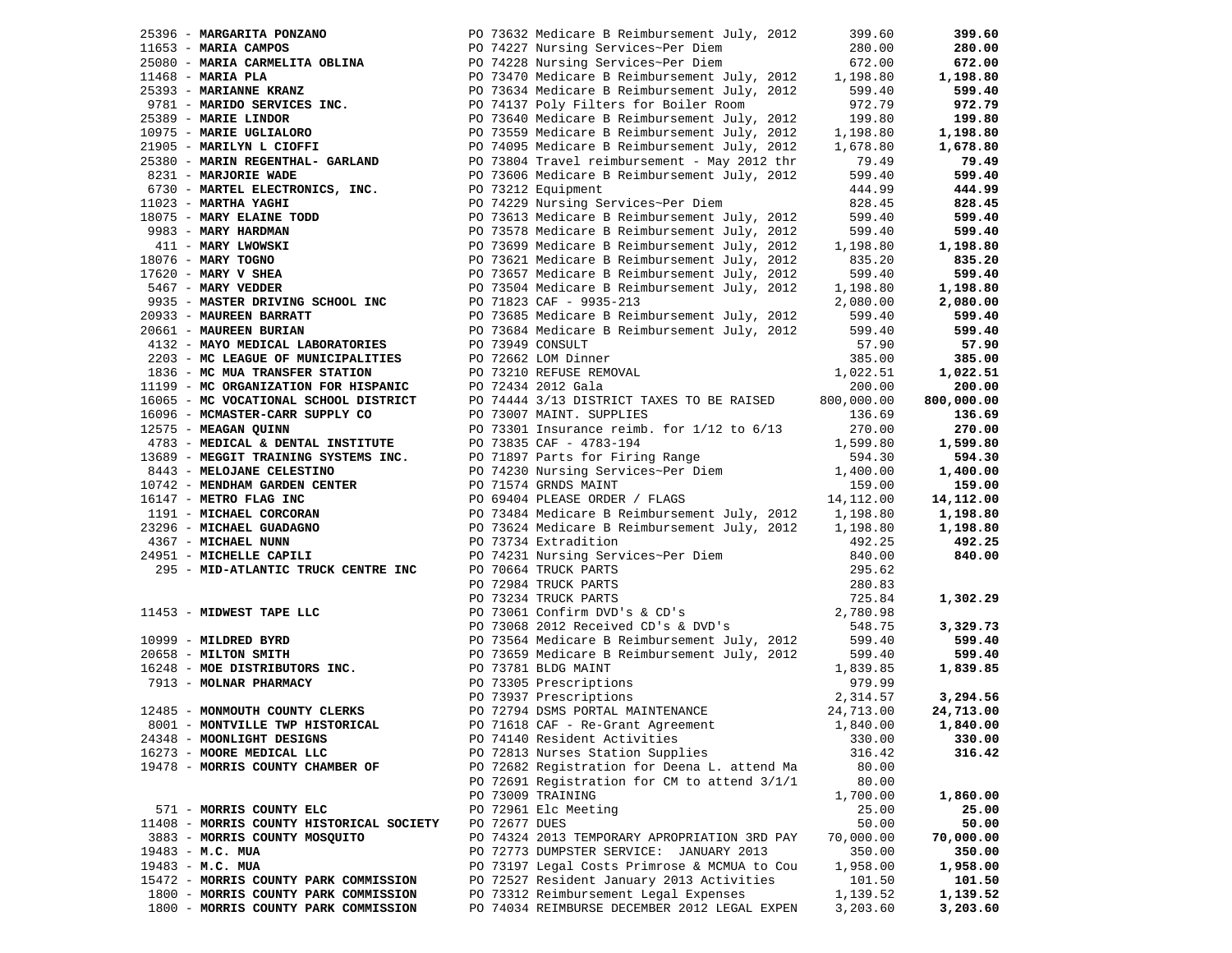| 1800 - MORRIS COUNTY PARK COMMISSION                                     | PO 74035 REIMBURSE JANUARY 2013 LEGAL EXPENS                                                                                                                                                                                             | 1,419.64  | 1,419.64  |
|--------------------------------------------------------------------------|------------------------------------------------------------------------------------------------------------------------------------------------------------------------------------------------------------------------------------------|-----------|-----------|
| 12676 - MORRIS COUNTY TOURISM BUREAU                                     | PO 72676 2013 DUES                                                                                                                                                                                                                       | 100.00    | 100.00    |
| 21894 - MORRISTOWN & ERIE RAILWAY INC                                    | PO 73089 CAF - Management Agreement for the                                                                                                                                                                                              | 615.00    | 615.00    |
| 21894 - MORRISTOWN & ERIE RAILWAY INC                                    | PO 73207 CAF - Management Agreement for the                                                                                                                                                                                              | 1,696.00  | 1,696.00  |
| 16321 - MORRISTOWN LUMBER &                                              | PO 73001 MISC. MAINTENANCE SUPPLIES                                                                                                                                                                                                      | 96.95     |           |
|                                                                          | PO 73280 lined gloves                                                                                                                                                                                                                    | 77.94     |           |
|                                                                          | PO 73782 BLDG MAINT                                                                                                                                                                                                                      | 433.13    |           |
|                                                                          | PO 73783 BLDG MAINT                                                                                                                                                                                                                      | 865.85    | 1,473.87  |
| 16338 - MORRISTOWN NEIGHBORHOOD HOUSE                                    | PO 73347 CAF - JJ-1204 4th Q Social Recreati                                                                                                                                                                                             | 708.10    | 708.10    |
| 16340 - MORRISTOWN PARKING AUTHORITY                                     | PO 74025 ELECTRIC - SCHUYLER ANNEX PARKING 3,210.78                                                                                                                                                                                      |           |           |
|                                                                          | PO 74174 INCREMENTAL BOND                                                                                                                                                                                                                | 1,713.95  |           |
|                                                                          | PO 74176 PARKING MAINTENANCE FEE                                                                                                                                                                                                         | 5,216.00  | 10,140.73 |
| $19793 - MOTOROLA$                                                       | PO 70869 Batteries                                                                                                                                                                                                                       | 1,306.80  | 1,306.80  |
| 9297 - MOUNT FERN UNITED METHODIST                                       |                                                                                                                                                                                                                                          | 50.00     | 50.00     |
| 16366 - MOUNTAIN VIEW DEVELOPMENT                                        |                                                                                                                                                                                                                                          | 6, 290.00 | 6,290.00  |
| 19501 - MSC INDUSTRIAL SUPPLY CO.                                        |                                                                                                                                                                                                                                          | 615.69    |           |
|                                                                          | PO 70009 Batteries<br>PO 70711 Polling Place Rental<br>PO 73272 CAF - Snow Plowing<br>PO 72985 HARDWARE, SHOP SUPPLIES<br>PO 73235 SHOP SUPPLIES, HARDWARE                                                                               | 466.43    | 1,082.12  |
| 3442 - MT. OLIVE HISTORICAL SOCIETY                                      |                                                                                                                                                                                                                                          |           | 2,528.00  |
| 21858 - MUNICIPAL CAPITAL CORP                                           | PO 71615 CAF - Re-Grant Agreement<br>PO 71615 CAF - Re-Grant Agreement<br>PO 67083 Replace Copier Lease at MCLibrary S 1,333.12                                                                                                          |           | 1,333.12  |
| 21858 - MUNICIPAL CAPITAL CORP                                           | PO 67084 Replace Copier Lease at MCLibrary S                                                                                                                                                                                             | 1,657.12  | 1,657.12  |
| 21858 - MUNICIPAL CAPITAL CORP                                           | PO 68147 COPIER LEASE                                                                                                                                                                                                                    | 151.52    | 151.52    |
| 21858 - MUNICIPAL CAPITAL CORP                                           | PO 70375 Replacement of copiers, 3 year term                                                                                                                                                                                             | 1,635.40  | 1,635.40  |
| 21858 - MUNICIPAL CAPITAL CORP                                           |                                                                                                                                                                                                                                          | 1,467.24  | 1,467.24  |
| 21858 - MUNICIPAL CAPITAL CORP                                           | PO 70376 Replacement of copiers at OTA - 3<br>PO 70377 Replacement of copier leases, 3 yr                                                                                                                                                | 1,051.16  | 1,051.16  |
| 21858 - MUNICIPAL CAPITAL CORP                                           | PO 70379 Replacement of leased copiers, 3 yr                                                                                                                                                                                             | 3,640.16  | 3,640.16  |
| 18149 - MURIEL TREVENA                                                   | PO 73603 Medicare B Reimbursement July, 2012                                                                                                                                                                                             | 599.40    | 599.40    |
| 19523 - N.J. NATURAL GAS COMPANY                                         | PO 73757 NATURAL GAS - WHARTON OFF -                                                                                                                                                                                                     | 197.20    |           |
|                                                                          | PO 73758 NATURAL GAS - WHARTON BRIDGES                                                                                                                                                                                                   | 1,762.55  |           |
|                                                                          | PO 73759 NATURAL GAS - WHARTON ROADS                                                                                                                                                                                                     | 752.98    |           |
|                                                                          | PO 74121 NATURAL GAS - MONTVILLE                                                                                                                                                                                                         | 1,059.81  | 3,772.54  |
|                                                                          | PO 73360 Namitha-reimbursement                                                                                                                                                                                                           | 100.00    | 100.00    |
| 7600 - NAMITHA NARAYAN-REDDY<br>14423 - NANCY DUNLEAVY                   | PO 73681 Medicare B Reimbursement July, 2012 599.40                                                                                                                                                                                      |           | 599.40    |
|                                                                          |                                                                                                                                                                                                                                          | 599.40    | 599.40    |
| 20657 - NANCY MEEKER<br>16438 - NASCO<br>$16438 - NASCO$                 | PO 73668 Medicare B Reimbursement July, 2012<br>PO 70586 Resident Activities                                                                                                                                                             | 1,144.93  | 1,144.93  |
| 7294 - NATIONAL DISTRICT ATTORNEYS                                       |                                                                                                                                                                                                                                          | 695.00    | 695.00    |
| 20950 - NATIONAL PERSONAL TRAINING                                       |                                                                                                                                                                                                                                          | 1,200.00  | 1,200.00  |
| 20950 - NATIONAL PERSONAL TRAINING                                       |                                                                                                                                                                                                                                          | 1,200.00  | 1,200.00  |
| 20950 - NATIONAL PERSONAL TRAINING                                       | PO 72833 2013 Dues<br>PO 73792 CAF - 20950-186<br>PO 73836 CAF - 20950-183<br>PO 73852 CAF - 20950-186<br>PO 73916 CAF - 20950-183<br>PO 72837 stumps, brush                                                                             | 2,000.00  | 2,000.00  |
| 20950 - NATIONAL PERSONAL TRAINING                                       |                                                                                                                                                                                                                                          | 2,000.00  | 2,000.00  |
| 20950 - NATIONAL PERSONAL TRAINING<br>2364 - NATURE'S CHOICE CORPORATION |                                                                                                                                                                                                                                          | 531.00    | 531.00    |
| 16635 - NEW JERSEY LAW JOURNAL                                           |                                                                                                                                                                                                                                          |           | 475.00    |
| 24712 - NICHOLAS L. ROCCAFORTE                                           |                                                                                                                                                                                                                                          |           | 75.00     |
| 16163 - NICHOLAS MICCHELLI                                               |                                                                                                                                                                                                                                          |           | 259.98    |
| 23981 - NIELSEN DODGE - C-J-R                                            |                                                                                                                                                                                                                                          |           | 889.68    |
| 23981 - NIELSEN DODGE - C-J-R                                            | PO 73492 NJLJ renewal - account #1212117 315.00<br>PO 73492 NJLJ renewal - account #1212117 475.00<br>PO 731252 iPad Keyboard Case 259.98<br>PO 73252 iPad Keyboard Case 259.98<br>PO 73237 AUTO PARTS 889.68<br>PO 73237 AUTO PARTS 351 |           | 351.36    |
| 9898 - NJ DRUG RECOGNITION EXPERTS PO 53472 Training                     |                                                                                                                                                                                                                                          |           | 35.00     |
| 7766 - NJ PUBLIC SAFETY ACCREDITATION                                    |                                                                                                                                                                                                                                          |           | 300.00    |
| 2290 - NJ SECTION AWRA                                                   | PO 72072 "2013" - Membership Annual Dues 300.00<br>PO 70713 Annual Membership - Individual 30.00                                                                                                                                         |           | 30.00     |
| 20398 - NJ TAXI & BLACK CAR SERVICES LLC                                 | PO 73302 Transportation                                                                                                                                                                                                                  | 34.27     |           |
|                                                                          | PO 73933 Transportation                                                                                                                                                                                                                  | 945.33    |           |
|                                                                          | PO 73945 Transportation                                                                                                                                                                                                                  | 551.69    | 1,531.29  |
| 2105 - NJ WEIGHTS & MEASURES ASSOC.                                      | PO 72725 2013 MEMBERSHIP DUES                                                                                                                                                                                                            | 400.00    | 400.00    |
| $2909 - NJAC$                                                            | PO 72475 Registration for the NJAC Conferenc                                                                                                                                                                                             | 2,975.00  |           |
|                                                                          | PO 72973 Registration for the NJAC Conferenc                                                                                                                                                                                             | 850.00    | 3,825.00  |
| $6458 - NJABO$                                                           | PO 73117 NJ Association of Election Official                                                                                                                                                                                             | 150.00    | 150.00    |
| 10615 - NORMAN J GOLDBERG, INC.                                          | PO 73154 Property Appraisal                                                                                                                                                                                                              | 2,500.00  | 2,500.00  |
| 8872 - OEGLAIRE INGRAM                                                   | PO 73703 Medicare B Reimbursement July, 2012                                                                                                                                                                                             | 1,198.80  | 1,198.80  |
| 4654 - OFFICE TEAM                                                       | PO 71674 Temporary Employee-Melissa Steb                                                                                                                                                                                                 | 1,646.19  | 1,646.19  |
| 8772 - OMAR BETANCOURT                                                   | PO 73565 Medicare B Reimbursement July, 2012                                                                                                                                                                                             | 599.40    | 599.40    |
| 21446 - OPTIMUS EMR, INC.                                                | PO 74143 Software Maintenance                                                                                                                                                                                                            | 1,336.32  | 1,336.32  |
| 6051 - ORLAN HENAO                                                       | PO 74069 2013 WORK BOOTS                                                                                                                                                                                                                 | 90.00     | 90.00     |
| $16856 - P$ O M A                                                        | PO 73378 Memberships                                                                                                                                                                                                                     | 300.00    | 300.00    |
| 9288 - P.C. RICHARD & SON                                                | PO 69276 Cameras - Det. Lt. G. Elorette                                                                                                                                                                                                  | 1,700.19  |           |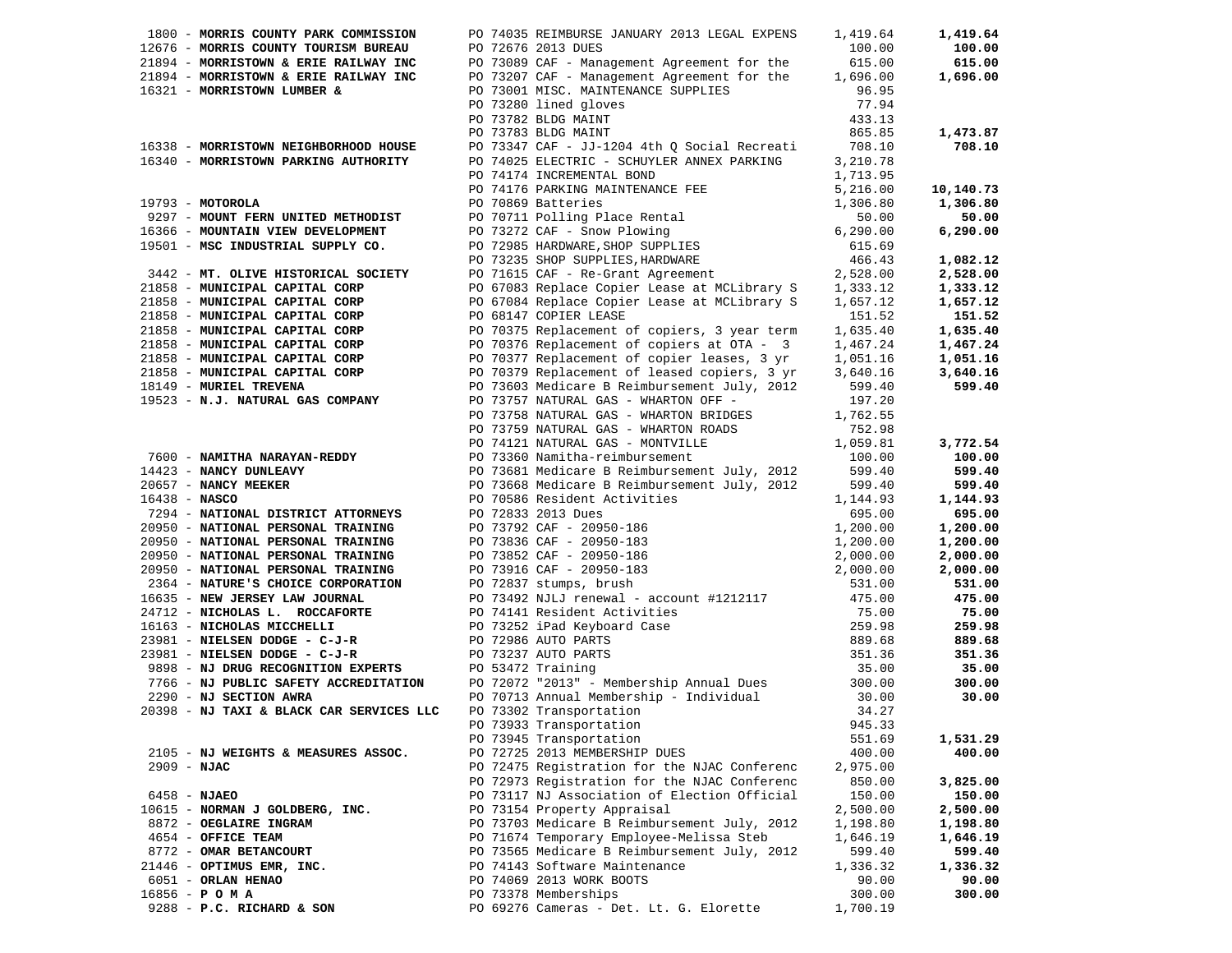|                                                                              |                | PO 69392 Digital Camera & Memory Cards                                                                                                                                                                                                                                                   | 359.96    |            |
|------------------------------------------------------------------------------|----------------|------------------------------------------------------------------------------------------------------------------------------------------------------------------------------------------------------------------------------------------------------------------------------------------|-----------|------------|
|                                                                              |                | PO 71657 Flat Panel Televisions - Det. J. Ra<br>90 71657 Flat Panel Televisions - Det. J. Ra (10,318.44<br>90 71657 Flat Panel Televisions - Det. J. Ra (10,318.44<br>90 7373 Monthly Payphone Services (600.00)<br>90 72836 Annual Dues<br>90 72836 Fendur Services (11,291.85<br>90 73 | 10,318.44 | 12,378.59  |
|                                                                              |                |                                                                                                                                                                                                                                                                                          |           | 600.00     |
|                                                                              |                |                                                                                                                                                                                                                                                                                          |           | 100.00     |
|                                                                              |                |                                                                                                                                                                                                                                                                                          |           | 13,291.85  |
|                                                                              |                |                                                                                                                                                                                                                                                                                          |           | 599.40     |
|                                                                              |                |                                                                                                                                                                                                                                                                                          |           | 599.40     |
|                                                                              |                |                                                                                                                                                                                                                                                                                          |           | 599.40     |
|                                                                              |                |                                                                                                                                                                                                                                                                                          |           | 296.00     |
|                                                                              |                |                                                                                                                                                                                                                                                                                          |           | 1,198.80   |
|                                                                              |                |                                                                                                                                                                                                                                                                                          |           | 45.00      |
|                                                                              |                |                                                                                                                                                                                                                                                                                          |           | 334,584.00 |
|                                                                              |                |                                                                                                                                                                                                                                                                                          |           | 878.84     |
|                                                                              |                |                                                                                                                                                                                                                                                                                          |           | 3,200.00   |
|                                                                              |                |                                                                                                                                                                                                                                                                                          |           | 4,800.00   |
|                                                                              |                |                                                                                                                                                                                                                                                                                          |           | 2,700.00   |
|                                                                              |                |                                                                                                                                                                                                                                                                                          |           | 440.00     |
|                                                                              |                |                                                                                                                                                                                                                                                                                          |           | 169.99     |
|                                                                              |                |                                                                                                                                                                                                                                                                                          |           | 61.20      |
|                                                                              |                |                                                                                                                                                                                                                                                                                          |           |            |
|                                                                              |                |                                                                                                                                                                                                                                                                                          |           | 325.51     |
|                                                                              |                | 2430 PENNUERSEY MACHINERY, LLC 2006924 CAF - Vac-Con Sewer Creating System 334,384<br>18102 - PENNUERSEY MACHINERY, LLC 20069245 TRUCK PARTS<br>18102 - PEQUANNOCK TOWNSHIP 2007366 CAF - Salting, Sanding and/or Plowi 3,200.00<br>                                                     |           | 3,795.00   |
|                                                                              |                |                                                                                                                                                                                                                                                                                          | 370.00    |            |
|                                                                              |                | 17019 - PHILLIPSBURG SCHOOL BASED PO 73868 CAF - Subgrant Agreement # PHILS-13 2                                                                                                                                                                                                         | 2,535.00  |            |
|                                                                              |                |                                                                                                                                                                                                                                                                                          | 1,901.00  |            |
|                                                                              |                | PO 73811 CAF - Subgrant Agreement # PHILS-13<br>PO 73812 CAF - Subgrant Agreement # PHILS-13                                                                                                                                                                                             | 2,112.00  |            |
|                                                                              |                | PO 73813 CAF - Subgrant Agreement # PHILS-13                                                                                                                                                                                                                                             | 2,746.00  |            |
|                                                                              |                | PO 73814 CAF - Subgrant Agreement # PHILS-13                                                                                                                                                                                                                                             | 1,901.00  |            |
|                                                                              |                | PO 73815 CAF - Subgrant Agreement # PHILS-13                                                                                                                                                                                                                                             | 2,746.00  | 14,311.00  |
| 19681 - PITNEY BOWES CREDIT CORP                                             |                | PO 73266 CAF - Goods & Services from Coop Pu                                                                                                                                                                                                                                             | 2,559.00  | 2,559.00   |
|                                                                              |                |                                                                                                                                                                                                                                                                                          | 724.79    |            |
| 17066 – <b>PLAINSMAN AUTO SUPPLY</b> PO 72987 AUTO PARTS PO 73238 AUTO PARTS |                |                                                                                                                                                                                                                                                                                          | 736.13    | 1,460.92   |
|                                                                              |                | 17084 - POLAND SPRING WATER CO. PO 73406 Monthly Charge for Poland Spring Di<br>13432 - POSITIVE PROMOTIONS, INC. PO 69179 Resident Activities                                                                                                                                           | 74.30     | 74.30      |
|                                                                              |                |                                                                                                                                                                                                                                                                                          | 249.95    | 249.95     |
| 25337 - PRECISION LOCKER COMPANY                                             |                |                                                                                                                                                                                                                                                                                          | 560.31    | 560.31     |
| 8284 - PRIME ENVIRONMENTAL INC                                               |                | PO 71661 Please Order - Wall Mt. Designed Lo<br>PO 71899 Remove & Replace Prefilters on Firi                                                                                                                                                                                             | 935.00    | 935.00     |
| 758 - PRISCILLA COLVIN                                                       |                | PO 74051 Insurance reimb. for $1/13$ to $6/13$                                                                                                                                                                                                                                           | 72.00     | 72.00      |
| 3316 - PROJECT SELF SUFFICIENCY                                              |                | PO 73846 CAF - Subgrant Agreement #PSS3316-J                                                                                                                                                                                                                                             | 400.00    |            |
|                                                                              |                | PO 74063 CAF - Subgrant Agreement #PSS3316-J                                                                                                                                                                                                                                             | 870.00    | 1,270.00   |
| 17189 - PSE&G CO                                                             |                | PO 74170 GAS - PSE & G - MOMBAG 37,696.58                                                                                                                                                                                                                                                |           | 37,696.58  |
|                                                                              |                | PO 72970 WATER COOLER RENT PAYMENT                                                                                                                                                                                                                                                       | 284.00    | 284.00     |
| 7872 - QUENCH USA<br>25392 - R. GAYLE KRANZ<br>19453                         |                | PO 72970 WATER COOLER RENT PAYMENT 2012 284.00<br>PO 73478 Medicare B Reimbursement July, 2012 199.80                                                                                                                                                                                    |           | 199.80     |
| 12473 - R.D. SALES DOOR & HARDWARE LLC                                       |                | PO 72898 RPL DOOR                                                                                                                                                                                                                                                                        | 270.00    | 270.00     |
|                                                                              |                |                                                                                                                                                                                                                                                                                          |           |            |
|                                                                              |                | 17215 - R.S. KNAPP CO. INC.<br>20536 - RABBI YOSEF NEWFIELD<br>20536 - RABBI YOSEF NEWFIELD<br>20536 - RABBI YOSEF NEWFIELD<br>20536 - RABBI YOSEF NEWFIELD<br>20536 - RABBI YOSEF NEWFIELD<br>207369 GPC 20239 GPC<br>207389 GPC 20239 GPC<br>                                          |           | 1,513.95   |
|                                                                              |                |                                                                                                                                                                                                                                                                                          |           | 175.00     |
|                                                                              |                |                                                                                                                                                                                                                                                                                          |           | 129.99     |
|                                                                              |                |                                                                                                                                                                                                                                                                                          |           | 599.40     |
|                                                                              |                |                                                                                                                                                                                                                                                                                          |           | 1,198.80   |
|                                                                              |                | 17247 - TOWNSHIP OF RANDOLPH PO 73346 CAF - 2012 Municipal Alliance Funds 3,802.30                                                                                                                                                                                                       |           | 3,802.30   |
| 17255 - RARITAN VALLEY COMMUNITY                                             |                | PO 74405 Charge Back Spring 2013 - B. Betine                                                                                                                                                                                                                                             | 949.80    | 949.80     |
| 25416 - RARZELL GRUBBS                                                       |                | PO 73911 Medicare B Reimbursement July, 2012                                                                                                                                                                                                                                             | 599.40    | 599.40     |
| 12128 - READY SUPPLY                                                         |                | PO 74144 Storeroom~Nursing Supplies & Bariat                                                                                                                                                                                                                                             | 3,111.10  | 3,111.10   |
| 25401 - REBECCA LYN DURNA-HUNSINGER                                          |                | PO 73864 Exam Reimbursement                                                                                                                                                                                                                                                              | 105.00    | 105.00     |
| 10296 - REDMONDBCMS, INC.                                                    |                | PO 71907 CAF - Printing of Addresses and Mai                                                                                                                                                                                                                                             | 2,955.41  | 2,955.41   |
| 1578 - REED SYSTEMS, LTD.                                                    |                | PO 72851 Envirobrine Liquid Agent                                                                                                                                                                                                                                                        | 6,758.59  |            |
|                                                                              |                | PO 73239 TRUCK PARTS                                                                                                                                                                                                                                                                     | 105.55    |            |
|                                                                              |                | PO 73282 Envirobrine Liquid Agent                                                                                                                                                                                                                                                        | 3,813.32  | 10,677.46  |
| 7384 - REGINA BRENDLE                                                        |                | PO 73485 Medicare B Reimbursement July, 2012                                                                                                                                                                                                                                             | 1,198.80  | 1,198.80   |
| $13774$ - RHODA CHASE                                                        |                | PO 73548 Medicare B Reimbursement July, 2012                                                                                                                                                                                                                                             | 1,198.80  | 1,198.80   |
| 12034 - RICCIARDI BROTHERS OF                                                | PO 73159 PAINT |                                                                                                                                                                                                                                                                                          | 952.37    | 952.37     |
| 20806 - RICHARD SANTA                                                        |                | PO 74146 Resident Activities                                                                                                                                                                                                                                                             | 175.00    | 175.00     |
| 25419 - RICHARD SKWIEERALSKI                                                 |                | PO 73907 Medicare B Reimbursement July, 2012                                                                                                                                                                                                                                             | 99.90     | 99.90      |
|                                                                              |                |                                                                                                                                                                                                                                                                                          |           |            |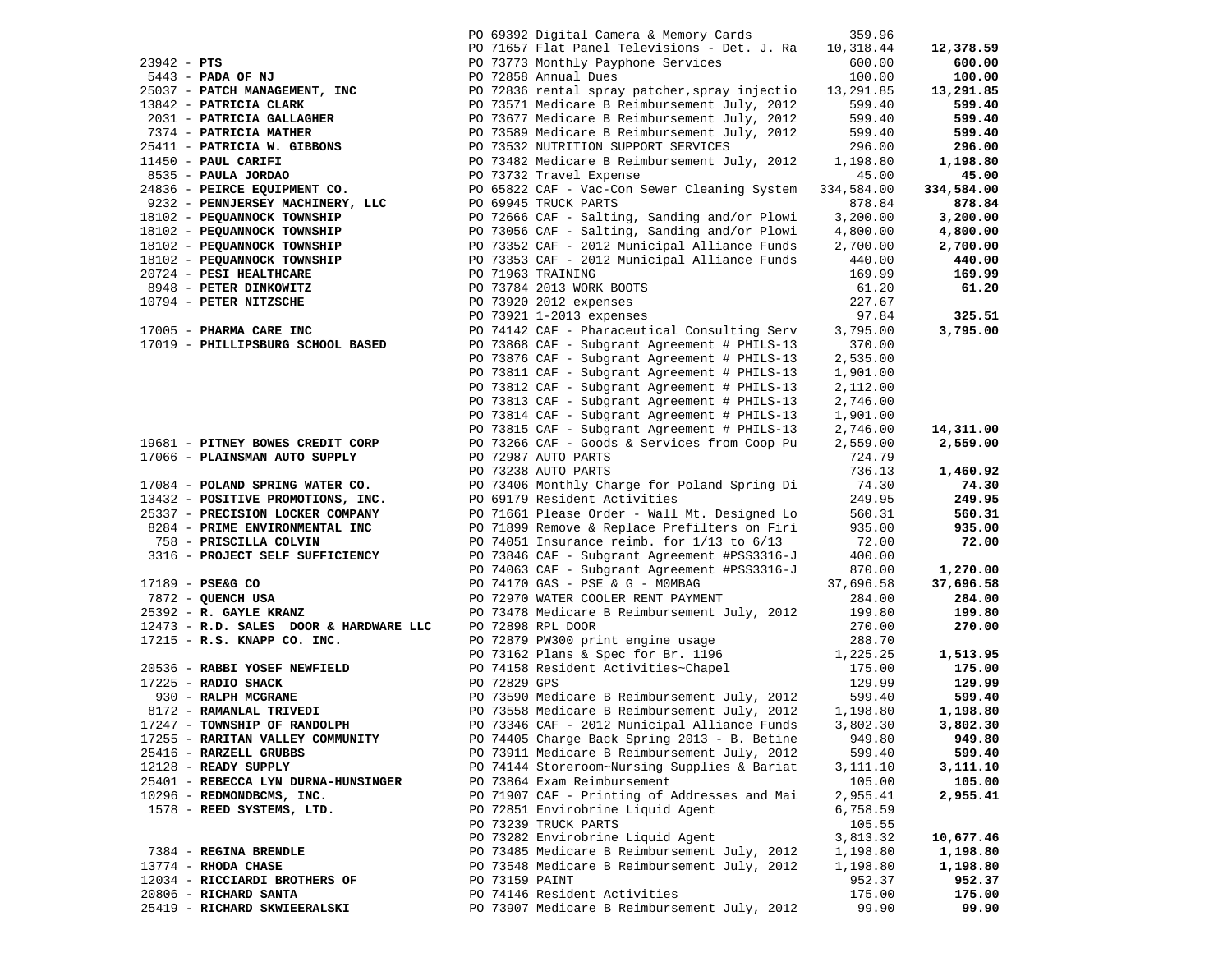|                                       | 1476 - RICOR AMERICAS CORPORATION PO 72409 Quarterly Copier Lease 10767 - RIPALEM 2017.00<br>19767 - RIPOEDALE PIZZA & PASTA PO 73144 Meals 2017.00<br>19767 - RIPOEDALE PIZZA & PASTA PO 737575 Medicare BReimbursement July, 2                                                 |            | 701.10     |
|---------------------------------------|----------------------------------------------------------------------------------------------------------------------------------------------------------------------------------------------------------------------------------------------------------------------------------|------------|------------|
|                                       |                                                                                                                                                                                                                                                                                  |            | 207.00     |
|                                       |                                                                                                                                                                                                                                                                                  |            | 742.94     |
|                                       |                                                                                                                                                                                                                                                                                  |            | 599.40     |
|                                       |                                                                                                                                                                                                                                                                                  |            | 599.40     |
|                                       |                                                                                                                                                                                                                                                                                  |            | 1,198.80   |
|                                       |                                                                                                                                                                                                                                                                                  |            | 599.40     |
|                                       |                                                                                                                                                                                                                                                                                  |            | 1,198.80   |
|                                       |                                                                                                                                                                                                                                                                                  |            | 70.00      |
|                                       |                                                                                                                                                                                                                                                                                  |            | 599.40     |
|                                       |                                                                                                                                                                                                                                                                                  |            | 599.40     |
|                                       |                                                                                                                                                                                                                                                                                  |            | 599.40     |
|                                       |                                                                                                                                                                                                                                                                                  |            | 599.40     |
|                                       |                                                                                                                                                                                                                                                                                  |            | 1,400.00   |
|                                       |                                                                                                                                                                                                                                                                                  |            | 1,400.00   |
|                                       |                                                                                                                                                                                                                                                                                  |            | 499.50     |
|                                       |                                                                                                                                                                                                                                                                                  |            |            |
|                                       |                                                                                                                                                                                                                                                                                  |            | 1,538.53   |
|                                       |                                                                                                                                                                                                                                                                                  |            | 20.00      |
|                                       |                                                                                                                                                                                                                                                                                  |            | 1,198.80   |
|                                       |                                                                                                                                                                                                                                                                                  |            |            |
|                                       |                                                                                                                                                                                                                                                                                  | 1,818.00   | 2,648.00   |
| 17452 - RUTGERS, THE STATE UNIVERSITY |                                                                                                                                                                                                                                                                                  | 4,995.00   |            |
|                                       | PO 73866 CAF - 9938-304<br>PO 73875 CAF - 17452-536<br>PO 73845 CAF - 17452-449                                                                                                                                                                                                  | 3,200.00   | 8,195.00   |
|                                       |                                                                                                                                                                                                                                                                                  |            | 599.40     |
|                                       |                                                                                                                                                                                                                                                                                  |            | 599.40     |
|                                       |                                                                                                                                                                                                                                                                                  |            | 1,198.80   |
|                                       |                                                                                                                                                                                                                                                                                  |            | 299.70     |
|                                       |                                                                                                                                                                                                                                                                                  |            | 599.40     |
|                                       | 13447 - RUTH BOWSER<br>14909 - RUTH GIANNOTTA<br>14909 - RUTH GIANNOTTA<br>14909 - RUTH SCHULTZ<br>14909 - RUTH SCHULTZ<br>19990 - RUTH SCHULTZ<br>1,198.80<br>1990 - RUTH SCHULTZ<br>1,198.80<br>1990 - RUTH SCHULTZ<br>1,198.80<br>1990 - RUTH SCH                             |            | 139.50     |
|                                       |                                                                                                                                                                                                                                                                                  |            | 374.80     |
|                                       | 3032 - SCIENTIFIC WATER CONDITIONING PO 73000 WATER GUARD SERVICE AGREEMENT 232.00                                                                                                                                                                                               |            | 232.00     |
|                                       |                                                                                                                                                                                                                                                                                  |            |            |
|                                       |                                                                                                                                                                                                                                                                                  |            | 1,875.54   |
|                                       |                                                                                                                                                                                                                                                                                  |            | 599.40     |
|                                       |                                                                                                                                                                                                                                                                                  |            | 217.32     |
|                                       |                                                                                                                                                                                                                                                                                  |            | 189.41     |
|                                       |                                                                                                                                                                                                                                                                                  |            | 189.41     |
|                                       |                                                                                                                                                                                                                                                                                  |            | 177.81     |
|                                       |                                                                                                                                                                                                                                                                                  |            |            |
|                                       |                                                                                                                                                                                                                                                                                  |            | 68.33      |
|                                       |                                                                                                                                                                                                                                                                                  |            | 458.99     |
|                                       | 3032 <b>- SCIENTIFIC WATER CONDITIONING</b><br>2022 <b>- SCOTT DIGITALOMO</b><br>2022 <b>- SCOTT DIGITALOMO DE PO 74015 OEM EXPERIES SERVICE AGREEMENT<br/> 2016 <b>- SERVICE PLUS</b><br/> 201416 <b>- SERVICE PLUS</b><br/> 20299 <b>- SGS (TESTCON INC. US.A.)</b><br/> 2</b> |            |            |
|                                       |                                                                                                                                                                                                                                                                                  |            | 4,224.95   |
|                                       |                                                                                                                                                                                                                                                                                  |            | 3,200.00   |
|                                       |                                                                                                                                                                                                                                                                                  |            |            |
|                                       |                                                                                                                                                                                                                                                                                  |            | 2,284.80   |
|                                       |                                                                                                                                                                                                                                                                                  |            | 213.00     |
|                                       |                                                                                                                                                                                                                                                                                  |            | 141.80     |
|                                       | 6981 - SODEXO INC & AFFILIATES PO 73351 SODEXO INC. INVOICE 235518 HSAC Mtg 135.20                                                                                                                                                                                               |            | 135.20     |
| 6981 - SODEXO INC & AFFILIATES        | PO 73827 CAF - Dietary Services                                                                                                                                                                                                                                                  | 6,409.26   | 6,409.26   |
| 6981 - SODEXO INC & AFFILIATES        | PO 74036 CAF - Dietary Services                                                                                                                                                                                                                                                  | 6,510.12   | 6,510.12   |
| 6981 - SODEXO INC & AFFILIATES        | PO 74151 CAF - Housekeeping, Facility Mainte 145,579.35                                                                                                                                                                                                                          |            | 145,579.35 |
| 6981 - SODEXO INC & AFFILIATES        | PO 74152 CAF - Laundry Services                                                                                                                                                                                                                                                  | 94,846.59  | 94,846.59  |
| 6981 - SODEXO INC & AFFILIATES        | PO 74153 CAF - Dietary Services                                                                                                                                                                                                                                                  | 261,859.71 | 261,859.71 |
| 11348 - SOMERSET COUNTY POLICE        | PO 72453 Training                                                                                                                                                                                                                                                                | 500.00     | 500.00     |
| 17755 - SOUTHEAST MORRIS COUNTY       | PO 74127 WATER - OTR MEM                                                                                                                                                                                                                                                         | 3,855.56   | 3,855.56   |
| 17755 - SOUTHEAST MORRIS COUNTY       | PO 74129 WATER - MONTHLY                                                                                                                                                                                                                                                         | 12,598.70  | 12,598.70  |
| 11160 - SPACE FARMS INC               | PO 73047 Carcass Removal                                                                                                                                                                                                                                                         | 5,166.00   | 5,166.00   |
| 4611 - STAPLES BUSINESS ADVANTAGE     | PO 70534 Office Supplies                                                                                                                                                                                                                                                         | 313.10     | 313.10     |
| 4611 - STAPLES BUSINESS ADVANTAGE     | PO 70990 Medical Services - USB Ethernet Car                                                                                                                                                                                                                                     | 39.99      | 39.99      |
| 4611 - STAPLES BUSINESS ADVANTAGE     | PO 72880 staples INV. 3188690927 P O Steve                                                                                                                                                                                                                                       | 93.48      | 93.48      |
| 4611 - STAPLES BUSINESS ADVANTAGE     | PO 72882 Staples Inv. 3188690926 po pat                                                                                                                                                                                                                                          | 396.67     | 396.67     |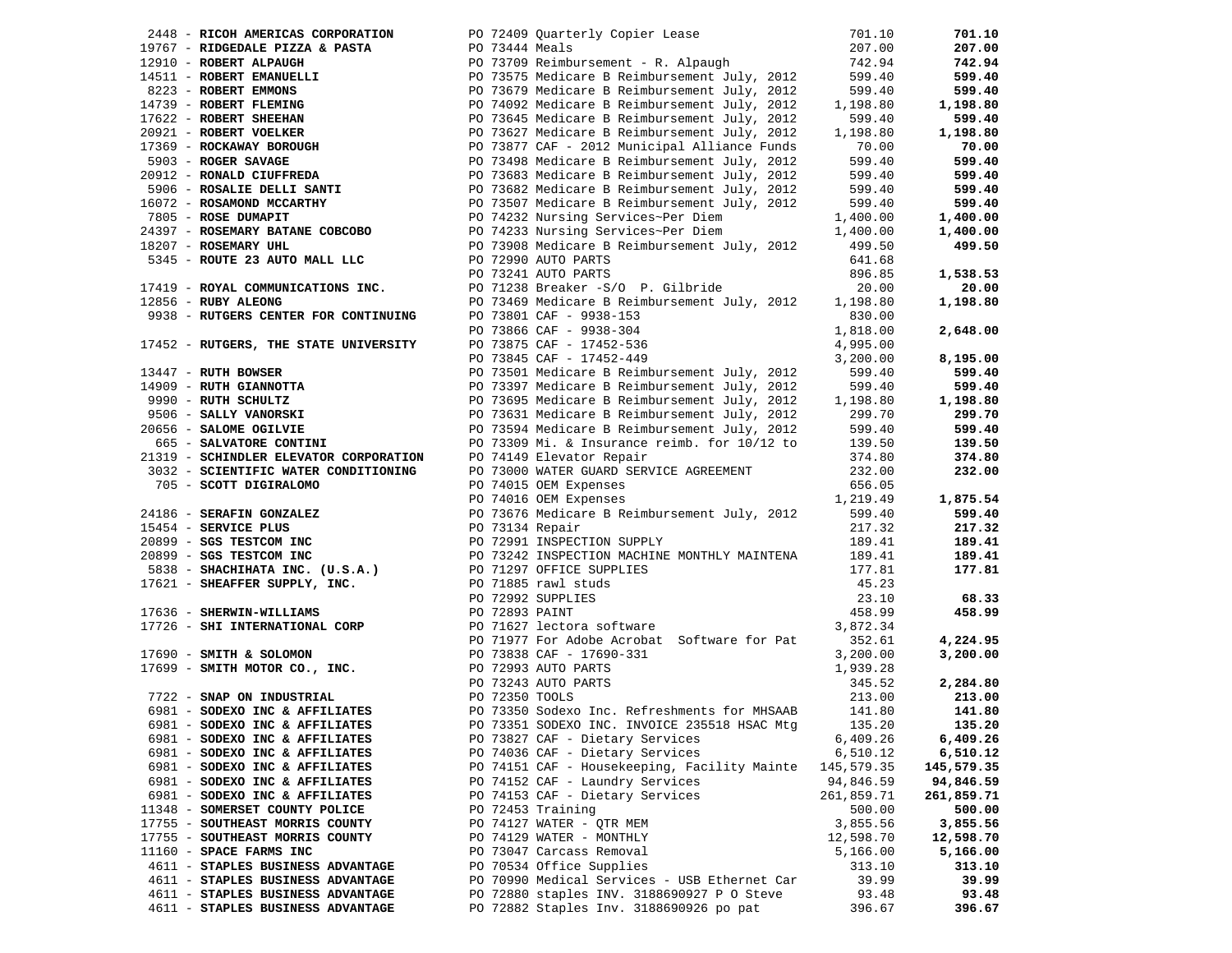|                       | 4611 - STAPLES BUSINESS ADVANTAGE                                                 |  |                                                                                                                                                                                                                                              | 169.17   | 169.17    |
|-----------------------|-----------------------------------------------------------------------------------|--|----------------------------------------------------------------------------------------------------------------------------------------------------------------------------------------------------------------------------------------------|----------|-----------|
|                       | 4611 - STAPLES BUSINESS ADVANTAGE                                                 |  |                                                                                                                                                                                                                                              | 2,078.60 | 2,078.60  |
|                       | 4611 - STAPLES BUSINESS ADVANTAGE                                                 |  |                                                                                                                                                                                                                                              | 245.70   |           |
|                       |                                                                                   |  |                                                                                                                                                                                                                                              | 227.54   | 473.24    |
|                       | 4611 - STAPLES BUSINESS ADVANTAGE                                                 |  |                                                                                                                                                                                                                                              | 260.83   | 260.83    |
|                       | 4611 - STAPLES BUSINESS ADVANTAGE                                                 |  | PO 73994 OFFICE SUPLLIES<br>PO 73004 OFFICE SUPPLIES<br>PO 73015 OFFICE SUPPLIES<br>PO 73015 OFFICE SUPPLIES<br>PO 73135 Office Supplies<br>PO 73146 Office Supplies<br>PO 73148 Office Supplies & OSTF Supplies<br>PO 73148 Office Supplies | 46.05    | 46.05     |
|                       | 4611 - STAPLES BUSINESS ADVANTAGE                                                 |  |                                                                                                                                                                                                                                              | 75.36    |           |
|                       |                                                                                   |  | PO 73148 Office Supplies & OSTF Supplies                                                                                                                                                                                                     | 109.84   | 185.20    |
|                       | 4611 - STAPLES BUSINESS ADVANTAGE                                                 |  | PO 73263 ACCOUNT#1032165                                                                                                                                                                                                                     | 735.34   | 735.34    |
|                       | 4611 - STAPLES BUSINESS ADVANTAGE                                                 |  | PO 73268 office supplies                                                                                                                                                                                                                     | 145.91   | 145.91    |
|                       |                                                                                   |  |                                                                                                                                                                                                                                              |          |           |
|                       | 4611 - STAPLES BUSINESS ADVANTAGE                                                 |  | PO 73307 Office Supplies - K. Shively (CIS)                                                                                                                                                                                                  | 380.48   | 380.48    |
|                       | 4611 - STAPLES BUSINESS ADVANTAGE                                                 |  | PO 73310 Office Supplies                                                                                                                                                                                                                     | 1,582.25 | 1,582.25  |
|                       | 4611 - STAPLES BUSINESS ADVANTAGE                                                 |  | PO 73377 Office Supplies                                                                                                                                                                                                                     | 460.23   | 460.23    |
|                       | 4611 - STAPLES BUSINESS ADVANTAGE                                                 |  | PO 73387 Office Supplies                                                                                                                                                                                                                     | 309.52   | 309.52    |
|                       | 4611 - STAPLES BUSINESS ADVANTAGE                                                 |  | PO 73509 Order for legal copy paper/notepads                                                                                                                                                                                                 | 36.36    | 36.36     |
|                       | 4611 - STAPLES BUSINESS ADVANTAGE                                                 |  | PO 73755 Office Supplies - Admin/Legal/CIS                                                                                                                                                                                                   | 2,536.62 | 2,536.62  |
|                       | 4611 - STAPLES BUSINESS ADVANTAGE                                                 |  | PO 74154 Office Supplies                                                                                                                                                                                                                     | 3,130.78 | 3,130.78  |
| $17819$ - STAR LEDGER |                                                                                   |  | PO 74155 Newspapers for Bistro                                                                                                                                                                                                               | 122.85   | 122.85    |
|                       | 5021 - STATE SHUTTTLE INC                                                         |  | PO 73799 CAF - Subgrant Agreement #STASHUT-1                                                                                                                                                                                                 | 3,650.20 |           |
|                       |                                                                                   |  | PO 73865 CAF - Subgrant Agreement #STASHUT-1                                                                                                                                                                                                 | 3,323.72 |           |
|                       |                                                                                   |  | PO 73886 CAF - Subgrant Agreement #STASHUT-1                                                                                                                                                                                                 | 3,650.20 | 10,624.12 |
|                       | 12311 - STATEWIDE COMMUNICATIONS INC                                              |  | PO 70533 Cable Wiring                                                                                                                                                                                                                        | 1,910.00 |           |
|                       |                                                                                   |  | PO 74071 O/S SERV                                                                                                                                                                                                                            | 805.00   |           |
|                       |                                                                                   |  | PO 74177 O/S SERV                                                                                                                                                                                                                            | 480.00   | 3,195.00  |
|                       | 15640 - STEPHEN KRALL                                                             |  | PO 73584 Medicare B Reimbursement July, 2012                                                                                                                                                                                                 | 599.40   | 599.40    |
|                       |                                                                                   |  | PO 73715 Medicare B Reimbursement July, 2012                                                                                                                                                                                                 | 1,198.80 | 1,198.80  |
|                       | 5948 - STEPHEN NATHER<br>24120 - STEVE SEIDLER<br>15211 - STEVEN B. HODES, DVM PA |  | PO 72781 CAF - K-9 Supervisory Trainer                                                                                                                                                                                                       | 1,275.00 | 1,275.00  |
|                       |                                                                                   |  | PO 71648 Medical for K-9                                                                                                                                                                                                                     | 701.40   | 701.40    |
|                       | 17901 - SUBURBAN CONSULTING                                                       |  |                                                                                                                                                                                                                                              | 600.00   |           |
|                       |                                                                                   |  | PO 73529 old Ref# CF20001511000<br>PO 73530 old Ref# CF20001511000                                                                                                                                                                           | 2,432.50 | 3,032.50  |
|                       | 8621 - SUBURBAN PROPANE -2347                                                     |  | PO 72856 Propane Deliveries                                                                                                                                                                                                                  | 6,490.74 | 6,490.74  |
|                       | 15990 - SUPER FOODTOWN                                                            |  | PO 69316 Confirm May 9 - Nov 13 supplies for                                                                                                                                                                                                 | 490.33   | 490.33    |
|                       |                                                                                   |  |                                                                                                                                                                                                                                              |          | 218.15    |
|                       | $11429 - SUBSER COUNTY MUA17934 - SUBSER COUNTY MUA$                              |  | PO 71672 Please Order - Parts- Det.Sgt. W. S                                                                                                                                                                                                 | 218.15   |           |
|                       |                                                                                   |  | PO 73285 Street Sweeper                                                                                                                                                                                                                      | 186.00   | 186.00    |
|                       | 17934 - SUSSEX COUNTY TECH SCHOOL                                                 |  | PO 73839 CAF - Subgrant agreement #SCVOTE-13                                                                                                                                                                                                 | 219.30   |           |
|                       |                                                                                   |  | PO 73840 CAF - Subgrant agreement #SCVOTE-13                                                                                                                                                                                                 | 219.30   |           |
|                       |                                                                                   |  | PO 73841 CAF - Subgrant agreement #SCVOTE-13                                                                                                                                                                                                 | 1,842.12 | 2,280.72  |
|                       | 1459 - SUZANNE VOGLER                                                             |  | PO 73940 Insurance reimb. for 10/12 to 12/12                                                                                                                                                                                                 | 45.00    | 45.00     |
|                       | $25400 - SUBIE COLLIN$<br>$2001 - SYINITA MITIER$                                 |  | PO 74234 Nursing Services~Per Diem                                                                                                                                                                                                           | 2,502.50 | 2,502.50  |
|                       | 3901 - SYLVIA MIDLER                                                              |  | PO 73474 Medicare B Reimbursement July, 2012                                                                                                                                                                                                 | 599.40   | 599.40    |
|                       | 18067 - T J'S SPORTWIDE TROPHY<br>$PQ = 73003$ PLAQUE AND ENGRAVING               |  |                                                                                                                                                                                                                                              | 23.00    | 23.00     |
|                       | 24184 - TERESA PANNULLO                                                           |  | PO 73496 Medicare B Reimbursement July, 2012                                                                                                                                                                                                 | 1,098.90 | 1,098.90  |
|                       | 19966 - THE 200 CLUB OF MORRIS COUNTY                                             |  | PO 72844 2013 Dues                                                                                                                                                                                                                           | 400.00   | 400.00    |
|                       | 2938 - THE BANK OF NEW YORK                                                       |  | PO 74458 ANNUAL ADMIN FEE 2013                                                                                                                                                                                                               | 500.00   | 500.00    |
|                       | 14476 - THE EDUCATIONAL CENTER                                                    |  | PO 73348 CAF - JJ-1201 ESCUCHA! Dec 2012 16,762.00                                                                                                                                                                                           |          | 16,762.00 |
|                       | 25314 - THE GREAT MEADOWS DESIGN GROUP, LLC PO 70611 OTHER O/S SERVICES           |  |                                                                                                                                                                                                                                              | 9,850.00 | 9,850.00  |
|                       | 4859 - THE INSTITUTE FOR FORENSIC                                                 |  | PO 70611 OTHER O/S SERVICES<br>PO 69143 Evaluations<br>PO 69143 Evaluations<br>PO 69143 Evaluations<br>PO 73143 Evaluation Exam                                                                                                              | 325.00   |           |
|                       |                                                                                   |  |                                                                                                                                                                                                                                              | 975.00   |           |
|                       |                                                                                   |  |                                                                                                                                                                                                                                              | 650.00   |           |
|                       |                                                                                   |  | PO 73143 Evaluation Exam 650.00                                                                                                                                                                                                              |          | 2,600.00  |
|                       | 20797 - THE MUSIAL GROUP PA                                                       |  | PO 73438 CAF - Construction Inspection Servi                                                                                                                                                                                                 | 3,060.00 |           |
|                       |                                                                                   |  | PO 74005 CAF - Final Design and Constr Docs                                                                                                                                                                                                  | 2,697.50 | 5,757.50  |
|                       | 19739 - THE RBA GROUP INC.                                                        |  | PO 73785 old Ref# CF09001500000                                                                                                                                                                                                              | 6,870.46 | 6,870.46  |
| 20237 - THELMA LAYNE  |                                                                                   |  | PO 73500 Medicare B Reimbursement July, 2012                                                                                                                                                                                                 | 599.40   | 599.40    |
|                       | 24831 - THERESA JACKSON                                                           |  | PO 73909 Medicare B Reimbursement July, 2012                                                                                                                                                                                                 | 599.40   | 599.40    |
|                       | 16007 - THOMAS A. MARKT                                                           |  | PO 73905 Medicare B Reimbursement July, 2012                                                                                                                                                                                                 | 1,198.80 | 1,198.80  |
|                       | 24933 - THOMAS POLLIO                                                             |  | PO 74002 Petty Cash Reimbursements1/20 thru                                                                                                                                                                                                  | 123.62   | 123.62    |
|                       | 9177 - THOR GUARD INC                                                             |  | PO 71893 Warranty Agreement                                                                                                                                                                                                                  | 400.00   | 400.00    |
|                       | 21479 - TIOGA SOLAR MORRIS COUNTY 1 LLC                                           |  | PO 73754 Electric / Solar Energy                                                                                                                                                                                                             | 563.87   | 563.87    |
|                       | 281 - TOMAR INDUSTRIES INC                                                        |  | PO 72988 JANITORIAL SUPPLIES                                                                                                                                                                                                                 | 815.30   |           |
|                       |                                                                                   |  | PO 73244 JANITORIAL SUPPLIES                                                                                                                                                                                                                 | 326.40   | 1,141.70  |
|                       | 7555 - TOSHIBA BUSINESS SOLUTIONS USA                                             |  | PO 68760 Card Data ID System                                                                                                                                                                                                                 | 3,847.00 | 3,847.00  |
|                       |                                                                                   |  | PO 73395 CAF - Flexible Benefits Plan Admini                                                                                                                                                                                                 | 2,129.25 |           |
|                       | 9055 - TOTAL ADMINISTRATIVE SERVICES                                              |  |                                                                                                                                                                                                                                              |          | 2,129.25  |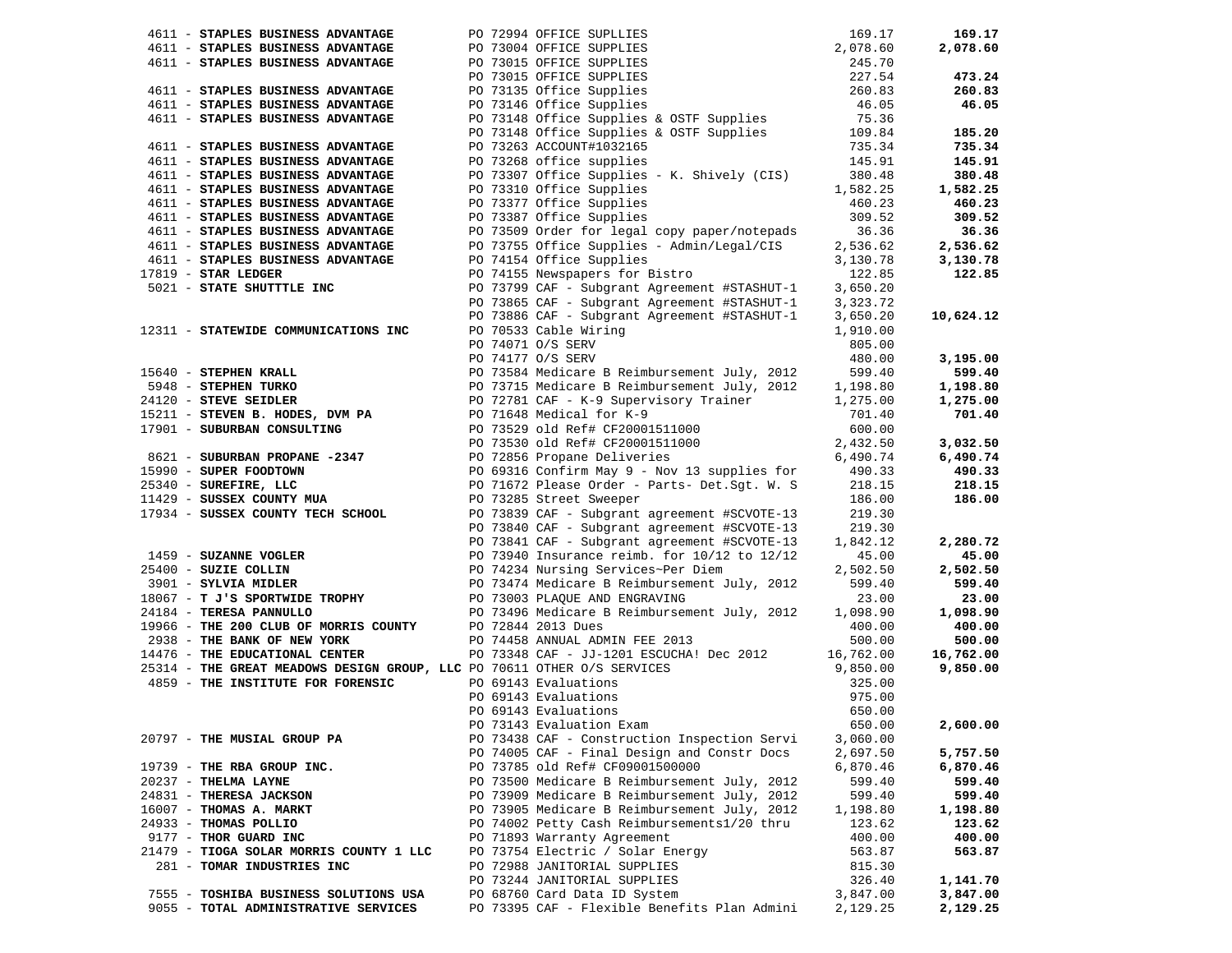| 13793 - TOWNSHIP OF CHESTER               | PO 73354 CAF - 2012 Municipal Alliance Funds                                                                      | 5,336.36   |            |
|-------------------------------------------|-------------------------------------------------------------------------------------------------------------------|------------|------------|
|                                           | PO 73355 CAF - 2012 Supplemental Municipal A                                                                      | 1,850.00   | 7,186.36   |
| 14268 - TOWNSHIP OF DENVILLE              | PO 73356 CAF - 2012 Municipal Alliance Funds                                                                      | 1,224.56   | 1,224.56   |
| 14451 - TOWNSHIP OF EAST HANOVER          | PO 74006 CAF - 2012 Municipal Alliance Funds                                                                      | 709.79     | 709.79     |
| 15811 - TOWNSHIP OF LONG HILL             | PO 72784 CAF - Salting, Sanding and or Plowi                                                                      | 1,920.60   | 1,920.60   |
|                                           |                                                                                                                   |            |            |
| 18100 - TOWNSHIP OF MONTVILLE             | PO 73349 CAF - 2012 Supplemental Municipal A                                                                      | 2,111.86   | 2,111.86   |
| 1122 - TOWNSHIP OF MORRIS                 | PO 74106 SEWER- TWP MORRIS                                                                                        | 143,102.33 | 143,102.33 |
| 19736 - TOWNSHIP OF RANDOLPH              | PO 74135 WATER - HEALTH MNGMNT                                                                                    | 48.12      | 48.12      |
| 1905 - TOWNSHIP OF ROCKAWAY               | PO 73476 CAF - 2012 Municipal Alliance Funds                                                                      | 12,850.51  | 12,850.51  |
| 17379 - TOWNSHIP OF ROXBURY               | PO 73977 CAF - 2012 Municipal Alliance Funds                                                                      | 10,758.91  | 10,758.91  |
| 11781 - TREASURER. ST OF NJ               | PO 71881 CSP Collection Intercept Fees (Pre-                                                                      | 125.82     |            |
|                                           | PO 71882 CSP Collection Intercept Fees                                                                            | 12,291.16  | 12,416.98  |
| 18144 - TREE KING INC                     | PO 72692 CAF - Snow Plowing                                                                                       | 4,995.00   |            |
|                                           | PO 72692 CAF - Snow Plowing<br>PO 72848 CAF - Snow Plowing<br>PO 73441 CAF - Snow Plowing<br>PO 72989 TRUCK PARTS |            |            |
|                                           |                                                                                                                   | 11,340.00  |            |
|                                           |                                                                                                                   | 38,607.50  | 54,942.50  |
| 20005 - TRICO EQUIPMENT SERVICES LLC      |                                                                                                                   | 559.93     | 559.93     |
| 24804 - TRITEC OFFICE EQUIPMENT INC       | PO 72782 color usage for color copier                                                                             | 84.77      | 84.77      |
| 24804 - TRITEC OFFICE EQUIPMENT INC       | PO 72838 color cost per copy                                                                                      | 96.53      | 96.53      |
| 24804 - TRITEC OFFICE EQUIPMENT INC       | PO 72883 Color usage on Ricoh copier MP 3002                                                                      | 182.21     | 182.21     |
| 24804 - TRITEC OFFICE EQUIPMENT INC       | PO 73044 Color copies                                                                                             | 41.16      | 41.16      |
| 24804 - TRITEC OFFICE EQUIPMENT INC       | PO 73217 COLOR COPIES                                                                                             | 405.30     | 405.30     |
|                                           |                                                                                                                   | 599.40     | 599.40     |
| 25390 - TRUCHSIA HANABERGH                | PO 73641 Medicare B Reimbursement July, 2012                                                                      |            |            |
| 1739 - TURTLE & HUGHES, INC               | PO 72972 BALLASTS AND LIGHT BULBS                                                                                 | 1,046.46   |            |
|                                           | PO 73766 CAF - Electrical Supplies/Equipment                                                                      | 3,249.02   |            |
|                                           | PO 73767 CAF - Electrical Supplies/Equipment                                                                      | 1,530.35   |            |
|                                           | PO 73768 REPLACE LIGHTS                                                                                           | 2,840.57   | 8,666.40   |
| 9285 - U.S. SECURITY ASSOCIATES, INC.     | PO 71667 CAF - Unarmed Security Guards                                                                            | 3,538.15   |            |
|                                           | PO 71668 CAF - Unarmed Security Guardsf for                                                                       | 2,271.68   |            |
|                                           | PO 72067 CAF - Unarmed Security Guardsf for                                                                       | 2,379.32   | 8,189.15   |
| 8262 - UNA SOARES                         | PO 73596 Medicare B Reimbursement July, 2012                                                                      | 599.40     | 599.40     |
|                                           |                                                                                                                   |            |            |
| 18233 - UNITED PARCEL SERVICE             | PO 73070 Postage charges for ILL returns                                                                          | 49.52      | 49.52      |
| 446 - UNITRONIX DATA SYSTEMS INC          | PO 72939 CAF - Maintenance of Proprietary Co                                                                      | 5,154.31   | 5,154.31   |
| 15732 - UNIVERSAL UNIFORM SALES CO INC    | PO 67860 Uniforms                                                                                                 | 892.98     |            |
|                                           | PO 73116 Uniforms                                                                                                 | 1,401.85   |            |
|                                           | PO 71949 CAF - Custom Fitted Uniforms                                                                             | 100.00     | 2,394.83   |
| 20989 - USA ARCHITECTS PLANNERS &         | PO 73277 CAF - Layout Design & Final Documen                                                                      | 10,510.00  | 10,510.00  |
| 20989 - USA ARCHITECTS PLANNERS &         | PO 73278 CAF - Layout Design & Final Documen                                                                      | 10,510.00  | 10,510.00  |
| $17763$ - V.A. SPATZ & SONS INC.          | PO 73440 CAF - Snow Plowing                                                                                       | 19,747.00  | 19,747.00  |
| 20795 - VALLEY PHARMACY                   | PO 73938 Prescriptions                                                                                            | 336.45     | 336.45     |
| 18285 - VAN CLEEF ENGINEERING ASSOC       | PO 73151 Conservation Easement - St. James P                                                                      | 2,500.00   | 2,500.00   |
|                                           |                                                                                                                   |            |            |
| 18290 - VAN METER & ASSOCIATES INC.       | PO 71943 TRAINING                                                                                                 | 300.00     |            |
|                                           |                                                                                                                   | 380.00     | 680.00     |
| 25245 - VEOLIA ES TECHNICAL SOLUTION, LLC | PO 71912 Training<br>PO 69074 HazWaste Disposal<br>PO 73120 Telephone - T1's                                      | 1,080.00   | 1,080.00   |
| $1286$ - VERIZON                          | PO 73120 Telephone - T1's                                                                                         | 10,305.75  | 10,305.75  |
| $1286$ - VERIZON                          | PO 73121 Telephone pobox 4833 (III) RTL                                                                           | 411.09     | 411.09     |
| $1286$ - VERIZON                          | PO 73127 Telephone pobox4833                                                                                      | 112.37     | 112.37     |
| $1286$ - VERIZON                          | PO 73202 Telephone pobox4833                                                                                      | 319.68     | 319.68     |
| $1286$ - VERIZON                          | PO 73289 Telephone - Communicator                                                                                 | 866.00     | 866.00     |
| $1286$ - VERIZON                          | PO 73379 Land Lines                                                                                               | 59.15      | 59.15      |
| $1286$ - VERIZON                          | PO 73380 Land LIne                                                                                                | 247.14     | 247.14     |
|                                           |                                                                                                                   |            |            |
| $1286$ - VERIZON                          | PO 73533 Wharton Garage                                                                                           | 246.15     | 246.15     |
| $1286$ - VERIZON                          | PO 73750 Telephone - Communicator System                                                                          | 1,307.42   | 1,307.42   |
| $1286 - VERIZON$                          | PO 73763 Prosecutor PBX - Voice Service                                                                           | 4,372.02   | 4,372.02   |
| $1286 - VERIZON$                          | PO 73765 Monthly Data Services (TLS, JDC ISD                                                                      | 12,718.71  | 12,718.71  |
| 1286 - VERIZON                            | PO 73771 Prosecutor PBX - Voice Service                                                                           | 4,258.41   | 4,258.41   |
| $1286 - VERIZON$                          | PO 73775 Monthly Data Services (TLS, JDC IS                                                                       | 12,719.23  | 12,719.23  |
| $1286 - VERIZON$                          | PO 73807 Feb. phone bill                                                                                          | 82.50      | 82.50      |
| $1286 - VERIZON$                          | PO 73922 MORRIS CTY OFC & INST                                                                                    | 30.06      | 30.06      |
| $1286 - VERIZON$                          | PO 73923 MORRIS CO OFCS & INST                                                                                    | 65.12      | 65.12      |
| $1286 - VERIZON$                          | PO 73961 Land Line                                                                                                | 29.53      | 29.53      |
| $1286 - VERIZON$                          | PO 73962 Phone bill for 973-889-3370                                                                              | 1,815.58   | 1,815.58   |
|                                           |                                                                                                                   |            |            |
| $1286 - VERIZON$                          | PO 73970 PENTHOUSE- A & R BLDG                                                                                    | 64.86      | 64.86      |
| $1286 - VERTZON$                          | PO 74033 MORRIS CTY CO CLERK'S                                                                                    | 386.05     | 386.05     |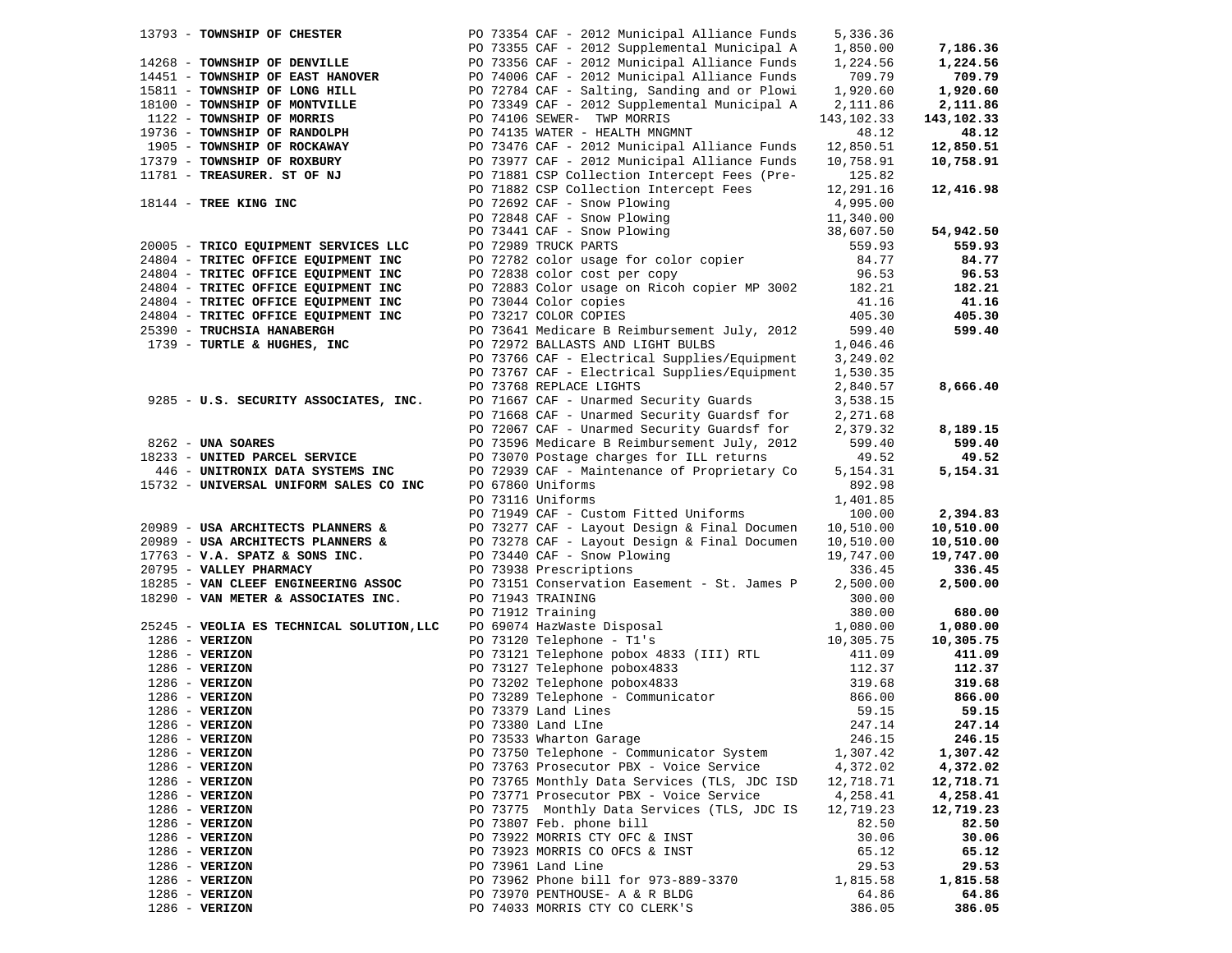| $1286 - VERTZON$                                                                               |                                                                                                                                                                                                                                              |          | 191.53       |
|------------------------------------------------------------------------------------------------|----------------------------------------------------------------------------------------------------------------------------------------------------------------------------------------------------------------------------------------------|----------|--------------|
| $1286$ - VERIZON                                                                               |                                                                                                                                                                                                                                              |          | 1,633.05     |
| $1286$ - VERIZON                                                                               | PO 74039 MORRIS CTY CO CLERK'S<br>PO 74055 Phone bill for 973-889-2917<br>PO 74160 CAF - Telephone Services for the pe<br>PO 74164 CAF - Telephone Services for period<br>PO 73455 OIT - VOIP Dedicated IP Circuits<br>PO 73764 Morris C     |          | 35,402.10    |
| $1286$ - VERIZON                                                                               |                                                                                                                                                                                                                                              |          | 33,210.71    |
| 10502 - VERIZON BUSINESS                                                                       |                                                                                                                                                                                                                                              |          |              |
|                                                                                                |                                                                                                                                                                                                                                              |          | 12,914.77    |
| $10668$ - VERIZON CABS                                                                         |                                                                                                                                                                                                                                              | 2,229.12 | 2,229.12     |
| 1348 - VERIZON WIRELESS                                                                        | PO 73128 Telephone Services - 911 switch<br>PO 70265 Cell Phones                                                                                                                                                                             | 59.30    |              |
|                                                                                                | PO 72073 Monthly Statement -                                                                                                                                                                                                                 | 1,471.95 |              |
|                                                                                                | PO 72066 Monthly Statement - Acct#682268073                                                                                                                                                                                                  | 316.64   | 1,847.89     |
| 8233 - VERIZON WIRELESS                                                                        | PO 70281 Cell Phones                                                                                                                                                                                                                         | 860.64   |              |
|                                                                                                | PO 72857 Cell phones & Ipads                                                                                                                                                                                                                 | 1,059.48 | 1,920.12     |
| 20154 - VERNA FRASER                                                                           | PO 73574 Medicare B Reimbursement July, 2012                                                                                                                                                                                                 | 599.40   | 599.40       |
| 8263 - VERNA KOLMAN                                                                            | PO 73702 Medicare B Reimbursement July, 2012                                                                                                                                                                                                 | 1,198.80 | 1,198.80     |
| 2117 - VIATECH PUBLISHING SOLUTIONS                                                            | PO 71898 Binders and Certificate Holders                                                                                                                                                                                                     | 3,857.32 | 3,857.32     |
| 18327 - VIKING TERMITE & PEST                                                                  | PO 74156 Pest Control Services                                                                                                                                                                                                               | 870.00   | 870.00       |
| 16028 - VINCENT MASSALONGO                                                                     | PO 73648 Medicare B Reimbursement July, 2012                                                                                                                                                                                                 | 599.40   | 599.40       |
| 14766 - VIRGINIA FORTE                                                                         | PO 73678 Medicare B Reimbursement July, 2012                                                                                                                                                                                                 | 599.40   | 599.40       |
|                                                                                                | PO 74235 Nursing Services~Per Diem                                                                                                                                                                                                           | 1,048.95 | 1,048.95     |
| 21185 - VIVIAN BLANDURA                                                                        |                                                                                                                                                                                                                                              |          |              |
| 6146 - W.B. MASON COMPANY INC                                                                  | PO 72860 lanyards                                                                                                                                                                                                                            | 58.51    |              |
|                                                                                                | PO 72727 Medical Services Office Supplies -                                                                                                                                                                                                  | 100.38   |              |
|                                                                                                | PO 72969 OFFICE SUPPLIES                                                                                                                                                                                                                     | 22.95    |              |
|                                                                                                | PO 73059 OFFICE SUPPLIES                                                                                                                                                                                                                     | 123.55   |              |
|                                                                                                | PO 73072 Supplies confirmed received                                                                                                                                                                                                         | 1,128.71 |              |
|                                                                                                | PO 73375 Office Supplies                                                                                                                                                                                                                     | 188.08   |              |
|                                                                                                | PO 73149 Office Supplies                                                                                                                                                                                                                     | 35.14    |              |
|                                                                                                | PO 73195 mis. office supplies                                                                                                                                                                                                                | 2,096.58 | 3,753.90     |
| 6146 - W.B. MASON COMPANY INC                                                                  | PO 73344 Copier Paper<br>ro 1994 Copier Paper<br>PO 73828 Office Supplies                                                                                                                                                                    | 202.26   |              |
|                                                                                                |                                                                                                                                                                                                                                              | 488.93   | 691.19       |
| 10107 - WAL-MART STORE                                                                         | PO 73454 Resident Project Supplies-Statement                                                                                                                                                                                                 | 139.45   | 139.45       |
| 24945 - WALGREENS PHARMACY #10379                                                              | PO 73939 Prescriptions                                                                                                                                                                                                                       | 63.98    | 63.98        |
| 21299 - WASKO CONSTRUCTION LLC                                                                 |                                                                                                                                                                                                                                              | 5,916.00 | 5,916.00     |
| 10812 - WEST PAYMENT CENTER                                                                    |                                                                                                                                                                                                                                              | 513.40   | 513.40       |
| 18452 - WHARTON BORO MUNICIPAL                                                                 |                                                                                                                                                                                                                                              | 2,486.94 | 2,486.94     |
| 24307 - WHIPPANY LODGING LLC.                                                                  |                                                                                                                                                                                                                                              | 700.00   | 700.00       |
| 24307 - WHIPPANY LODGING LLC.                                                                  |                                                                                                                                                                                                                                              | 50.00    | 50.00        |
| 10826 - WHITES HEALTHCARE                                                                      | PO 73939 Prescriptions<br>PO 73749 CAF - Snow Plowing<br>PO 71832 Information charges: December 2012<br>PO 73524 CAF - 2012 Municipal Alliance Funds<br>PO 73297 Motel Placement<br>PO 73303 Motel Placement<br>PO 73525 December Resident   | 424.99   | 424.99       |
| 453 - WHITES HEALTHCARE                                                                        |                                                                                                                                                                                                                                              | 816.86   | 816.86       |
| 20610 - WILLIAM CALLERY                                                                        |                                                                                                                                                                                                                                              | 420.00   | 420.00       |
| 24857 - WILLIAM DIBARTOLO                                                                      |                                                                                                                                                                                                                                              | 476.96   | 476.96       |
| 13246 - WILLIAM F. BARNISH                                                                     |                                                                                                                                                                                                                                              | 7,087.72 | 7,087.72     |
| 8335 - WILLIAM PATERSON UNIVERSITY                                                             | PO 73800 CAF - 8335-143                                                                                                                                                                                                                      | 1,600.00 |              |
|                                                                                                | PO 73832 CAF - 8335-343                                                                                                                                                                                                                      | 1,280.40 |              |
|                                                                                                | PO 73833 CAF - 8335-89                                                                                                                                                                                                                       | 3,200.00 | 6,080.40     |
| 25391 - WILLIE CHAVIS                                                                          | PO 73639 Medicare B Reimbursement July, 2012<br>PO 73614 Medicare B Reimbursement July, 2012<br>PO 71605 UNIFORMS 2012<br>PO 73816 CAF - Subgrant Agreement # WORKADVT<br>PO 73672 Medicare B Reimbursement July, 2012<br>PO 71816 FIRST AID | 799.20   | 799.20       |
| $10991 -$ WINSTON YAW                                                                          |                                                                                                                                                                                                                                              | 599.40   | 599.40       |
| 18538 - WORK N WEAR STORE                                                                      |                                                                                                                                                                                                                                              | 1,566.00 | 1,566.00     |
| 1604 - WORKFORCE ADVANTAGE                                                                     |                                                                                                                                                                                                                                              | 3,168.30 | 3,168.30     |
| 24271 - YVONNE LYKEN                                                                           |                                                                                                                                                                                                                                              | 599.40   | 599.40       |
|                                                                                                |                                                                                                                                                                                                                                              | 220.67   | 220.67       |
| $242/1 - 1$ VONNE EINER.<br>$20132 - \text{ZEE MEDICAL INC.}$<br>$20140 - \text{ZERISH FYFFE}$ | PO 74094 Medicare B Reimbursement July, 2012                                                                                                                                                                                                 | 599.40   | 599.40       |
|                                                                                                |                                                                                                                                                                                                                                              |          | ------------ |

|  |  |  | Total to be paid from Fund 01 Current Fund    | 4,043,096.56 |
|--|--|--|-----------------------------------------------|--------------|
|  |  |  | Total to be paid from Fund 02 Grant Fund      | 271,973.72   |
|  |  |  | Total to be paid from Fund 04 County Capital  | 794,750.39   |
|  |  |  | Total to be paid from Fund 13 Dedicated Trust | 77,208.28    |
|  |  |  |                                               |              |

 **5,187,028.95** 

### 5,187,028.95 TOTAL **5,187,028.95**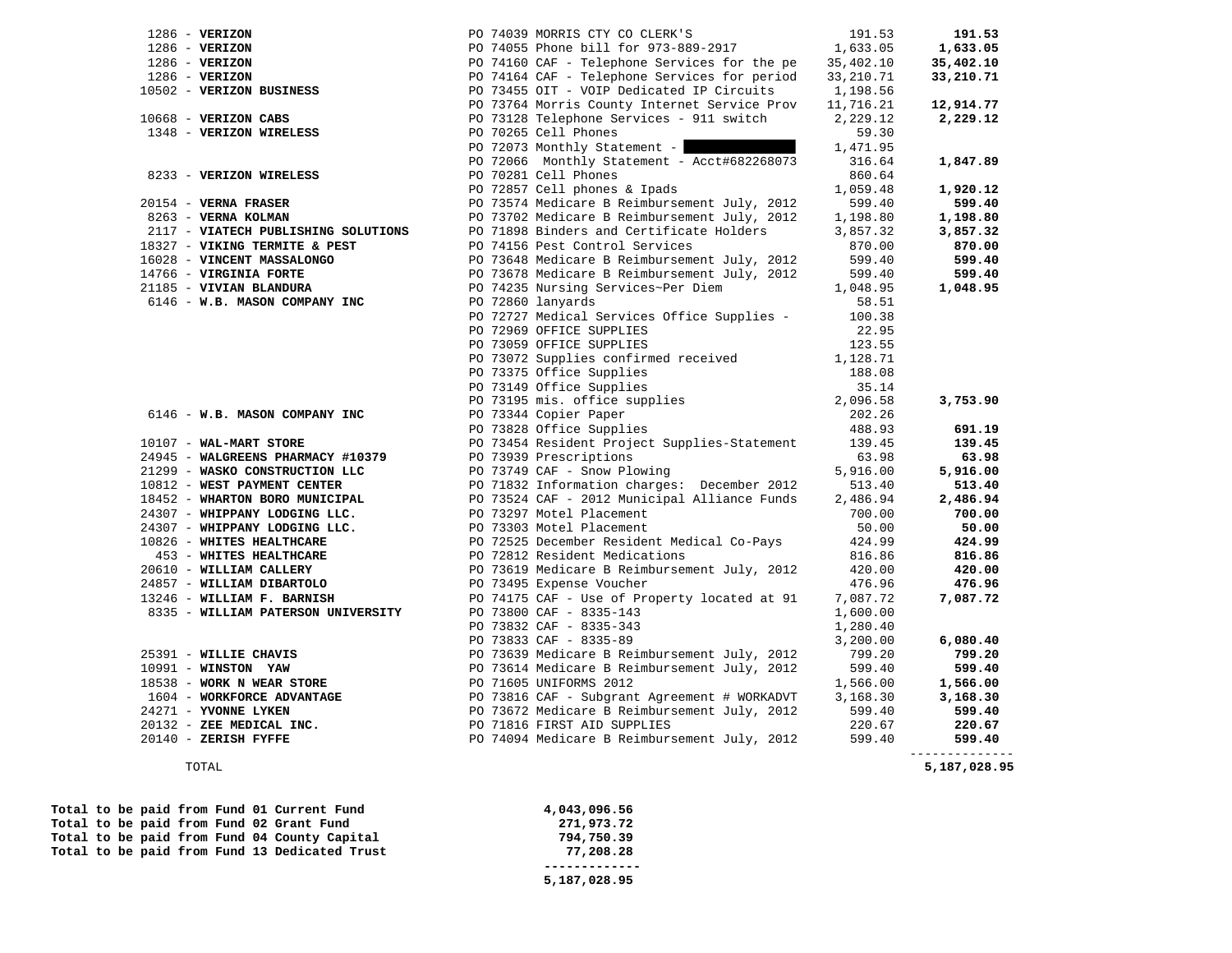### **List of Bills (Department/Account Detail) - CENTRALIZED DISBURSEMENT ACCOUNT**

| Account                     | P0 #                   | Vendor                             | Description                              | Payment   | Account Total          |
|-----------------------------|------------------------|------------------------------------|------------------------------------------|-----------|------------------------|
|                             |                        |                                    | <b>Current Fund</b>                      |           |                        |
| <b>County Administrator</b> |                        |                                    |                                          |           |                        |
|                             | 74281 COUNTY OF MORRIS |                                    | 2ND 1/2 2/13 METERED MAIL                | 29.31     |                        |
|                             | 74281 COUNTY OF MORRIS |                                    | 2ND 1/2 2/13 METERED MAIL                | 0.46      |                        |
| 01-201-20-100100-068        |                        | POSTAGE & METERED MAIL             | TOTAL FOR ACCOUNT                        |           | 29.77                  |
|                             |                        | 73296 LONGFELLOWS SANDWICH DELI    | BREAKFAST FOR DEPARTMENT DIRECTORS MEETI | 70.00     |                        |
| 01-201-20-100100-079        |                        | SPECIAL PROJECTS                   | TOTAL FOR ACCOUNT                        |           | 70.00                  |
|                             |                        | 72662 MC LEAGUE OF MUNICIPALITIES  | Reservations for John Bonanni and Mary J | 70.00     |                        |
|                             | 72475 NJAC             |                                    | Registration for the following to attend | 850.00    |                        |
|                             |                        | 72809 CAESAR'S ENTERTAINMENT CORP. | Room reservations for the following at C | 356.00    |                        |
|                             |                        | 72809 CAESAR'S ENTERTAINMENT CORP. | Additional room charge                   | 40.00     |                        |
| 01-201-20-100100-082        | TRAVEL EXPENSE         |                                    | TOTAL FOR ACCOUNT                        |           | 1,316.00               |
|                             | 71758 CABLEVISION      |                                    | Cable service for County Administration  | 600.77    |                        |
|                             | 71763 CABLEVISION      |                                    | internet service for Public Information  | 599.40    |                        |
| 01-201-20-100100-164        |                        | OFFICE MACHINES - RENTAL           | TOTAL FOR ACCOUNT                        |           | 1,200.17               |
|                             |                        |                                    |                                          |           | ============           |
|                             |                        | TOTAL for County Administrator     |                                          |           | 2,615.94               |
| <b>Personnel</b>            |                        |                                    |                                          |           |                        |
|                             |                        | 74281 COUNTY OF MORRIS             | 2ND 1/2 2/13 METERED MAIL                | 57.38     |                        |
| 01-201-20-105100-068        |                        | POSTAGE & METERED MAIL             | TOTAL FOR ACCOUNT                        |           | 57.38                  |
|                             |                        |                                    |                                          |           |                        |
|                             |                        | 72787 ATLANTIC TOMORROWS OFFICE    | Color Copies from 9/30/2012-12/29/2012   | 64.05     |                        |
| 01-203-20-105100-164        |                        | (2012) OFFICE MACHINES - RENTAL    | TOTAL FOR ACCOUNT                        |           | 64.05                  |
|                             | TOTAL for Personnel    |                                    |                                          |           | ============<br>121.43 |
|                             |                        |                                    |                                          |           |                        |
| <b>DEPARTMENT 105115</b>    |                        |                                    |                                          |           |                        |
|                             |                        | 74099 FASTER URGENT CARE           | Mantoux Text                             | 726.00    |                        |
|                             |                        | 74099 FASTER URGENT CARE           | Hepatitis B Vaccination (Per Shot)       | 400.00    |                        |
|                             |                        | 74099 FASTER URGENT CARE           | Hepatitis B Titer                        | 50.00     |                        |
|                             |                        | 74099 FASTER URGENT CARE           | Tetanus/Diphtheria Vaccination           | 25.00     |                        |
|                             |                        | 74099 FASTER URGENT CARE           | Tetanus/Diphtheria Vaccination Adjustmen | $-125.00$ |                        |
| 01-201-20-105115-049        |                        | <b>LABORATORY SERVICES</b>         | TOTAL FOR ACCOUNT                        |           | 1,076.00               |
|                             |                        | 74098 FASTER URGENT CARE           | RN Salaries                              | 11,375.00 |                        |
|                             |                        | 74098 FASTER URGENT CARE           | Secretary Salary                         | 4,550.00  |                        |
|                             |                        | 74098 FASTER URGENT CARE           | Medical Director Fee                     | 416.67    |                        |
|                             |                        | 74098 FASTER URGENT CARE           | Misc Office Administration Fee           | 300.00    |                        |
|                             |                        | 74098 FASTER URGENT CARE           | Physician Hours                          | 3,380.00  |                        |
|                             |                        | 74098 FASTER URGENT CARE           | NP Hours                                 | 940.42    |                        |
|                             |                        | 74098 FASTER URGENT CARE           | OSHA Health Questionnaire Review         | 30.00     |                        |
| 01-201-20-105115-084        |                        | OTHER OUTSIDE SERVICES             | TOTAL FOR ACCOUNT                        |           | 20,992.09              |
|                             |                        |                                    |                                          |           |                        |
|                             |                        | 74099 FASTER URGENT CARE           | Urinalysis (DipStick)                    | 95.00     |                        |
|                             |                        | 74099 FASTER URGENT CARE           | Urine Test - DOT                         | 352.00    |                        |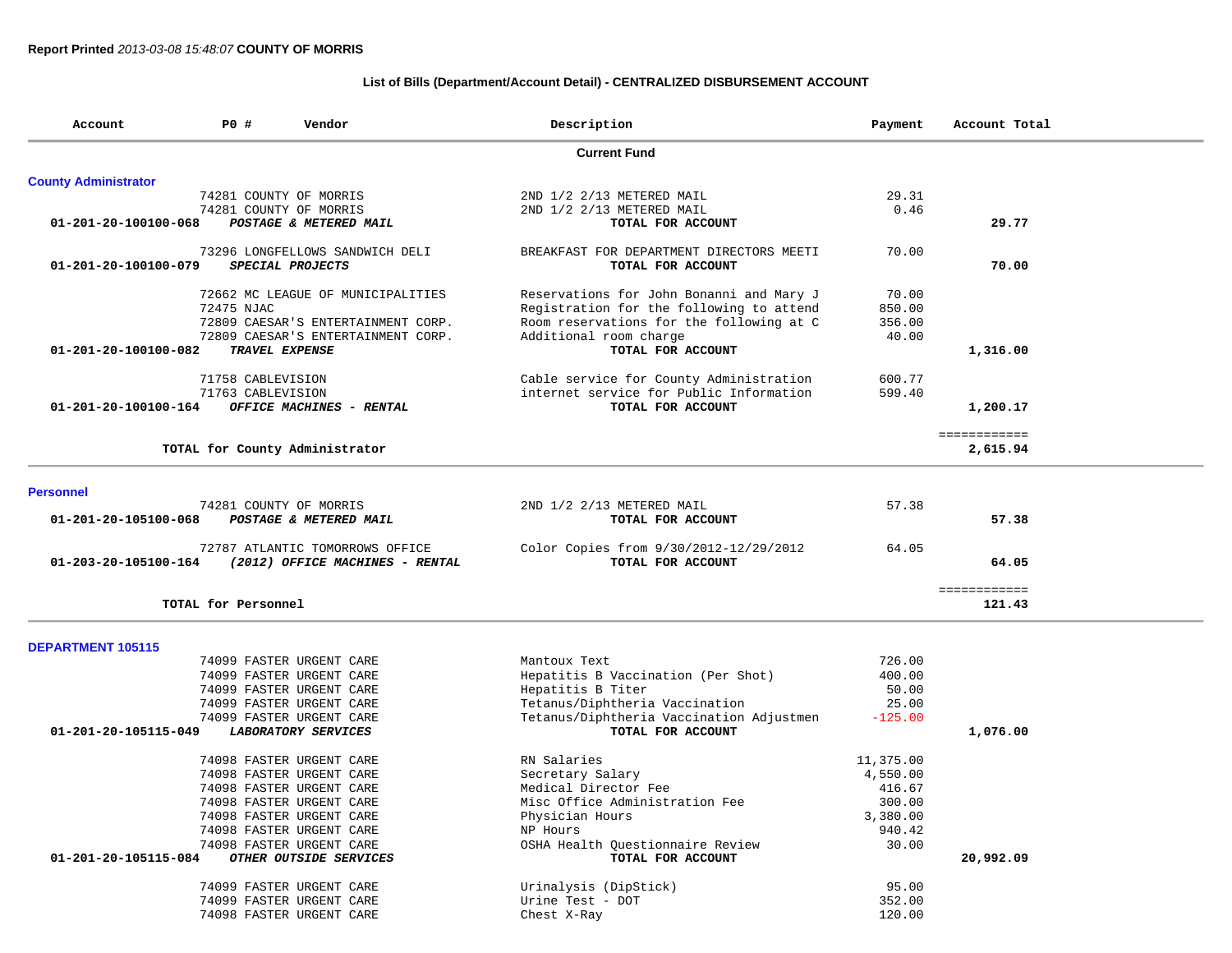| 74098 FASTER URGENT CARE<br>74098 FASTER URGENT CARE                                      | EKG (12 Lead)<br>Spirometry                                                         | 40.00<br>105.00  |                          |  |
|-------------------------------------------------------------------------------------------|-------------------------------------------------------------------------------------|------------------|--------------------------|--|
| 74098 FASTER URGENT CARE<br>DIAGNOSTIC TESTS<br>01-201-20-105115-205                      | Urine Test-Non-DOT (5 Panel)<br>TOTAL FOR ACCOUNT                                   | 264.00           | 976.00                   |  |
|                                                                                           |                                                                                     |                  | ============             |  |
| TOTAL for DEPARTMENT 105115                                                               |                                                                                     |                  | 23,044.09                |  |
| <b>Board of Chosen Freeholders</b>                                                        |                                                                                     |                  |                          |  |
| 74281 COUNTY OF MORRIS                                                                    | 2ND 1/2 2/13 METERED MAIL                                                           | 16.51            |                          |  |
| 74281 COUNTY OF MORRIS<br>01-201-20-110100-068<br>POSTAGE & METERED MAIL                  | 2ND 1/2 2/13 METERED MAIL<br>TOTAL FOR ACCOUNT                                      | 77.64            | 94.15                    |  |
| 72961 MORRIS COUNTY ELC                                                                   | Reservation for Freeholder Ann Grossi to                                            | 25.00            |                          |  |
| 72662 MC LEAGUE OF MUNICIPALITIES                                                         | Reservations for the following to attend                                            | 315.00           |                          |  |
| 72475 NJAC                                                                                | Registration for the following to attend                                            | 2,125.00         |                          |  |
| 72809 CAESAR'S ENTERTAINMENT CORP.<br>72809 CAESAR'S ENTERTAINMENT CORP.                  | Room reservations for the following at C<br>Additional room charge                  | 890.00<br>100.00 |                          |  |
| 01-201-20-110100-079<br>SPECIAL PROJECTS                                                  | TOTAL FOR ACCOUNT                                                                   |                  | 3,455.00                 |  |
|                                                                                           |                                                                                     |                  | ============             |  |
| TOTAL for Board of Chosen Freeholders                                                     |                                                                                     |                  | 3,549.15                 |  |
| <b>Clerk of the Board</b>                                                                 |                                                                                     |                  |                          |  |
| 73451 DAILY RECORD                                                                        | Musial $(p/d \t2/19)$                                                               | 50.60            |                          |  |
| 73451 DAILY RECORD                                                                        | Pino Consulting Group (p/d 2/19)                                                    | 53.20            |                          |  |
| 73451 DAILY RECORD<br>73946 DAILY RECORD                                                  | Select Rehabilitation (p/d 2/19)<br>Improvement Authority Guaranty Ordinance        | 50.60<br>69.84   |                          |  |
| 73924 DAILY RECORD                                                                        | FIRE ALAERM SYSTEMS 2/22/13                                                         | 71.40            |                          |  |
| 01-201-20-110105-022<br><b>ADVERTISING</b>                                                | TOTAL FOR ACCOUNT                                                                   |                  | 295.64                   |  |
| 73733 DAILY RECORD                                                                        | REVISED CEILING NOTICE 10/03/2012                                                   | 129.64           |                          |  |
| 73733 DAILY RECORD                                                                        | COARSE PAPER 10/17/2012                                                             | 70.36            |                          |  |
| 73733 DAILY RECORD                                                                        | EXPANSION TO ACCESS CONTROL 10/29/2012                                              | 123.40           |                          |  |
| 73733 DAILY RECORD<br>73733 DAILY RECORD                                                  | REPLACE BI COUNTY BRIDGE 11/09/2012, 11/1<br>LABOR RATES & PLUMBING SERV 12/21/2012 | 262.76<br>75.56  |                          |  |
| 73733 DAILY RECORD                                                                        | STREET SWEEPER 12/04/12                                                             | 66.72            |                          |  |
| 01-203-20-110105-022<br>(2012) ADVERTISING                                                | TOTAL FOR ACCOUNT                                                                   |                  | 728.44                   |  |
| TOTAL for Clerk of the Board                                                              |                                                                                     |                  | ============<br>1,024.08 |  |
|                                                                                           |                                                                                     |                  |                          |  |
| <b>County Clerk</b>                                                                       |                                                                                     |                  |                          |  |
| 72795 I D CHECKING GUIDE<br>01-201-20-120100-028<br><b>BOOKS &amp; PERIODICALS</b>        | 2013 I.D. checking guide for the passpor<br>TOTAL FOR ACCOUNT                       | 28.95            | 28.95                    |  |
| 73195 W.B. MASON COMPANY INC                                                              | mis. office supplies for the office                                                 | 2,096.58         |                          |  |
| 01-201-20-120100-058<br>OFFICE SUPPLIES & STATIONERY                                      | TOTAL FOR ACCOUNT                                                                   |                  | 2,096.58                 |  |
| 74281 COUNTY OF MORRIS<br>01-201-20-120100-068<br>POSTAGE & METERED MAIL                  | 2ND 1/2 2/13 METERED MAIL<br>TOTAL FOR ACCOUNT                                      | 1,442.08         | 1,442.08                 |  |
|                                                                                           |                                                                                     |                  |                          |  |
| 73160 KARL'S SALES AND SERVICE CO LLC<br>01-201-20-120100-164<br>OFFICE MACHINES - RENTAL | ww 18cf tp mt refri gls shlvs<br>TOTAL FOR ACCOUNT                                  | 629.94           | 629.94                   |  |
|                                                                                           |                                                                                     |                  | ============             |  |
| TOTAL for County Clerk                                                                    |                                                                                     |                  | 4,197.55                 |  |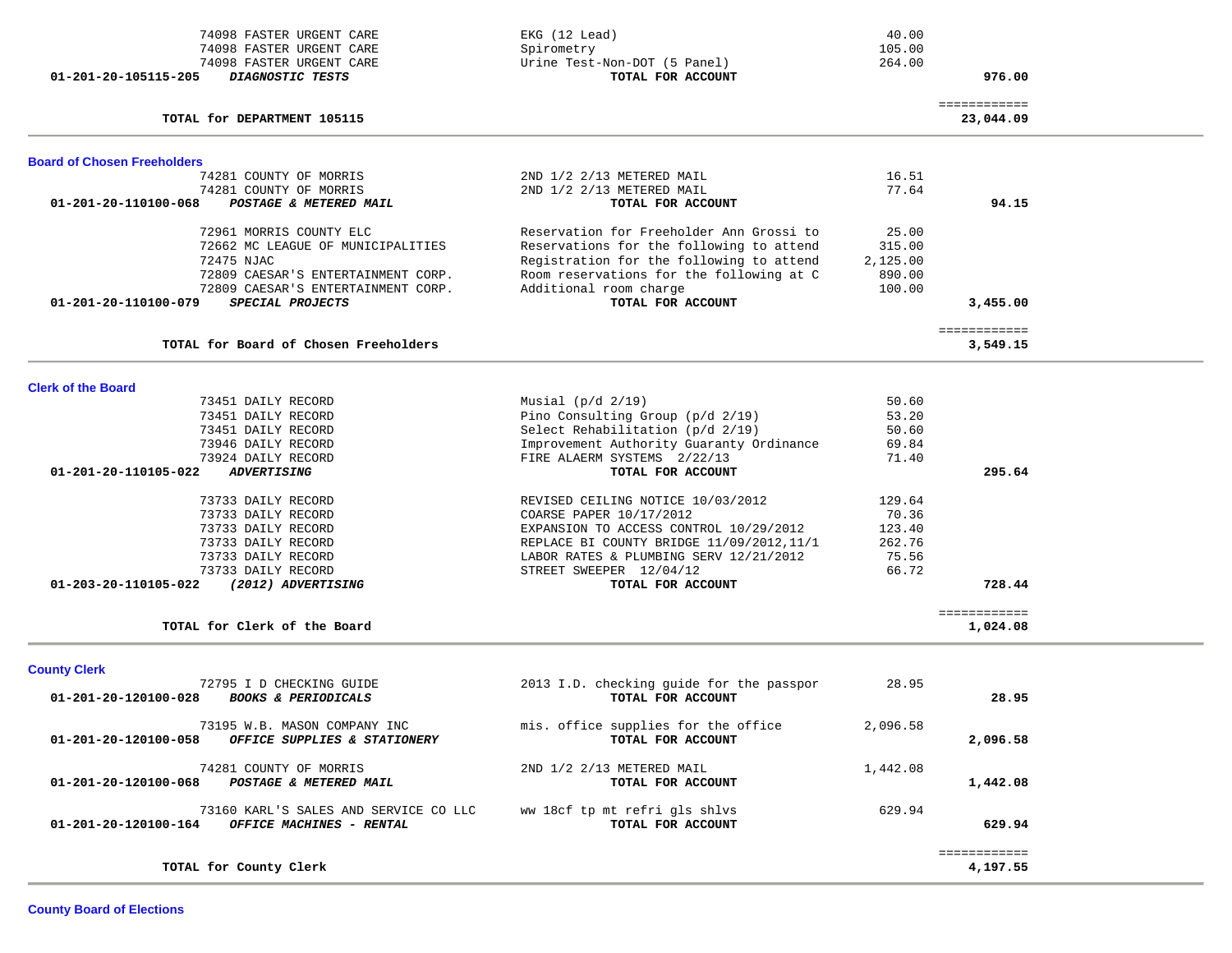| 01-201-20-121100-068                                        | 74281 COUNTY OF MORRIS<br>POSTAGE & METERED MAIL                                                                                                    | 2ND 1/2 2/13 METERED MAIL<br>TOTAL FOR ACCOUNT                                                                                                                                                                               | 31.48                                           | 31.48                    |  |
|-------------------------------------------------------------|-----------------------------------------------------------------------------------------------------------------------------------------------------|------------------------------------------------------------------------------------------------------------------------------------------------------------------------------------------------------------------------------|-------------------------------------------------|--------------------------|--|
|                                                             | 72860 W.B. MASON COMPANY INC<br>01-203-20-121100-058 (2012) OFFICE SUPPLIES & STATIONERY                                                            | C1033751 lanyards DTD 10/17/12<br>TOTAL FOR ACCOUNT                                                                                                                                                                          | 58.51                                           | 58.51                    |  |
| 01-203-20-121100-059                                        | 72864 ATLANTIC TOMORROWS OFFICE<br>(2012) OTHER GENERAL EXPENSES                                                                                    | I014206 Color Copies clicks used from 9/<br>TOTAL FOR ACCOUNT                                                                                                                                                                | 461.44                                          | 461.44                   |  |
| 01-203-20-121100-067                                        | 70711 MOUNT FERN UNITED METHODIST<br>(2012) POLLING PLACE RENTAL                                                                                    | Polling Place Rental<br>TOTAL FOR ACCOUNT                                                                                                                                                                                    | 50.00                                           | 50.00                    |  |
|                                                             | TOTAL for County Board of Elections                                                                                                                 |                                                                                                                                                                                                                              |                                                 | ============<br>601.43   |  |
| <b>Superintendent of Elections</b>                          |                                                                                                                                                     |                                                                                                                                                                                                                              |                                                 |                          |  |
| 01-201-20-121105-023                                        | 73117 NJAEO<br>ASSOCIATIONS AND MEMBERSHIPS                                                                                                         | Full Page Journal Advertisement for 76th<br>TOTAL FOR ACCOUNT                                                                                                                                                                | 150.00                                          | 150.00                   |  |
| 01-201-20-121105-068                                        | 74281 COUNTY OF MORRIS<br>POSTAGE & METERED MAIL                                                                                                    | 2ND 1/2 2/13 METERED MAIL<br>TOTAL FOR ACCOUNT                                                                                                                                                                               | 59.03                                           | 59.03                    |  |
| 01-201-20-121105-076                                        | 73256 DAILY RECORD<br>73256 DAILY RECORD<br>71907 REDMONDBCMS, INC.<br>73074 D. C. EXPRESS INC<br>73074 D. C. EXPRESS INC<br>SCHOOL BOARD ELECTIONS | Run Date: 2/5/13 & 2/11/13 - Legal Notic<br>Affidavit of Publication Charge<br>Township of Parsippany-Troy Hills, Speci<br>1046 Township of Parsippany-Troy Hills,<br>Delivery & Pick-up of Canvas Bags<br>TOTAL FOR ACCOUNT | 54.08<br>35.00<br>2,955.41<br>1,710.00<br>90.00 | 4,844.49                 |  |
| 01-201-20-121105-095                                        | 73406 POLAND SPRING WATER CO.<br>OTHER ADMINISTRATIVE SUPPLIES                                                                                      | 0427719620 Cooler Rental and Water Charg<br>TOTAL FOR ACCOUNT                                                                                                                                                                | 74.30                                           | 74.30                    |  |
|                                                             | TOTAL for Superintendent of Elections                                                                                                               |                                                                                                                                                                                                                              |                                                 | ============<br>5,127.82 |  |
| <b>County Elections (Cty Clerk)</b><br>01-201-20-121110-068 | 74281 COUNTY OF MORRIS<br><b>POSTAGE &amp; METERED MAIL</b>                                                                                         | 2ND 1/2 2/13 METERED MAIL<br>TOTAL FOR ACCOUNT                                                                                                                                                                               | 42.10                                           | 42.10                    |  |
|                                                             | TOTAL for County Elections (Cty Clerk)                                                                                                              |                                                                                                                                                                                                                              |                                                 | ============<br>42.10    |  |
| <b>County Treasurer</b>                                     |                                                                                                                                                     |                                                                                                                                                                                                                              |                                                 |                          |  |
| 01-201-20-130100-068                                        | 74281 COUNTY OF MORRIS<br>POSTAGE & METERED MAIL                                                                                                    | 2ND 1/2 2/13 METERED MAIL<br>TOTAL FOR ACCOUNT                                                                                                                                                                               | 318.80                                          | 318.80                   |  |
| 01-201-20-130100-073                                        | 74180 CITYSIDE ARCHIVES, LTD<br>RECORDS MANAGMENT SERVICES                                                                                          | TREASURER<br>TOTAL FOR ACCOUNT                                                                                                                                                                                               | 29.95                                           | 29.95                    |  |
| 01-201-20-130100-084                                        | 74458 THE BANK OF NEW YORK<br>OTHER OUTSIDE SERVICES                                                                                                | COUNTY PORTION OF ANNUAL ADMIN FEE 2013<br>TOTAL FOR ACCOUNT                                                                                                                                                                 | 500.00                                          | 500.00                   |  |
|                                                             | TOTAL for County Treasurer                                                                                                                          |                                                                                                                                                                                                                              |                                                 | ============<br>848.75   |  |
|                                                             |                                                                                                                                                     |                                                                                                                                                                                                                              |                                                 |                          |  |

**Purchasing Division** 

 74281 COUNTY OF MORRIS 2ND 1/2 2/13 METERED MAIL 86.28  **01-201-20-130105-068** *POSTAGE & METERED MAIL* **TOTAL FOR ACCOUNT 86.28**

÷.

and the contract of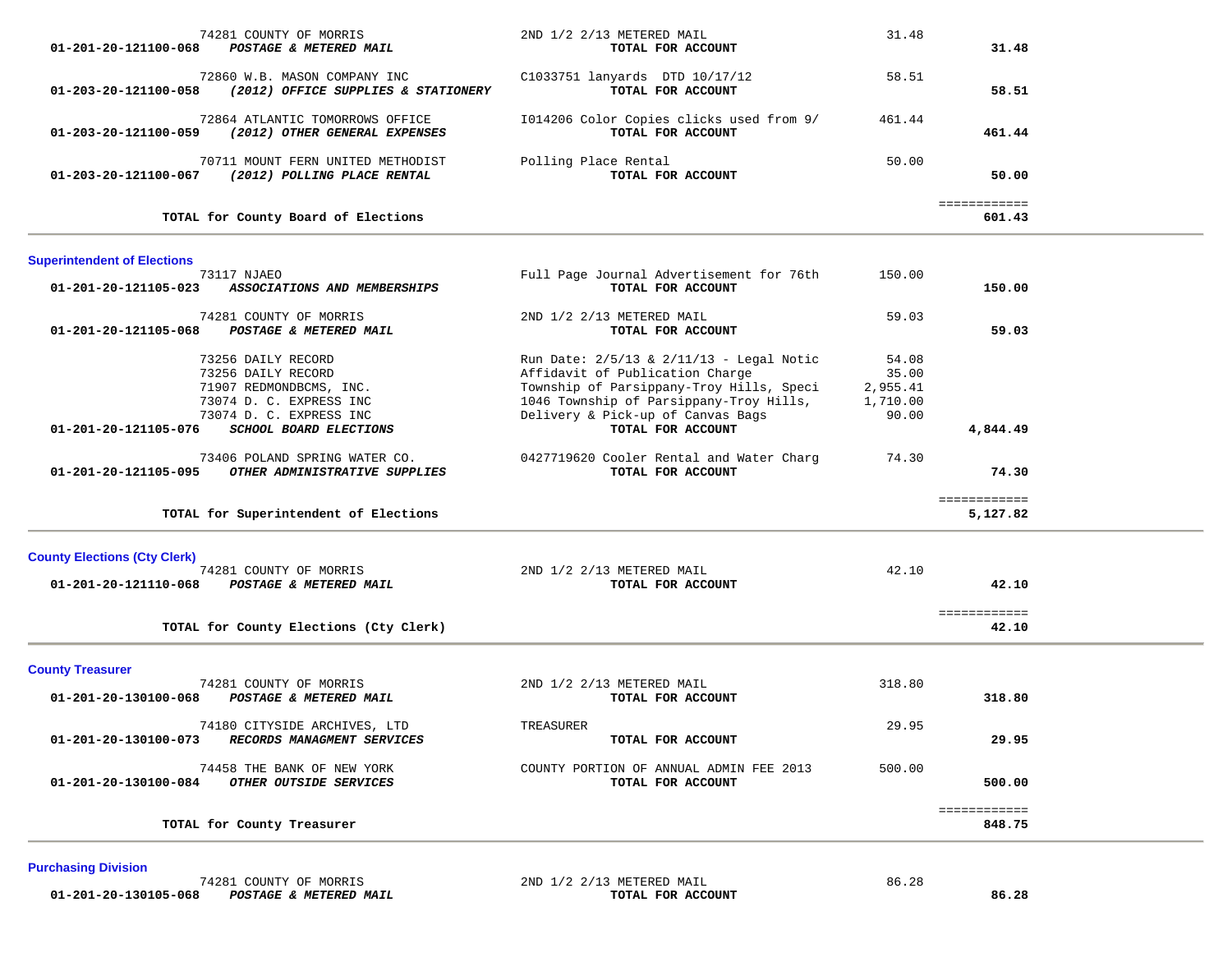| 73450 DEER PARK<br>01-201-20-130105-095<br>OTHER ADMINISTRATIVE SUPPLIES                    | 0434495552 1/15/13-2/14/13<br>TOTAL FOR ACCOUNT                            | 16.72            | 16.72                     |  |
|---------------------------------------------------------------------------------------------|----------------------------------------------------------------------------|------------------|---------------------------|--|
| 72777 ATLANTIC TOMORROWS OFFICE<br>01-203-20-130105-044 (2012) EQUIPMENT SERVICE AGREEMENTS | I013187 CLICKS USED FROM 9/30/12 THROUGH<br>TOTAL FOR ACCOUNT              | 13,406.29        | 13,406.29                 |  |
| TOTAL for Purchasing Division                                                               |                                                                            |                  | ============<br>13,509.29 |  |
| <b>Office Services</b>                                                                      |                                                                            |                  |                           |  |
| 73789 DEER PARK                                                                             | 5 GALLON BOTTLES OF DRINKING WATER                                         | 10.45            |                           |  |
| 73789 DEER PARK<br>01-201-20-130110-058<br>OFFICE SUPPLIES & STATIONERY                     | SLEEVES OF 90z PLASTIC CUPS (50)<br>TOTAL FOR ACCOUNT                      | 11.36            | 21.81                     |  |
| 74421 COUNTY COLLEGE OF MORRIS                                                              | Printing Services for February 2013                                        | 15,333.33        |                           |  |
| 01-201-20-130110-069 PRINTING                                                               | TOTAL FOR ACCOUNT                                                          |                  | 15,333.33                 |  |
| 73266 PITNEY BOWES CREDIT CORP<br>01-203-20-130110-164 (2012) OFFICE MACHINES - RENTAL      | Mailroom Postage Equipment Lease for Sep<br>TOTAL FOR ACCOUNT              | 2,559.00         | 2,559.00                  |  |
| TOTAL for Office Services                                                                   |                                                                            |                  | ============<br>17,914.14 |  |
|                                                                                             |                                                                            |                  |                           |  |
| <b>Medical Services</b><br>72031 BIO- REFERENCE LABORATORIES                                | Testing for John McDermott and Jay Reill                                   | 304.52           |                           |  |
| 01-203-20-130115-049<br>(2012) LABORATORY SERVICES                                          | TOTAL FOR ACCOUNT                                                          |                  | 304.52                    |  |
| 72727 W.B. MASON COMPANY INC                                                                | Ink.blk #940XL-2.2k                                                        | 32.51            |                           |  |
| 72727 W.B. MASON COMPANY INC<br>72727 W.B. MASON COMPANY INC                                | Inkcart, 940 Combo Pac, Ast<br>Envelope, 9x12 Cl CLSP, Kft                 | 53.67<br>14.20   |                           |  |
| (2012) OFFICE SUPPLIES & STATIONERY<br>01-203-20-130115-058                                 | TOTAL FOR ACCOUNT                                                          |                  | 100.38                    |  |
| 73525 FASTER URGENT CARE<br>01-203-20-130115-084 (2012) OTHER OUTSIDE SERVICES              | 1383055 Fitness for Duty - Stephen Kurtz<br>TOTAL FOR ACCOUNT              | 150.00           | 150.00                    |  |
| TOTAL for Medical Services                                                                  |                                                                            |                  | ============<br>554.90    |  |
|                                                                                             |                                                                            |                  |                           |  |
| <b>Information Technology Div</b><br>73386 DEER PARK                                        | Account 419423314 1/01-31/13                                               | 18.81            |                           |  |
| 73387 STAPLES BUSINESS ADVANTAGE                                                            | Office Supplies                                                            | 39.99            |                           |  |
| 73387 STAPLES BUSINESS ADVANTAGE                                                            | Office Supplies                                                            | 2.51             |                           |  |
| 73387 STAPLES BUSINESS ADVANTAGE<br>01-201-20-140100-058<br>OFFICE SUPPLIES & STATIONERY    | Office Supplies<br>TOTAL FOR ACCOUNT                                       | 267.02           | 328.33                    |  |
|                                                                                             |                                                                            |                  |                           |  |
| 74281 COUNTY OF MORRIS<br>01-201-20-140100-068<br>POSTAGE & METERED MAIL                    | 2ND 1/2 2/13 METERED MAIL<br>TOTAL FOR ACCOUNT                             | 9.18             | 9.18                      |  |
|                                                                                             |                                                                            |                  |                           |  |
| 74301 CITYSIDE ARCHIVES, LTD<br>74180 CITYSIDE ARCHIVES, LTD                                | OFFICE SERVICES 1/07/2013<br>INFORMATION SERVICES                          | 3,271.20<br>9.95 |                           |  |
| RECORDS MANAGMENT SERVICES<br>01-201-20-140100-073                                          | TOTAL FOR ACCOUNT                                                          |                  | 3,281.15                  |  |
| 70948 KRONOS INC                                                                            | License Yearly Maintenance Renewal                                         | 46, 249.58       |                           |  |
| 70948 KRONOS INC                                                                            | Hardware Yearly Maintenance Renewal                                        | 1,175.79         |                           |  |
| 70948 KRONOS INC                                                                            | Hardware Yearly Maintenance Renewal<br>Hardware Yearly Maintenance Renewal | 5,861.51         |                           |  |
| 70948 KRONOS INC<br>SOFTWARE MAINTENANCE<br>01-201-20-140100-078                            | TOTAL FOR ACCOUNT                                                          | 106.87           | 53,393.75                 |  |
| 72409 RICOH AMERICAS CORPORATION                                                            | Account 157313 RICOH/MP4000                                                | 701.10           |                           |  |
| 01-201-20-140100-164<br>OFFICE MACHINES - RENTAL                                            | TOTAL FOR ACCOUNT                                                          |                  | 701.10                    |  |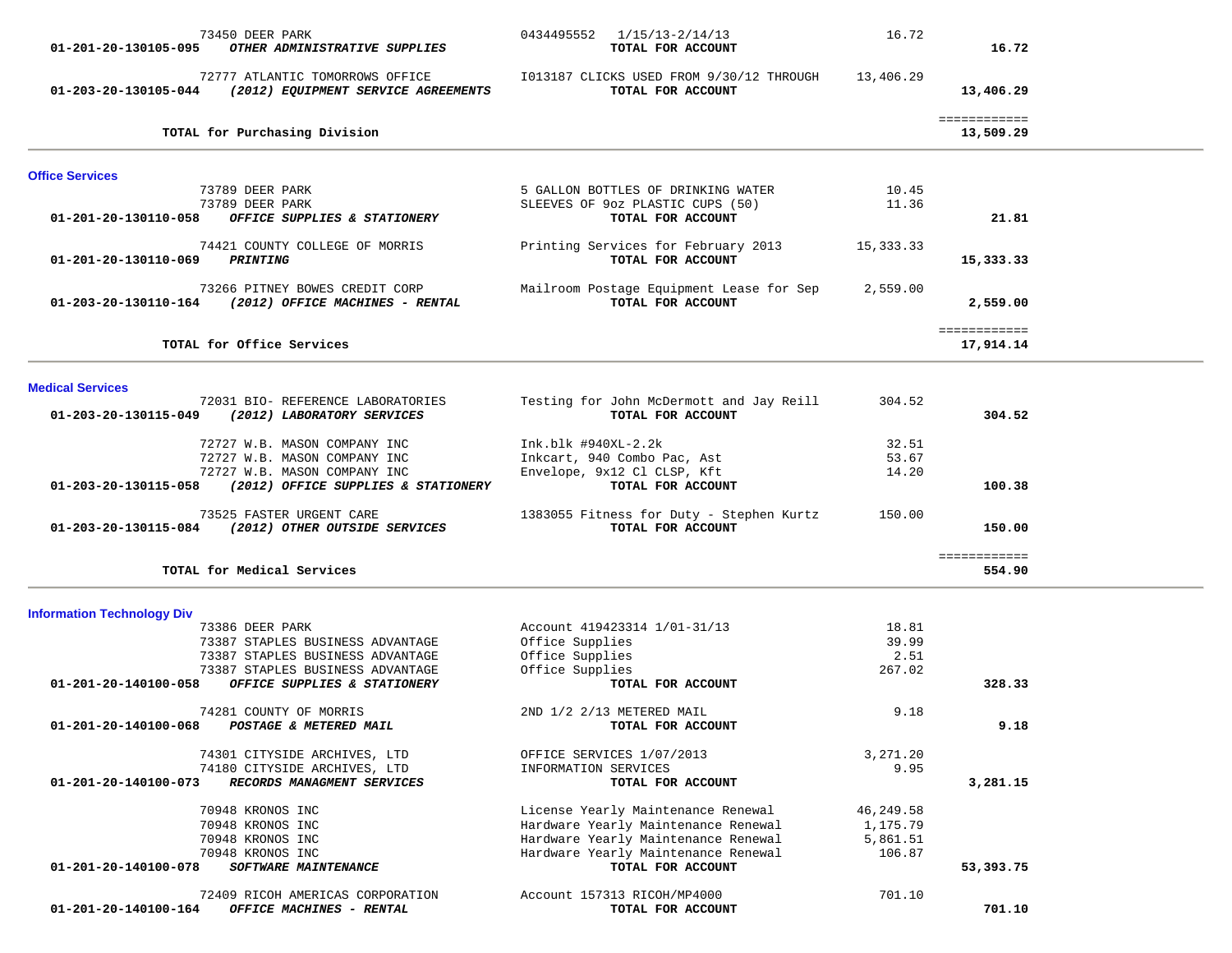| 70532 DEER PARK                                              | Account 419423314 11/01-30/12 | 14.04  |              |
|--------------------------------------------------------------|-------------------------------|--------|--------------|
| 71007 DEER PARK                                              | Account 419423314 12/01-31/12 | 20.90  |              |
| 70534 STAPLES BUSINESS ADVANTAGE                             | Office Supplies               | 178.88 |              |
| 70534 STAPLES BUSINESS ADVANTAGE                             | Office Supplies               | 14.24  |              |
| 01-203-20-140100-058<br>(2012) OFFICE SUPPLIES & STATIONERY  | TOTAL FOR ACCOUNT             |        | 228.06       |
| 70531 COMPUTER CABLE & CONNECTOR CO                          | Cable Stock                   | 682.80 |              |
| 70531 COMPUTER CABLE & CONNECTOR CO                          | Cable Stock                   | 17.79  |              |
| 70534 STAPLES BUSINESS ADVANTAGE                             | Linksys USB Wireless Card     | 49.99  |              |
| 70534 STAPLES BUSINESS ADVANTAGE                             | WD Ext USB Hard Drive         | 69.99  |              |
| 01-203-20-140100-098<br>(2012) OTHER OPERATING&REPAIR SUPPLY | TOTAL FOR ACCOUNT             |        | 820.57       |
|                                                              |                               |        | ------------ |
| TOTAL for Information Technology Div                         |                               |        | 58,762.14    |

### **O.L.I.S.**

| 72293 INOUT BOARD.COM LLC<br>01-201-20-140105-084<br><i>OTHER OUTSIDE SERVICES</i>          | Annual License fee for 25 users; dated 1<br>TOTAL FOR ACCOUNT | 287.40 | 287.40   |
|---------------------------------------------------------------------------------------------|---------------------------------------------------------------|--------|----------|
| 72294 KYOCERA MITA AMERICA, INC.<br>01-201-20-140105-164<br><b>OFFICE MACHINES - RENTAL</b> | 7629689-017 FOR THE PERIOD 12/09/12/03/0<br>TOTAL FOR ACCOUNT | 946.05 | 946.05   |
| 72291 ATLANTIC TOMORROWS OFFICE                                                             | 10199 3rd Otr 2012 dated 10/01/12                             | 14.77  |          |
| 72291 ATLANTIC TOMORROWS OFFICE                                                             | 10199 4th Otr 2012 dated 01/14/13                             | 13.93  |          |
| 01-203-20-140105-069<br>(2012) PRINTING                                                     | TOTAL FOR ACCOUNT                                             |        | 28.70    |
|                                                                                             |                                                               |        |          |
| TOTAL for O.L.I.S.                                                                          |                                                               |        | 1,262.15 |

### **County Board of Taxation**

| 74281 COUNTY OF MORRIS                                                      | 2ND 1/2 2/13 METERED MAIL                                     | 163.30 |        |  |
|-----------------------------------------------------------------------------|---------------------------------------------------------------|--------|--------|--|
| 01-201-20-150100-068<br>POSTAGE & METERED MAIL                              | TOTAL FOR ACCOUNT                                             |        | 163.30 |  |
| 72689 ELECTRONIC OFFICE SYSTEMS<br>01-203-20-150100-299<br>(2012) TRANSFERS | Copier Maint. Agreement 9/24/12-12/24/12<br>TOTAL FOR ACCOUNT | 32.83  | 32.83  |  |
| TOTAL for County Board of Taxation                                          |                                                               |        | 196.13 |  |

### **County Counsel**  73043 M.C. BAR ASSOCIATION MCBA Annual Installation Dinner - WRB 89.00  **01-201-20-155100-023** *ASSOCIATIONS AND MEMBERSHIPS* **TOTAL FOR ACCOUNT 89.00** 73492 NEW JERSEY LAW JOURNAL NJLJ renewal - account #1212117 475.00  **01-201-20-155100-050** *LAW BOOKS* **TOTAL FOR ACCOUNT 475.00** 73509 STAPLES BUSINESS ADVANTAGE Order to legal copy paper, notepads and 36.36  **01-201-20-155100-058** *OFFICE SUPPLIES & STATIONERY* **TOTAL FOR ACCOUNT 36.36** 74281 COUNTY OF MORRIS 2ND 1/2 2/13 METERED MAIL 10.28  **01-201-20-155100-068** *POSTAGE & METERED MAIL* **TOTAL FOR ACCOUNT 10.28**71832 WEST PAYMENT CENTER 1003671819 Information charges: Decembe 513.40<br>(2012) LAW BOOKS TOTAL FOR ACCOUNT  **01-203-20-155100-050** *(2012) LAW BOOKS* **TOTAL FOR ACCOUNT 513.40** 73044 TRITEC OFFICE EQUIPMENT INC<br>2012) OFFICE MACHINES - RENTAL TOTAL FOR ACCOUNT  **01-203-20-155100-164** *(2012) OFFICE MACHINES - RENTAL* **TOTAL FOR ACCOUNT 41.16**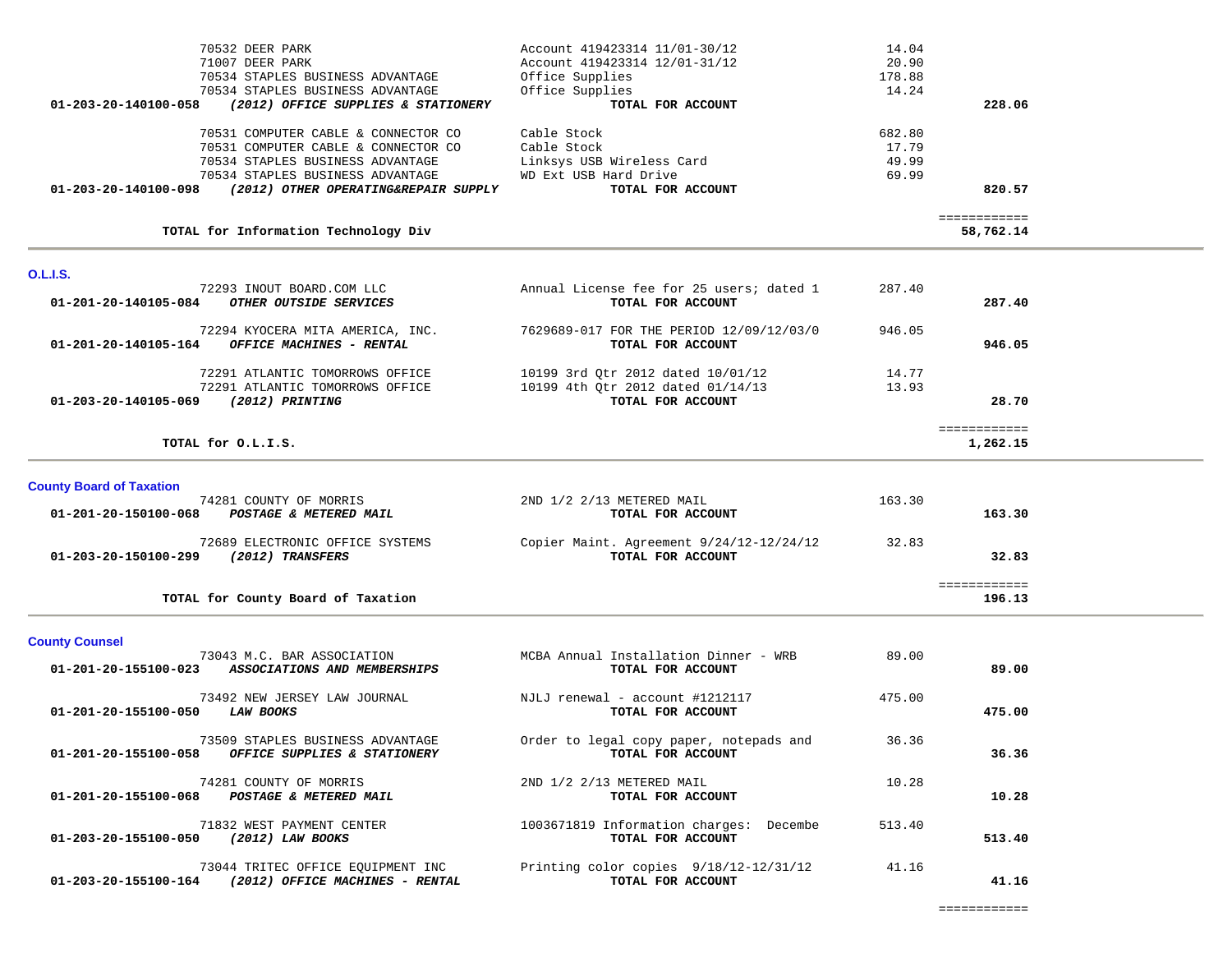| <b>County Surrogate</b>        |                                    |                                          |        |              |  |
|--------------------------------|------------------------------------|------------------------------------------|--------|--------------|--|
|                                | 73263 STAPLES BUSINESS ADVANTAGE   | 1/23/2013,1054187                        | 733.50 |              |  |
|                                | 73263 STAPLES BUSINESS ADVANTAGE   | 1/23/2013.1054187                        | 1.84   |              |  |
| 01-201-20-160100-058           | OFFICE SUPPLIES & STATIONERY       | TOTAL FOR ACCOUNT                        |        | 735.34       |  |
|                                | 74281 COUNTY OF MORRIS             | 2ND 1/2 2/13 METERED MAIL                | 227.82 |              |  |
| 01-201-20-160100-068           | POSTAGE & METERED MAIL             | TOTAL FOR ACCOUNT                        |        | 227.82       |  |
|                                |                                    |                                          |        | ============ |  |
|                                | TOTAL for County Surrogate         |                                          |        | 963.16       |  |
| <b>Engineering</b>             |                                    |                                          |        |              |  |
|                                | 73739 DEER PARK                    | 0434495495 1-15-13-2-14-13               | 47.85  |              |  |
| 01-201-20-165100-058           | OFFICE SUPPLIES & STATIONERY       | TOTAL FOR ACCOUNT                        |        | 47.85        |  |
|                                | 74281 COUNTY OF MORRIS             | 2ND 1/2 2/13 METERED MAIL                | 15.23  |              |  |
| 01-201-20-165100-068           | POSTAGE & METERED MAIL             | TOTAL FOR ACCOUNT                        |        | 15.23        |  |
|                                | 72780 CAESAR'S ENTERTAINMENT CORP. | Room Reservation for Steve Hammond to at | 178.00 |              |  |
|                                | 72780 CAESAR'S ENTERTAINMENT CORP. | Additional Room Charge                   | 20.00  |              |  |
|                                | 72973 NJAC                         | Registration for Steve Hammond to attend | 425.00 |              |  |
| 01-201-20-165100-082           | TRAVEL EXPENSE                     | TOTAL FOR ACCOUNT                        |        | 623.00       |  |
|                                | 73494 BRIAN K. DUNSTER             | Work boots                               | 90.00  |              |  |
| 01-201-20-165100-207           | UNIFORM & CLOTHING ALLOWANCE       | TOTAL FOR ACCOUNT                        |        | 90.00        |  |
|                                | 72879 R.S. KNAPP CO. INC.          | PW 300 Print EngineMonthly basis chg Nap | 288.70 |              |  |
| 01-201-20-165100-258           | <b>EQUIPMENT</b>                   | TOTAL FOR ACCOUNT                        |        | 288.70       |  |
|                                | 72883 TRITEC OFFICE EQUIPMENT INC  | Color usage for Ricoh MPC300211/05/12 to | 182.21 |              |  |
| $01 - 203 - 20 - 165100 - 164$ | (2012) OFFICE MACHINES - RENTAL    | TOTAL FOR ACCOUNT                        |        | 182.21       |  |
|                                | 72881 KENVIL POWER EQUIPMENT, INC. | Spool insert - model# 4002-713-3017      | 34.32  |              |  |
|                                | 72881 KENVIL POWER EOUIPMENT, INC. | Autocut C25-2 Semi-A, 4002-710-2196      | 94.50  |              |  |
|                                | 72881 KENVIL POWER EQUIPMENT, INC. | Kevlar Lined Gloves                      | 31.99  |              |  |
|                                | 72881 KENVIL POWER EQUIPMENT, INC. | Kevlar Lined Gloves                      | 31.99  |              |  |

**TOTAL for Engineering 1,446.03**

 ============ 

**Heritage Commission** 

|                      | 72675 ADVOCATES FOR NJ HISTORY                    | 2013 MEMBERSHIP DUES                     | 75.00  |        |
|----------------------|---------------------------------------------------|------------------------------------------|--------|--------|
|                      | 72677 MORRIS COUNTY HISTORICAL SOCIETY            | 2013 ANNUAL MEMBERSHIP DUES              | 50.00  |        |
|                      | 72676 MORRIS COUNTY TOURISM BUREAU                | 2013 MEMBERSHIP DUES                     | 100.00 |        |
|                      | 72678 LEAGUE OF HISTORICAL SOCIETIES              | 2013 MEMBERSHIP DUES                     | 30.00  |        |
| 01-201-20-175100-023 | ASSOCIATIONS AND MEMBERSHIPS                      | TOTAL FOR ACCOUNT                        |        | 255.00 |
|                      | 73028 CONSERVATION CENTER FOR ART &               | MAY 9, 2013 ARCHIVAL MANAGEMENT          | 25.00  |        |
|                      | 73028 CONSERVATION CENTER FOR ART &               | AUGUST 13, 2013 PHOTOGRAPHIC COLLECTIONS | 25.00  |        |
| 01-201-20-175100-039 | <i>EDUCATION</i><br><b>SCHOOLS &amp; TRAINING</b> | TOTAL FOR ACCOUNT                        |        | 50.00  |
|                      | 74281 COUNTY OF MORRIS                            | 2ND 1/2 2/13 METERED MAIL                | 7.42   |        |
| 01-201-20-175100-068 | POSTAGE & METERED MAIL                            | TOTAL FOR ACCOUNT                        |        | 7.42   |
|                      | 73060 GAYLORD                                     | 783339 POWER TAILGATE, INSIDE DELIVERY   | 100.00 |        |
| 01-201-20-175100-079 | <i>SPECIAL PROJECTS</i>                           | TOTAL FOR ACCOUNT                        |        | 100.00 |

 72881 KENVIL POWER EQUIPMENT, INC. Service Chgs./late chrgs. 6.24  **01-203-20-165100-225** *(2012) CHEMICALS & SPRAYS* **TOTAL FOR ACCOUNT 199.04**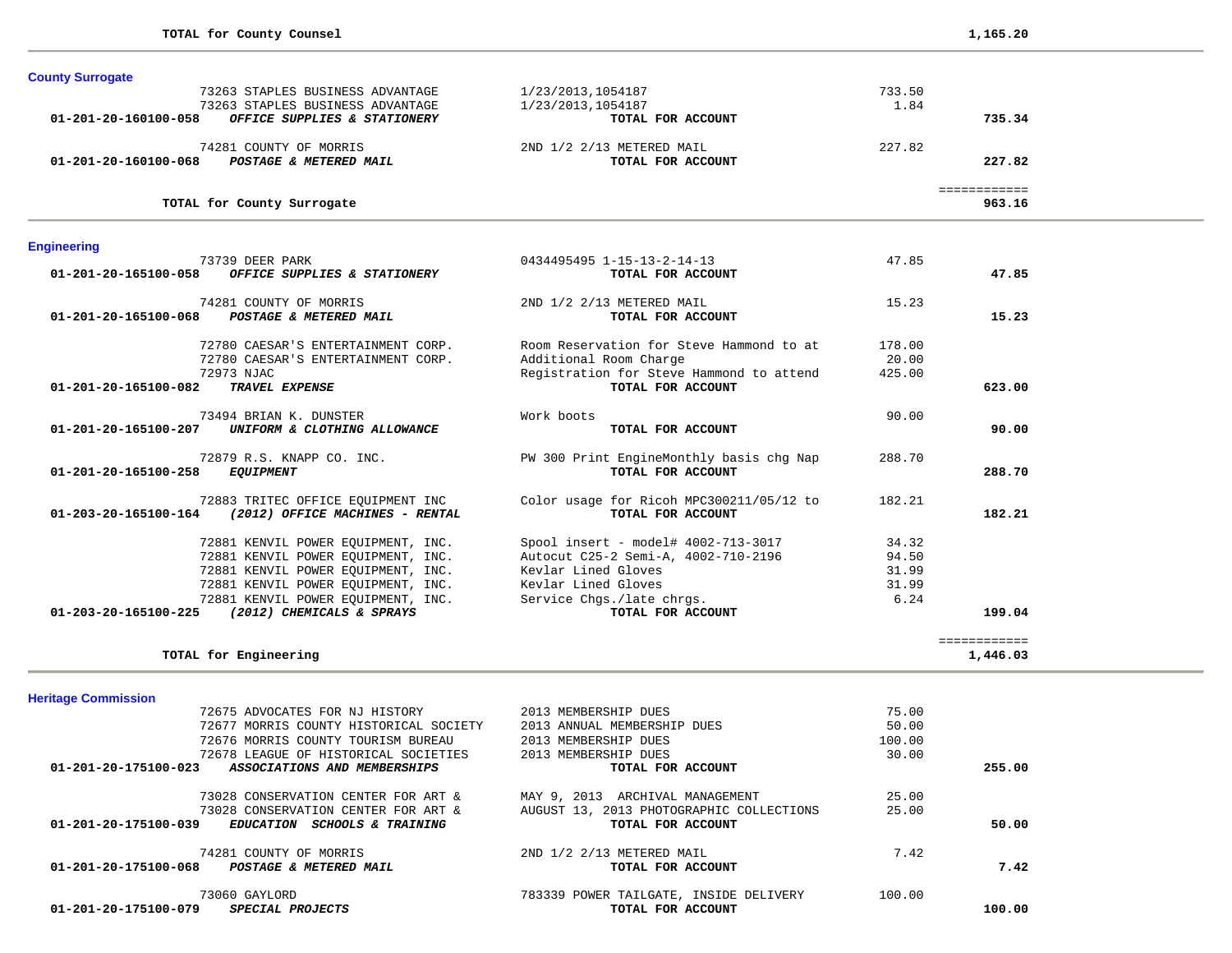| <b>Planning Board</b>                                                           |                                                               |              |          |
|---------------------------------------------------------------------------------|---------------------------------------------------------------|--------------|----------|
| 70713 NJ SECTION AWRA                                                           | Annual Individual Membership Fee for Vir                      | 30.00        |          |
| 01-201-20-180100-023<br>ASSOCIATIONS AND MEMBERSHIPS                            | TOTAL FOR ACCOUNT                                             |              | 30.00    |
| 72691 MORRIS COUNTY CHAMBER OF                                                  | Member (624) Registration for Christine                       | 80.00        |          |
| 01-201-20-180100-039<br>EDUCATION SCHOOLS & TRAINING                            | TOTAL FOR ACCOUNT                                             |              | 80.00    |
| 73149 W.B. MASON COMPANY INC                                                    | Office Supplies - X-Acto Blades - Bulk P                      | 35.14        |          |
| OFFICE SUPPLIES & STATIONERY<br>01-201-20-180100-058                            | TOTAL FOR ACCOUNT                                             |              | 35.14    |
|                                                                                 |                                                               | ============ |          |
| TOTAL for Planning Board                                                        |                                                               |              | 145.14   |
| <b>PDT - General Admin</b>                                                      |                                                               |              |          |
| 73788 DEENA LEARY                                                               | Annual renewal of membership for America                      | 634.00       |          |
| 01-201-20-180115-023<br>ASSOCIATIONS AND MEMBERSHIPS                            | TOTAL FOR ACCOUNT                                             |              | 634.00   |
| 72682 MORRIS COUNTY CHAMBER OF                                                  | Member (ID 624) Registration for Deena L                      | 80.00        |          |
| 72973 NJAC                                                                      | Registration for Deena Leary to attend t                      | 425.00       |          |
| 73495 WILLIAM DIBARTOLO<br>EDUCATION SCHOOLS & TRAINING<br>01-201-20-180115-039 | Registration Fee for NJ Society of Profe<br>TOTAL FOR ACCOUNT | 330.00       | 835.00   |
|                                                                                 |                                                               |              |          |
| 73146 STAPLES BUSINESS ADVANTAGE                                                | Office Supplies Invoice Date 2/7/13 Ord                       | 46.05        |          |
| OFFICE SUPPLIES & STATIONERY<br>01-201-20-180115-058                            | TOTAL FOR ACCOUNT                                             |              | 46.05    |
| 74281 COUNTY OF MORRIS                                                          | 2ND 1/2 2/13 METERED MAIL                                     | 47.57        |          |
| 01-201-20-180115-068<br>POSTAGE & METERED MAIL                                  | TOTAL FOR ACCOUNT                                             |              | 47.57    |
| 72780 CAESAR'S ENTERTAINMENT CORP.                                              | Room Reservation for Deena Leary for the                      | 178.00       |          |
| 72780 CAESAR'S ENTERTAINMENT CORP.                                              | Additional room charge                                        | 20.00        |          |
| 73495 WILLIAM DIBARTOLO<br>01-201-20-180115-082<br>TRAVEL EXPENSE               | Travel Expenses (Hotel, Parking, Dinner)<br>TOTAL FOR ACCOUNT | 146.96       | 344.96   |
|                                                                                 |                                                               |              |          |
| 73344 W.B. MASON COMPANY INC                                                    | Paper Order - 81/2 x 11 Invoice date 2/7                      | 202.26       |          |
| 01-201-20-180115-095<br>OTHER ADMINISTRATIVE SUPPLIES                           | TOTAL FOR ACCOUNT                                             |              | 202.26   |
|                                                                                 |                                                               | ============ |          |
| TOTAL for PDT - General Admin                                                   |                                                               |              | 2,109.84 |
|                                                                                 |                                                               |              |          |
| <b>Preservation Trust</b><br>72149 CTADIRC DIICTNECC ADVANTACE                  | $Offina$ Supplies - Intelse Date $2/7/2012$                   | 100 OA       |          |

412.42

============

**TOTAL for Heritage Commission 412.42**

**County Weights & Measures**

**College** 

| 01-201-20-180120-058 | 13148 SIAPLES BUSINESS ADVANIAGE<br><i>OFFICE SUPPLIES &amp; STATIONERY</i> | OILICE SUPPILES - INVOICE DALE 2/7/2013<br>TOTAL FOR ACCOUNT | 109.84<br>109.84 |
|----------------------|-----------------------------------------------------------------------------|--------------------------------------------------------------|------------------|
|                      | TOTAL for Preservation Trust                                                |                                                              | 109.84           |
|                      |                                                                             |                                                              |                  |

| 72725 NJ WEIGHTS & MEASURES ASSOC. | ROBERT W. ALVIENE | 50.00 |
|------------------------------------|-------------------|-------|
| 72725 NJ WEIGHTS & MEASURES ASSOC. | VERNON BROWN      | 50.00 |
| 72725 NJ WEIGHTS & MEASURES ASSOC. | ROGER HECK        | 50.00 |
| 72725 NJ WEIGHTS & MEASURES ASSOC. | JASON VAN SKIVER  | 50.00 |
| 72725 NJ WEIGHTS & MEASURES ASSOC. | ELLIOTT BLAFER    | 50.00 |
| 72725 NJ WEIGHTS & MEASURES ASSOC. | ANTHONY GUERNICA  | 50.00 |
| 72725 NJ WEIGHTS & MEASURES ASSOC. | GLENN COSTELLO    | 50.00 |
| 72725 NJ WEIGHTS & MEASURES ASSOC. | JEFFREY FISCHER   | 50.00 |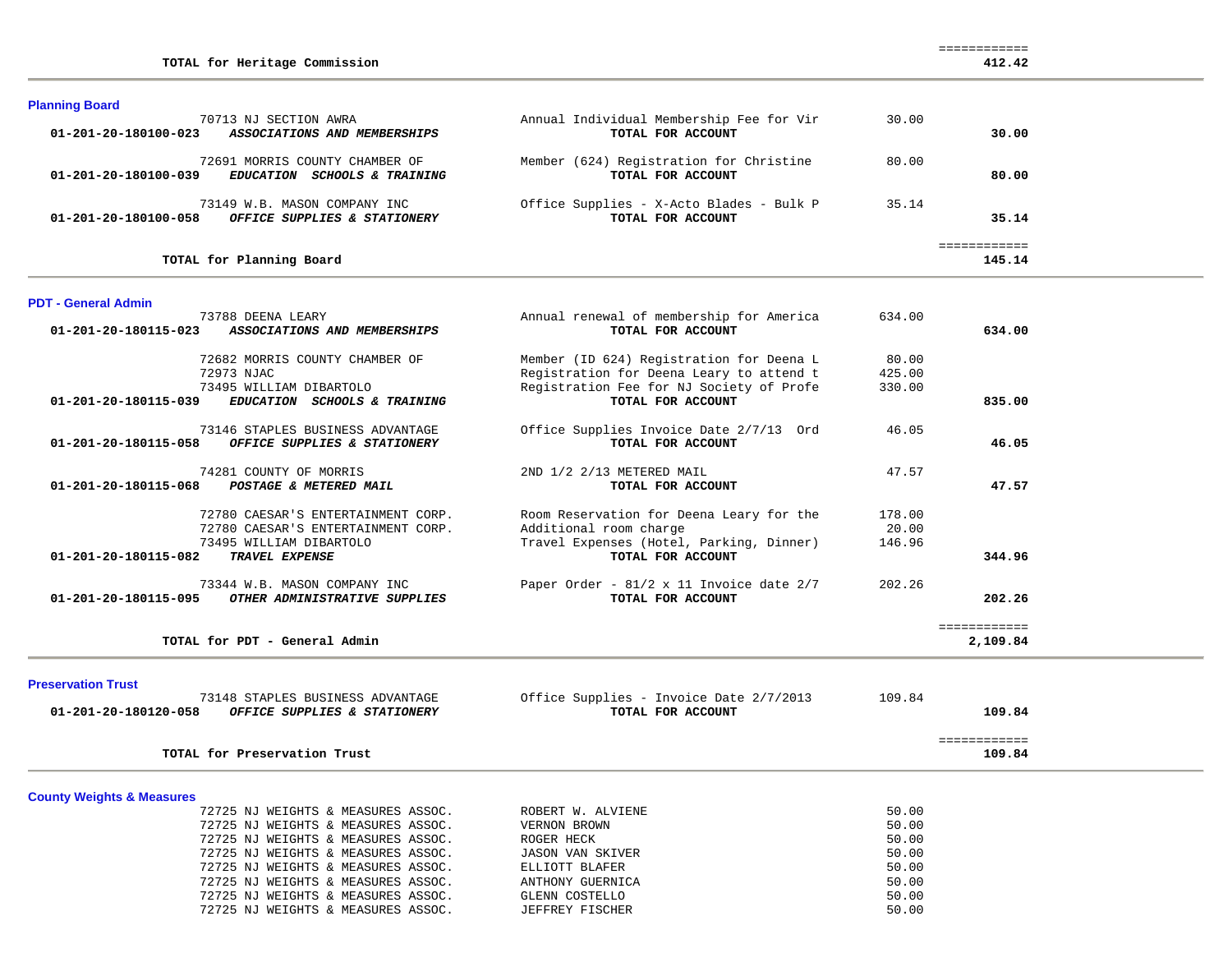| $01 - 201 - 22 - 201100 - 023$<br>ASSOCIATIONS AND MEMBERSHIPS           | TOTAL FOR ACCOUNT                              |        | 400.00       |
|--------------------------------------------------------------------------|------------------------------------------------|--------|--------------|
| 74281 COUNTY OF MORRIS<br>01-201-22-201100-068<br>POSTAGE & METERED MAIL | 2ND 1/2 2/13 METERED MAIL<br>TOTAL FOR ACCOUNT | 4.54   | 4.54         |
| 73453 DEER PARK                                                          | $1/15/13 - 2/14/13$                            | 16.03  |              |
| 73206 LONGFELLOWS SANDWICH DELI                                          | ASSORTED SANDWICHES                            | 58.29  |              |
| 72773 M.C. MUA                                                           | JANUARY 2013                                   | 350.00 |              |
| $01 - 201 - 22 - 201100 - 084$<br>OTHER OUTSIDE SERVICES                 | TOTAL FOR ACCOUNT                              |        | 424.32       |
| 74170 PSE&G CO                                                           | REF # MOMBAG/ 65-513-961-00 W & M              | 737.63 |              |
| $01 - 201 - 22 - 201100 - 141$<br>NATURAL GAS                            | TOTAL FOR ACCOUNT                              |        | 737.63       |
| 74166 AT&T                                                               | 1001-102-9542 dtd 01/01/13 W&M                 | 5.06   |              |
| 74161 AT&T                                                               | 1001-102-9542 dtd 2/01/13 W&M                  | 5.29   |              |
| 74164 VERIZON                                                            | 201 V63-1789 999 12Y 01/01/2013 W&M            | 276.75 |              |
| 74160 VERIZON                                                            | 201 V63-1789 999 12Y 2/01/13 W&M               | 295.16 |              |
| 01-201-22-201100-146<br><b>TELEPHONE</b>                                 | TOTAL FOR ACCOUNT                              |        | 582.26       |
| 73743 JERSEY CENTRAL POWER & LIGHT                                       | 10 00 07 0512 7 7/ WEIGHTS & MEASURES          | 954.84 |              |
| 01-203-22-201100-137<br>(2012) ELECTRICITY                               | TOTAL FOR ACCOUNT                              |        | 954.84       |
|                                                                          |                                                |        | ------------ |
| TOTAL for County Weights & Measures                                      |                                                |        | 3,103.59     |

### **Employee Group Insurance**

| 73395 TOTAL ADMINISTRATIVE SERVICES                           | Main County Flex $1/1/13-3/31/13$                 | 2,129.25 |          |
|---------------------------------------------------------------|---------------------------------------------------|----------|----------|
| 01-201-23-220100-090<br>EMPLOYEE GROUP INSURANCE EXPENDITURES | TOTAL FOR ACCOUNT                                 |          | 2,129.25 |
| 61996 ESTATE OF LOUIS SCERBO                                  | Medicare B Jan. 2012 to June 2012                 | 499.50   |          |
| 73505 ADRIANNA DENTON                                         | Medicare B July, 2012 to December, 2012           | 1,198.80 |          |
| 73527 ANNE MARSTON                                            | Medicare B July, 2012 to December, 2012           | 599.40   |          |
| 73706 DOROTHY FONG                                            | Medicare B July, 2012 to December, 2012           | 1,198.80 |          |
| 73475 ELEANOR CARROLL                                         | Medicare B July, 2012 to December, 2012           | 599.40   |          |
| 73696 ELEANOR SGRO                                            | Medicare B July, 2012 to December, 2012           | 1,198.80 |          |
| 73477 ELEANOR SYLVESTER                                       | Medicare B July, 2012 to December, 2012           | 1,007.40 |          |
| 73497 ELIZABETH BARRADALE                                     | Medicare B July, 2012 to December, 2012           | 599.40   |          |
| 73701 ELLEN LEWIS                                             | Medicare B July, 2012 to December, 2012           | 1,198.80 |          |
| 73468 ESTATE OF FRANK HOFFMAN                                 | Medicare B July, 2012 to December, 2012           | 399.60   |          |
| 73467 ESTATE OF KEVIN BELL                                    | Medicare B July, 2012 to December, 2012           | 299.70   |          |
| 73531 ESTATE OF MARY FAZIO                                    | Medicare B July, 2012 to December, 2012           | 599.40   |          |
| 73707 FEROL DRUST                                             | Medicare B July, 2012 to December, 2012           | 1,198.80 |          |
| 73697 GLORIA STEWART                                          | Medicare B July, 2012 to December, 2012 1, 198.80 |          |          |
| 74093 GAETANO SPINELLA                                        | Medicare B July, 2012 to December, 2012           | 1,198.80 |          |
| 74091 IRVING WEISS                                            | Medicare B July, 2012 to December, 2012           | 1,198.80 |          |
| 73698 JOHN MENZEL                                             | Medicare B July, 2012 to December, 2012           | 1,198.80 |          |
| 73526 JOAN BARRY                                              | Medicare B July, 2012 to December, 2012           | 599.40   |          |
| 73503 JOAN LARSON                                             | Medicare B July, 2012 to December, 2012           | 599.49   |          |
| 73499 JULIA POPOVICH                                          | Medicare B July, 2012 to December, 2012           | 599.40   |          |
| 73483 JUDITH CLIFF                                            | Medicare B July, 2012 to December, 2012           | 1,198.80 |          |
| 73481 JOHN CIARAMELLA                                         | Medicare B July, 2012 to December, 2012           | 1,198.80 |          |
| 73705 JAMES GRUBBS                                            | Medicare B July, 2012 to December, 2012           | 1,198.80 |          |
| 73700 JACK LUCAS                                              | Medicare B July, 2012 to December, 2012           | 1,198.80 |          |
| 73694 MAGNOLIA TITUS                                          | Medicare B July, 2012 to December, 2012           | 1,198.80 |          |
| 73699 MARY LWOWSKI                                            | Medicare B July, 2012 to December, 2012           | 1,198.80 |          |
| 73484 MICHAEL CORCORAN                                        | Medicare B July, 2012 to December, 2012           | 1,198.80 |          |
| 73504 MARY VEDDER                                             | Medicare B July, 2012 to December, 2012           | 1,198.80 |          |
| 73502 MANJU MUKERJEE                                          | Medicare B July, 2012 to December, 2012           | 599.40   |          |
| 74095 MARILYN L CIOFFI                                        | Medicare B July, 2012 to December, 2012           | 1,678.80 |          |
| 73703 OEGLAIRE INGRAM                                         | Medicare B July, 2012 to December, 2012           | 1,198.80 |          |
| 73482 PAUL CARIFI                                             | Medicare B July, 2012 to December, 2012           | 1,198.80 |          |
| 73695 RUTH SCHULTZ                                            | Medicare B July, 2012 to December, 2012           | 1,198.80 |          |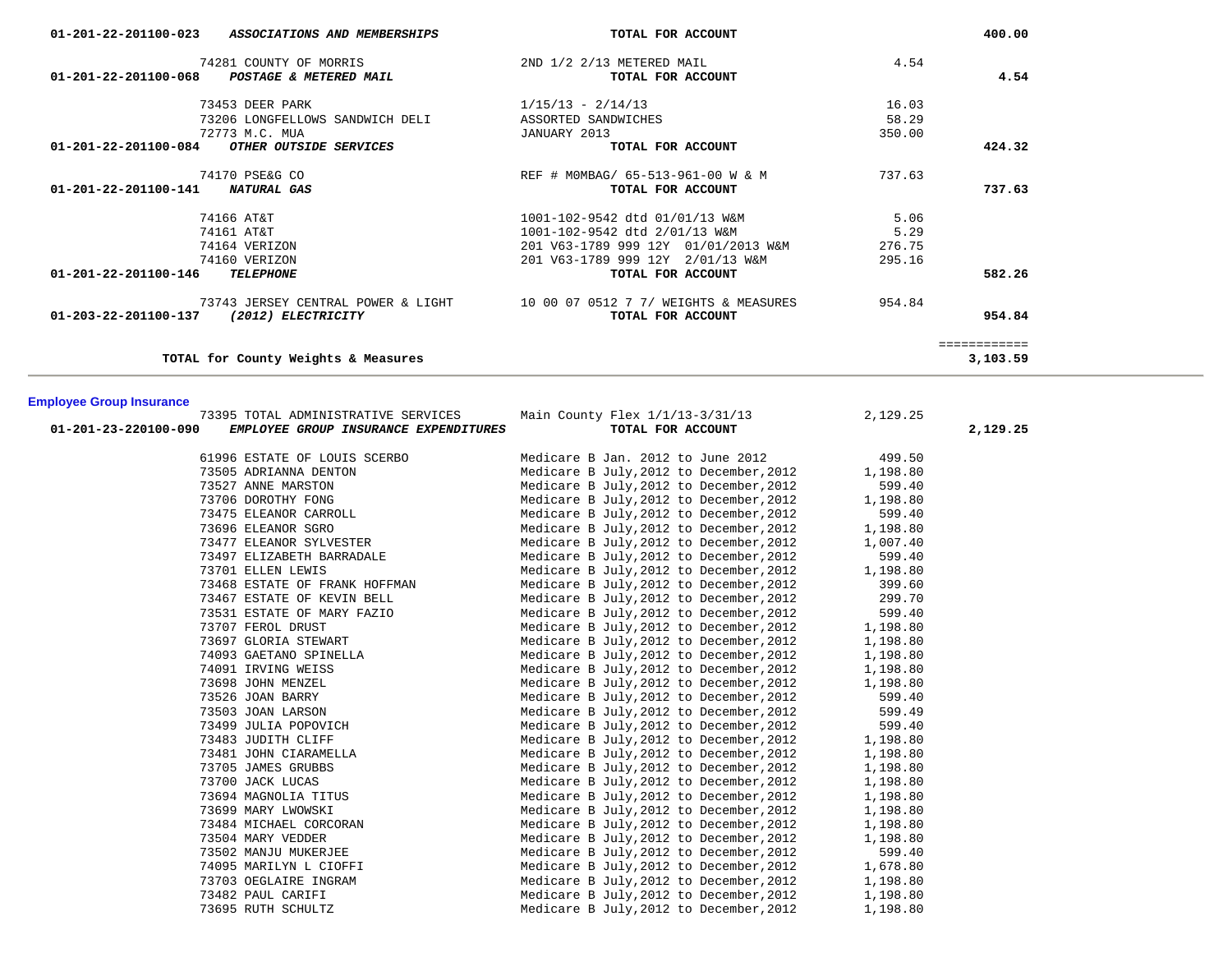| 73498 ROGER SAVAGE                               |
|--------------------------------------------------|
| 73485 REGINA BRENDLE                             |
| 73397 RUTH GIANNOTTA                             |
| 73478 R. GAYLE KRANZ                             |
| 74092 ROBERT FLEMING                             |
| 73474 SYLVIA MIDLER                              |
| 73500 THELMA LAYNE                               |
| 73496 TERESA PANNULLO                            |
| 73702 VERNA KOLMAN                               |
| 73573 ANNIE GAYDEN                               |
| 73690 ARTHUR ACKERMAN                            |
| 73688 AGNES BROWN                                |
| 74094 ZERISH FYFFE<br>73680 ALLISON DEMATTEO     |
| 73661 ALICE REDFIELD                             |
| 73653 ANGEL VERGARA                              |
| 73638 ARLENE FOGARTY                             |
| 73630 ALAN BLAUSTEIN                             |
| 73625 ARNE GOYTIL                                |
| 73618 ANTHONY LORI                               |
| 73615 ANNE CACCAMO                               |
| 73591 ARTHUR O'BRIEN                             |
| 73577 ANGELINA GUERRIERO                         |
| 73555 BARBARA OREFICE                            |
| 73554 BETTY MCBURNEY                             |
| 73671 BETTY LISOVSKY                             |
| 73670 BARBARA MCLAUGHLIN<br>73655 BARBARA TEMPLE |
|                                                  |
| 73620 BERTRAM PALK<br>73611 BETTY O'KEEFFE       |
|                                                  |
| 73576 CYNTHIA GORDON<br>73568 CAROL DI ANTHONY   |
| 73567 CAROL CAREY                                |
| 73563 CLAUDIA BUDDY                              |
| 73552 CATHERINE GUIN                             |
| 73687 CHERYL BARTOW                              |
| 73666 CYNTHIA MILLER                             |
| 73662 CAROLANN ROBERTO                           |
| 73658 CHARLOTTE STEUBE                           |
| 73649 CHARLOTTE GREEN                            |
| 73642 CLAUDIA BROWN                              |
| 73595 CARLOS RIVERA                              |
| 73593 CARMEN PEREZ                               |
| 73912 DOTTRIGE SMITH-CAESAR                      |
| 73566 DOROTHY BROOME                             |
| 73557 DIANE STRECKFUSS                           |
| 73691 DOROTHY ALLEN                              |
| 73479 DEE LOBO<br>73669 DAVID MCLAUGHLIN         |
| 73656 DOROTHY SMARG                              |
| 73693 DAISY WATSON                               |
| 73692 DUDLEY WOODBRIDGE                          |
| 73597 DELIA SPARKES                              |
| 73904 EMILY O'GORMAN                             |
| 73556 EVERETTE SOLOMON                           |
| 73551 ETHEL FENTZLAFF                            |
| 73686 ELIZABETH N. BELZ                          |
| 73663 ELSIE PATTERSON                            |
| 73651 ELVA WEININGER                             |
| 73637 EDUARDO VARGAS                             |
| 73628 ELOUISE KING                               |
| 73626 EVA DAVIS                                  |
| 73617 ELIZABETH LORI                             |

| 73498 ROGER SAVAGE                                                                                                                                                         | Medicare B July, 2012 to December, 2012                                                             | 599.40                       |
|----------------------------------------------------------------------------------------------------------------------------------------------------------------------------|-----------------------------------------------------------------------------------------------------|------------------------------|
| 73485 REGINA BRENDLE                                                                                                                                                       | Medicare B July, 2012 to December, 2012                                                             | 1,198.80                     |
| 73397 RUTH GIANNOTTA                                                                                                                                                       | Medicare B July, 2012 to December, 2012                                                             | 599.40                       |
| 73478 R. GAYLE KRANZ                                                                                                                                                       | Medicare B July, 2012 to December, 2012                                                             | 199.80                       |
| 74092 ROBERT FLEMING                                                                                                                                                       | Medicare B July, 2012 to December, 2012                                                             | 1,198.80                     |
| 73474 SYLVIA MIDLER                                                                                                                                                        | Medicare B July, 2012 to December, 2012                                                             | 599.40                       |
| 73500 THELMA LAYNE                                                                                                                                                         | Medicare B July, 2012 to December, 2012                                                             | 599.40                       |
| 73496 TERESA PANNULLO                                                                                                                                                      | Medicare B July, 2012 to December, 2012                                                             | $1,098.90$<br>$1,198.80$     |
| 73702 VERNA KOLMAN                                                                                                                                                         | Medicare B July, 2012 to December, 2012                                                             |                              |
| 73573 ANNIE GAYDEN                                                                                                                                                         | Medicare B July, 2012 to December, 2012                                                             | 599.40                       |
|                                                                                                                                                                            | Medicare B July, 2012 to December, 2012                                                             | 599.40                       |
|                                                                                                                                                                            | Medicare B July, 2012 to December, 2012                                                             | 599.40                       |
|                                                                                                                                                                            | Medicare B July, 2012 to December, 2012                                                             | 599.40                       |
| 73690 ARTHUR ACKERMAN<br>73688 AGNES BROWN<br>74094 ZERISH FYFFE<br>73680 ALLISON DEMATTEO                                                                                 | Medicare B July, 2012 to December, 2012                                                             | 599.40                       |
| 73661 ALICE REDFIELD                                                                                                                                                       | Medicare B July, 2012 to December, 2012                                                             | 599.40                       |
| 73653 ANGEL VERGARA                                                                                                                                                        | Medicare B July, 2012 to December, 2012                                                             | 599.40                       |
| 73638 ARLENE FOGARTY                                                                                                                                                       | Medicare B July, 2012 to December, 2012                                                             | 599.40                       |
| 73630 ALAN BLAUSTEIN                                                                                                                                                       | Medicare B July, 2012 to December, 2012                                                             | 99.90                        |
| 73625 ARNE GOYTIL<br>73618 ANTHONY LORI<br>73615 ANNE CACCAMO<br>73591 ARTHUR O'BRIEN                                                                                      | Medicare B July, 2012 to December, 2012                                                             | 1,198.80                     |
|                                                                                                                                                                            | Medicare B July, 2012 to December, 2012                                                             | 399.90                       |
|                                                                                                                                                                            | Medicare B July, 2012 to December, 2012                                                             | 840.00                       |
|                                                                                                                                                                            | Medicare B July, 2012 to December, 2012                                                             | 599.40                       |
| 73577 ANGELINA GUERRIERO                                                                                                                                                   | Medicare B July, 2012 to December, 2012                                                             | 599.40<br>399.40<br>1,198.80 |
| 73555 BARBARA OREFICE                                                                                                                                                      | Medicare B July, 2012 to December, 2012                                                             |                              |
| 73554 BETTY MCBURNEY                                                                                                                                                       | Medicare B July, 2012 to December, 2012                                                             | 1,198.80                     |
| 73671 BETTY LISOVSKY                                                                                                                                                       | Medicare B July, 2012 to December, 2012                                                             | 599.40                       |
|                                                                                                                                                                            | Medicare B July, 2012 to December, 2012                                                             | 599.40                       |
|                                                                                                                                                                            | Medicare B July, 2012 to December, 2012                                                             | 599.40                       |
| 73670 BARBARA MCLAUGHLIN<br>73670 BARBARA TEMPLE<br>73620 BERTRAM PALK<br>73611 BETTY O'KEEFFE<br>73576 CYNTHIA GORDON<br>73568 CAROL DI ANTHONY<br>73568 CAROL DI ANTHONY | Medicare B July, 2012 to December, 2012                                                             | 840.00<br>599.40             |
|                                                                                                                                                                            | Medicare B July, 2012 to December, 2012                                                             |                              |
|                                                                                                                                                                            | Medicare B July, 2012 to December, 2012                                                             | 599.40<br>599.40             |
| 73567 CAROL CAREY                                                                                                                                                          | Medicare B July, 2012 to December, 2012<br>Medicare B July, 2012 to December, 2012                  | 599.40                       |
| 73563 CLAUDIA BUDDY                                                                                                                                                        | Medicare B July, 2012 to December, 2012                                                             | 599.40                       |
| 73552 CATHERINE GUIN                                                                                                                                                       | Medicare B July, 2012 to December, 2012                                                             |                              |
| 73687 CHERYL BARTOW                                                                                                                                                        | Medicare B July, 2012 to December, 2012                                                             | 1,198.80<br>599.40           |
| 73666 CYNTHIA MILLER                                                                                                                                                       | Medicare B July, 2012 to December, 2012                                                             | 599.40                       |
| 73662 CAROLANN ROBERTO                                                                                                                                                     | Medicare B July, 2012 to December, 2012                                                             | 599.40                       |
| 73658 CHARLOTTE STEUBE                                                                                                                                                     | Medicare B July, 2012 to December, 2012                                                             | 599.40                       |
| 73649 CHARLOTTE GREEN                                                                                                                                                      | Medicare B July, 2012 to December, 2012                                                             | 599.40                       |
| 73642 CLAUDIA BROWN                                                                                                                                                        | Medicare B July, 2012 to December, 2012                                                             | 599.40                       |
| 73595 CARLOS RIVERA                                                                                                                                                        | Medicare B July, 2012 to December, 2012                                                             | 599.40                       |
| 73593 CARMEN PEREZ                                                                                                                                                         | Medicare B July, 2012 to December, 2012                                                             | 599.40                       |
| 73912 DOTTRIGE SMITH-CAESAR                                                                                                                                                | Medicare B July, 2012 to December, 2012                                                             | 599.40                       |
| 73566 DOROTHY BROOME                                                                                                                                                       |                                                                                                     |                              |
| 73557 DIANE STRECKFUSS                                                                                                                                                     | Medicare B July, 2012 to December, 2012 599.40<br>Medicare B July, 2012 to December, 2012 1, 198.80 |                              |
| 73691 DOROTHY ALLEN                                                                                                                                                        |                                                                                                     |                              |
| 73479 DEE LOBO                                                                                                                                                             | Medicare B July, 2012 to December, 2012<br>Medicare B July, 2012 to December, 2012                  | 599.40<br>599.40             |
| 73669 DAVID MCLAUGHLIN                                                                                                                                                     | Medicare B July, 2012 to December, 2012                                                             | 599.40                       |
| 73656 DOROTHY SMARG                                                                                                                                                        | Medicare B July, 2012 to December, 2012                                                             | 599.40                       |
| 73693 DAISY WATSON                                                                                                                                                         | Medicare B July, 2012 to December, 2012                                                             | 1,198.80                     |
| 73692 DUDLEY WOODBRIDGE                                                                                                                                                    | Medicare B July, 2012 to December, 2012                                                             | 1,198.80                     |
| 73597 DELIA SPARKES                                                                                                                                                        | Medicare B July, 2012 to December, 2012                                                             | 599.40                       |
| 73904 EMILY O'GORMAN                                                                                                                                                       | Medicare B July, 2012 to December, 2012                                                             | 999.00                       |
| 73556 EVERETTE SOLOMON                                                                                                                                                     | Medicare B July, 2012 to December, 2012                                                             | 1,198.80                     |
| 73551 ETHEL FENTZLAFF                                                                                                                                                      | Medicare B July, 2012 to December, 2012                                                             | 1,198.80                     |
| 73686 ELIZABETH N. BELZ                                                                                                                                                    | Medicare B July, 2012 to December, 2012                                                             | 599.40                       |
| 73663 ELSIE PATTERSON                                                                                                                                                      | Medicare B July, 2012 to December, 2012                                                             | 599.40                       |
| 73651 ELVA WEININGER                                                                                                                                                       | Medicare B July, 2012 to December, 2012                                                             | 599.40                       |
| 73637 EDUARDO VARGAS                                                                                                                                                       | Medicare B July, 2012 to December, 2012                                                             | 599.40                       |
| 73628 ELOUISE KING                                                                                                                                                         | Medicare B July, 2012 to December, 2012                                                             | 719.40                       |
| 73626 EVA DAVIS                                                                                                                                                            | Medicare B July, 2012 to December, 2012                                                             | 659.40                       |
| 73617 ELIZABETH LORI                                                                                                                                                       | Medicare B July, 2012 to December, 2012                                                             | 399.90                       |
|                                                                                                                                                                            |                                                                                                     |                              |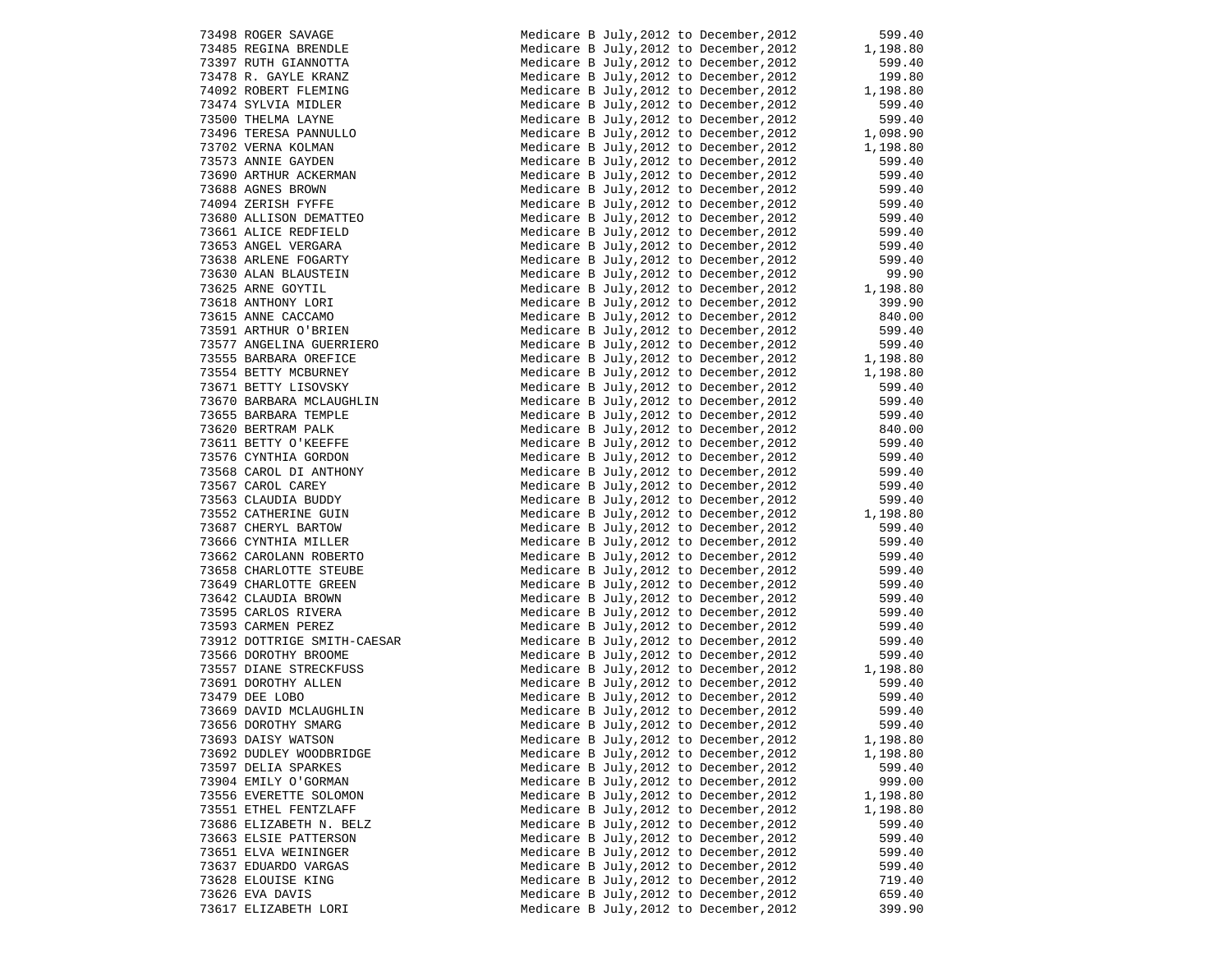| 73605 ETHEL WEISSMANN        |
|------------------------------|
| 73604 EMELDA WALCOTT         |
| 73599 ELEANOR SHANN          |
| 73580 ELIZABETH JAEGER       |
| 73579 ETHEL HAWKINS          |
| 73473 ELIJAH BLAIR JR        |
| 73569 FRANCIS DASCOLL        |
| 73644 FRANCES MOGIELNICKI    |
| 73601 FRANCES SPICER         |
| 73592 FRANCES PERKALIS       |
| 73570 GENEVIEVE DEFIORE      |
| 73560 GERHARD VIENNA         |
| 73689 GORDON BREEDING JR     |
| 73643 GRETCHEN HAAS          |
| 73610 GLORIA NIEC            |
| 73586 GEORGE NAY             |
| 73581 GLORIA LIMONIUS        |
| 73472 GLORIA ZAPRAUSKIS      |
| 73561 HENRY ARTEAGA          |
| 73480 HENRY GARTNER          |
| 73664 HAROLD NOONAN          |
| 73629 HENRY KAFEL            |
| 73660 ISABEL RUIZ            |
| 73646 IDA RANDLE             |
| 73903 JOSEPH RYAN            |
| 73910 JOAN MOSCHELLA         |
| 73562 JOYCELENE ADAMS        |
| 73553 JEAN LONERGAN          |
| 73550 JOHN ENRIGHT           |
| 73674 JOHN HARRIS            |
| 73673 JOHN KRUGER            |
| 73667 JOHN R. MCGILL         |
| 73665 JANET NIENSTADT        |
| 73654 JUNE TAYLOR            |
| 73652 JESSIE WEST            |
| 73647 JANE RAE               |
| 73636 JOHN J. STEELE         |
| 73635 JANEITA RANDALL        |
| 73623 JOHN FOX               |
| 73609 JEAN FRANCIS           |
| 73607 JOHN WALSH             |
| 73602 JEAN M. TAYLOR         |
| 73598 JENNIFER SHELL         |
| 73588 JOHN MCGOVERN          |
| 73585 JUAN MULERO            |
| 73583 JOAN KING              |
| 73906 KATHLEEN FIUMARA       |
| 73633 KATHLEEN WAGNER        |
| 73572 LALITHAMMA GEORGE      |
| 73549 LUCILLE DUETSCH        |
| 73650 LUCILLE DEZENZO        |
| 73612 LINDA SPANN            |
| 73582 LUCY LILLY             |
| 73471 LAWRENCE VAN RIPER JR. |
| 73564 MILDRED BYRD           |
| 73559 MARIE UGLIALORO        |
| 73685 MAUREEN BARRATT        |
| 73684 MAUREEN BURIAN         |
| 73675 MARGARET HESLIN        |
| 73659 MILTON SMITH           |
| 73657 MARY V SHEA            |
| 73640 MARIE LINDOR           |
| 73634 MARIANNE KRANZ         |

| 73605 ETHEL WEISSMANN<br>73604 EMELDA WALCOTT<br>73599 ELEANOR SHANN<br>73580 ELIZABETH JAEGER<br>73579 ETHEL HAWKINS<br>73473 ELIJAH BLAIR JR<br>73569 FRANCIS DASCOLL                                                                                                     | Medicare B July, 2012 to December, 2012 599.40                                     |                        |
|-----------------------------------------------------------------------------------------------------------------------------------------------------------------------------------------------------------------------------------------------------------------------------|------------------------------------------------------------------------------------|------------------------|
|                                                                                                                                                                                                                                                                             | Medicare B July, 2012 to December, 2012                                            | 599.40<br>599.40       |
|                                                                                                                                                                                                                                                                             | Medicare B July, 2012 to December, 2012                                            |                        |
|                                                                                                                                                                                                                                                                             | Medicare B July, 2012 to December, 2012                                            | 599.40                 |
|                                                                                                                                                                                                                                                                             | Medicare B July, 2012 to December, 2012                                            | 599.40                 |
|                                                                                                                                                                                                                                                                             | Medicare B July, 2012 to December, 2012                                            | 599.40                 |
|                                                                                                                                                                                                                                                                             | Medicare B July, 2012 to December, 2012                                            | 599.40                 |
| 73644 FRANCES MOGIELNICKI                                                                                                                                                                                                                                                   | Medicare B July, 2012 to December, 2012                                            | 599.40<br>599.40       |
| 73601 FRANCES SPICER                                                                                                                                                                                                                                                        | Medicare B July, 2012 to December, 2012                                            |                        |
| 73592 FRANCES PERKALIS                                                                                                                                                                                                                                                      | Medicare B July, 2012 to December, 2012                                            | 599.40<br>599.40       |
| 73570 GENEVIEVE DEFIORE                                                                                                                                                                                                                                                     | Medicare B July, 2012 to December, 2012                                            |                        |
| 73560 GERHARD VIENNA                                                                                                                                                                                                                                                        | Medicare B July, 2012 to December, 2012                                            |                        |
| 73689 GORDON BREEDING JR<br>73643 GRETCHEN HAAS                                                                                                                                                                                                                             | Medicare B July, 2012 to December, 2012                                            | $1,198.80$<br>$599.40$ |
| 73643 GRETCHEN HAAS                                                                                                                                                                                                                                                         | Medicare B July, 2012 to December, 2012                                            | 499.50<br>599.40       |
| 73610 GLORIA NIEC<br>73586 GEORGE NAY<br>73581 GLORIA LIMONIUS<br>73472 GLORIA ZAPRAUSKIS                                                                                                                                                                                   | Medicare B July, 2012 to December, 2012                                            |                        |
|                                                                                                                                                                                                                                                                             | Medicare B July, 2012 to December, 2012                                            | 599.40                 |
|                                                                                                                                                                                                                                                                             | Medicare B July, 2012 to December, 2012                                            | 599.40                 |
|                                                                                                                                                                                                                                                                             | Medicare B July, 2012 to December, 2012                                            | $-599.40$<br>1,198.80  |
| 73561 HENRY ARTEAGA                                                                                                                                                                                                                                                         | Medicare B July, 2012 to December, 2012                                            | 599.40                 |
|                                                                                                                                                                                                                                                                             | Medicare B July, 2012 to December, 2012                                            | 599.40                 |
|                                                                                                                                                                                                                                                                             | Medicare B July, 2012 to December, 2012                                            | 599.40                 |
|                                                                                                                                                                                                                                                                             | Medicare B July, 2012 to December, 2012                                            | 1,798.20               |
|                                                                                                                                                                                                                                                                             | Medicare B July, 2012 to December, 2012                                            | 599.40                 |
| 73561 HENRY ARTEAGA<br>73480 HENRY GARTNER<br>73664 HAROLD NOONAN<br>73629 HENRY KAFEL<br>73660 ISABEL RUIZ<br>73646 IDA RANDLE<br>73903 JOSEPH RYAN<br>73910 JOAN MOSCHELLA<br>73562 JOYCELENE ADAMS                                                                       | Medicare B July, 2012 to December, 2012                                            | 599.40<br>2,397.60     |
|                                                                                                                                                                                                                                                                             | Medicare B July, 2012 to December, 2012                                            |                        |
|                                                                                                                                                                                                                                                                             | Medicare B July, 2012 to December, 2012                                            | 599.40                 |
|                                                                                                                                                                                                                                                                             | Medicare B July, 2012 to December, 2012                                            | 599.40                 |
|                                                                                                                                                                                                                                                                             | Medicare B July, 2012 to December, 2012                                            | 1,198.80               |
|                                                                                                                                                                                                                                                                             | Medicare B July, 2012 to December, 2012                                            | 1,198.80               |
|                                                                                                                                                                                                                                                                             | Medicare B July, 2012 to December, 2012                                            | 599.40                 |
|                                                                                                                                                                                                                                                                             | Medicare B July, 2012 to December, 2012                                            | 599.40                 |
| 73562 JOYCELENE ADAMS<br>73562 JOYCELENE ADAMS<br>73550 JOHN ENRIGHT<br>73674 JOHN HARRIS<br>73673 JOHN KRUGER<br>73667 JOHN R. MCGILL<br>73667 JOHN R. MUSILL<br>73665 JANET NIENSTADT<br>73654 JUNE TAYLOR<br>73652 JESSIE WEST<br>73647 JANE RAE<br>72636 JOHN J. STEELE | Medicare B July, 2012 to December, 2012                                            | 599.40                 |
|                                                                                                                                                                                                                                                                             | Medicare B July, 2012 to December, 2012                                            | 599.40                 |
|                                                                                                                                                                                                                                                                             | Medicare B July, 2012 to December, 2012                                            | 599.40                 |
|                                                                                                                                                                                                                                                                             | Medicare B July, 2012 to December, 2012                                            | 599.40<br>599.40       |
| 73636 JOHN J. STEELE                                                                                                                                                                                                                                                        | Medicare B July, 2012 to December, 2012                                            | 559.60                 |
| 73635 JANEITA RANDALL                                                                                                                                                                                                                                                       | Medicare B July, 2012 to December, 2012<br>Medicare B July, 2012 to December, 2012 | טס. עכל<br>499.50      |
|                                                                                                                                                                                                                                                                             |                                                                                    |                        |
| 73623 JOHN FOX<br>73609 JEAN FRANCIS<br>73607 JOHN WALSH<br>73602 JEAN M. TAYLOR                                                                                                                                                                                            | Medicare B July, 2012 to December, 2012<br>Medicare B July, 2012 to December, 2012 | 1,678.80<br>599.40     |
|                                                                                                                                                                                                                                                                             | Medicare B July, 2012 to December, 2012                                            | 599.40                 |
|                                                                                                                                                                                                                                                                             | Medicare B July, 2012 to December, 2012                                            | 599.40                 |
|                                                                                                                                                                                                                                                                             | Medicare B July, 2012 to December, 2012                                            | 599.40                 |
| 73602 JEAN FL. 1811000<br>73598 JENNIFER SHELL<br>73588 JOHN MCGOVERN<br>73585 JUAN MULERO<br>73583 JOAN KING                                                                                                                                                               | Medicare B July, 2012 to December, 2012                                            | 599.40                 |
|                                                                                                                                                                                                                                                                             | Medicare B July, 2012 to December, 2012                                            | 599.40                 |
|                                                                                                                                                                                                                                                                             | Medicare B July, 2012 to December, 2012                                            | 599.40                 |
| 73906 KATHLEEN FIUMARA                                                                                                                                                                                                                                                      | Medicare B July, 2012 to December, 2012                                            |                        |
| 73633 KATHLEEN WAGNER                                                                                                                                                                                                                                                       | Medicare B July, 2012 to December, 2012                                            | 299.70<br>599.40       |
| 73572 LALITHAMMA GEORGE                                                                                                                                                                                                                                                     | Medicare B July, 2012 to December, 2012                                            | 599.40                 |
| 73549 LUCILLE DUETSCH                                                                                                                                                                                                                                                       | Medicare B July, 2012 to December, 2012 1, 198.80                                  |                        |
| 73650 LUCILLE DEZENZO                                                                                                                                                                                                                                                       | Medicare B July, 2012 to December, 2012                                            | 599.40                 |
| 73612 LINDA SPANN                                                                                                                                                                                                                                                           | Medicare B July, 2012 to December, 2012                                            | 599.40                 |
| 73582 LUCY LILLY                                                                                                                                                                                                                                                            | Medicare B July, 2012 to December, 2012                                            | 599.40                 |
| 73471 LAWRENCE VAN RIPER JR.                                                                                                                                                                                                                                                | Medicare B July, 2012 to December, 2012                                            | 1,198.80               |
| 73564 MILDRED BYRD                                                                                                                                                                                                                                                          | Medicare B July, 2012 to December, 2012                                            | 599.40                 |
| 73559 MARIE UGLIALORO                                                                                                                                                                                                                                                       | Medicare B July, 2012 to December, 2012                                            | 1,198.80               |
| 73685 MAUREEN BARRATT                                                                                                                                                                                                                                                       | Medicare B July, 2012 to December, 2012                                            | 599.40                 |
| 73684 MAUREEN BURIAN                                                                                                                                                                                                                                                        | Medicare B July, 2012 to December, 2012                                            | 599.40                 |
| 73675 MARGARET HESLIN                                                                                                                                                                                                                                                       | Medicare B July, 2012 to December, 2012                                            | 599.40                 |
| 73659 MILTON SMITH                                                                                                                                                                                                                                                          | Medicare B July, 2012 to December, 2012                                            | 599.40                 |
| 73657 MARY V SHEA                                                                                                                                                                                                                                                           | Medicare B July, 2012 to December, 2012                                            | 599.40                 |
| 73640 MARIE LINDOR                                                                                                                                                                                                                                                          | Medicare B July, 2012 to December, 2012                                            | 199.80                 |
| 73634 MARIANNE KRANZ                                                                                                                                                                                                                                                        | Medicare B July, 2012 to December, 2012                                            | 599.40                 |
|                                                                                                                                                                                                                                                                             |                                                                                    |                        |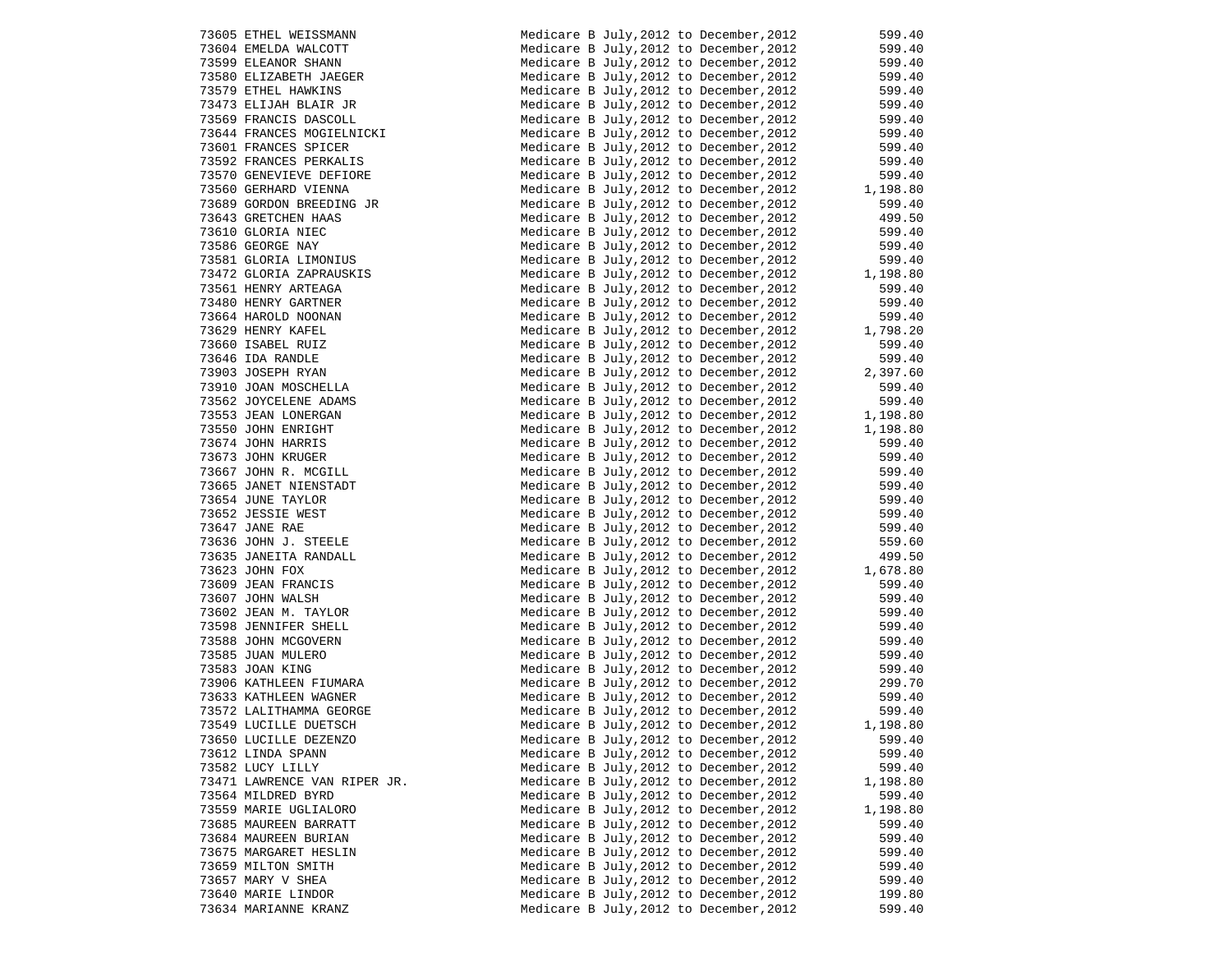**01-201-25-252100-039** *EDUCATION SCHOOLS & TRAINING* **TOTAL FOR ACCOUNT 1,219.49**

74016 SCOTT DIGIRALOMO<br> **EDUCATION SCHOOLS & TRAINING** Detailed expenses per attached voucher 1,219.49

### **Office of Emergency Management**

 **01-201-25-252100-031** *CELLULAR PHONES/PAGERS* **TOTAL FOR ACCOUNT 46.73**

74019 AT&T MOBILITY 46.73

|                                       | _____________<br>_____________ |
|---------------------------------------|--------------------------------|
| for Employee Group Insurance<br>TOTAL | 160,627.54                     |

| 73907 RICHARD SKWIEERALSKI | Medicare B July, 2012 to December, 2012            | 99.90    |
|----------------------------|----------------------------------------------------|----------|
| 73911 RARZELL GRUBBS       | Medicare B July, 2012 to December, 2012            | 599.40   |
| 73575 ROBERT EMANUELLI     | Medicare B July, 2012 to December, 2012            | 599.40   |
| 73558 RAMANLAL TRIVEDI     | Medicare B July, 2012 to December, 2012 1, 198.80  |          |
| 73548 RHODA CHASE          | Medicare B July, 2012 to December, 2012            | 1,198.80 |
| 73469 RUBY ALEONG          | Medicare B July, 2012 to December, 2012            | 1,198.80 |
| 73683 RONALD CIUFFREDA     | Medicare B July, 2012 to December, 2012            | 599.40   |
| 73682 ROSALIE DELLI SANTI  | Medicare B July, 2012 to December, 2012            | 599.40   |
| 73679 ROBERT EMMONS        | Medicare B July, 2012 to December, 2012            | 599.40   |
| 73645 ROBERT SHEEHAN       | Medicare B July, 2012 to December, 2012            | 599.40   |
| 73627 ROBERT VOELKER       | Medicare B July, 2012 to December, 2012 1, 198.80  |          |
| 73590 RALPH MCGRANE        | Medicare B July, 2012 to December, 2012            | 599.40   |
| 73715 STEPHEN TURKO        | Medicare B July, 2012 to December, 2012 1, 198.80  |          |
| 73676 SERAFIN GONZALEZ     | Medicare B July, 2012 to December, 2012            | 599.40   |
| 73631 SALLY VANORSKI       | Medicare B July, 2012 to December, 2012            | 299.70   |
| 73594 SALOME OGILVIE       | Medicare B July, 2012 to December, 2012            | 599.40   |
| 73584 STEPHEN KRALL        | Medicare B July, 2012 to December, 2012            | 599.40   |
| 73905 THOMAS A. MARKT      | Medicare B July, 2012 to December, 2012 $1,198.80$ |          |
| 73909 THERESA JACKSON      | Medicare B July, 2012 to December, 2012            | 599.40   |
| 73641 TRUCHSIA HANABERGH   | Medicare B July, 2012 to December, 2012            | 599.40   |
| 73596 UNA SOARES           | Medicare B July, 2012 to December, 2012            | 599.40   |
| 73574 VERNA FRASER         | Medicare B July, 2012 to December, 2012            | 599.40   |
| 73678 VIRGINIA FORTE       | Medicare B July, 2012 to December, 2012            | 599.40   |
| 73648 VINCENT MASSALONGO   | Medicare B July, 2012 to December, 2012            | 599.40   |
| 73639 WILLIE CHAVIS        | Medicare B July, 2012 to December, 2012            | 799.20   |
| 73619 WILLIAM CALLERY      | Medicare B July, 2012 to December, 2012            | 420.00   |
| 73614 WINSTON YAW          | Medicare B July, 2012 to December, 2012            | 599.40   |
| 73672 YVONNE LYKEN         | Medicare B July, 2012 to December, 2012            | 599.40   |
| 73704 CAROLINE GREENE      | Medicare B July, 2012 to December, 2012 1, 198.80  |          |
| 73506 CHARLOTTE GRAHAM     | Medicare B July, 2012 to December, 2012            | 599.40   |
| 73507 ROSAMOND MCCARTHY    | Medicare B July, 2012 to December, 2012            | 599.40   |
| 73501 RUTH BOWSER          | Medicare B July 2012 to December 2012              | 599.40   |

 **01-203-23-220100-090** *(2012) EMPLOYEE GROUP INSURANCE EXPENDIT* **TOTAL FOR ACCOUNT 158,498.29**

 73632 MARGARITA PONZANO Medicare B July,2012 to December,2012 399.60 73624 MICHAEL GUADAGNO Medicare B July,2012 to December,2012 1,198.80 73621 MARY TOGNO Medicare B July,2012 to December,2012 835.20 73616 MARGARET FAUST Medicare B July,2012 to December,2012 1,007.40 73613 MARY ELAINE TODD Medicare B July,2012 to December,2012 599.40 73608 MARGARET VIOLA Medicare B July,2012 to December,2012 599.40 73606 MARJORIE WADE MARIORIE MADE Medicare B July, 2012 to December, 2012 73603 MURIEL TREVENA Medicare B July,2012 to December,2012 599.40 73600 MABLE SEAWICK Medicare B July,2012 to December,2012 599.40 73587 MARGARET MCCANN Medicare B July,2012 to December,2012 599.40 73578 MARY HARDMAN Medicare B July,2012 to December,2012 599.40 73470 MARIA PLA Medicare B July, 2012 to December, 2012 1, 198.80 73681 NANCY DUNLEAVY Medicare B July,2012 to December,2012 599.40 73668 NANCY MEEKER Medicare B July, 2012 to December, 2012 599.40 73565 OMAR BETANCOURT Medicare B July,2012 to December,2012 599.40 73571 PATRICIA CLARK Medicare B July,2012 to December,2012 599.40 73677 PATRICIA GALLAGHER Medicare B July,2012 to December,2012 599.40 73589 PATRICIA MATHER Medicare B July, 2012 to December, 2012 599.40 73908 ROSEMARY UHL Medicare B July,2012 to December,2012 499.50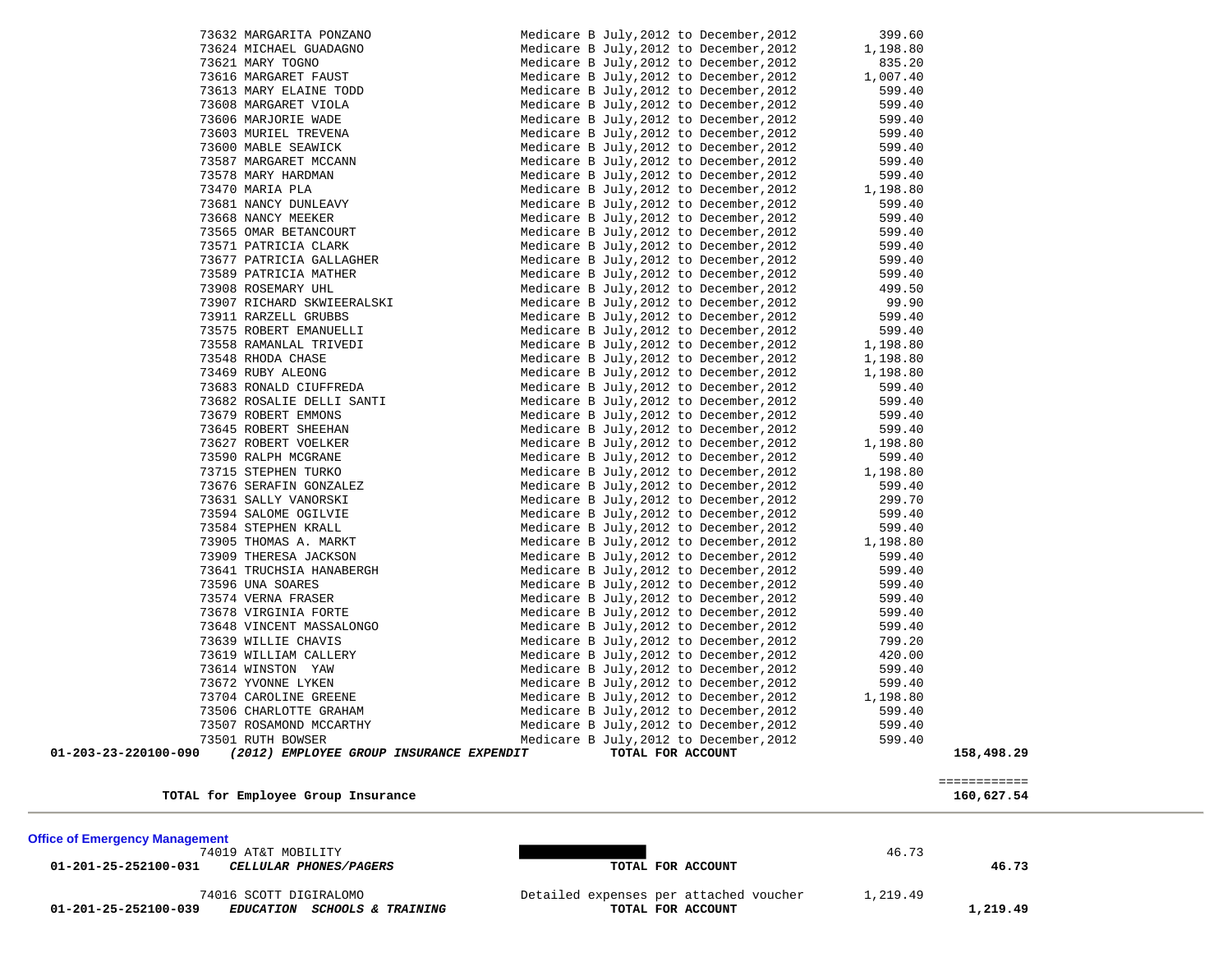| 74281 COUNTY OF MORRIS<br>$01 - 201 - 25 - 252100 - 068$<br>POSTAGE & METERED MAIL                                                                | 2ND 1/2 2/13 METERED MAIL<br>TOTAL FOR ACCOUNT                                                                                                            | 1.38                               | 1.38                     |  |
|---------------------------------------------------------------------------------------------------------------------------------------------------|-----------------------------------------------------------------------------------------------------------------------------------------------------------|------------------------------------|--------------------------|--|
| 73831 CY DRAKE LOCKSMITHS, INC.<br>72958 LARRY PETERS<br>73212 MARTEL ELECTRONICS, INC.<br>73212 MARTEL ELECTRONICS, INC.<br>01-201-25-252100-258 | Keys for Western Shelter Trailers<br>L&PS / OEM partner recognition awards<br>Item # 1544 - Philips $9500 +$ All N One K<br>Shipping<br>TOTAL FOR ACCOUNT | 51.20<br>103.10<br>429.99<br>15.00 | 599.29                   |  |
| <b>EQUIPMENT</b>                                                                                                                                  |                                                                                                                                                           |                                    |                          |  |
| 68760 TOSHIBA BUSINESS SOLUTIONS USA<br>74015 SCOTT DIGIRALOMO<br>(2012) OTHER GENERAL EXPENSES<br>01-203-25-252100-059                           | 1 Year maintenance per attached quote da<br>2012 DirecTV for Mobile Command Center<br>TOTAL FOR ACCOUNT                                                   | 3,847,00<br>524.16                 | 4,371.16                 |  |
| TOTAL for Office of Emergency Management                                                                                                          |                                                                                                                                                           |                                    | ============<br>6,588.15 |  |
| <b>Communications Center</b>                                                                                                                      |                                                                                                                                                           |                                    |                          |  |
| 71518 TREASURER, STATE OF NJ                                                                                                                      | Per invoice, 1/17/13, Training course, M                                                                                                                  | 1,049.00                           |                          |  |
| 71518 TREASURER, STATE OF NJ                                                                                                                      | Per invoice, 1/17/13, Training course, J                                                                                                                  | 1,049.00                           |                          |  |
| 71518 TREASURER, STATE OF NJ                                                                                                                      | Per invoice, 1/17/13, Training course, S                                                                                                                  | 1,049.00                           |                          |  |
| 71518 TREASURER, STATE OF NJ                                                                                                                      | Per invoice, 1/17/13, Training course, J                                                                                                                  | 1,049.00                           |                          |  |
| 71518 TREASURER, STATE OF NJ                                                                                                                      | Per invoice, 1/17/13, Training course, J                                                                                                                  | 1,049.00                           |                          |  |
| 71518 TREASURER, STATE OF NJ                                                                                                                      | Per invoice, 1/17/13, Training course, M                                                                                                                  | 1,049.00                           |                          |  |
| EDUCATION SCHOOLS & TRAINING<br>01-201-25-252105-039                                                                                              | TOTAL FOR ACCOUNT                                                                                                                                         |                                    | 6,294.00                 |  |
| 74281 COUNTY OF MORRIS                                                                                                                            | 2ND 1/2 2/13 METERED MAIL                                                                                                                                 | 9.28                               |                          |  |
| 71544 FEDEX                                                                                                                                       | 3876-2044-3, 1/14/2013, Fedex delivery c                                                                                                                  | 135.92                             |                          |  |
| $01 - 201 - 25 - 252105 - 068$<br>POSTAGE & METERED MAIL                                                                                          | TOTAL FOR ACCOUNT                                                                                                                                         |                                    | 145.20                   |  |
|                                                                                                                                                   |                                                                                                                                                           |                                    |                          |  |
| 73126 AMERICAN TOWER CORPORATION                                                                                                                  | Per invoice, 1/29/13, Customer #5606, Tow                                                                                                                 | 1,800.00                           |                          |  |
| 73126 AMERICAN TOWER CORPORATION                                                                                                                  | Per invoice, 1/29/13, Customer #5606, Tow                                                                                                                 | 1,800.00                           |                          |  |
| COUNTY WIDE RADIO SYSTEM<br>$01 - 201 - 25 - 252105 - 131$                                                                                        | TOTAL FOR ACCOUNT                                                                                                                                         |                                    | 3,600.00                 |  |
|                                                                                                                                                   |                                                                                                                                                           |                                    |                          |  |
| 73118 JERSEY CENTRAL POWER & LIGHT<br>73118 JERSEY CENTRAL POWER & LIGHT                                                                          | 10 01 00 1949 3 3, 1/25/13, High Ridge R<br>10 00 97 9705 1 9, 1/21/13, W. Hanover D                                                                      | 353.67<br>770.95                   |                          |  |
| 73118 JERSEY CENTRAL POWER & LIGHT                                                                                                                | 10 00 78 7744 2 7, 1/25/13 Boonton(12/27                                                                                                                  | 705.10                             |                          |  |
| 73123 JERSEY CENTRAL POWER & LIGHT                                                                                                                | 10 00 78 7707 1 4, 1/28/13 Flanders(12/2                                                                                                                  | 580.97                             |                          |  |
| 73123 JERSEY CENTRAL POWER & LIGHT                                                                                                                | 10 00 78 7725 4 6, 1/28/13 Oak Ridge (12                                                                                                                  | 279.48                             |                          |  |
| 73123 JERSEY CENTRAL POWER & LIGHT                                                                                                                | 10 00 97 9200 3 5, 1/25/13, W. Springtow                                                                                                                  | 351.13                             |                          |  |
| 73123 JERSEY CENTRAL POWER & LIGHT                                                                                                                | 10 00 82 9957 4 5, 1/29/13, Conkling Rd,                                                                                                                  | 3.59                               |                          |  |
| 01-203-25-252105-137<br>(2012) ELECTRICITY                                                                                                        | TOTAL FOR ACCOUNT                                                                                                                                         |                                    | 3,044.89                 |  |
|                                                                                                                                                   |                                                                                                                                                           |                                    |                          |  |
| 62524 DELL MARKETING L.P.                                                                                                                         | 8/6/12, Per quote, Dell Desktop external                                                                                                                  | 119.99                             |                          |  |
| 01-203-25-252105-161<br>(2012) COMMUNICATIONS EQUIPMENT                                                                                           | TOTAL FOR ACCOUNT                                                                                                                                         |                                    | 119.99                   |  |
| 69143 THE INSTITUTE FOR FORENSIC                                                                                                                  | Psychological Examinations and Reports f                                                                                                                  | 650.00                             |                          |  |
| 69143 THE INSTITUTE FOR FORENSIC                                                                                                                  | Psychological Examinations and Reports f                                                                                                                  | 325.00                             |                          |  |
| 69143 THE INSTITUTE FOR FORENSIC                                                                                                                  | Psychological Examinations and Reports f                                                                                                                  | 975.00                             |                          |  |
| 01-203-25-252105-189<br>(2012) MEDICAL                                                                                                            | TOTAL FOR ACCOUNT                                                                                                                                         |                                    | 1,950.00                 |  |
|                                                                                                                                                   |                                                                                                                                                           |                                    |                          |  |
| 73116 UNIVERSAL UNIFORM SALES CO INC                                                                                                              | Per invoice, 12/20/12, uniform and acces                                                                                                                  | 1,401.85                           |                          |  |
| 67860 UNIVERSAL UNIFORM SALES CO INC                                                                                                              | To uniform trainees at completion of tra                                                                                                                  | 892.98                             |                          |  |
| 01-203-25-252105-202<br>(2012) UNIFORM AND ACCESSORIES                                                                                            | TOTAL FOR ACCOUNT                                                                                                                                         |                                    | 2,294.83                 |  |
|                                                                                                                                                   |                                                                                                                                                           |                                    |                          |  |

74186 DEER PARK Water Service 8.36

 71923 ANTHONY & SON'S ITALIAN MARKET Multi-County Preparedness Meeting - OEM 209.85 74015 SCOTT DIGIRALOMO Meeting expenses w/NJOHSP 46.42<br>74015 SCOTT DIGIRALOMO Equipment pickup expenses 85.47

 **01-201-25-252100-059** *OTHER GENERAL EXPENSES* **TOTAL FOR ACCOUNT 341.74**

Equipment pickup expenses<br>TOTAL FOR ACCOUNT

8.36

 **01-201-25-252100-058** *OFFICE SUPPLIES & STATIONERY* **TOTAL FOR ACCOUNT 8.36**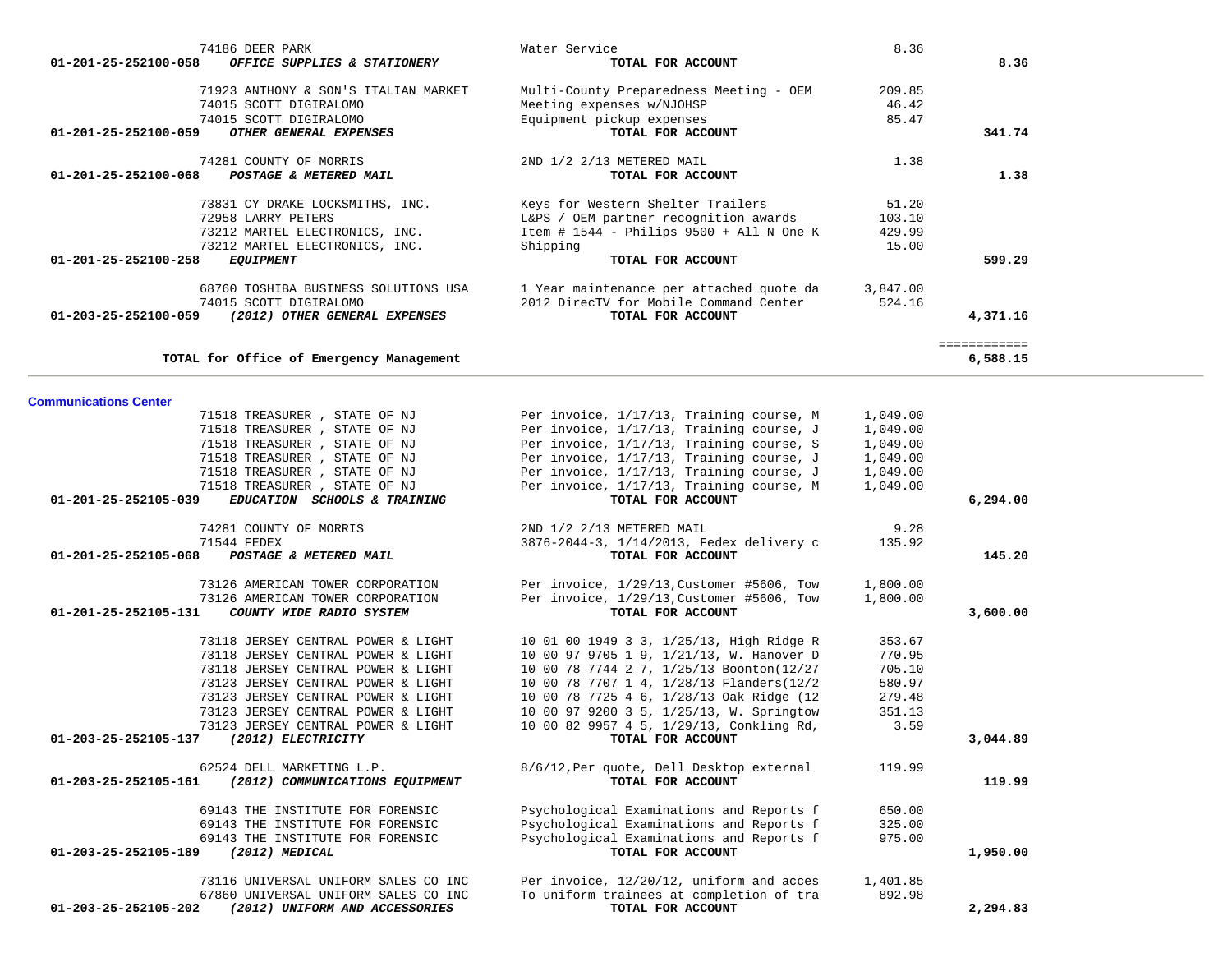| TOTAL for Communications Center                                                                                                                                                     |                                                                                                                                                                                                                                                                                                    |                                                                   | 17,448.91    |  |
|-------------------------------------------------------------------------------------------------------------------------------------------------------------------------------------|----------------------------------------------------------------------------------------------------------------------------------------------------------------------------------------------------------------------------------------------------------------------------------------------------|-------------------------------------------------------------------|--------------|--|
| <b>County Medical Examiner Office</b>                                                                                                                                               |                                                                                                                                                                                                                                                                                                    |                                                                   |              |  |
| 73949 MAYO MEDICAL LABORATORIES                                                                                                                                                     | AC#7024512 CASE#14-13-0038 1/31/13                                                                                                                                                                                                                                                                 | 57.90                                                             |              |  |
| 01-201-25-254100-035<br><b>CONSULTATION FEE</b>                                                                                                                                     | TOTAL FOR ACCOUNT                                                                                                                                                                                                                                                                                  |                                                                   | 57.90        |  |
| 73948 DEER PARK                                                                                                                                                                     | AC#0434597878, 2/16/13                                                                                                                                                                                                                                                                             | 14.04                                                             |              |  |
| OFFICE SUPPLIES & STATIONERY<br>01-201-25-254100-058                                                                                                                                | TOTAL FOR ACCOUNT                                                                                                                                                                                                                                                                                  |                                                                   | 14.04        |  |
| 74281 COUNTY OF MORRIS                                                                                                                                                              | 2ND 1/2 2/13 METERED MAIL                                                                                                                                                                                                                                                                          | 20.52                                                             |              |  |
| POSTAGE & METERED MAIL<br>01-201-25-254100-068                                                                                                                                      | TOTAL FOR ACCOUNT                                                                                                                                                                                                                                                                                  |                                                                   | 20.52        |  |
| 73818 GEMPLER'S                                                                                                                                                                     | AC#5515682                                                                                                                                                                                                                                                                                         | 253.20                                                            |              |  |
| 73818 GEMPLER'S                                                                                                                                                                     | FREIGHT                                                                                                                                                                                                                                                                                            | 24.95                                                             |              |  |
| 01-201-25-254100-203 X-RAY & MEDICAL SUPPLIES                                                                                                                                       | TOTAL FOR ACCOUNT                                                                                                                                                                                                                                                                                  |                                                                   | 278.15       |  |
|                                                                                                                                                                                     |                                                                                                                                                                                                                                                                                                    |                                                                   | ============ |  |
| TOTAL for County Medical Examiner Office                                                                                                                                            |                                                                                                                                                                                                                                                                                                    |                                                                   | 370.61       |  |
|                                                                                                                                                                                     |                                                                                                                                                                                                                                                                                                    |                                                                   |              |  |
| <b>County Sheriff's Department</b><br>71253 INTERNATIONAL ASSOCIATION                                                                                                               | One Year Dues for Edward Crooker                                                                                                                                                                                                                                                                   | 70.00                                                             |              |  |
| 72072 NJ PUBLIC SAFETY ACCREDITATION                                                                                                                                                | Dues - Which entitles a member agency to                                                                                                                                                                                                                                                           | 300.00                                                            |              |  |
| 01-201-25-270100-023 ASSOCIATIONS AND MEMBERSHIPS                                                                                                                                   | TOTAL FOR ACCOUNT                                                                                                                                                                                                                                                                                  |                                                                   | 370.00       |  |
| 73718 DEER PARK                                                                                                                                                                     | 0434561387 Billing 1/15/13 - 2/14/13, In                                                                                                                                                                                                                                                           | 219.71                                                            |              |  |
| 71661 PRECISION LOCKER COMPANY                                                                                                                                                      | Commander Series STL14-120823V Visi/Pist                                                                                                                                                                                                                                                           | 485.00                                                            |              |  |
| 71661 PRECISION LOCKER COMPANY                                                                                                                                                      | Extra Keys (2 per door)!                                                                                                                                                                                                                                                                           | 60.00                                                             |              |  |
| 71661 PRECISION LOCKER COMPANY                                                                                                                                                      | Shipping & Freight                                                                                                                                                                                                                                                                                 | 15.31                                                             |              |  |
| OTHER GENERAL EXPENSES<br>01-201-25-270100-059                                                                                                                                      | TOTAL FOR ACCOUNT                                                                                                                                                                                                                                                                                  |                                                                   | 780.02       |  |
| 74281 COUNTY OF MORRIS                                                                                                                                                              | 2ND 1/2 2/13 METERED MAIL                                                                                                                                                                                                                                                                          | 313.60                                                            |              |  |
| POSTAGE & METERED MAIL<br>01-201-25-270100-068                                                                                                                                      | TOTAL FOR ACCOUNT                                                                                                                                                                                                                                                                                  |                                                                   | 313.60       |  |
| 72804 LEXISNEXIS RISK DATA                                                                                                                                                          | Dates billed $(1/1/13 - 1/31/13)$ Inv dtd                                                                                                                                                                                                                                                          | 155.00                                                            |              |  |
| 01-201-25-270100-078<br><b>SOFTWARE MAINTENANCE</b>                                                                                                                                 | TOTAL FOR ACCOUNT                                                                                                                                                                                                                                                                                  |                                                                   | 155.00       |  |
| 73709 ROBERT ALPAUGH                                                                                                                                                                | Super Bowl 47 - Air Transportation, Bagg                                                                                                                                                                                                                                                           | 742.94                                                            |              |  |
| 01-201-25-270100-082<br><b>TRAVEL EXPENSE</b>                                                                                                                                       | TOTAL FOR ACCOUNT                                                                                                                                                                                                                                                                                  |                                                                   | 742.94       |  |
| 72781 STEVE SEIDLER                                                                                                                                                                 | Training for Dog K-9, 1/22, 23, 24, 25,                                                                                                                                                                                                                                                            | 1,275.00                                                          |              |  |
| 71668 U.S. SECURITY ASSOCIATES, INC.                                                                                                                                                | $573-1067-000$ GUARDS - $1/4/13$ - $1/10/13$ ,                                                                                                                                                                                                                                                     | 2,271.68                                                          |              |  |
| 72067 U.S. SECURITY ASSOCIATES, INC.                                                                                                                                                | 573-1067-000 GUARDS - $1/11/13$ - $1/17/13$ ,                                                                                                                                                                                                                                                      | 2,379.32                                                          |              |  |
|                                                                                                                                                                                     |                                                                                                                                                                                                                                                                                                    |                                                                   |              |  |
| 73755 STAPLES BUSINESS ADVANTAGE                                                                                                                                                    | Acct #1032177 D.Blank - Order #709584732                                                                                                                                                                                                                                                           | 807.52                                                            |              |  |
| 73755 STAPLES BUSINESS ADVANTAGE                                                                                                                                                    | Acct#1032177 D. Blank - Order #709584732                                                                                                                                                                                                                                                           | 193.60                                                            |              |  |
| 73755 STAPLES BUSINESS ADVANTAGE                                                                                                                                                    | K. Lehman - Order# 7096197                                                                                                                                                                                                                                                                         | 352.12                                                            |              |  |
| 73755 STAPLES BUSINESS ADVANTAGE                                                                                                                                                    |                                                                                                                                                                                                                                                                                                    |                                                                   |              |  |
| 73755 STAPLES BUSINESS ADVANTAGE                                                                                                                                                    | Acct# 1302177 D. Blank, Order# 709584732                                                                                                                                                                                                                                                           | 415.58                                                            |              |  |
|                                                                                                                                                                                     |                                                                                                                                                                                                                                                                                                    |                                                                   |              |  |
| OTHER ADMINISTRATIVE SUPPLIES<br>01-201-25-270100-095                                                                                                                               | TOTAL FOR ACCOUNT                                                                                                                                                                                                                                                                                  |                                                                   | 2,917.10     |  |
|                                                                                                                                                                                     |                                                                                                                                                                                                                                                                                                    |                                                                   |              |  |
|                                                                                                                                                                                     |                                                                                                                                                                                                                                                                                                    |                                                                   |              |  |
| FIREARMS<br>01-201-25-270100-116                                                                                                                                                    | TOTAL FOR ACCOUNT                                                                                                                                                                                                                                                                                  |                                                                   | 218.15       |  |
|                                                                                                                                                                                     |                                                                                                                                                                                                                                                                                                    |                                                                   |              |  |
| 71238 ROYAL COMMUNICATIONS INC.                                                                                                                                                     |                                                                                                                                                                                                                                                                                                    |                                                                   |              |  |
| 01-201-25-270100-084 OTHER OUTSIDE SERVICES<br>73307 STAPLES BUSINESS ADVANTAGE<br>73307 STAPLES BUSINESS ADVANTAGE<br>71672 SUREFIRE, LLC<br>71672 SUREFIRE, LLC<br>70869 MOTOROLA | TOTAL FOR ACCOUNT<br>Acct# 1032180 K. Shively - Order# 709547<br>Acct#1032180, Inv dtd 1/29/13, Order# 70<br>Acct#1032180, Inv dtd 1/29/13, Order #70<br>Lamp Assembly - Item# MN11<br>Shipping & Handling<br>Batteries Item# NTN9858C, Inv dtd 1/30/2<br>Circuit Breaker 50AMP, Item #ACC-7250, I | 767.80<br>161.91<br>218.57<br>211.20<br>6.95<br>1,306.80<br>20.00 | 5,926.00     |  |

============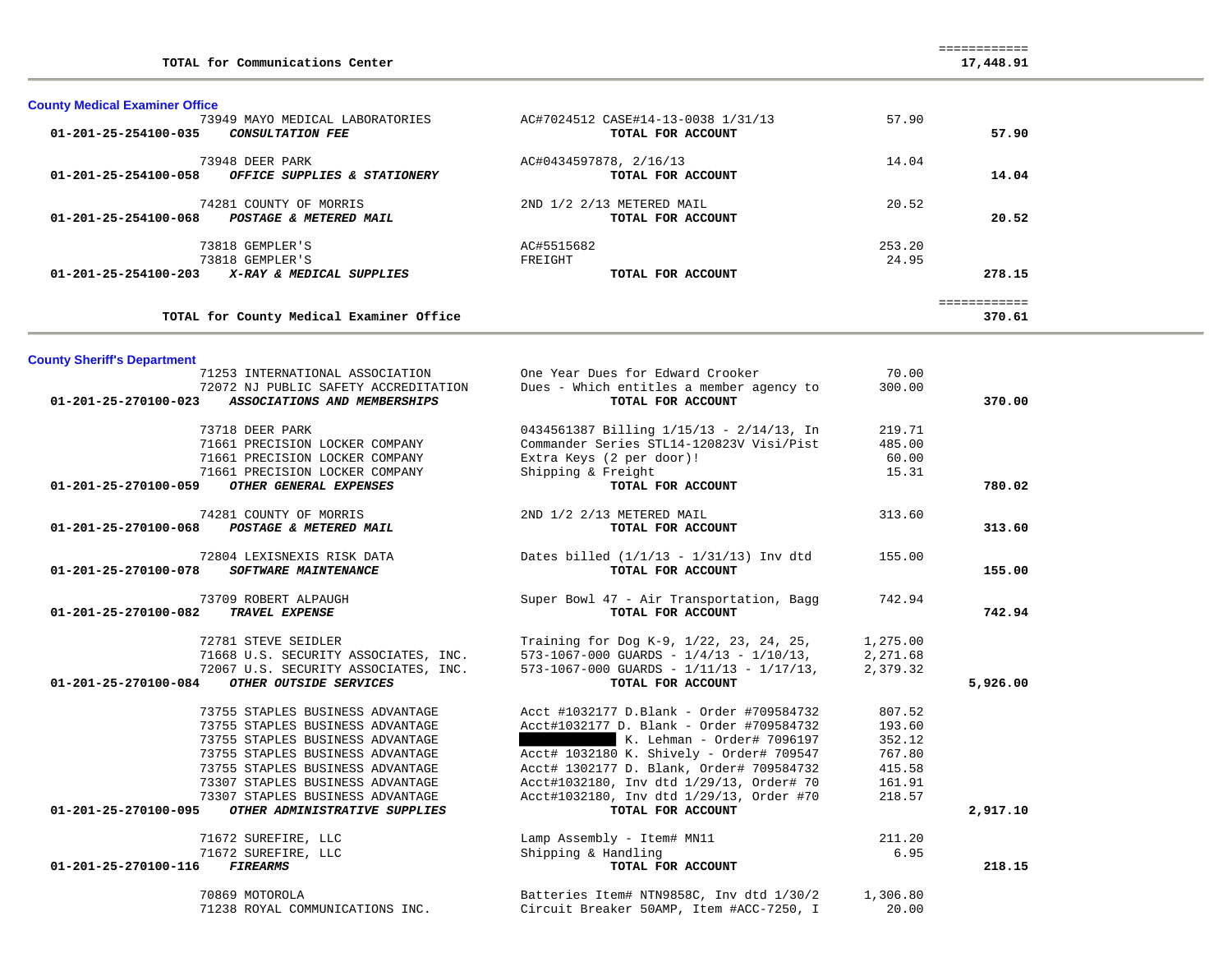| 01-201-25-270100-258                  | <b>EQUIPMENT</b>                                                                                              | TOTAL FOR ACCOUNT                                                                                                      |                      | 1,326.80                  |
|---------------------------------------|---------------------------------------------------------------------------------------------------------------|------------------------------------------------------------------------------------------------------------------------|----------------------|---------------------------|
| 01-201-25-270100-262                  | 72805 AMERICAN TIME RECORDER INC<br>MACHINERY REPAIRS & PARTS                                                 | Overhauled Time Stamp 0 ARC-E-SERIAL #24<br>TOTAL FOR ACCOUNT                                                          | 395.00               | 395.00                    |
| 01-203-25-270100-031                  | 72066 VERIZON WIRELESS<br>(2012) CELLULAR PHONES/PAGERS                                                       | 682268073-00001 12/20/12 - 1/19/13, Inv<br>TOTAL FOR ACCOUNT                                                           | 316.64               | 316.64                    |
|                                       | 69392 P.C. RICHARD & SON<br>69392 P.C. RICHARD & SON<br>01-203-25-270100-059 (2012) OTHER GENERAL EXPENSES    | Sony Digital Camera Item# DSCH90BLACK, I<br>Memory Cards Item# LSD32GB200X, Inv dtd<br>TOTAL FOR ACCOUNT               | 299.98<br>59.98      | 359.96                    |
| 01-203-25-270100-084                  | 71667 U.S. SECURITY ASSOCIATES, INC.<br>71667 U.S. SECURITY ASSOCIATES, INC.<br>(2012) OTHER OUTSIDE SERVICES | $573-1067-000$ GUARDS - $12/21/12$ - $12/27/1$<br>GUARDS - $12/28/12$ - $1/3/13$ , Inv dtd $1/3/$<br>TOTAL FOR ACCOUNT | 1,892.35<br>1,645.80 | 3,538.15                  |
| 01-203-25-270100-161                  | 72073 VERIZON WIRELESS<br>(2012) COMMUNICATIONS EQUIPMENT                                                     | 442002049-00001 12/14/12 - 12/23/12, Inv<br>TOTAL FOR ACCOUNT                                                          | 1,471.95             | 1,471.95                  |
| 01-203-25-270100-167                  | 68995 HERTRICH FLEET SERVICES INC<br>(2012) TRANSPORTATION VEHICLES                                           | 2013 Dodge Avenger 4dr Sedan SE Contract<br>TOTAL FOR ACCOUNT                                                          | 15,495.00            | 15,495.00                 |
| 01-203-25-270100-189                  | 71648 STEVEN B. HODES, DVM PA<br>(2012) MEDICAL                                                               | Vaccine's for dogs - HYDRO, Jax, Jazz, K<br>TOTAL FOR ACCOUNT                                                          | 701.40               | 701.40                    |
| 01-203-25-270100-258 (2012) EQUIPMENT | 69276 P.C. RICHARD & SON<br>69276 P.C. RICHARD & SON                                                          | Sony Camcorders Item#HDRC/x260V/T, Inv d<br>Memory Card Item# LSD32GB200X Lexar, Inv<br>TOTAL FOR ACCOUNT              | 1,670.20<br>29.99    | 1,700.19                  |
|                                       | TOTAL for County Sheriff's Department                                                                         |                                                                                                                        |                      | ============<br>36,727.90 |

**County Prosecutor's Office**

|                                | 73371 BERYL SKOG                    | Supplemental Reg.On Call Pay for January | 18.90    |          |
|--------------------------------|-------------------------------------|------------------------------------------|----------|----------|
|                                | 73368 BETTY ANN DERCO               | Supplemental Req. On Call Pay for Januar | 16.35    |          |
|                                | 73368 BETTY ANN DERCO               | Supplemental Case Pay                    | 50.00    |          |
|                                | 73369 DIANE DINUNZIO                | Supplemental Reg.On Call Hours for Janua | 17.10    |          |
|                                | 73369 DIANE DINUNZIO                | Supplemental Case Pay                    | 50.00    |          |
|                                | 73373 DOROTHY DIFABIO               | Supplemental Reg.On Call Hours- January  | 19.95    |          |
|                                | 73370 JANET B. NOVELLO              | Supplemental Req.On Call Pay for January | 12.60    |          |
|                                | 73372 JUNE WITTY                    | Supplemental Reg.On Call Hours-January 2 | 12.45    |          |
|                                | 73372 JUNE WITTY                    | Supplemental Case Pay                    | 100.00   |          |
| $01 - 201 - 25 - 275100 - 016$ | OUTSIDE SALARIES & WAGES            | TOTAL FOR ACCOUNT                        |          | 297.35   |
|                                | 72443 FBI/LEEDA                     | 4920 Executive Captain Richard Rose-2013 | 50.00    |          |
|                                | 72845 M.C. BAR ASSOCIATION          | Full Time Government Employees Over 5 Ye | 1,050.00 |          |
|                                | 72845 M.C. BAR ASSOCIATION          | Full Time Government Employees Less Than | 450.00   |          |
|                                | 72833 NATIONAL DISTRICT ATTORNEYS   | Acting Prosecutor Fredric M. Knapp-2013  | 695.00   |          |
|                                | 72844 THE 200 CLUB OF MORRIS COUNTY | 2013 Annual Dues*Acting Prosecutor Fredr | 400.00   |          |
|                                | 73378 P O M A                       | Prosecutor's Office Management Associati | 300.00   |          |
| 01-201-25-275100-023           | ASSOCIATIONS AND MEMBERSHIPS        | TOTAL FOR ACCOUNT                        |          | 2,945,00 |
|                                | 72857 VERIZON WIRELESS              | Account #982471570-00001 (12/13-01/12/13 | 1,059.48 |          |
| 01-201-25-275100-031           | CELLULAR PHONES/PAGERS              | TOTAL FOR ACCOUNT                        |          | 1,059.48 |
|                                | 73377 STAPLES BUSINESS ADVANTAGE    | Customer #NYC 1054187**Black, Tricolor & | 195.65   |          |
| $01 - 201 - 25 - 275100 - 037$ | DATA PROCESSING SUPPLIES            | TOTAL FOR ACCOUNT                        |          | 195.65   |
|                                | 72437 DENVILLE PBA LOCAL #142, INC. | "Why Teens Kill" April 22, 2013 Attendee | 200.00   |          |
|                                | 72834 JERRY A. LEWIS & ASSOC., LLC  | Tactical Interviewing-Florham Pk.PD Janu | 250.00   |          |
|                                | 72834 JERRY A. LEWIS & ASSOC., LLC  | Det.Keyla Live                           | 250.00   |          |
|                                | 72453 SOMERSET COUNTY POLICE        | Crime Scene Investigation Course-Det. St | 500.00   |          |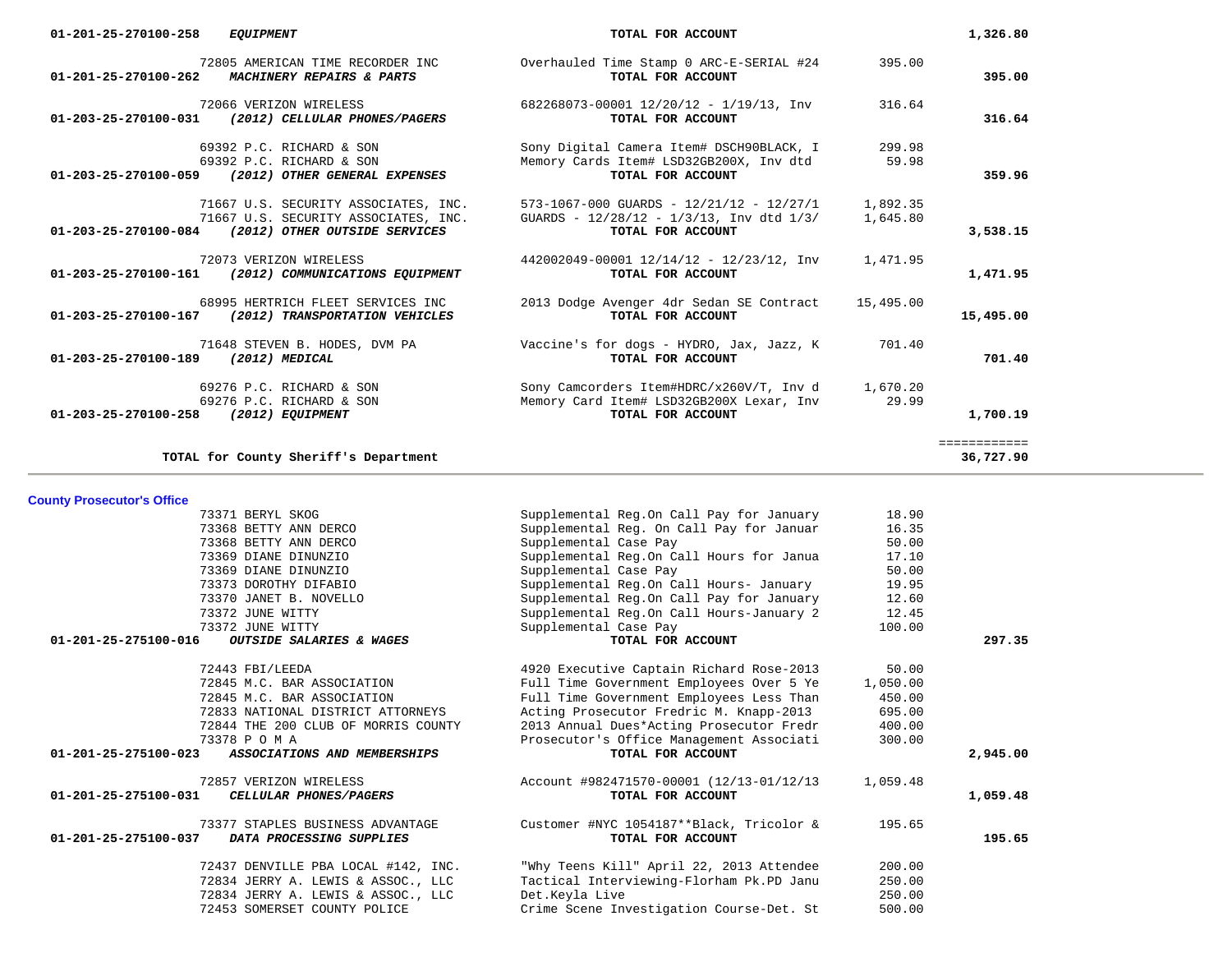| 01-201-25-275100-039<br>EDUCATION SCHOOLS & TRAINING                                   | TOTAL FOR ACCOUNT                                                       |          | 1,200.00  |
|----------------------------------------------------------------------------------------|-------------------------------------------------------------------------|----------|-----------|
| 72828 JOHNSTON COMMUNICATIONS<br>01-201-25-275100-044<br>EQUIPMENT SERVICE AGREEMENTS  | 2013 Annual Service Contract for MCPO Te 15,400.00<br>TOTAL FOR ACCOUNT |          | 15,400.00 |
| 73716 CHRISTOPHER MERCADANTE                                                           | Poster Lamination                                                       | 17.12    |           |
| 73377 STAPLES BUSINESS ADVANTAGE                                                       | Customer #NYC 1054187 ** Spls 70 lb Blk/Gr                              | 49.91    |           |
| 73377 STAPLES BUSINESS ADVANTAGE                                                       | Customer #NYC 1054187 ** Kleenex, Staplers                              | 214.67   |           |
| 73375 W.B. MASON COMPANY INC                                                           | Customer #C1033751** AAA & C Batteries &                                | 113.80   |           |
| 73375 W.B. MASON COMPANY INC                                                           | Customer #C1033751**2 pc fastners                                       | 74.28    |           |
| 01-201-25-275100-058<br>OFFICE SUPPLIES & STATIONERY                                   | TOTAL FOR ACCOUNT                                                       |          | 469.78    |
|                                                                                        |                                                                         |          |           |
| 73376 FEDEX                                                                            | Express Mail* Account #1051 0576 2 (Jan.                                | 46.13    |           |
| 73376 FEDEX                                                                            |                                                                         | 125.11   |           |
| 74281 COUNTY OF MORRIS                                                                 | 2ND 1/2 2/13 METERED MAIL                                               | 1,026.72 |           |
| 73967 FEDEX                                                                            | Account #1051-0576-2 (2/11-2/14/13)                                     | 258.81   |           |
| 01-201-25-275100-068<br>POSTAGE & METERED MAIL                                         | TOTAL FOR ACCOUNT                                                       |          | 1,456.77  |
| 73732 PAULA JORDAO                                                                     | 01/24/13 round trip to Trenton (State vs                                | 17.50    |           |
| 73732 PAULA JORDAO                                                                     | Parking- $1/24/13$                                                      | 10.00    |           |
| 73732 PAULA JORDAO                                                                     | 02/12/13 round trip to Trenton (State vs                                | 17.50    |           |
| TRAVEL EXPENSE<br>01-201-25-275100-082                                                 | TOTAL FOR ACCOUNT                                                       |          | 45.00     |
| 72452 GTS WELCO                                                                        | Account #LB927- Tank Rental                                             | 54.14    |           |
| 72843 LEXISNEXIS RISK DATA                                                             | Jan.-Dec.2013 Lexis Nexis Accurint Accou 7,668.00                       |          |           |
| 73380 VERIZON                                                                          | 973 285-4391 669 50Y 1/14/13                                            | 247.14   |           |
| 73379 VERIZON                                                                          | 973 285-5371 820 57Y 1/14/12                                            | 29.46    |           |
| 73954 CABLEVISION                                                                      |                                                                         | 179.90   |           |
|                                                                                        | Account #07876-616338-01-7(for Feb.2013)                                |          |           |
| 73954 CABLEVISION                                                                      | Account #07876-625785-01-9(for Feb. 2013                                | 76.67    |           |
| 73961 VERIZON                                                                          | Account #973 285-5371 820 57Y (2/14-3/12                                | 29.53    |           |
| 72829 RADIO SHACK                                                                      | GPS- Garmin Nuvi 50LM                                                   | 129.99   |           |
| 01-201-25-275100-118<br><b>INVESTIGATION EXPENSE</b>                                   | TOTAL FOR ACCOUNT                                                       |          | 8,414.83  |
| 73734 MICHAEL NUNN<br>01-201-25-275100-126<br>COURT EXPENSES-EXTRADITION               | Payment for one half of airfare expenses<br>TOTAL FOR ACCOUNT           | 492.25   | 492.25    |
|                                                                                        |                                                                         | 107.95   |           |
| 72852 ATLANTIC TACTICAL OF NJ, INC.                                                    |                                                                         |          |           |
| 72852 ATLANTIC TACTICAL OF NJ, INC.                                                    | Tom Joiner: 3 prs. khaki work pant<br>Martyna Ruminske: 2               | 80.85    |           |
| 72852 ATLANTIC TACTICAL OF NJ, INC.                                                    | Martyna Ruminska: 3 prs.Khaki work pant                                 | 80.85    |           |
| 72852 ATLANTIC TACTICAL OF NJ, INC.                                                    | Martyna Ruminska:2 pr black tactical pan                                | 82.48    |           |
| 72852 ATLANTIC TACTICAL OF NJ, INC.                                                    | Tom Joiner: 1 black leather belt                                        | 33.74    |           |
| 72852 ATLANTIC TACTICAL OF NJ, INC.<br>UNIFORM AND ACCESSORIES<br>01-201-25-275100-202 | Tactical Pants for: Negron, Joiner, Haber,<br>TOTAL FOR ACCOUNT         | 206.20   | 592.07    |
|                                                                                        |                                                                         |          |           |
| 70265 VERIZON WIRELESS                                                                 | Account #882249917-00001 (2 lines) 11/10                                | 59.30    |           |
| 70281 VERIZON WIRELESS                                                                 | Account # 982471570-00001 (Nov.13-Dec.12                                | 860.64   |           |
| 01-203-25-275100-031 (2012) CELLULAR PHONES/PAGERS                                     | TOTAL FOR ACCOUNT                                                       |          | 919.94    |
| 72846 M.C. BAR ASSOCIATION                                                             | RE: The Intersection of Family and Crimi                                | 40.00    |           |
| 01-203-25-275100-039 (2012) EDUCATION SCHOOLS & TRAINING TOTAL FOR ACCOUNT             |                                                                         |          | 40.00     |
| 72435 ATLANTIC TOMORROWS OFFICE                                                        | I013927 Excess Color Copies 9/30/12-12/                                 | 1,065.82 |           |
| 01-203-25-275100-058<br>(2012) OFFICE SUPPLIES & STATIONERY                            | TOTAL FOR ACCOUNT                                                       |          | 1,065.82  |
| 71479 EAGLE POINT GUN SHOP                                                             | P380HS1G                                                                | 381.63   |           |
| 71479 EAGLE POINT GUN SHOP                                                             | P38HS1G                                                                 | 316.87   |           |
| 71479 EAGLE POINT GUN SHOP                                                             | AE40R2                                                                  | 7,385.70 |           |
| 71479 EAGLE POINT GUN SHOP                                                             | P4014526                                                                | 2,112.18 |           |
| 71479 EAGLE POINT GUN SHOP                                                             | LE127RS                                                                 | 811.04   |           |
| 01-203-25-275100-116 (2012) FIREARMS                                                   | TOTAL FOR ACCOUNT                                                       |          | 11,007.42 |
|                                                                                        |                                                                         |          |           |
| 72434 MC ORGANIZATION FOR HISPANIC                                                     | 2012 Gala** Chief Schievella attended-Oc                                | 200.00   |           |
| 73379 VERIZON                                                                          | 973 285-5371 820 57Y 11/14/12                                           | 29.69    |           |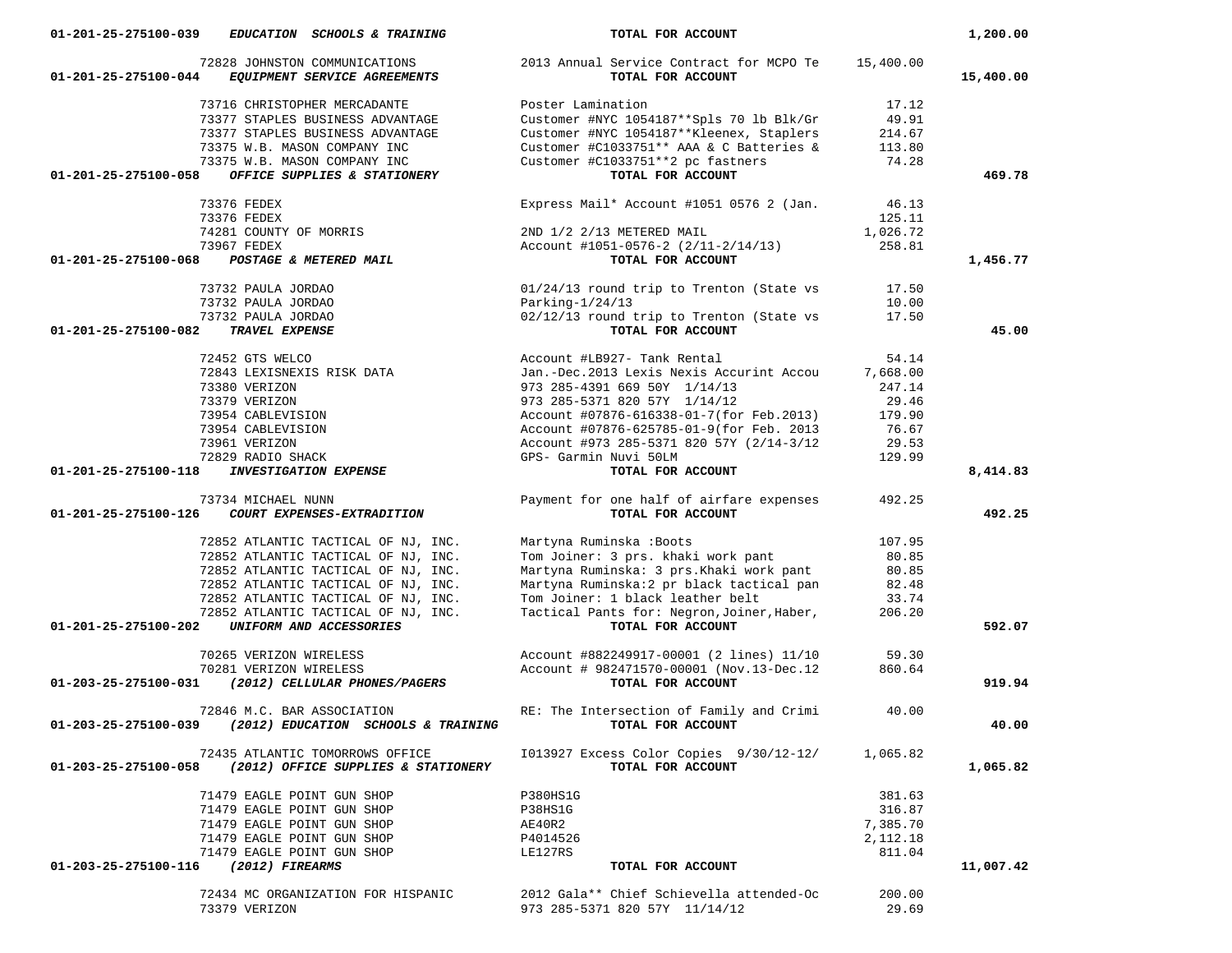|                                     | 01-203-25-275100-118 (2012) INVESTIGATION EXPENSE  | TOTAL FOR ACCOUNT                                                                                                                   |           | 229.69                    |
|-------------------------------------|----------------------------------------------------|-------------------------------------------------------------------------------------------------------------------------------------|-----------|---------------------------|
|                                     |                                                    |                                                                                                                                     |           |                           |
|                                     |                                                    |                                                                                                                                     |           |                           |
| 01-203-25-275100-189 (2012) MEDICAL |                                                    | 64.44 EQUIFAX INFORMATION SVCS LLC<br>8 (2012) MEDICAL SUCREAN SUCS LLC<br>9 (2012) MEDICAL SUCREAN SUCS LLC<br>8 (2012) MEDICAL    |           | 95.30                     |
|                                     |                                                    |                                                                                                                                     |           |                           |
|                                     | TOTAL for County Prosecutor's Office               |                                                                                                                                     |           | ============<br>45,926.35 |
|                                     |                                                    |                                                                                                                                     |           |                           |
| <b>County Jail</b>                  |                                                    |                                                                                                                                     |           |                           |
|                                     |                                                    | 71943 VAN METER & ASSOCIATES INC. TRAINING FOR CHIEF JOHN C. KOWALSKI AND 300.00                                                    |           |                           |
|                                     | 73009 MORRIS COUNTY CHAMBER OF                     | TRAINING FOR CHIEF KOWALSKI ON 2.1.13                                                                                               | 1,700.00  |                           |
| 01-201-25-280100-039                | EDUCATION SCHOOLS & TRAINING                       | TOTAL FOR ACCOUNT                                                                                                                   |           | 2,000.00                  |
|                                     | 72966 ATC SERVICES INC                             | HVAC CONTRACT PAYMENT FOR FEB., MAR., APR. 4, 176.50                                                                                |           |                           |
|                                     | 73000 SCIENTIFIC WATER CONDITIONING                | WATER GUARD SERVICE AGREEMENT PAYMENT FO 232.00                                                                                     |           |                           |
| 01-201-25-280100-044                | <i>EQUIPMENT SERVICE AGREEMENTS</i>                | TOTAL FOR ACCOUNT                                                                                                                   |           | 4,408.50                  |
|                                     | 73004 STAPLES BUSINESS ADVANTAGE                   | OFFICE SUPPLIES DATED 1.19.13                                                                                                       | 514.19    |                           |
|                                     | 73004 STAPLES BUSINESS ADVANTAGE                   | OFFICE SUPPLIES DATED 1.19.13<br>OFFICE SUPPLIES DATED 1.19.13                                                                      | 66.40     |                           |
|                                     | 73004 STAPLES BUSINESS ADVANTAGE                   |                                                                                                                                     | 1,292.00  |                           |
|                                     | 73004 STAPLES BUSINESS ADVANTAGE                   | OFFICE SUPPLIES DATED 1.30.13<br>OFFICE SUPPLIES DATED 1.28.13                                                                      | 206.01    |                           |
|                                     | 72969 W.B. MASON COMPANY INC                       |                                                                                                                                     | 22.95     |                           |
| 01-201-25-280100-058                | OFFICE SUPPLIES & STATIONERY                       | TOTAL FOR ACCOUNT                                                                                                                   |           | 2,101.55                  |
|                                     | 74281 COUNTY OF MORRIS                             | 2ND 1/2 2/13 METERED MAIL                                                                                                           | 65.60     |                           |
|                                     | 01-201-25-280100-068 POSTAGE & METERED MAIL        | TOTAL FOR ACCOUNT                                                                                                                   |           | 65.60                     |
|                                     |                                                    | 73003 T J'S SPORTWIDE TROPHY <b>DEALLY</b> PLAQUE AND ENGRAVING DATED 1.25.13 23.00                                                 |           |                           |
|                                     |                                                    |                                                                                                                                     |           |                           |
|                                     |                                                    | 72998 ADVANCE DISPOSAL SERVICES, INC. FACILITY REFUSE REMOVAL FOR FEB.2013 DAT 2,152.97<br>74180 CITYSIDE ARCHIVES, LTD COUNTY JAIL |           |                           |
|                                     | 01-201-25-280100-084 OTHER OUTSIDE SERVICES        | TOTAL FOR ACCOUNT                                                                                                                   |           | 2,295.57                  |
|                                     | 72962 CY DRAKE LOCKSMITHS, INC. KEYS DATED 1.31.13 |                                                                                                                                     | 36.80     |                           |
|                                     | 01-201-25-280100-128 SECURITY EQUIPMENT            | TOTAL FOR ACCOUNT                                                                                                                   |           | 36.80                     |
|                                     | 72970 QUENCH USA                                   | RENT PAYMENT FOR 7 WATER COOLERS FOR FEB 284.00                                                                                     |           |                           |
| 01-201-25-280100-147                | <i><b>WATER</b></i>                                | TOTAL FOR ACCOUNT                                                                                                                   |           | 284.00                    |
|                                     | 73220 ARAMARK CORRECTIONAL SERVICES                | STAFF AND INMATE MEALS DATED $1.3.13$ $14,941.22$                                                                                   |           |                           |
|                                     | 73220 ARAMARK CORRECTIONAL SERVICES                | STAFF AND INMATE MEALS DATED 1.10.13                                                                                                | 14,667.62 |                           |
|                                     | 73220 ARAMARK CORRECTIONAL SERVICES                | STAFF MEALS DATED 1.17.13                                                                                                           | 22.00     |                           |
|                                     | 73220 ARAMARK CORRECTIONAL SERVICES                | STAFF AND INMATE MEALS DATED 1.17.13 15,007.91                                                                                      |           |                           |
|                                     | 73220 ARAMARK CORRECTIONAL SERVICES                | STAFF MEALS DATED 1.24.13                                                                                                           | 187.50    |                           |
|                                     | 73220 ARAMARK CORRECTIONAL SERVICES                | STAFF AND INMATE MEALS DATED 1.24.13 15,348.20                                                                                      |           |                           |
|                                     | 73220 ARAMARK CORRECTIONAL SERVICES                | STAFF AND INMATE MEALS DATED 1.31.13                                                                                                | 15,654.29 |                           |
|                                     | 73220 ARAMARK CORRECTIONAL SERVICES                | STAFF AND INMATE MEALS DATED 2.7.13                                                                                                 | 15,909.08 |                           |
| 01-201-25-280100-185 FOOD           |                                                    | TOTAL FOR ACCOUNT                                                                                                                   |           | 91,737.82                 |
|                                     | 71935 EDGARDO C. VALLEJO, M.D.                     | INTERNIST PEER REVIEW ON 1.14.13                                                                                                    | 500.00    |                           |
|                                     | 71934 JAGDISH DANG                                 | PEER REVIEW ON 1.14.13                                                                                                              | 500.00    |                           |
| 01-201-25-280100-189                | <i><b>MEDICAL</b></i>                              | TOTAL FOR ACCOUNT                                                                                                                   |           | 1,000.00                  |
|                                     | 71951 ATLANTIC TACTICAL OF NJ, INC.                | OC CANISTERS AND HOLDERS DATED 1.16.13.                                                                                             | 457.60    |                           |
|                                     | 01-201-25-280100-202 UNIFORM AND ACCESSORIES       | TOTAL FOR ACCOUNT                                                                                                                   |           | 457.60                    |
|                                     | 72971 GRAINGER                                     | SPACE HEATERS DATED 1.31.13                                                                                                         | 180.42    |                           |
|                                     | 73001 MORRISTOWN LUMBER &                          | MISC. MAINT. SUPPLIES DATED 1.3.13                                                                                                  | 30.95     |                           |
|                                     | 73001 MORRISTOWN LUMBER &                          | MISC. MAINT. SUPPLIES DATED 1.8.13                                                                                                  | 18.59     |                           |
|                                     | 73001 MORRISTOWN LUMBER &                          | MISC. MAINT. SUPPLIES DATED 1.14.13                                                                                                 | 47.41     |                           |
|                                     | 72972 TURTLE & HUGHES, INC                         | BALLASTS AND LIGHT BULBS DATED 1.18.13                                                                                              | 1,046.46  |                           |
|                                     | 73007 MCMASTER-CARR SUPPLY CO                      | MAINT. SUPPLIES DATED 1.24.13                                                                                                       | 136.69    |                           |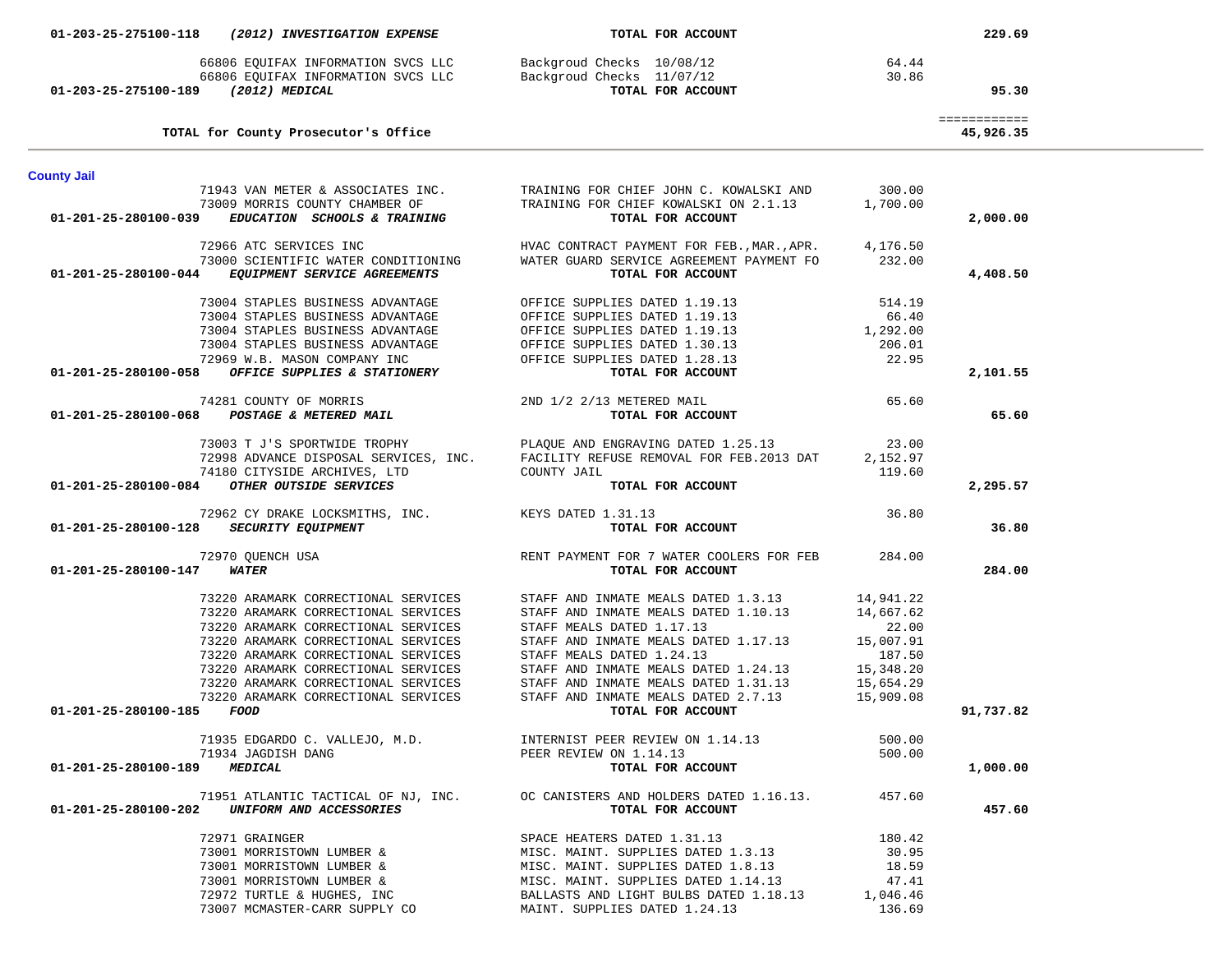| <b>County Youth Detention Facilit</b>                                                     |                                                               |        |        |
|-------------------------------------------------------------------------------------------|---------------------------------------------------------------|--------|--------|
| 71912 VAN METER & ASSOCIATES INC.<br>01-201-25-281100-039<br>EDUCATION SCHOOLS & TRAINING | Course Title: First Line Supervision --3<br>TOTAL FOR ACCOUNT | 380.00 | 380.00 |
| 73135 STAPLES BUSINESS ADVANTAGE<br>01-201-25-281100-058<br>OFFICE SUPPLIES & STATIONERY  | ink jet, audio cassette, pens, batteries<br>TOTAL FOR ACCOUNT | 260.83 | 260.83 |
| 74281 COUNTY OF MORRIS                                                                    | 2ND 1/2 2/13 METERED MAIL                                     | 59.74  |        |

|                                     | 71202 DONNA GRUBLE                                             | REIMBURSEMENT FOR AIRFARE TO AND FROM LA        | 405.60   |              |
|-------------------------------------|----------------------------------------------------------------|-------------------------------------------------|----------|--------------|
|                                     | 71202 DONNA GRUBLE                                             | REIMBURSEMENT FOR MEAL ON 10.23.12              | 13.49    |              |
|                                     | 71202 DONNA GRUBLE                                             | REIMBURSEMENT FOR MEAL ON 10.24.12              | 19.90    |              |
|                                     | 71202 DONNA GRUBLE                                             | REIMBURSEMENT FOR MEAL ON 10.24.12              | 9.68     |              |
| 01-203-25-280100-039                | (2012) EDUCATION SCHOOLS & TRAINING                            | TOTAL FOR ACCOUNT                               |          | 1,860.26     |
|                                     | 71933 ATLANTIC TOMORROWS OFFICE                                | COLOR COPIES FOR IA COPIER FROM 9.30.12         | 167.30   |              |
|                                     | 71947 ATLANTIC TOMORROWS OFFICE                                | COLOR COPIES FOR INTAKE COPIER FROM 9.30        | 69.44    |              |
|                                     | 73217 TRITEC OFFICE EQUIPMENT INC                              | COLOR COPIES FOR ADMIN COPIER FROM 9.17.        | 182.49   |              |
|                                     | 73217 TRITEC OFFICE EOUIPMENT INC                              | COLOR COPIES FOR INTAKE COPIER FROM 10.1        | 222.81   |              |
| 01-203-25-280100-058                | (2012) OFFICE SUPPLIES & STATIONERY                            | TOTAL FOR ACCOUNT                               |          | 642.04       |
|                                     | 67216 BFI                                                      | ITEM CODE 26-4218-5N FILE FS LAT STD PUL        | 1,199.34 |              |
|                                     | 67216 BFI                                                      | ITEM CODE AE112PWB WKCHR AERON STD-HT PN        | 678.24   |              |
|                                     | 67216 BFI                                                      | ITEM CODE AM121A WK CHR AMBI STD-HT STD         | 672.84   |              |
|                                     | 67216 BFI                                                      | ITEM CODE WC111N CHR CAPER MULTIPURPOSE         | 707.40   |              |
|                                     | 67216 BFI                                                      | ITEM CODE *WC111N-STOOL STOOL CAPER MULT        | 2,278.80 |              |
|                                     | 67216 BFI                                                      | ITEM CODE 93FS SIT ON IT ANYTIME POLY SH        | 5,730.00 |              |
|                                     | 67216 BFI                                                      | ITEM CODE J30-23000-42RD FALCON TABLE, 4        | 8,268.12 |              |
|                                     | 01-203-25-280100-162 (2012) FURNITURE & FIXTURES               | TOTAL FOR ACCOUNT                               |          | 19,534.74    |
|                                     | 66465 ATLANTIC HEALTH SYSTEM                                   | MEDICAL CARE FOR V.COLUMBO DATED 9.18.12 256.75 |          |              |
|                                     | 71937 BIO- REFERENCE LABORATORIES INMATE LAB WORK FOR DEC.2012 |                                                 | 1,141.63 |              |
|                                     | 72963 DENTRUST DENTAL INC.                                     | INMATE DENTAL CARE FOR DEC.2012                 | 4,988.00 |              |
| 01-203-25-280100-189 (2012) MEDICAL |                                                                | TOTAL FOR ACCOUNT                               |          | 6,386.38     |
|                                     | 70350 GALLS, LLC                                               | FIREARM EYE AND EAR PROTECTION DATED 12. 479.40 |          |              |
|                                     | 71949 UNIVERSAL UNIFORM SALES CO INC                           | UNIFORMS FOR MARKEY DATED 12.28.12              | 100.00   |              |
|                                     | 01-203-25-280100-202 (2012) UNIFORM AND ACCESSORIES            | TOTAL FOR ACCOUNT                               |          | 579.40       |
|                                     | 54337 CULLIGAN                                                 | 1781646 SOLAR SALT DATED 3.10.12                | 679.99   |              |
|                                     | 56242 CULLIGAN                                                 | 1781646 SOLAR SALT DATED 4.10.12                | 679.99   |              |
|                                     | 65788 CULLIGAN                                                 | 1000884 SOLAR SALT DATED 8.28.12 1,134.00       |          |              |
|                                     | 72999 MADISON PLUMBING SUPPLY CO                               | PLUMBING SUPPLIES DATED 12.7.12                 | 170.52   |              |
|                                     | 01-203-25-280100-249 (2012) BLDG MAINTENANCE SUPPLIES          | TOTAL FOR ACCOUNT                               |          | 2,664.50     |
|                                     |                                                                |                                                 |          | ============ |
|                                     | TOTAL for County Jail                                          |                                                 |          | 142, 162.64  |

| 73006 ALLEN PAPER & SUPPLY CO                            | FACILITY PAPER PRODUCTS DATED 1.29.13                                 | 812.50   |          |
|----------------------------------------------------------|-----------------------------------------------------------------------|----------|----------|
| 73006 ALLEN PAPER & SUPPLY CO                            | FACILITY PAPER PRODUCTS DATED 2.7.13                                  | 687.50   |          |
| 73221 CENTRAL POLY CORP                                  | FACILITY BAGS DATED 1.24.13                                           | 743.00   |          |
| 71940 E.A. MORSE & CO. INC.                              | FACILITY PAPER PRODUCTS DATED 1.17.13                                 | 728.72   |          |
| 73005 JERSEY PAPER PLUS INC                              | JANITORIAL SUPPLIES DATED 1.28.13                                     | 286.04   |          |
| 01-201-25-280100-252<br>JANITORIAL SUPPLIES              | TOTAL FOR ACCOUNT                                                     |          | 4,647.36 |
|                                                          | 62146 CROSS COUNTRY EDUCATION, LLC TRAINING FOR R.EARLS DATED 8.16.12 | 169.00   |          |
| 62146 CROSS COUNTRY EDUCATION, LLC                       | TRAINING FOR L.GRAHAM DATED 8.15.12                                   | 169.00   |          |
| 71963 PESI HEALTHCARE                                    | TRAINING FOR K.HAYNIE DATED 12.3.12                                   | 169.99   |          |
| 71202 DONNA GRUBLE                                       | REIMBURSEMENT FOR CONFERENCE REGISTRATIO                              | 390.00   |          |
| 71202 DONNA GRUBLE                                       | REIMBURSEMENT FOR LODGING ON OCT. 2012 FO                             | 453.60   |          |
| 71202 DONNA GRUBLE                                       | REIMBURSEMENT FOR AIRFARE TO AND FROM LA                              | 465.60   |          |
| 71202 DONNA GRUBLE                                       | REIMBURSEMENT FOR MEAL ON 10.23.12                                    | 13.49    |          |
| 71202 DONNA GRUBLE                                       | REIMBURSEMENT FOR MEAL ON 10.24.12                                    | 19.90    |          |
| 71202 DONNA GRUBLE                                       | REIMBURSEMENT FOR MEAL ON 10.24.12                                    | 9.68     |          |
| 01-203-25-280100-039 (2012) EDUCATION SCHOOLS & TRAINING | TOTAL FOR ACCOUNT                                                     |          | 1,860.26 |
| 71933 ATLANTIC TOMORROWS OFFICE                          | COLOR COPIES FOR IA COPIER FROM 9.30.12                               | 167.30   |          |
| 71947 ATLANTIC TOMORROWS OFFICE                          | COLOR COPIES FOR INTAKE COPIER FROM 9.30                              | 69.44    |          |
|                                                          |                                                                       | $\cdots$ |          |

73006 ALLEN PAPER & SUPPLY CO **FACILITY PAPER PRODUCTS DATED 1.28.13** 1,389.60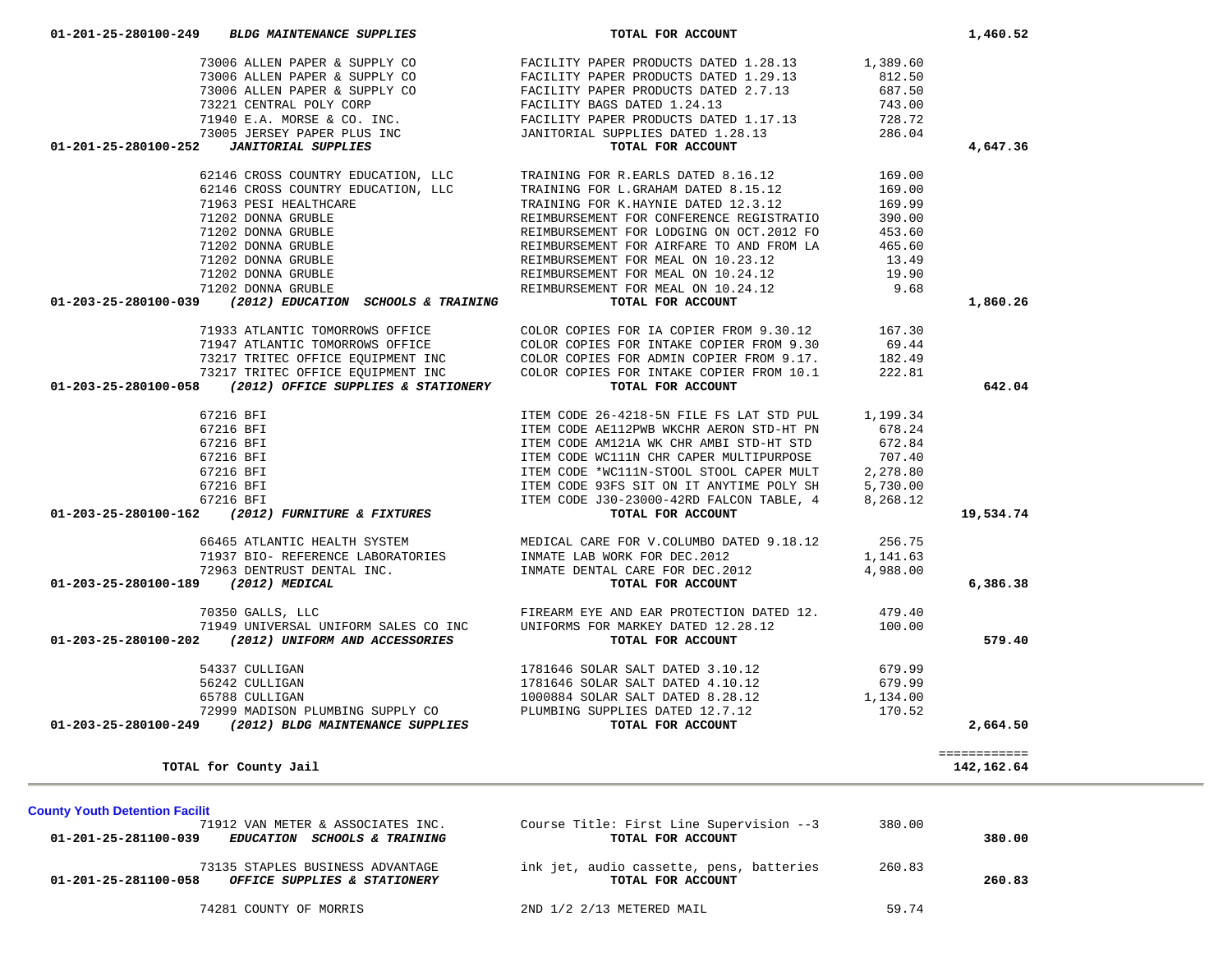| 01-201-25-281100-068 POSTAGE & METERED MAIL                 | TOTAL FOR ACCOUNT                        |          | 59.74        |
|-------------------------------------------------------------|------------------------------------------|----------|--------------|
| 73720 DEER PARK                                             | 0434495636 1-15-13-2-14-13               | 43.89    |              |
| 74036 SODEXO INC & AFFILIATES                               | Contractual Charge 1/5/13 through 2/1/13 | 2,188.92 |              |
| 74036 SODEXO INC & AFFILIATES                               | Resident meals                           | 2,827.44 |              |
| 74036 SODEXO INC & AFFILIATES                               | Snacks & Groceries                       | 1,493.76 |              |
| $01 - 201 - 25 - 281100 - 185$<br>FOOD                      | TOTAL FOR ACCOUNT                        |          | 6,554.01     |
| 72813 MOORE MEDICAL LLC                                     | purell, medifast cream, cough suppresant | 316.42   |              |
| 73143 THE INSTITUTE FOR FORENSIC                            | Psychological Exam for JDO candidate-1-1 | 325.00   |              |
| 73143 THE INSTITUTE FOR FORENSIC                            | Psychological Exam for JDO candidate - 1 | 325.00   |              |
| 01-201-25-281100-189<br><b>MEDICAL</b>                      | TOTAL FOR ACCOUNT                        |          | 966.42       |
| 73134 SERVICE PLUS                                          | Replace hose, pump transfer and clamp    | 217.32   |              |
| 01-201-25-281100-262<br>MACHINERY REPAIRS & PARTS           | TOTAL FOR ACCOUNT                        |          | 217.32       |
| 53472 NJ DRUG RECOGNITION EXPERTS                           | Drug Recognition/Under the Influence Cou | 35.00    |              |
| 01-203-25-281100-039<br>(2012) EDUCATION SCHOOLS & TRAINING | TOTAL FOR ACCOUNT                        |          | 35.00        |
| 72812 WHITES HEALTHCARE                                     | Resident medication 12-31-12             | 816.86   |              |
| 01-203-25-281100-189<br>(2012) MEDICAL                      | TOTAL FOR ACCOUNT                        |          | 816.86       |
| 69722 BOB BARKER COMPANY, INC.                              | resident boxers, t-shirts                | 545.83   |              |
| 69722 BOB BARKER COMPANY, INC.                              | freight                                  | 51.63    |              |
| 01-203-25-281100-202 (2012) UNIFORM AND ACCESSORIES         | TOTAL FOR ACCOUNT                        |          | 597.46       |
|                                                             |                                          |          | ============ |
| TOTAL for County Youth Detention Facilit                    |                                          |          | 9,887.64     |

| <b>Road Repairs</b> |  |  |
|---------------------|--|--|
|                     |  |  |

| 73047 SPACE FARMS INC                                | Carcass Removal $1/1-1/31/2013$                  | 5.166.00  |          |
|------------------------------------------------------|--------------------------------------------------|-----------|----------|
| 01-201-26-290100-036<br>CONTRACTED SERVICES          | TOTAL FOR ACCOUNT                                |           | 5,166.00 |
| 72840 CENTURYLINK                                    | 310111021 dated 1/25/2013                        | 150.92    |          |
| 73533 VERIZON                                        | 973-361-2726 132 16Y billing date 2/1/20         | 246.15    |          |
| 74166 AT&T                                           | ROAD REPAIRS                                     | 8.62      |          |
| 74161 AT&T                                           | ROAD REPAIRS                                     | 7.53      |          |
| 74164 VERIZON                                        | ROAD REPAIRS                                     | 700.03    |          |
| 74160 VERIZON                                        | ROAD REPAIRS                                     | 746.59    |          |
| 01-201-26-290100-146<br><b>TELEPHONE</b>             | TOTAL FOR ACCOUNT                                |           | 1,859.84 |
| 73284 HUNAN WOK                                      | Meals $1/11-2/5/2013$                            | 240.00    |          |
| 73284 HUNAN WOK                                      | 15% Gratuity                                     | 36.00     |          |
| 73444 RIDGEDALE PIZZA & PASTA                        | meals $1/8 - 2/18/2013$                          | 180.00    |          |
| 73444 RIDGEDALE PIZZA & PASTA                        | 15% Gratuity                                     | 27.00     |          |
| 72855 KORNER STORE INC                               | meals $1/14-2/2/2013$                            | 250.00    |          |
| 72855 KORNER STORE INC                               | 15% Gratuity                                     | 37.50     |          |
| 01-201-26-290100-188<br><b>MEALS</b>                 | TOTAL FOR ACCOUNT                                |           | 770.50   |
| 73760 DAN TERRY                                      | boots                                            | 90.00     |          |
| 73761 EARL PARSONS                                   | Boots                                            | 90.00     |          |
| 73762 JOHN RAMIREZ                                   | boots                                            | 90.00     |          |
| 01-201-26-290100-207<br>UNIFORM & CLOTHING ALLOWANCE | TOTAL FOR ACCOUNT                                |           | 270.00   |
| 73439 FRANK BRODEEN OLC                              | Sections 24, 28, 29, 30, 31 & 34                 | 34,602.50 |          |
| 73270 GEORGE EQUIPMENT COMPANY                       | Green Pond Road Sect. 2 Storm 2/8-2/9/20         | 6,438.00  |          |
| 73272 MOUNTAIN VIEW DEVELOPMENT                      | Sect 25 Storm 2/8-2/9/2013                       | 6,290.00  |          |
| 73441 TREE KING INC                                  | Storm 2/8-2/9/2013 Routes 1,5,8,10,11,12         | 38,607.50 |          |
| 73440 V.A. SPATZ & SONS INC.                         | Sections 27,32 & 33 Storm 2/8-2/9/2013 19,747.00 |           |          |
| 73749 WASKO CONSTRUCTION LLC                         | Storm 2/8-2/9/2013 Run #21                       | 5,916.00  |          |
| 72666 PEOUANNOCK TOWNSHIP                            | $1/16/2013$ snow removal                         | 1,600.00  |          |
| 72666 PEOUANNOCK TOWNSHIP                            | $1/25/2013$ snow removal                         | 500.00    |          |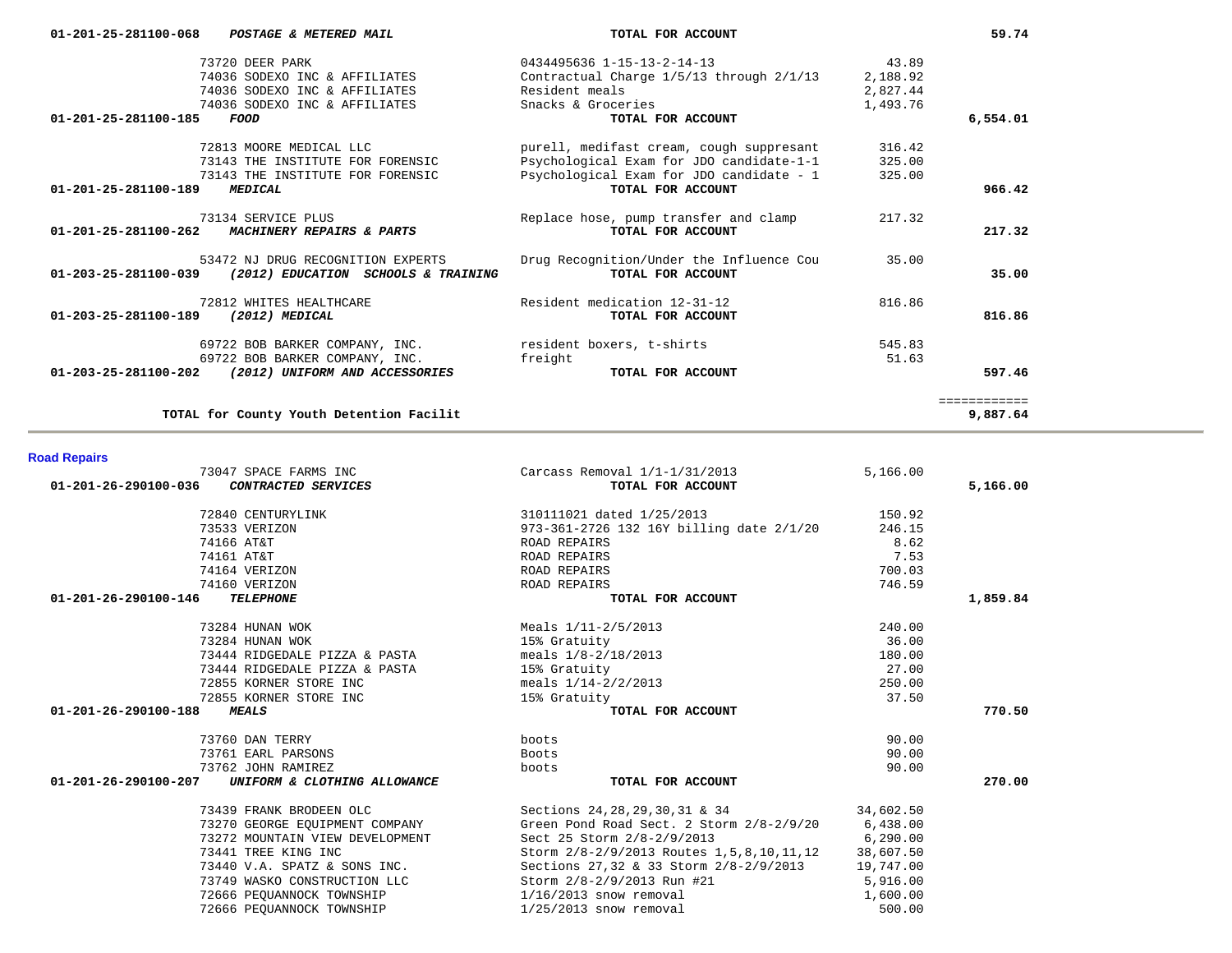| TOTAL for Road Repairs                                    |                                                                        |                                                                           |                          | ============<br>560,291.68 |
|-----------------------------------------------------------|------------------------------------------------------------------------|---------------------------------------------------------------------------|--------------------------|----------------------------|
| 01-203-26-290100-228                                      | 72784 TOWNSHIP OF LONG HILL<br>(2012) CONTRACTED SNOW/ICE REMOVAL      | Salting County Roads & calcium 1/16/12-1<br>TOTAL FOR ACCOUNT             | 1,920.60                 | 1,920.60                   |
|                                                           |                                                                        |                                                                           |                          |                            |
| 01-203-26-290100-222                                      | 72836 PATCH MANAGEMENT, INC<br>(2012) BITUMINOUS CONCRETE              | TOTAL FOR ACCOUNT                                                         |                          | 13,291.85                  |
|                                                           | 72836 PATCH MANAGEMENT, INC                                            | CREDIT<br>CREDIT                                                          | $-1,460.00$<br>$-328.57$ |                            |
|                                                           | 72836 PATCH MANAGEMENT, INC                                            | emulsion for spray patcher                                                | 2,177.11                 |                            |
|                                                           | 72836 PATCH MANAGEMENT, INC                                            | emulsion for spray injection                                              | 2,360.96                 |                            |
|                                                           | 72836 PATCH MANAGEMENT, INC                                            | stone for spray injection                                                 | 1,342.35                 |                            |
|                                                           | 72836 PATCH MANAGEMENT, INC                                            | one month spray patcher rental                                            | 9,200.00                 |                            |
| 01-203-26-290100-058                                      | (2012) OFFICE SUPPLIES & STATIONERY                                    | TOTAL FOR ACCOUNT                                                         |                          | 96.53                      |
|                                                           | 72838 TRITEC OFFICE EQUIPMENT INC                                      | Ricoh Aficio ID # 5919                                                    | 96.53                    |                            |
| 70528 CABLEVISION<br>01-201-26-290100-266<br>SAFETY ITEMS |                                                                        | 07876-512349-01-9 billing period 1/1-1/3<br>TOTAL FOR ACCOUNT             | 69.21                    | 69.21                      |
|                                                           |                                                                        |                                                                           |                          |                            |
| $01 - 201 - 26 - 290100 - 260$                            | CONSTRUCTION MATERIALS                                                 | TOTAL FOR ACCOUNT                                                         |                          | 332.64                     |
|                                                           | 72849 GRINNELL RECYCLING INC.<br>73285 SUSSEX COUNTY MUA               | Disosable Recycling 1/23/2013<br>Acct. CTM00001CM Doc. #97505400 2/7/2013 | 146.64<br>186.00         |                            |
|                                                           |                                                                        |                                                                           |                          |                            |
| 01-201-26-290100-242                                      | SNOW REMOVAL & ICE CONTROL                                             | TOTAL FOR ACCOUNT                                                         |                          | 394,778.52                 |
|                                                           | 72851 REED SYSTEMS, LTD.                                               | liquid agent w/corrosion                                                  | 4,687.10                 |                            |
|                                                           | 72851 REED SYSTEMS, LTD.                                               | Montville Garage<br>liquid agent w/corrosion<br>liquid agent w/corrosion  | 2,071.49                 |                            |
|                                                           | 72772 INTERNATIONAL SALT CO. LLC.                                      | Montville Garage                                                          | 13,668.97                |                            |
|                                                           | 72772 INTERNATIONAL SALT CO. LLC.                                      | Wharton Garage                                                            | 77,349.12                |                            |
|                                                           | 72772 INTERNATIONAL SALT CO. LLC.<br>72772 INTERNATIONAL SALT CO. LLC. | Montville Garage<br>Hanover Garage                                        | 30,487.36<br>77,409.04   |                            |
|                                                           | 72772 INTERNATIONAL SALT CO. LLC.                                      | Hanover Garage                                                            | 40,654.08                |                            |
|                                                           | 73282 REED SYSTEMS, LTD.                                               | Wharton-Envirobrine Liquid Agent                                          | 2,006.50                 |                            |
|                                                           | 73282 REED SYSTEMS, LTD.                                               | Hanover-Envirobrine Liquid Agent                                          | 1,260.29                 |                            |
|                                                           | 73282 REED SYSTEMS, LTD.                                               | Montville-Envirobrine Liquid Agent w/cor                                  | 546.53                   |                            |
|                                                           | 72850 INTERNATIONAL SALT CO. LLC.                                      | Hanover Garage                                                            | 2,554.87                 |                            |
|                                                           | 73142 INTERNATIONAL SALT CO. LLC.                                      | Wharton Garage                                                            | 102,453.29               |                            |
|                                                           | 73142 INTERNATIONAL SALT CO. LLC.                                      | Hanover Garage                                                            | 39,629.88                |                            |
| 01-201-26-290100-238<br><b>SIGNAGE</b>                    | 72363 COUNTY WELDING SUPPLY CO                                         | acetylene<br>TOTAL FOR ACCOUNT                                            |                          | 24.99                      |
|                                                           |                                                                        |                                                                           | 24.99                    |                            |
| 01-201-26-290100-228                                      | CONTRACTED SNOW/ICE REMOVAL                                            | TOTAL FOR ACCOUNT                                                         |                          | 141,711.00                 |
|                                                           | 73271 M & B TRUCKING INC                                               | Sect 3 Storm 2/8-2/9/2013                                                 | 5,775.00                 |                            |
| 72848 TREE KING INC<br>72848 TREE KING INC                |                                                                        | Storm #8<br>Storm #10                                                     | 7,425.00<br>3,915.00     |                            |
| 72692 TREE KING INC                                       |                                                                        | Jan. 15-16, 2013 Storm                                                    | 4,995.00                 |                            |
|                                                           | 73056 PEOUANNOCK TOWNSHIP                                              | Snow Removal/Salting 2/5-2/11/2013                                        | 4,800.00                 |                            |
|                                                           | 72666 PEQUANNOCK TOWNSHIP                                              | $1/28/2013$ snow removal                                                  | 1,100.00                 |                            |
|                                                           |                                                                        |                                                                           |                          |                            |

| <b>Bridges and Culverts</b>                          |                                      |        |        |
|------------------------------------------------------|--------------------------------------|--------|--------|
| 73268 STAPLES BUSINESS ADVANTAGE                     | Office supplies, see atttached list. | 59.43  |        |
| 73268 STAPLES BUSINESS ADVANTAGE                     |                                      | 27.79  |        |
| 73268 STAPLES BUSINESS ADVANTAGE                     |                                      | 58.69  |        |
| 01-201-26-292100-058<br>OFFICE SUPPLIES & STATIONERY | TOTAL FOR ACCOUNT                    |        | 145.91 |
| 71487 COUNTY CONCRETE CORP.                          | NJDOT Class B                        | 190.00 |        |
| 71487 COUNTY CONCRETE CORP.                          | Winter Concrete Char                 | 8.50   |        |
| 71487 COUNTY CONCRETE CORP.                          | Delivery Chrq                        | 215.00 |        |
| 01-201-26-292100-227<br>CONCRETE                     | TOTAL FOR ACCOUNT                    |        | 413.50 |
| 71885 SHEAFFER SUPPLY, INC.                          | 5/8x5 rawl stud                      | 45.23  |        |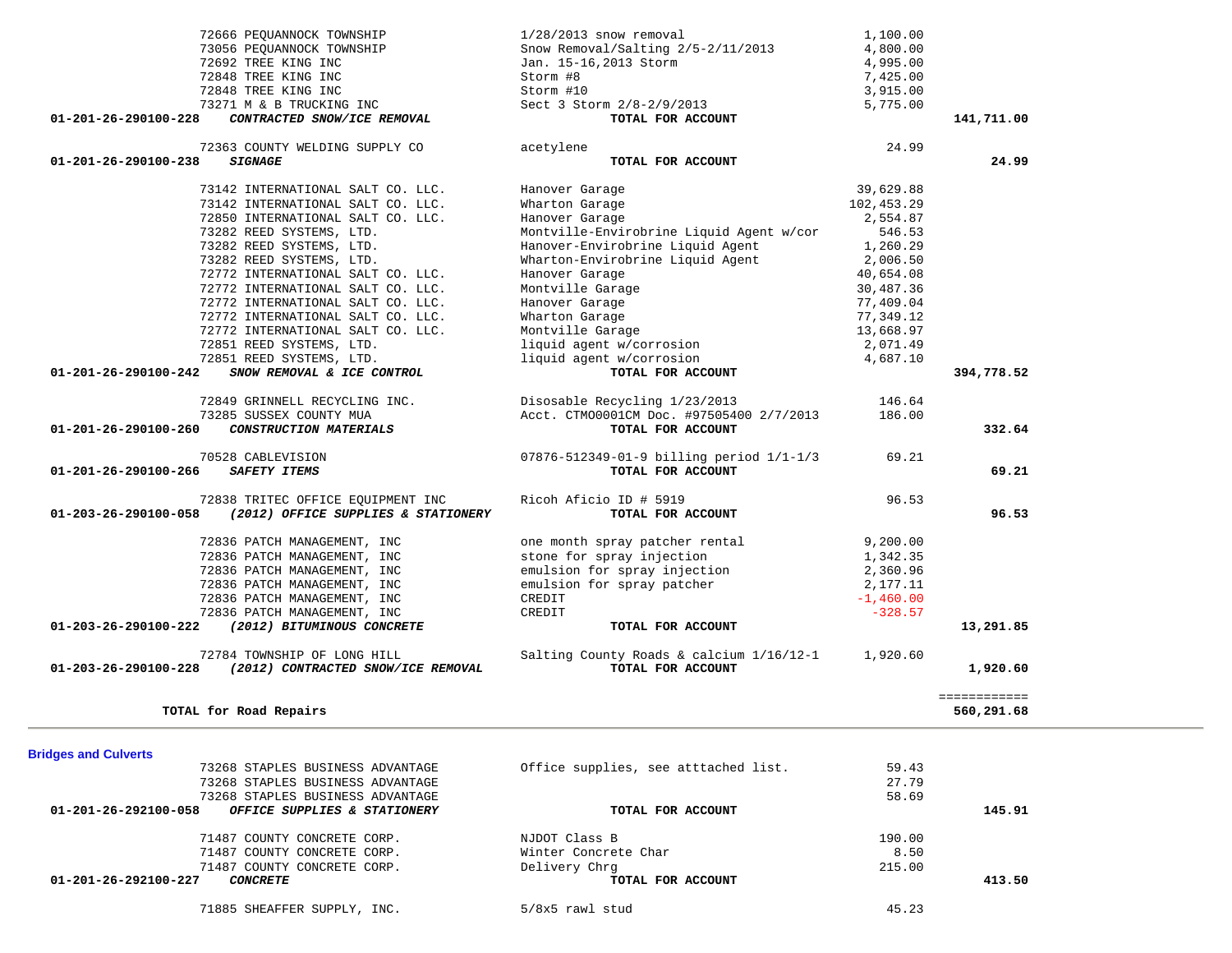| 01-201-26-292100-233           | <b>LUMBER</b>                                                                                                                                                                   | TOTAL FOR ACCOUNT                                                                                                                                    |                                    | 45.23                  |  |
|--------------------------------|---------------------------------------------------------------------------------------------------------------------------------------------------------------------------------|------------------------------------------------------------------------------------------------------------------------------------------------------|------------------------------------|------------------------|--|
| $01 - 201 - 26 - 292100 - 248$ | 71889 COUNTY WELDING SUPPLY CO<br>WELDING-OXYGEN-ACETYLENE ETC                                                                                                                  | 70S6.035 11# SpoolSingle Flints (5)<br>TOTAL FOR ACCOUNT                                                                                             | 57.71                              | 57.71                  |  |
| 01-203-26-292100-259           | 72782 TRITEC OFFICE EQUIPMENT INC<br>(2012) EQUIPMENT RENTAL                                                                                                                    | Ricoh MPC2051 Color Copier Usage from 11<br>TOTAL FOR ACCOUNT                                                                                        | 84.77                              | 84.77                  |  |
|                                | TOTAL for Bridges and Culverts                                                                                                                                                  |                                                                                                                                                      |                                    | ============<br>747.12 |  |
| <b>Shade Tree Commission</b>   |                                                                                                                                                                                 |                                                                                                                                                      |                                    |                        |  |
| $01 - 201 - 26 - 300100 - 068$ | 74281 COUNTY OF MORRIS<br>POSTAGE & METERED MAIL                                                                                                                                | 2ND 1/2 2/13 METERED MAIL<br>TOTAL FOR ACCOUNT                                                                                                       | 2.84                               | 2.84                   |  |
| 01-201-26-300100-098           | 72837 NATURE'S CHOICE CORPORATION<br>72837 NATURE'S CHOICE CORPORATION<br>72837 NATURE'S CHOICE CORPORATION<br>73048 CY DRAKE LOCKSMITHS, INC.<br>OTHER OPERATING&REPAIR SUPPLY | stumps<br>stumps<br>brush<br>keys cut<br>TOTAL FOR ACCOUNT                                                                                           | 330.00<br>180.00<br>21.00<br>22.00 | 553.00                 |  |
| 01-201-26-300100-266           | 73280 MORRISTOWN LUMBER &<br><b>SAFETY ITEMS</b>                                                                                                                                | large lined gloves<br>TOTAL FOR ACCOUNT                                                                                                              | 77.94                              | 77.94                  |  |
|                                | TOTAL for Shade Tree Commission                                                                                                                                                 |                                                                                                                                                      |                                    | ============<br>633.78 |  |
| <b>Buildings &amp; Grounds</b> |                                                                                                                                                                                 |                                                                                                                                                      |                                    |                        |  |
| 01-201-26-310100-029           | 74175 WILLIAM F. BARNISH<br><b>BUILDING RENTAL</b>                                                                                                                              | RENT FOR DOVER PROBATION/ APRIL 2013<br>TOTAL FOR ACCOUNT                                                                                            | 7,087.72                           | 7,087.72               |  |
| 01-201-26-310100-062           | 73786 LAZ PARKING<br>74176 MORRISTOWN PARKING AUTHORITY<br>PARKING LOT RENTAL                                                                                                   | 590803109/ JUROR PARKING - JANUARY 2013<br>PARKING MAINTENANCE FEE / MARCH 2013<br>TOTAL FOR ACCOUNT                                                 | 9,949.50<br>5,216.00               | 15,165.50              |  |
| 01-201-26-310100-084           | 74032 EMPLOYMENT HORIZONS, INC.<br>74071 STATEWIDE COMMUNICATIONS INC<br>74177 STATEWIDE COMMUNICATIONS INC<br>OTHER OUTSIDE SERVICES                                           | CLEANING SERVICES - JANUARY 2013/ DATED<br>RE: B & G - MAIN OFFICE - RELOCATE LS MO<br>RE: B & G - MAIN OFFICE - REPAIR DATA JA<br>TOTAL FOR ACCOUNT | 31,010.00<br>805.00<br>480.00      | 32,295.00              |  |
| 01-201-26-310100-128           | 72897 COMPLETE SECURITY SYSTEMS, INC.<br><b>SECURITY EQUIPMENT</b>                                                                                                              | RE: A & R BLDG/ 01-10-13<br>TOTAL FOR ACCOUNT                                                                                                        | 210.00                             | 210.00                 |  |
| 01-201-26-310100-143           | 73211 M.C. MUNICIPAL UTILITIES<br>73211 M.C. MUNICIPAL UTILITIES<br>73210 MC MUA TRANSFER STATION<br>RUBBISH & TRASH REMOVAL                                                    | 100055/ WASTE COLLECTION - JANUARY 2013/<br>100055/ TIPPING FEES - JANUARY 2013/ 02-<br>000291/ RE: REFUSE REMOVAL/ JANUARY / 0<br>TOTAL FOR ACCOUNT | 5,330.00<br>1,511.70<br>497.83     | 7,339.53               |  |
| 01-201-26-310100-207           | 73784 PETER DINKOWITZ<br>74070 KELLY KEVIN<br>74069 ORLAN HENAO<br>UNIFORM & CLOTHING ALLOWANCE                                                                                 | 2013 WORK BOOTS - TRADES<br>2013 WORK BOOTS - MAINTENANCE<br>2012 WORK BOOTS - NIGHTCREW<br>TOTAL FOR ACCOUNT                                        | 61.20<br>39.97<br>90.00            | 191.17                 |  |
| 01-201-26-310100-234           | 72893 SHERWIN-WILLIAMS<br>72893 SHERWIN-WILLIAMS<br><b>PAINT</b>                                                                                                                | W067660/ RE: PSAT/ 01-10-13<br>WO68220/ RE: SHADETREE/ 01-15-13<br>TOTAL FOR ACCOUNT                                                                 | 68.58<br>390.41                    | 458.99                 |  |
|                                | 74014 MADISON PLUMBING SUPPLY CO<br>74014 MADISON PLUMBING SUPPLY CO<br>74014 MADISON PLUMBING SUPPLY CO<br>74014 MADISON PLUMBING SUPPLY CO                                    | WO68285/ RE: OTA/ 01-24-13<br>WO68334/ RE: ITD/ 02-01-13<br>WO67708/ RE: STOCK/ 01-24-13<br>WO68285/ RE: OTA/ 02-20-13                               | 180.17<br>63.94<br>45.33<br>244.89 |                        |  |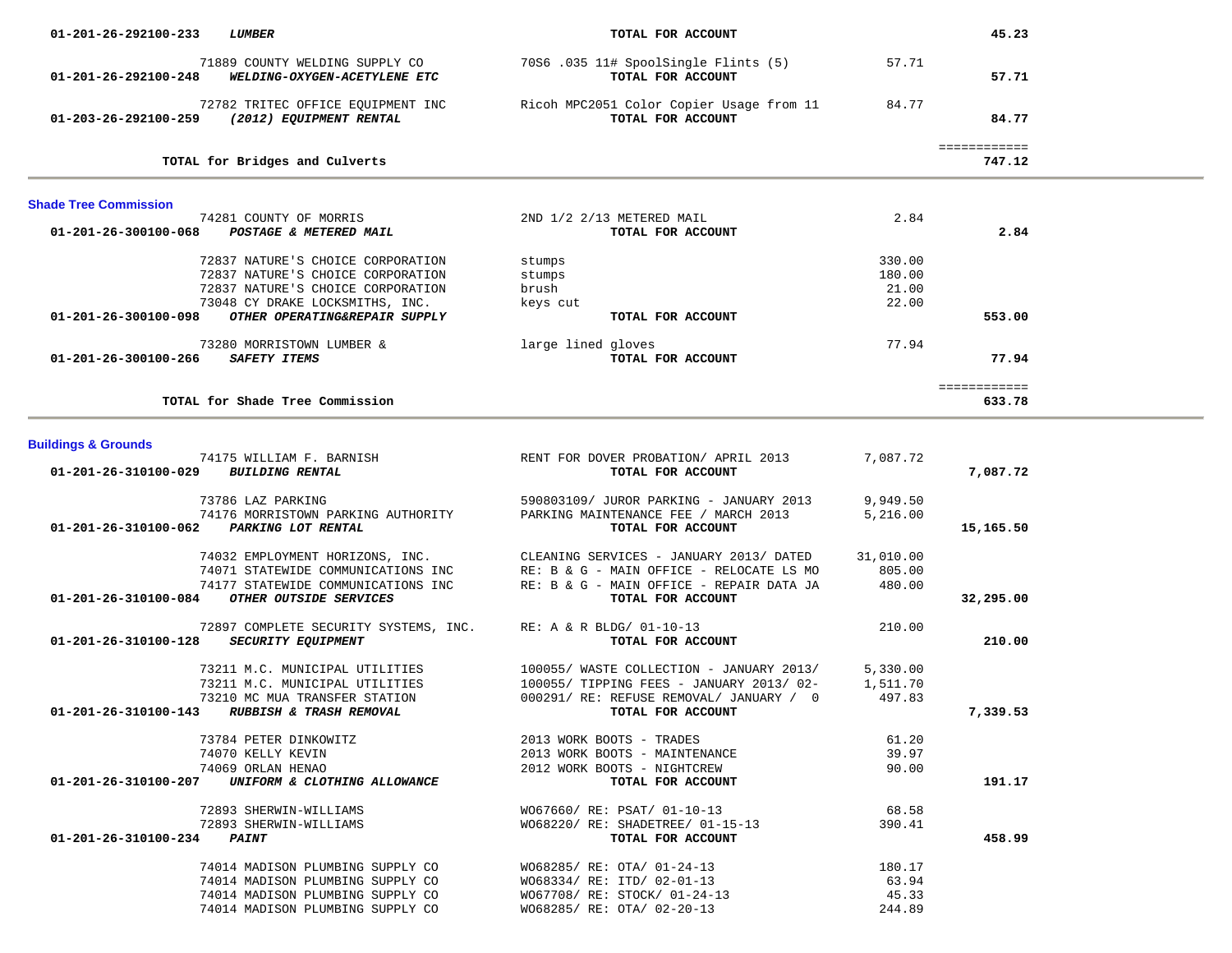|                                 |                                                                               | $\begin{array}{cccccc} \text{73781} \text{ MOE DISTRIBUTORS INC.} & & & \text{W068123/ RE: YOUTH SHELTER/ 01-08-13} & & & 310.53 \\ \text{73781 MOE DISTRIBUTORS INC.} & & & \text{W068247/ RE: HEALTH MNGMNT/ 01-23-13} & & 146.19 \\ \text{73781 MOE DISTRIBUTORS INC.} & & & \text{W068239/ RE: YOUTH SHELTER/ 01-25-13} & & 146.19 \\ \text{73781 MOE DISTRIBUTORS INC.} &$                            |        | 1,534.22 |
|---------------------------------|-------------------------------------------------------------------------------|------------------------------------------------------------------------------------------------------------------------------------------------------------------------------------------------------------------------------------------------------------------------------------------------------------------------------------------------------------------------------------------------------------|--------|----------|
|                                 |                                                                               |                                                                                                                                                                                                                                                                                                                                                                                                            |        |          |
|                                 |                                                                               |                                                                                                                                                                                                                                                                                                                                                                                                            |        |          |
|                                 |                                                                               |                                                                                                                                                                                                                                                                                                                                                                                                            |        |          |
|                                 |                                                                               |                                                                                                                                                                                                                                                                                                                                                                                                            |        |          |
|                                 |                                                                               |                                                                                                                                                                                                                                                                                                                                                                                                            |        |          |
|                                 |                                                                               |                                                                                                                                                                                                                                                                                                                                                                                                            |        |          |
| 01-201-26-310100-264 HEAT & A/C |                                                                               |                                                                                                                                                                                                                                                                                                                                                                                                            |        | 1,428.86 |
|                                 |                                                                               | $73987 JOHNSTONE SUPPLY \hspace{1.5cm} WO68170/ RE: CH/ 01-07-13 \\ \hspace{1.5cm} TOR ACCOUNT$                                                                                                                                                                                                                                                                                                            |        |          |
| 01-201-26-310100-265 ELECTRICAL |                                                                               |                                                                                                                                                                                                                                                                                                                                                                                                            |        | 104.86   |
|                                 |                                                                               |                                                                                                                                                                                                                                                                                                                                                                                                            |        |          |
|                                 | 01-201-26-310100-267 INCREMENTAL BOND COSTS                                   |                                                                                                                                                                                                                                                                                                                                                                                                            |        | 1,713.95 |
|                                 |                                                                               | 70611 THE GREAT MEADOWS DESIGN GROUP, LLC PROJECT# 12025 - SHERIFF'S ELECTRICAL SE 9,850.00                                                                                                                                                                                                                                                                                                                |        |          |
|                                 | 01-203-26-310100-084 (2012) OTHER OUTSIDE SERVICES $\hfill$ TOTAL FOR ACCOUNT |                                                                                                                                                                                                                                                                                                                                                                                                            |        | 9,850.00 |
|                                 |                                                                               | 73769 ALLEN PAPER & SUPPLY CO WO67876/RE: B & G/ 11-20-12 73769 ALLEN PAPER & SUPPLY CO WO67876/RE: B & G/ 11-20-12                                                                                                                                                                                                                                                                                        |        |          |
|                                 |                                                                               |                                                                                                                                                                                                                                                                                                                                                                                                            |        | 225.07   |
|                                 |                                                                               |                                                                                                                                                                                                                                                                                                                                                                                                            |        |          |
|                                 |                                                                               | 72897 COMPLETE SECURITY SYSTEMS, INC. RE: CH/ 11-20-12<br><b>01-203-26-310100-128</b> (2012) SECURITY EQUIPMENT TOTAL FOR ACCOUNT                                                                                                                                                                                                                                                                          |        | 140.00   |
|                                 |                                                                               |                                                                                                                                                                                                                                                                                                                                                                                                            |        |          |
|                                 |                                                                               |                                                                                                                                                                                                                                                                                                                                                                                                            |        |          |
|                                 |                                                                               | 73210 MC MUA TRANSFER STATION 000291/RE: REFUSE REMOVAL/NOVEMBER / $\frac{3210 \text{ C} \text{ MUA} \text{ TRANSFER STATION}}{73210 \text{ MCMC} \text{ MUA TRANSFER STATION}}$ 000291/RE: REFUSE REMOVAL (TIPPING)/DE 57.56                                                                                                                                                                              |        | 524.68   |
|                                 |                                                                               | $\begin{array}{cccc} \texttt{71091 NATIONAL} & \texttt{OFFICE FURNITURE} & \texttt{ITEM CODE *50N3066DRFW1} & \texttt{1,524.00} \\ \texttt{71091 NATIONAL OFFICE FURNITURE} & \texttt{ITEM CODE *50N3066DRFW2} & \texttt{1,206.00} \\ \texttt{71091 NATIONAL OFFICE FURNITURE} & \texttt{ITEM CODE 50N3452BCOFW} & \texttt{662.40} \\ \texttt{71091 NATIONAL OFFICE FURNITURE} & \texttt{ITEM CODE 50N143$ |        |          |
|                                 |                                                                               |                                                                                                                                                                                                                                                                                                                                                                                                            |        |          |
|                                 |                                                                               |                                                                                                                                                                                                                                                                                                                                                                                                            |        |          |
|                                 |                                                                               |                                                                                                                                                                                                                                                                                                                                                                                                            |        |          |
|                                 |                                                                               |                                                                                                                                                                                                                                                                                                                                                                                                            |        |          |
|                                 |                                                                               |                                                                                                                                                                                                                                                                                                                                                                                                            |        | 3,644.40 |
|                                 |                                                                               | 71605 WORK N WEAR STORE WO68105/RE: UNIFORMS/02-21-12<br>71605 WORK N WEAR STORE WO68105/RE: UNIFORMS/12-18-12 71605 71605 WORK N WEAR STORE WO68105/RE: UNIFORMS/12-18-12 1,091.00                                                                                                                                                                                                                        |        |          |
|                                 |                                                                               |                                                                                                                                                                                                                                                                                                                                                                                                            |        |          |
|                                 |                                                                               |                                                                                                                                                                                                                                                                                                                                                                                                            |        | 1,566.00 |
|                                 |                                                                               | 73208 KENSEAL CONSTRUCTION PRODUCTS WO67875/RE: MASON/12-07-12 1,002.84                                                                                                                                                                                                                                                                                                                                    |        |          |
|                                 | 01-203-26-310100-223 (2012) BUILDING REPAIRS                                  | TOTAL FOR ACCOUNT                                                                                                                                                                                                                                                                                                                                                                                          |        | 1,002.84 |
|                                 | 73159 RICCIARDI BROTHERS OF WO67724/RE: A & R/ 11-13-12                       |                                                                                                                                                                                                                                                                                                                                                                                                            | 131.01 |          |
|                                 | 73159 RICCIARDI BROTHERS OF                                                   | W067828/ RE: CTY GRG/ 11-15-12                                                                                                                                                                                                                                                                                                                                                                             | 75.19  |          |
|                                 | 73159 RICCIARDI BROTHERS OF                                                   | W067828/ RE: CTY GRG/ 11-19-12                                                                                                                                                                                                                                                                                                                                                                             | 149.44 |          |
|                                 | 73159 RICCIARDI BROTHERS OF                                                   | W067821/ RE: CH/ 11-20-12                                                                                                                                                                                                                                                                                                                                                                                  | 169.36 |          |
|                                 | 73159 RICCIARDI BROTHERS OF                                                   | W067828/ RE: CTY GRG/ 11-29-12                                                                                                                                                                                                                                                                                                                                                                             | 36.48  |          |
|                                 | 73159 RICCIARDI BROTHERS OF                                                   | W067680/ RE: A & R/ 12-11-12                                                                                                                                                                                                                                                                                                                                                                               | 190.86 |          |
|                                 | 73159 RICCIARDI BROTHERS OF                                                   | W068007/ RE: CH/ 12-13-12<br>W066995/ RE: CH/ 12-14-12                                                                                                                                                                                                                                                                                                                                                     | 182.55 |          |
| 01-203-26-310100-234            | 73159 RICCIARDI BROTHERS OF<br>(2012) PAINT                                   | TOTAL FOR ACCOUNT                                                                                                                                                                                                                                                                                                                                                                                          | 17.48  | 952.37   |
|                                 | 73209 FASTENAL COMPANY                                                        | WO67672/ RE: B & G/ 12-03-12                                                                                                                                                                                                                                                                                                                                                                               | 422.13 |          |
|                                 | 73781 MOE DISTRIBUTORS INC.                                                   | W067631/ RE: SCHUYLER/ 11-14-12                                                                                                                                                                                                                                                                                                                                                                            | 208.31 |          |
|                                 | 73781 MOE DISTRIBUTORS INC.                                                   | RE: B & G/ 11-29-12                                                                                                                                                                                                                                                                                                                                                                                        | 29.84  |          |
|                                 |                                                                               |                                                                                                                                                                                                                                                                                                                                                                                                            |        |          |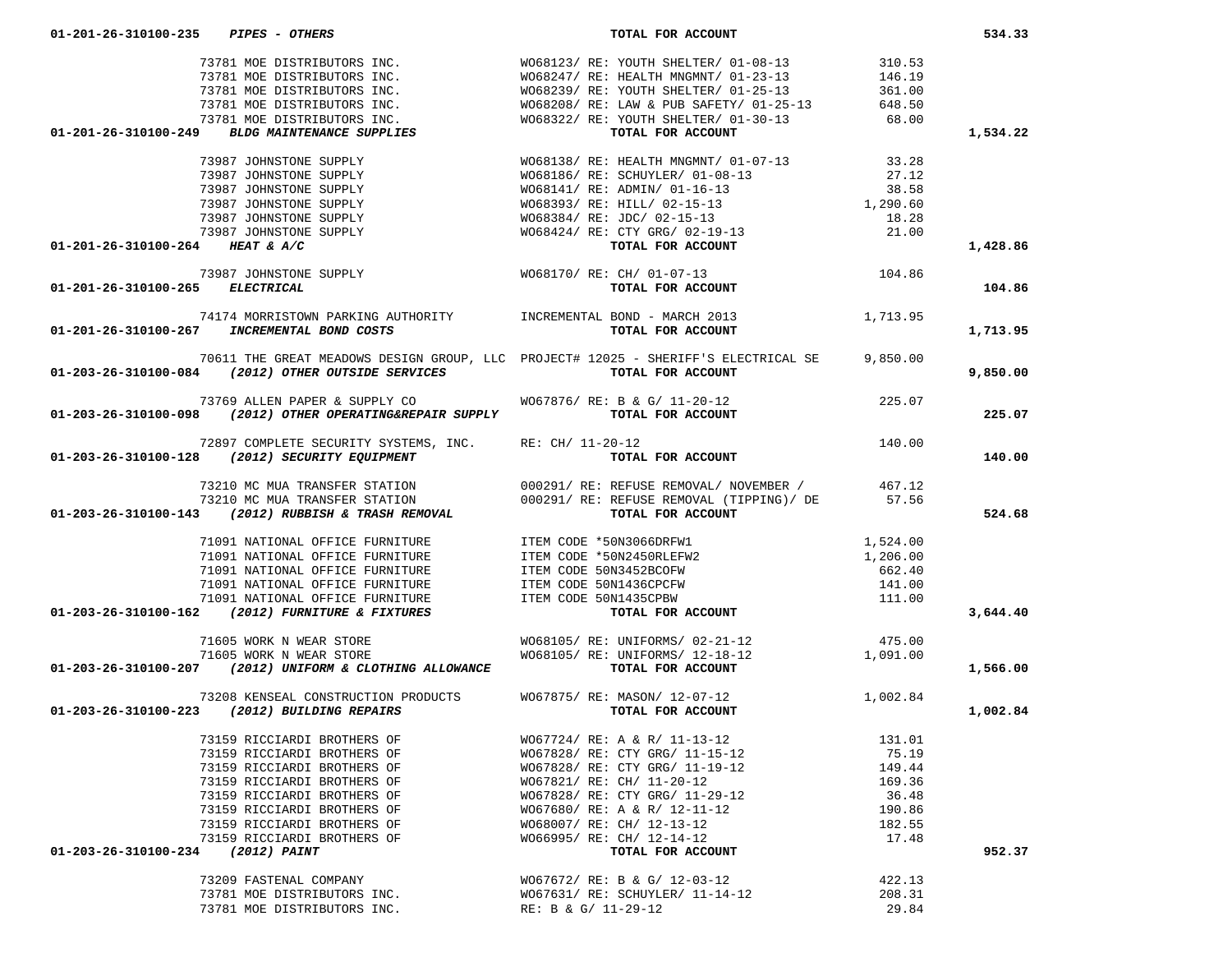| 73781 MOE DISTRIBUTORS INC.                                                 | WO67922/ RE: B & G/ 12-14-12                                          | 67.48  |          |
|-----------------------------------------------------------------------------|-----------------------------------------------------------------------|--------|----------|
| 73783 MORRISTOWN LUMBER &                                                   | WO68020/ RE: PSTA/ DATED 12-14-12 102.79                              |        |          |
| 73783 MORRISTOWN LUMBER &                                                   | WO68041/RE: DUTTON/DATED 12-17-12                                     | 171.80 |          |
| 73783 MORRISTOWN LUMBER &                                                   | WO67914/ RE: STOCK/ DATED 12-18-12                                    | 423.50 |          |
| 73783 MORRISTOWN LUMBER &                                                   | WO680761/ RE: A & R/ DATED 12-21-12                                   | 167.76 |          |
| 73782 MORRISTOWN LUMBER &                                                   | WO67751/ RE: B & G/ DATED 11-08-12 29.96                              |        |          |
| 73782 MORRISTOWN LUMBER &                                                   | WO67862/ RE: B & G/ DATED 11-16-12 168.90                             |        |          |
| 73782 MORRISTOWN LUMBER &                                                   | WO67492/ RE: CH/ DATED 11-20-12 150.94                                |        |          |
|                                                                             | 73782 MORRISTOWN LUMBER & RE: B & G/ DATED 11-29-12 30.41             |        |          |
|                                                                             | 73782 MORRISTOWN LUMBER & WO67991/ RE: JDC/ DATED 12-11-12 44.96      |        |          |
|                                                                             | 73782 MORRISTOWN LUMBER & WO68009/ RE: CTY GRG/ DATED 12-13-12 7.96   |        |          |
| 01-203-26-310100-249 (2012) BLDG MAINTENANCE SUPPLIES                       | TOTAL FOR ACCOUNT                                                     |        | 2,026.74 |
|                                                                             |                                                                       |        |          |
|                                                                             | 71574 MENDHAM GARDEN CENTER WO67937/ RE: GRNDS MAINT/ 12-05-12 159.00 |        |          |
| $01-203-26-310100-251$ (2012) GROUND MAINTENANCE SUPPLIES TOTAL FOR ACCOUNT |                                                                       |        | 159.00   |
|                                                                             |                                                                       |        |          |
| 73766 TURTLE & HUGHES, INC                                                  | WO67871/ RE: LAW & PUB SAFETY/ 11-30-12 1,130.25                      |        |          |
| 73766 TURTLE & HUGHES, INC                                                  | WO67975/ RE: YOUTH SHELTER/ 11-30-12 518.60                           |        |          |
| 73766 TURTLE & HUGHES, INC                                                  | WO67964/ RE: CH/ 12-12-12                                             | 152.96 |          |
| 73766 TURTLE & HUGHES, INC                                                  | WO67939 / RE: LIBRARY / 12-12-12 450.03                               |        |          |
| 73766 TURTLE & HUGHES, INC                                                  | WO67871/ RE: LAW & PUB SAFETY/ 12-12-12 997.18                        |        |          |
| 73767 TURTLE & HUGHES, INC                                                  | W067917 / RE: CTY GRG/ 12-05-12                                       | 250.00 |          |
| 73767 TURTLE & HUGHES, INC<br>73767 TURTLE & HUGHES, INC                    | WO67872/ RE: LAW & PUB SAFETY/ 12-05-12                               | 431.04 |          |
|                                                                             | WO67914/ RE: STOCK/ 12-06-12 87.25                                    |        |          |
| 73767 TURTLE & HUGHES, INC                                                  | WO67964/ RE: CH/ 12-10-12                                             | 373.26 |          |
|                                                                             | 73767 TURTLE & HUGHES, INC<br>5 (2012) ELECTRICAL TOTAL FOR ACCOUNT   | 388.80 |          |
| 01-203-26-310100-265 (2012) ELECTRICAL                                      |                                                                       |        | 4,779.37 |

============

**TOTAL for Buildings & Grounds 92,934.60**

### **Motor Services Center**

|                                                                   | 71168 HEWLETT-PACKARD COMPANY FOR OFFICE JET 6700 PREMIUM e- ALL IN ONE 139.00<br><b>01-201-26-315100-058</b> OFFICE SUPPLIES & STATIONERY TOTAL FOR ACCOUNT                                                                                                                        |      | 139.00 |
|-------------------------------------------------------------------|-------------------------------------------------------------------------------------------------------------------------------------------------------------------------------------------------------------------------------------------------------------------------------------|------|--------|
|                                                                   |                                                                                                                                                                                                                                                                                     |      |        |
|                                                                   |                                                                                                                                                                                                                                                                                     |      |        |
|                                                                   |                                                                                                                                                                                                                                                                                     |      |        |
|                                                                   |                                                                                                                                                                                                                                                                                     |      |        |
|                                                                   |                                                                                                                                                                                                                                                                                     |      |        |
|                                                                   |                                                                                                                                                                                                                                                                                     |      |        |
|                                                                   |                                                                                                                                                                                                                                                                                     |      |        |
|                                                                   |                                                                                                                                                                                                                                                                                     |      |        |
|                                                                   |                                                                                                                                                                                                                                                                                     |      |        |
|                                                                   |                                                                                                                                                                                                                                                                                     |      |        |
|                                                                   |                                                                                                                                                                                                                                                                                     |      |        |
|                                                                   |                                                                                                                                                                                                                                                                                     |      |        |
|                                                                   |                                                                                                                                                                                                                                                                                     |      |        |
|                                                                   |                                                                                                                                                                                                                                                                                     |      |        |
|                                                                   |                                                                                                                                                                                                                                                                                     |      |        |
|                                                                   |                                                                                                                                                                                                                                                                                     |      |        |
|                                                                   |                                                                                                                                                                                                                                                                                     |      |        |
|                                                                   |                                                                                                                                                                                                                                                                                     |      |        |
|                                                                   |                                                                                                                                                                                                                                                                                     |      |        |
|                                                                   |                                                                                                                                                                                                                                                                                     |      |        |
|                                                                   |                                                                                                                                                                                                                                                                                     |      |        |
|                                                                   |                                                                                                                                                                                                                                                                                     |      |        |
|                                                                   |                                                                                                                                                                                                                                                                                     |      |        |
| 72994 STAPLES BUSINESS ADVANTAGE                 ROLLERBALL REFIL |                                                                                                                                                                                                                                                                                     | 5.99 |        |
|                                                                   |                                                                                                                                                                                                                                                                                     |      |        |
|                                                                   |                                                                                                                                                                                                                                                                                     |      |        |
|                                                                   | 13242 SGS TESTCOM INC<br>189.41<br>189.41<br>189.41<br>189.41<br>189.41<br>189.41<br>189.41<br>189.41<br>189.41<br>189.41<br>189.41<br>189.41<br>189.41<br>189.41<br>189.41<br>189.41<br>189.41<br>189.41<br>189.41<br>189.41<br>189.41<br>189.41<br>189.41<br>189.41<br>189.41<br> |      |        |
|                                                                   |                                                                                                                                                                                                                                                                                     |      |        |

92,934.60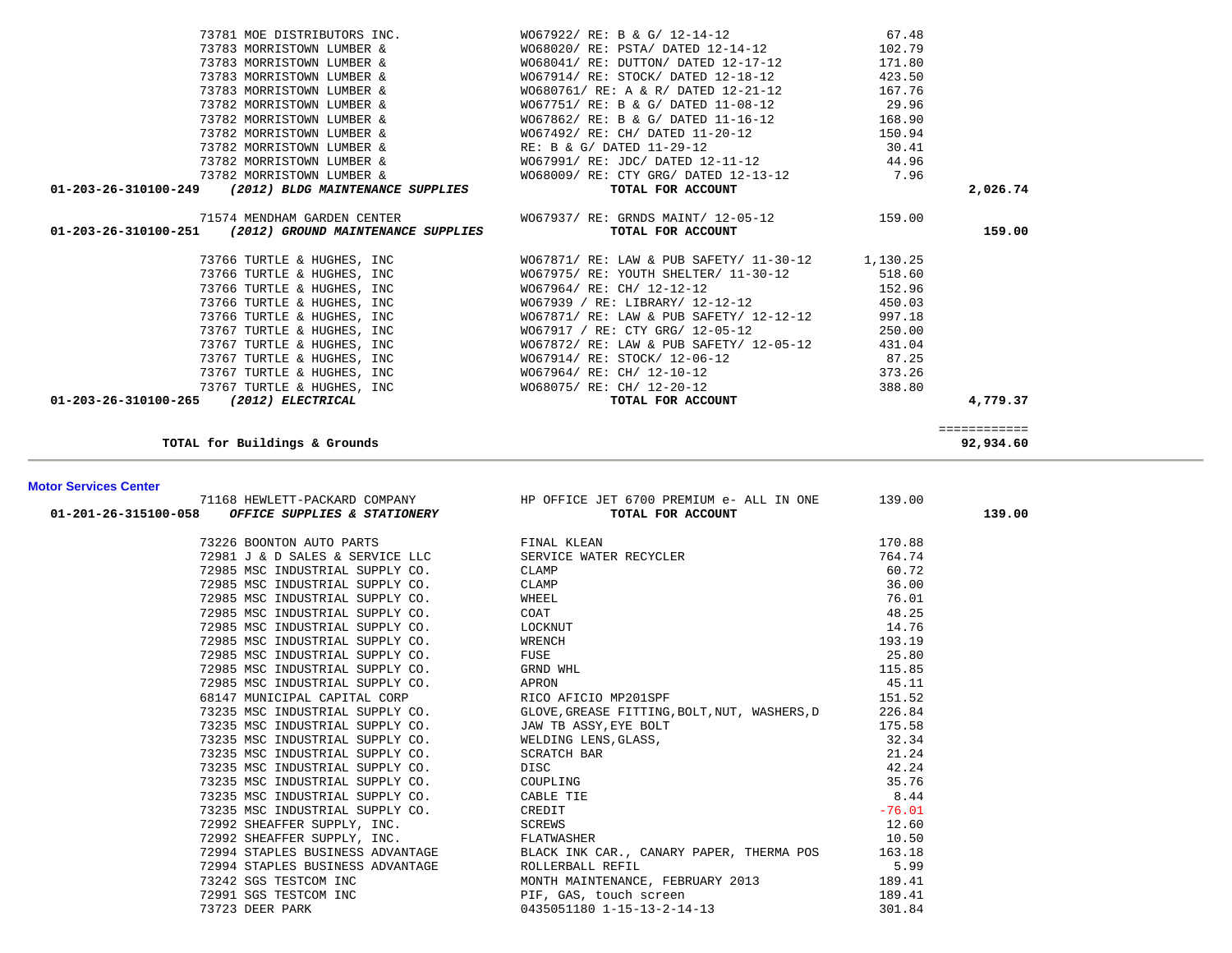| 73222 AMERICAN WEAR INC.                                                                                                                                                                                                                     | UNIFORMS & MATS                                                                                                                                                                                                                                                                                                                                                                                                                           | 255.74            |           |
|----------------------------------------------------------------------------------------------------------------------------------------------------------------------------------------------------------------------------------------------|-------------------------------------------------------------------------------------------------------------------------------------------------------------------------------------------------------------------------------------------------------------------------------------------------------------------------------------------------------------------------------------------------------------------------------------------|-------------------|-----------|
| 73222 AMERICAN WEAR INC.                                                                                                                                                                                                                     |                                                                                                                                                                                                                                                                                                                                                                                                                                           | 202.75            |           |
| 73222 AMERICAN WEAR INC.                                                                                                                                                                                                                     | ONLEORMS & MATS                                                                                                                                                                                                                                                                                                                                                                                                                           | 255.74            |           |
| UNIFORM & CLOTHING ALLOWANCE<br>01-201-26-315100-207                                                                                                                                                                                         | MATS<br>MATS<br><b>TOTAL FOR ACCOUNT</b>                                                                                                                                                                                                                                                                                                                                                                                                  |                   | 714.23    |
|                                                                                                                                                                                                                                              |                                                                                                                                                                                                                                                                                                                                                                                                                                           |                   |           |
| 72350 SNAP ON INDUSTRIAL $3/4$ INCH IMPACT WRENCH                                                                                                                                                                                            | 213.00                                                                                                                                                                                                                                                                                                                                                                                                                                    |                   |           |
| 01-201-26-315100-239 SMALL TOOLS                                                                                                                                                                                                             | TOTAL FOR ACCOUNT                                                                                                                                                                                                                                                                                                                                                                                                                         |                   | 213.00    |
|                                                                                                                                                                                                                                              |                                                                                                                                                                                                                                                                                                                                                                                                                                           | 239.34            |           |
| 72979 GOODYEAR AUTO SERVICE<br>- TIRES<br>01-201-26-315100-245<br>TIRES                                                                                                                                                                      | TOTAL FOR ACCOUNT                                                                                                                                                                                                                                                                                                                                                                                                                         |                   | 239.34    |
|                                                                                                                                                                                                                                              |                                                                                                                                                                                                                                                                                                                                                                                                                                           |                   |           |
|                                                                                                                                                                                                                                              | 72988 TOMAR INDUSTRIES INC<br>72988 TOMAR INDUSTRIES INC<br>72988 TOMAR INDUSTRIES INC<br>73244 TOMAR INDUSTRIES INC<br>73244 TOMAR INDUSTRIES INC<br>12224 TOMAR INDUSTRIES INC<br>22224 TOMAR INDUSTRIES INC                                                                                                                                                                                                                            | $32.00$<br>520.00 |           |
|                                                                                                                                                                                                                                              |                                                                                                                                                                                                                                                                                                                                                                                                                                           | 520.00            |           |
|                                                                                                                                                                                                                                              |                                                                                                                                                                                                                                                                                                                                                                                                                                           | 81.50             |           |
|                                                                                                                                                                                                                                              |                                                                                                                                                                                                                                                                                                                                                                                                                                           | 326.40            |           |
| 73244 TOMAR INDUSTRIES INC<br>2 JANITORIAL SUPPLIES<br>01-201-26-315100-252                                                                                                                                                                  | TOTAL FOR ACCOUNT                                                                                                                                                                                                                                                                                                                                                                                                                         |                   | 959.90    |
|                                                                                                                                                                                                                                              | $\begin{tabular}{l c c c c} \multicolumn{1}{c}{\textbf{REMAN RERA}} & \multicolumn{1}{c}{2,400.00} \\ \multicolumn{1}{c}{\textbf{GRP 31 STUD 925C}} & \multicolumn{1}{c}{2,400.00} \\ \multicolumn{1}{c}{\textbf{JIB TOP, PIN}} & \multicolumn{1}{c}{445.89} \\ \multicolumn{1}{c}{\textbf{WBIICERBERER}} \\ \multicolumn{1}{c}{\textbf{ALTERBATER}} & \multicolumn{1}{c}{\textbf{S31-3}} \\ \multicolumn{1}{c}{\textbf{CLRE REBATER}} &$ |                   |           |
|                                                                                                                                                                                                                                              |                                                                                                                                                                                                                                                                                                                                                                                                                                           |                   |           |
|                                                                                                                                                                                                                                              |                                                                                                                                                                                                                                                                                                                                                                                                                                           |                   |           |
| 19974 AIR BRAKE & EQUIPMENT 19974 AIR BRAKE & EQUIPMENT 19974 AIR BRAKE & EQUIPMENT 19975 (STEP 31 STUD                                                                                                                                      |                                                                                                                                                                                                                                                                                                                                                                                                                                           |                   |           |
| 73013 GARDEN STATE ENGINE &                                                                                                                                                                                                                  |                                                                                                                                                                                                                                                                                                                                                                                                                                           |                   |           |
| 72982 JESCO INC.                                                                                                                                                                                                                             |                                                                                                                                                                                                                                                                                                                                                                                                                                           |                   |           |
| 72982 JESCO INC.                                                                                                                                                                                                                             |                                                                                                                                                                                                                                                                                                                                                                                                                                           |                   |           |
| 72984 MID-ATLANTIC TRUCK CENTRE INC                                                                                                                                                                                                          |                                                                                                                                                                                                                                                                                                                                                                                                                                           |                   |           |
| 72984 MID-ATLANTIC TRUCK CENTRE INC                                                                                                                                                                                                          |                                                                                                                                                                                                                                                                                                                                                                                                                                           |                   |           |
| 72984 MID-ATLANTIC TRUCK CENTRE INC                                                                                                                                                                                                          |                                                                                                                                                                                                                                                                                                                                                                                                                                           |                   |           |
| 70664 MID-ATLANTIC TRUCK CENTRE INC                                                                                                                                                                                                          |                                                                                                                                                                                                                                                                                                                                                                                                                                           |                   |           |
| 70664 MID-ATLANTIC TRUCK CENTRE INC                                                                                                                                                                                                          |                                                                                                                                                                                                                                                                                                                                                                                                                                           |                   |           |
| 70664 MID-ATLANTIC TRUCK CENTRE INC                                                                                                                                                                                                          |                                                                                                                                                                                                                                                                                                                                                                                                                                           |                   |           |
| 70664 MID-ATLANTIC TRUCK CENTRE INC                                                                                                                                                                                                          |                                                                                                                                                                                                                                                                                                                                                                                                                                           |                   |           |
| 70664 MID-ATLANTIC TRUCK CENTRE INC                                                                                                                                                                                                          |                                                                                                                                                                                                                                                                                                                                                                                                                                           |                   |           |
| 70664 MID-ATLANTIC TRUCK CENTRE INC                                                                                                                                                                                                          |                                                                                                                                                                                                                                                                                                                                                                                                                                           |                   |           |
| 70664 MID-ATLANTIC TRUCK CENTRE INC                                                                                                                                                                                                          |                                                                                                                                                                                                                                                                                                                                                                                                                                           |                   |           |
| 70664 MID-ATLANTIC TRUCK CENTRE INC                                                                                                                                                                                                          |                                                                                                                                                                                                                                                                                                                                                                                                                                           |                   |           |
| 72983 KENVIL POWER EQUIPMENT, INC.                                                                                                                                                                                                           |                                                                                                                                                                                                                                                                                                                                                                                                                                           |                   |           |
| 73234 MID-ATLANTIC TRUCK CENTRE INC                                                                                                                                                                                                          |                                                                                                                                                                                                                                                                                                                                                                                                                                           |                   |           |
|                                                                                                                                                                                                                                              |                                                                                                                                                                                                                                                                                                                                                                                                                                           |                   |           |
| 72323 AIR BRAKE & EQUIPMENT<br>72323 AIR BRAKE & EQUIPMENT                                                                                                                                                                                   |                                                                                                                                                                                                                                                                                                                                                                                                                                           |                   |           |
|                                                                                                                                                                                                                                              |                                                                                                                                                                                                                                                                                                                                                                                                                                           |                   |           |
| 73229 CLIFFSIDE BODY CORP                                                                                                                                                                                                                    |                                                                                                                                                                                                                                                                                                                                                                                                                                           |                   |           |
| 73231 GUARANTEED REBUILDERS INC                                                                                                                                                                                                              | STARTER                                                                                                                                                                                                                                                                                                                                                                                                                                   | 250.00            |           |
| 73231 GUARANTEED REBUILDERS INC                                                                                                                                                                                                              | ALTERNATOR                                                                                                                                                                                                                                                                                                                                                                                                                                | 310.00            |           |
|                                                                                                                                                                                                                                              |                                                                                                                                                                                                                                                                                                                                                                                                                                           |                   |           |
|                                                                                                                                                                                                                                              |                                                                                                                                                                                                                                                                                                                                                                                                                                           |                   |           |
|                                                                                                                                                                                                                                              |                                                                                                                                                                                                                                                                                                                                                                                                                                           |                   |           |
| 3231 GUARANTEED REBUILDERS INC<br>73231 GUARANTEED REBUILDERS INC<br>73239 REED SYSTEMS, LTD.<br>72989 TRICO EQUIPMENT SERVICES LLC<br>72989 TRICO EQUIPMENT SERVICES LLC<br>829.93<br>829 RELT, GASKET, O RING, THERMOSTAT, WATER PUM<br>75 |                                                                                                                                                                                                                                                                                                                                                                                                                                           |                   | 13,042.13 |
|                                                                                                                                                                                                                                              |                                                                                                                                                                                                                                                                                                                                                                                                                                           |                   |           |
| 71816 ZEE MEDICAL INC.<br>SAFETY ITEMS<br>01-201-26-315100-266                                                                                                                                                                               | FIRST AID SUPPLIES<br>TOTAL 1<br>TOTAL FOR ACCOUNT                                                                                                                                                                                                                                                                                                                                                                                        | 220.67            | 220.67    |
|                                                                                                                                                                                                                                              |                                                                                                                                                                                                                                                                                                                                                                                                                                           |                   |           |
| 72976 BEYER FORD                                                                                                                                                                                                                             | SWITCH ASY                                                                                                                                                                                                                                                                                                                                                                                                                                | 77.05             |           |
| 73223 ARCOLA SALES & SERVICE CORP                                                                                                                                                                                                            | VEHICLE REPAIRS (11-21)                                                                                                                                                                                                                                                                                                                                                                                                                   | 512.71            |           |
| 73230 D&B AUTO SUPPLY                                                                                                                                                                                                                        | BRAKE PADS                                                                                                                                                                                                                                                                                                                                                                                                                                | 177.00            |           |
| 73230 D&B AUTO SUPPLY                                                                                                                                                                                                                        | PIPE, MUFFLER, TAIL PIPE, UBOLT, FILTER, ROT                                                                                                                                                                                                                                                                                                                                                                                              | 701.03            |           |
| 73230 D&B AUTO SUPPLY                                                                                                                                                                                                                        | HUB BEARING, FILTER, HEADLAMP, PAD, LENS, FI                                                                                                                                                                                                                                                                                                                                                                                              | 381.09            |           |
| 73230 D&B AUTO SUPPLY                                                                                                                                                                                                                        | PIGTAIL, BULB                                                                                                                                                                                                                                                                                                                                                                                                                             | 69.16             |           |
| 73230 D&B AUTO SUPPLY                                                                                                                                                                                                                        | HOOD, GAS CAN, PUMP, RESV, THERMOSTAT                                                                                                                                                                                                                                                                                                                                                                                                     | 289.71            |           |
| 73230 D&B AUTO SUPPLY                                                                                                                                                                                                                        | CREDIT                                                                                                                                                                                                                                                                                                                                                                                                                                    | $-6.25$           |           |
| 72960 D&B AUTO SUPPLY                                                                                                                                                                                                                        | BEARING KIT, HUB ASSY, SENSOR, AIR FLOW SE                                                                                                                                                                                                                                                                                                                                                                                                | 885.52            |           |
| 72960 D&B AUTO SUPPLY                                                                                                                                                                                                                        | CONNECTOR, ROTOR, PAD, SEAL, LUBE, FUSE HOLD                                                                                                                                                                                                                                                                                                                                                                                              | 366.84            |           |
| 72960 D&B AUTO SUPPLY                                                                                                                                                                                                                        | CALIPER BRACKET, PIN KIT, CAP, 13PC6PTCOMB                                                                                                                                                                                                                                                                                                                                                                                                | 761.31            |           |

 **01-201-26-315100-098** *OTHER OPERATING&REPAIR SUPPLY* **TOTAL FOR ACCOUNT 3,042.19**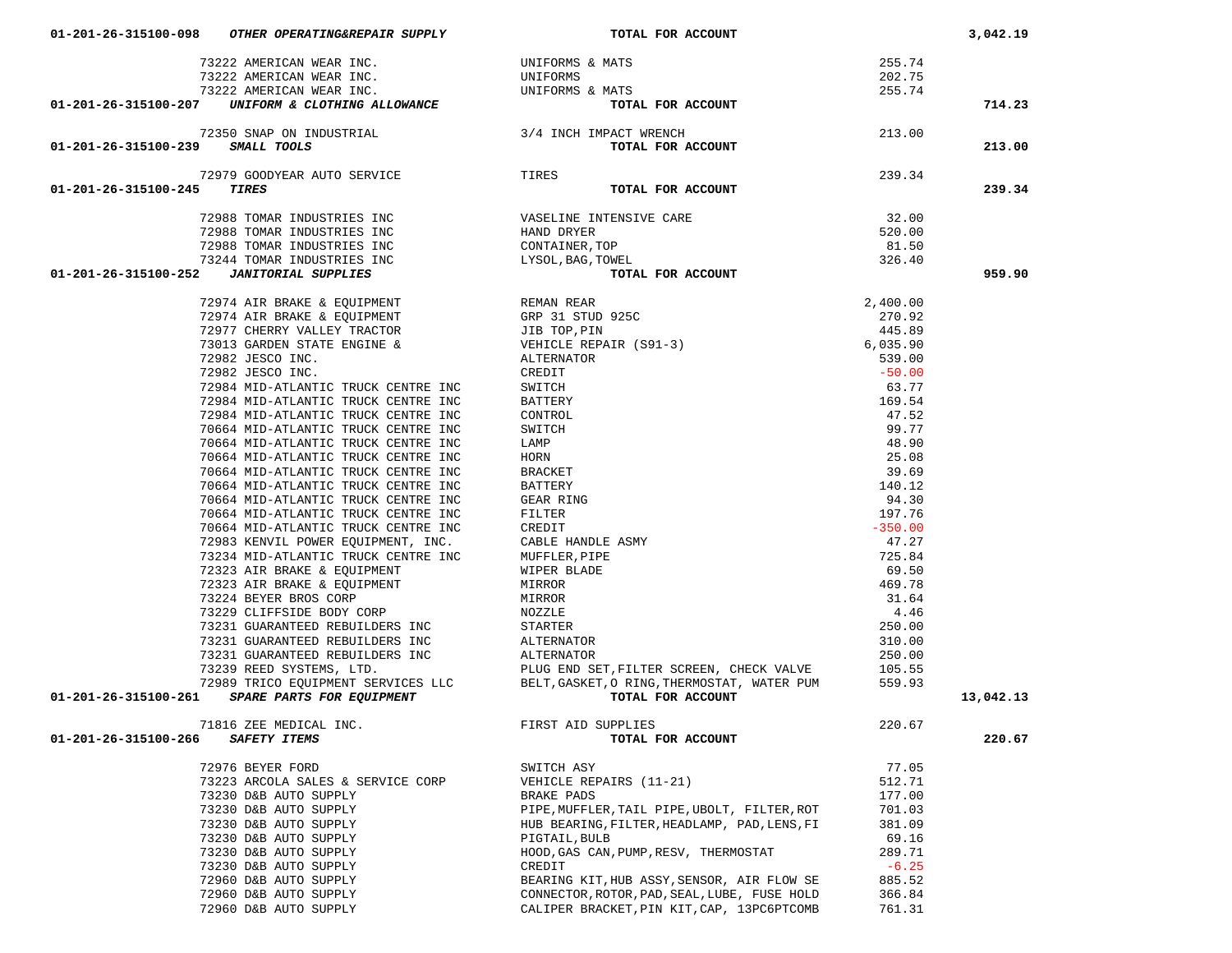============

73241 ROUTE 23 AUTO MALL LLC 73241 ROUTE 23 AUTO MALL LLC 73241 ROUTE 23 AUTO MALL LLC 01-201-26-315100-291 *VEHICLE REPAIRS* 71181 DAVID WEBER OIL COMPANY 01-203-26-315100-232 (2012) LUBRICANTS & ANTI FREEZE 72988 TOMAR INDUSTRIES INC  **01-203-26-315100-252** *(2012) JANITORIAL SUPPLIES* **TOTAL FOR ACCOUNT 181.80** 69945 PENNJERSEY MACHINERY, LLC 01-203-26-315100-261 *(2012) SPARE PARTS FOR EQUIPMENT*  ============ **TOTAL for Motor Services Center 34,664.29 Mosquito Extermination Commiss** 74324 MORRIS COUNTY MOSQUITO 2013 TEMPORARY APPROPRIATION 3RD PAYMENT 70,000.00  **01-201-26-320105-090** *EXPENDITURES* **TOTAL FOR ACCOUNT 70,000.00**

72960 D&B AUTO SUPPLY 72960 D&B AUTO SUPPLY 72960 D&B AUTO SUPPLY 72960 D&B AUTO SUPPLY 72960 D&B AUTO SUPPLY

73225 BEYER FORD 73225 BEYER FORD

72993 SMITH MOTOR CO., INC. 73237 NIELSEN DODGE - C-J-R 73237 NIELSEN DODGE - C-J-R 72990 ROUTE 23 AUTO MALL LLC 72990 ROUTE 23 AUTO MALL LLC 72990 ROUTE 23 AUTO MALL LLC 72990 ROUTE 23 AUTO MALL LLC 72990 ROUTE 23 AUTO MALL LLC 72990 ROUTE 23 AUTO MALL LLC 73241 ROUTE 23 AUTO MALL LLC 73241 ROUTE 23 AUTO MALL LLC

72978 FLEMINGTON BUICK CHEVROLET 72986 NIELSEN DODGE - C-J-R 72986 NIELSEN DODGE - C-J-R 72986 NIELSEN DODGE - C-J-R 72986 NIELSEN DODGE - C-J-R 72986 NIELSEN DODGE - C-J-R 72986 NIELSEN DODGE - C-J-R 72987 PLAINSMAN AUTO SUPPLY 72987 PLAINSMAN AUTO SUPPLY 72987 PLAINSMAN AUTO SUPPLY 72987 PLAINSMAN AUTO SUPPLY 72987 PLAINSMAN AUTO SUPPLY 73238 PLAINSMAN AUTO SUPPLY 73238 PLAINSMAN AUTO SUPPLY 73238 PLAINSMAN AUTO SUPPLY 73238 PLAINSMAN AUTO SUPPLY 73238 PLAINSMAN AUTO SUPPLY 73243 SMITH MOTOR CO., INC. 73243 SMITH MOTOR CO., INC. 73243 SMITH MOTOR CO., INC. 73243 SMITH MOTOR CO., INC. 73243 SMITH MOTOR CO., INC.

| COMPRESSOR, BELT, TENSIONER, STARTER, BELT,                             | 557.01    |           |
|-------------------------------------------------------------------------|-----------|-----------|
| FILTER, ALARM, BULB, PADS, BLOWER MOTOR RESI                            | 260.30    |           |
| CREDIT                                                                  | $-124.07$ |           |
| CREDIT                                                                  | $-184.14$ |           |
| CREDIT                                                                  | $-6.15$   |           |
| GASKET KIT, BOLT                                                        | 252.15    |           |
| SHAFT                                                                   | 495.20    |           |
| SWITCH                                                                  | 46.96     |           |
| SWITCH-OIL, BALLJOINT                                                   | 135.76    |           |
| <b>BLADE</b>                                                            | 110.72    |           |
| <b>BLADE</b>                                                            | 12.24     |           |
| BALLJOINT                                                               | 88.80     |           |
|                                                                         | 508.91    |           |
| HUB BEARING ASSY, BALL JOINT, BEARING CON                               |           |           |
| BULB. CABLE TERMINAL                                                    | 29.90     |           |
| GREASE FITTING, CYLINDER, SHOES                                         | 52.66     |           |
| BALL JOINT                                                              | 53.38     |           |
| BEARING CONE, GAS CAP, PIGTAIL                                          | 79.94     |           |
| HI TEMP RTV, BELT                                                       | 45.99     |           |
| HOSE ASY                                                                | 21.48     |           |
| BULB, OIL, HOS ASY, THERMOSTAT, THERMOSTAT                              | 575.87    |           |
| SPARK PLUGS                                                             | 35.08     |           |
| SEAL BEAM, SHOE ASY                                                     | 57.71     |           |
| 4-BUTTON KEY                                                            | 81.87     |           |
| STRIKER                                                                 | 39.36     |           |
| PANEL ASY                                                               | 48.59     |           |
| SEAL, NUT                                                               | 96.16     |           |
| LIFT ASY                                                                | 79.54     |           |
| SENSOR ASY                                                              | 70.04     |           |
| KIT                                                                     | 387.49    |           |
| TANK ASY, SEAL, SHIELD-BRAKE, PIN, BOOT, S                              | 1,939.28  |           |
| MODULE                                                                  | 235.36    |           |
| <b>BATTERY</b>                                                          | 116.00    |           |
| <b>SCREW &amp; NUTS</b>                                                 | 71.92     |           |
| SWITCH                                                                  | 9.69      |           |
| BATTERY                                                                 | 299.88    |           |
| BRAKE KIT, ROTOR, CLAMP AND MUFFLER                                     | 218.41    |           |
| GRILLE                                                                  | 51.14     |           |
| CREDIT                                                                  | $-9.36$   |           |
| CLAMP, MUFFLER AND PIPE                                                 | 529.91    |           |
| PAD                                                                     |           |           |
|                                                                         | 57.56     |           |
| VALVE                                                                   | 39.76     |           |
| CANISTER ASY, SEPARATOR, SLEEVE                                         | 211.90    |           |
| FILTER                                                                  | 57.72     |           |
| TOTAL FOR ACCOUNT                                                       |           | 11,953.09 |
| 15W40 OIL, 32 AW HYDRAULIC OIL, WASHER FL 3,080.10<br>TOTAL FOR ACCOUNT |           | 3,080.10  |
| TIRE SHINE, CLEANER, RUST FREE<br>TOTAL FOR ACCOUNT                     | 181.80    | 181.80    |
| SILENCER                                                                | 878.84    |           |
| TOTAL FOR ACCOUNT                                                       |           | 878.84    |
|                                                                         |           |           |
|                                                                         |           |           |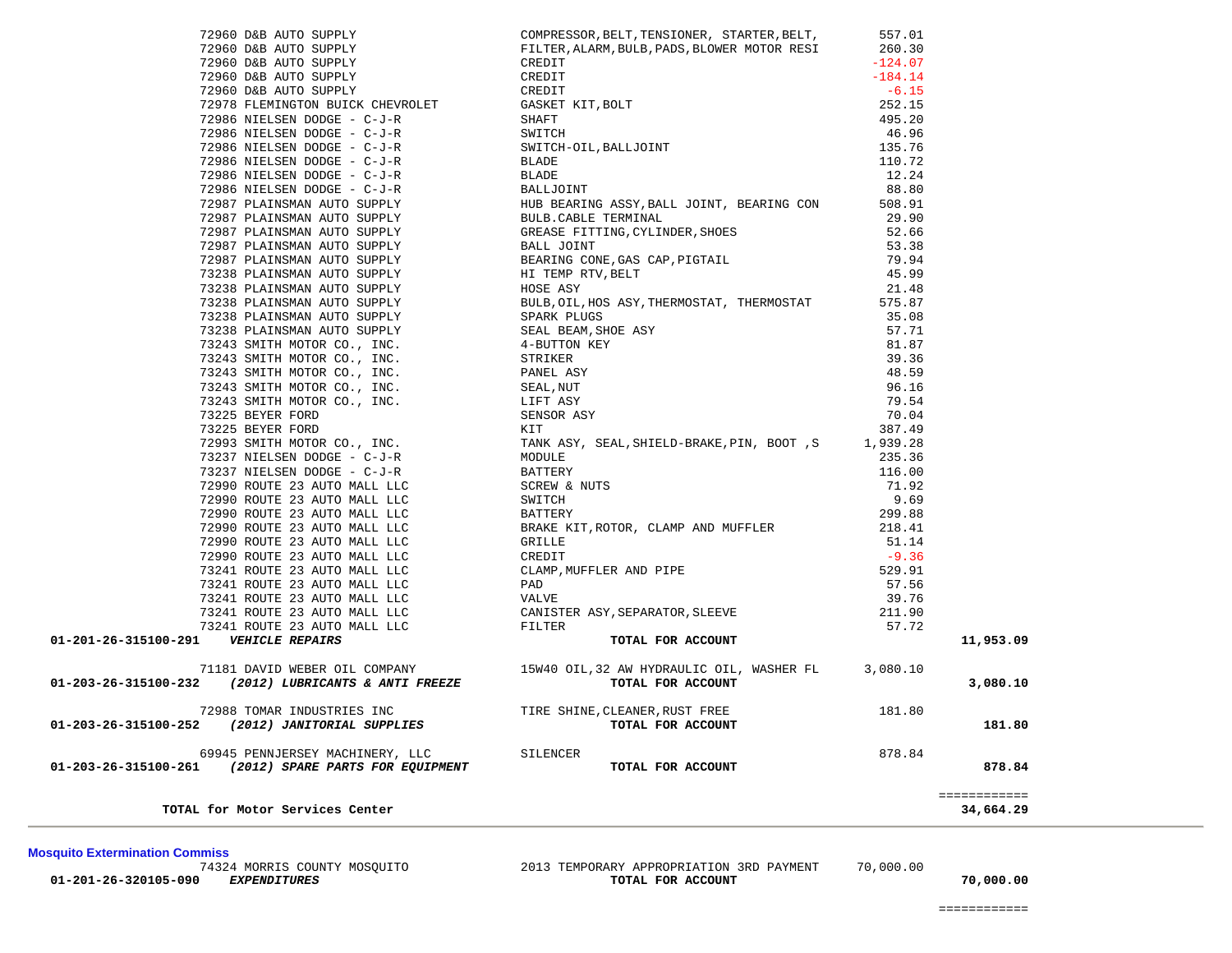| <b>Health Management</b>                                                                              |                                                                                           |                  |                          |
|-------------------------------------------------------------------------------------------------------|-------------------------------------------------------------------------------------------|------------------|--------------------------|
| 73915 ATLANTIC HEALTH SERVICES<br>$01 - 201 - 27 - 330100 - 079$<br>SPECIAL PROJECTS                  | TB Clinic Services - January 2013<br>TOTAL FOR ACCOUNT                                    | 10,000.00        | 10,000.00                |
| 74098 FASTER URGENT CARE<br>72726 GRAINGER<br>01-201-27-330100-084<br>OTHER OUTSIDE SERVICES          | Fixed Portion Healthcare Management<br>Account #866829369 Item 5WG21<br>TOTAL FOR ACCOUNT | 250.00<br>131.76 | 381.76                   |
| 72455 KYOCERA MITA AMERICA, INC.<br>$01 - 201 - 27 - 330100 - 164$<br>OFFICE MACHINES - RENTAL        | Acct# 7629689-048 lease for copier invoi<br>TOTAL FOR ACCOUNT                             | 655.77           | 655.77                   |
| 73824 DEER PARK<br>$01 - 201 - 27 - 330100 - 258$<br><b>EOUIPMENT</b>                                 | 0434540191 billing period 1/15/13-2/14/1<br>TOTAL FOR ACCOUNT                             | 35.85            | 35.85                    |
| 69074 VEOLIA ES TECHNICAL SOLUTION, LLC<br>01-203-27-330100-231<br>(2012) HAZARDOUS MATERIAL DISPOSAL | Smoke Detector Removal/Disposal per Atta<br>TOTAL FOR ACCOUNT                             | 1,080.00         | 1,080.00                 |
| TOTAL for Health Management                                                                           |                                                                                           |                  | ===========<br>12,153.38 |

**Human Services** 

| 73147 DAILY RECORD                                          | 2013 meeting dates to be printed in the  | 77.64  |              |
|-------------------------------------------------------------|------------------------------------------|--------|--------------|
| 01-201-27-331100-028<br><b>BOOKS &amp; PERIODICALS</b>      | TOTAL FOR ACCOUNT                        |        | 77.64        |
| 71977 SHI INTERNATIONAL CORP                                | Adobe Acrobat pro 11                     | 352.61 |              |
| 01-201-27-331100-059<br><i>OTHER GENERAL EXPENSES</i>       | TOTAL FOR ACCOUNT                        |        | 352.61       |
| 74281 COUNTY OF MORRIS                                      | 2ND 1/2 2/13 METERED MAIL                | 12.72  |              |
| 01-201-27-331100-068<br>POSTAGE & METERED MAIL              | TOTAL FOR ACCOUNT                        |        | 12.72        |
| 73351 SODEXO INC & AFFILIATES                               | Refreshements for 18 people for the HSAC | 135.20 |              |
| 73350 SODEXO INC & AFFILIATES                               | Refreshments for 18 people MHSAAB Mtg he | 141.80 |              |
| 01-201-27-331100-088<br>MEETING EXP ADVISORY BOARD ETC      | TOTAL FOR ACCOUNT                        |        | 277.00       |
| 72882 STAPLES BUSINESS ADVANTAGE                            | HP 49A Toner item 577281                 | 59.62  |              |
| 72882 STAPLES BUSINESS ADVANTAGE                            | Bic Reaction Gel Pen item 753945         | 23.04  |              |
| 72882 STAPLES BUSINESS ADVANTAGE                            | Hanging dividers item ess59252           | 55.40  |              |
| 72882 STAPLES BUSINESS ADVANTAGE                            | Binder ring item Ave79365                | 15.20  |              |
| 72882 STAPLES BUSINESS ADVANTAGE                            | 3M underdesk keyboard tray item 683899   | 243.41 |              |
| 01-203-27-331100-058<br>(2012) OFFICE SUPPLIES & STATIONERY | TOTAL FOR ACCOUNT                        |        | 396.67       |
|                                                             |                                          |        | ============ |
| TOTAL for Human Services                                    |                                          |        | 1,116.64     |

**Youth Shelter** 

| 73828 W.B. MASON COMPANY INC                         | Resident Craft Supplies             | 488.93 |        |
|------------------------------------------------------|-------------------------------------|--------|--------|
| 01-201-27-331110-058<br>OFFICE SUPPLIES & STATIONERY | TOTAL FOR ACCOUNT                   |        | 488.93 |
|                                                      |                                     |        |        |
| 72527 MORRIS COUNTY PARK COMMISSION                  | 1/4 Skating Activity                | 21.00  |        |
| 72527 MORRIS COUNTY PARK COMMISSION                  | 1/9 Skating Activity                | 6.50   |        |
| 72527 MORRIS COUNTY PARK COMMISSION                  | 1/10 Skating Activity               | 9.50   |        |
| 72527 MORRIS COUNTY PARK COMMISSION                  | 1/11 Skating Activity               | 10.50  |        |
| 72527 MORRIS COUNTY PARK COMMISSION                  | 1/16 Skating Activity               | 6.50   |        |
| 72527 MORRIS COUNTY PARK COMMISSION                  | 1/18 Skaating Activity              | 19.00  |        |
| 72527 MORRIS COUNTY PARK COMMISSION                  | 1/22 Skating Activity               | 9.50   |        |
| 72527 MORRIS COUNTY PARK COMMISSION                  | 1/31 Skating Activity               | 19.00  |        |
| 74002 THOMAS POLLIO                                  | Petty Cash Reimbursements           | 123.62 |        |
| 73454 WAL-MART STORE                                 | 6032-2020-2016-8804 Current Charges | 139.45 |        |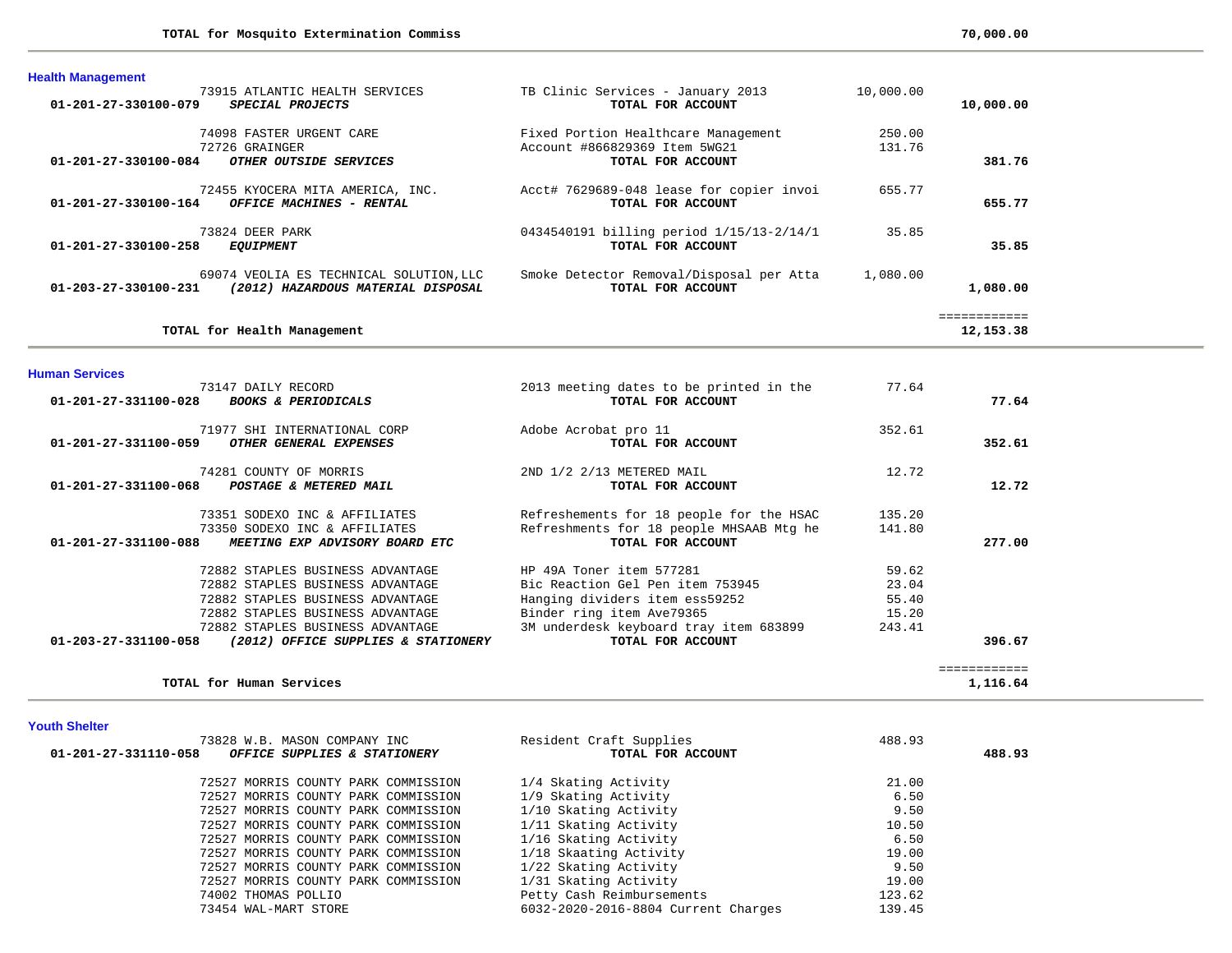| 01-201-27-331110-059                    | OTHER GENERAL EXPENSES                                                        | TOTAL FOR ACCOUNT                               |           | 364.57       |  |
|-----------------------------------------|-------------------------------------------------------------------------------|-------------------------------------------------|-----------|--------------|--|
|                                         | 73487 ALBERTSON INC                                                           | 6030 3751 0002 6118 Closing date 2/5/13         | 85.47     |              |  |
|                                         | 73827 SODEXO INC & AFFILIATES                                                 | $1/5 - 2/1/13$ Service Fee                      | 2,812.56  |              |  |
|                                         | 73827 SODEXO INC & AFFILIATES                                                 | Lunch Meals                                     | 731.28    |              |  |
|                                         | 73827 SODEXO INC & AFFILIATES                                                 | Dinner Meals                                    | 747.12    |              |  |
|                                         | 73827 SODEXO INC & AFFILIATES                                                 | Snacks & Groceries                              | 2,118.30  |              |  |
| 01-201-27-331110-185                    | 73830 DEER PARK<br>FOOD                                                       | 0434508388 1-15-13-2-14-13<br>TOTAL FOR ACCOUNT | 20.90     | 6,515.63     |  |
|                                         |                                                                               |                                                 |           |              |  |
| 01-201-27-331110-189                    | 73829 ATLANTIC HEALTH/<br><b>MEDICAL</b>                                      | January 2013<br>TOTAL FOR ACCOUNT               | 6,766.66  | 6,766.66     |  |
|                                         |                                                                               |                                                 |           |              |  |
|                                         | 72525 WHITES HEALTHCARE                                                       | Supply of ResidentMedicines                     | 424.99    |              |  |
| 01-203-27-331110-189                    | $(2012)$ MEDICAL                                                              | TOTAL FOR ACCOUNT                               |           | 424.99       |  |
|                                         |                                                                               |                                                 |           | ============ |  |
|                                         | TOTAL for Youth Shelter                                                       |                                                 |           | 14,560.78    |  |
| <b>Office on Aging</b>                  |                                                                               |                                                 |           |              |  |
|                                         | 73014 CARMEN N. AYALA                                                         | Car Insurance Reimbursement for January,        | 12.00     |              |  |
|                                         | 74008 KRISTINE A. BEIRNE                                                      | Car Insurance Reimbursement for January         | 12.00     |              |  |
|                                         | 73519 JOSEPH BLEVINS                                                          | Car Insurance Reimbursement for January         | 12.00     |              |  |
| 01-201-27-333100-048                    | <b>INSURANCE</b>                                                              | TOTAL FOR ACCOUNT                               |           | 36.00        |  |
|                                         | 73015 STAPLES BUSINESS ADVANTAGE                                              | Dps reman toner HP C9720A BLK 2 Pocket p        | 149.93    |              |  |
|                                         | 73015 STAPLES BUSINESS ADVANTAGE                                              | Lrg 10 dgt dsply slr pwr pink.                  | 9.99      |              |  |
| 01-201-27-333100-058                    | OFFICE SUPPLIES & STATIONERY                                                  | TOTAL FOR ACCOUNT                               |           | 159.92       |  |
|                                         | 74281 COUNTY OF MORRIS                                                        | 2ND 1/2 2/13 METERED MAIL                       | 297.19    |              |  |
| 01-201-27-333100-068                    | POSTAGE & METERED MAIL                                                        | TOTAL FOR ACCOUNT                               |           | 297.19       |  |
|                                         | 73014 CARMEN N. AYALA                                                         | Miles reimbursement for January, 2013           | 61.95     |              |  |
|                                         | 74008 KRISTINE A. BEIRNE                                                      | Miles reimbursement for January 2013            | 29.40     |              |  |
|                                         | 73519 JOSEPH BLEVINS                                                          | Miles reimbursement for January, 2013           | 93.80     |              |  |
|                                         | 73519 JOSEPH BLEVINS                                                          | Tolls-Training in Trenton                       | 5.30      |              |  |
|                                         | 73519 JOSEPH BLEVINS                                                          | Parking-Training in Trenton                     | 8.00      |              |  |
| 01-201-27-333100-082                    | TRAVEL EXPENSE                                                                | TOTAL FOR ACCOUNT                               |           | 198.45       |  |
|                                         | 71297 SHACHIHATA INC. (U.S.A.)                                                | Date Stamp 1 3/8 x 2 1/4 Control # M73          | 177.81    |              |  |
| 01-203-27-333100-058                    | (2012) OFFICE SUPPLIES & STATIONERY                                           | TOTAL FOR ACCOUNT                               |           | 177.81       |  |
|                                         |                                                                               |                                                 |           | ============ |  |
|                                         | TOTAL for Office on Aging                                                     |                                                 |           | 869.37       |  |
|                                         |                                                                               |                                                 |           |              |  |
| <b>Grant in Aid</b>                     |                                                                               |                                                 |           |              |  |
|                                         | 74037 COMMUNITY HOPE INC.                                                     | FOR THE 4TH QUARTER OCT. - DEC 2012 AMT RE      | 14,004.93 |              |  |
| 01-203-27-342000-468                    | (2012) GRANT IN AID GIA: COMMUNITY HOPE                                       | TOTAL FOR ACCOUNT                               |           | 14,004.93    |  |
|                                         |                                                                               |                                                 |           | ============ |  |
|                                         | TOTAL for Grant in Aid                                                        |                                                 |           | 14,004.93    |  |
| <b>Seniors, Disabled &amp; Veterans</b> |                                                                               |                                                 |           |              |  |
|                                         | 73982 DAWN CENTER FOR INDEPENDENT                                             | Dawn 2012-2013 Membership                       | 100.00    |              |  |
| 01-201-27-343100-023                    | ASSOCIATIONS AND MEMBERSHIPS                                                  | TOTAL FOR ACCOUNT                               |           | 100.00       |  |
|                                         |                                                                               |                                                 |           |              |  |
| 01-201-27-343100-036                    | 73849 FAMILY SERVICE OF MORRIS COUNTY<br>CONTRACTED SERVICES - ADULT DAY CARE | Period 1<br>MCADC<br>TOTAL FOR ACCOUNT          | 18,714.48 | 18,714.48    |  |
|                                         |                                                                               |                                                 |           |              |  |
|                                         | 69404 METRO FLAG INC                                                          | Flags, Gross of item #010121 12"x18" 50         | 14,112.00 |              |  |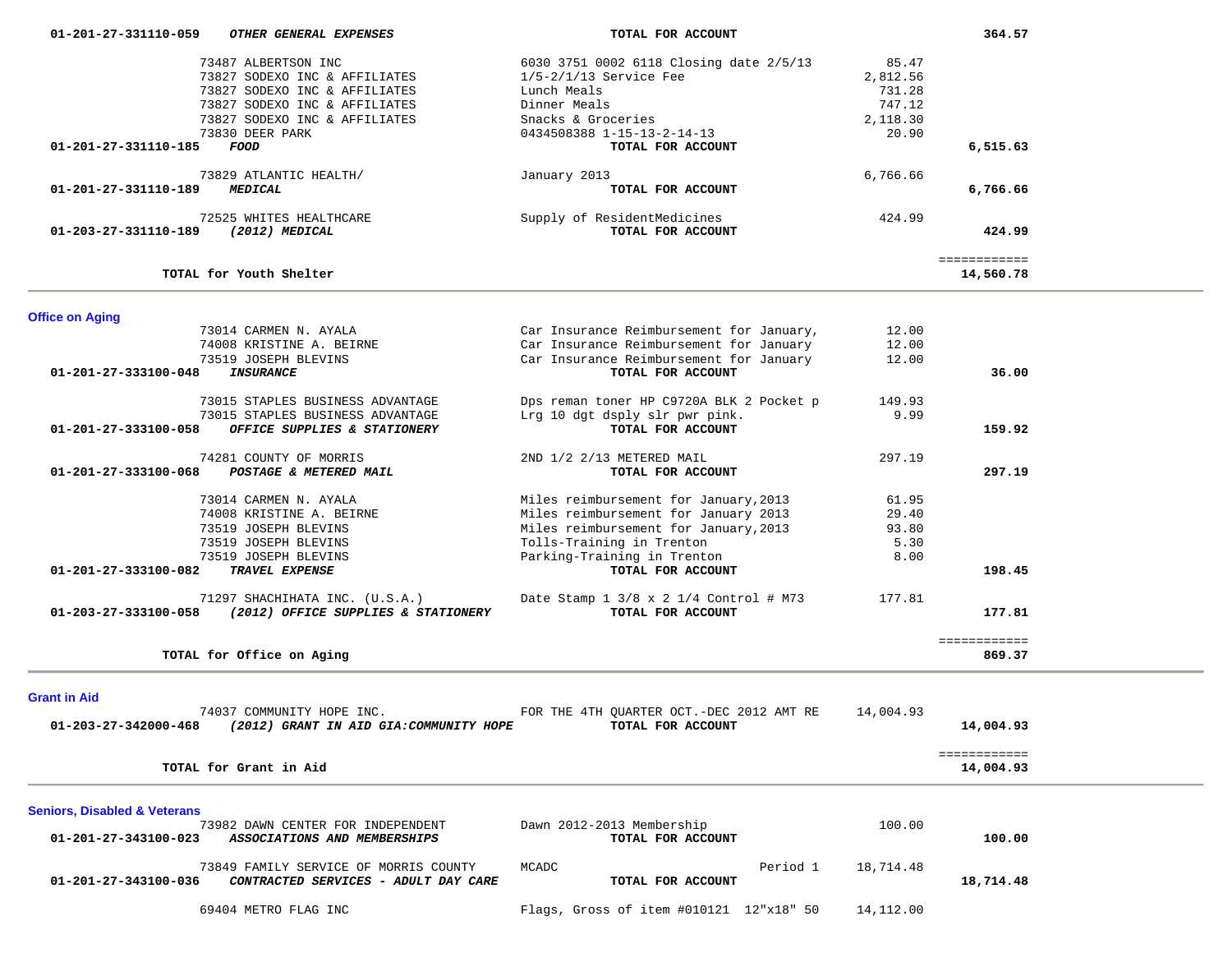| <b>County Board of Social Service</b> |                                                                           |                                                                                                                                                                        |          |          |
|---------------------------------------|---------------------------------------------------------------------------|------------------------------------------------------------------------------------------------------------------------------------------------------------------------|----------|----------|
|                                       | 73310 STAPLES BUSINESS ADVANTAGE                                          | Office Supplies                                                                                                                                                        | 1,319.28 |          |
| 01-201-27-345100-058                  | OFFICE SUPPLIES & STATIONERY                                              | TOTAL FOR ACCOUNT                                                                                                                                                      |          | 1,319.28 |
|                                       | 74180 CITYSIDE ARCHIVES, LTD                                              | TEMPORARY ASSISTANCE                                                                                                                                                   | 477.00   |          |
|                                       | 73960 DEER PARK                                                           | Acct. no. 0434488383/01-15-13 to 02-14-1                                                                                                                               | 220.84   |          |
| 01-201-27-345100-059                  | OTHER GENERAL EXPENSES                                                    | TOTAL FOR ACCOUNT                                                                                                                                                      |          | 697.84   |
|                                       | 74166 AT&T                                                                | OFFICE OF TEMP. ASSISTANCE                                                                                                                                             | 119.57   |          |
|                                       | 74161 AT&T                                                                | OFFICE OF TEMP. ASSISTANCE                                                                                                                                             | 121.48   |          |
|                                       | 74055 VERIZON                                                             | Acct. #973 889-2917 642 14Y/02-14-13 to                                                                                                                                | 1,633.05 |          |
|                                       | 73962 VERIZON                                                             | Acct. no. 973 889-3370 640 33Y/02-14-13                                                                                                                                | 1,815.58 |          |
|                                       | 74164 VERIZON                                                             | OFFICE OF TEMP. ASSISTANCE                                                                                                                                             | 960.51   |          |
|                                       | 74160 VERIZON                                                             | OFFICE OF TEMP. ASSISTANCE                                                                                                                                             | 1,024.39 |          |
| 01-201-27-345100-146                  | <b>TELEPHONE</b>                                                          | TOTAL FOR ACCOUNT                                                                                                                                                      |          | 5,674.58 |
|                                       |                                                                           | 70375 MUNICIPAL CAPITAL CORP RICOH MP 4002 SP - 817.70 / QTR, 3 yr te                                                                                                  | 1,635.40 |          |
|                                       | 70376 MUNICIPAL CAPITAL CORP                                              | RICOH MP 4002SP (No Fax)(415956) INV.#04                                                                                                                               | 1,467.24 |          |
|                                       | 70377 MUNICIPAL CAPITAL CORP                                              | RICOH MPC4502A (416075) INV.#041024013                                                                                                                                 | 1,051.16 |          |
|                                       | 70379 MUNICIPAL CAPITAL CORP                                              | RICOH MP5002SP (with fax)(415958) INV.#0                                                                                                                               | 3,640.16 |          |
| 01-201-27-345100-164                  | OFFICE MACHINES - RENTAL                                                  | TOTAL FOR ACCOUNT                                                                                                                                                      |          | 7,793.96 |
|                                       | 73311 JOHNSTON COMMUNICATIONS                                             | Labor charges on 2/4/13 Ticket #231842                                                                                                                                 | 350.00   |          |
| 01-201-27-345100-166                  | OFFICE MACHINE- REPAIR                                                    | TOTAL FOR ACCOUNT                                                                                                                                                      |          | 350.00   |
|                                       | 74301 CITYSIDE ARCHIVES, LTD OFFICE OF TEMP ASSISTANCE                    |                                                                                                                                                                        | 470.92   |          |
| 01-201-27-345100-257 RENTAL - OTHER   |                                                                           | TOTAL FOR ACCOUNT                                                                                                                                                      |          | 470.92   |
|                                       | 72939 UNITRONIX DATA SYSTEMS INC                                          | Software maintenance for the month of Fe                                                                                                                               | 5,154.31 |          |
|                                       | 73935 JOHNSON & JOHNSON, ESQS                                             | Legal services rendered for 1/13 - CS -                                                                                                                                | 4,005.20 |          |
|                                       | 73935 JOHNSON & JOHNSON, ESOS                                             | Sheinwald v. MCOTA                                                                                                                                                     | 315.95   |          |
| 01-201-27-345100-325 SPECIAL SERVICES |                                                                           | TOTAL FOR ACCOUNT                                                                                                                                                      |          | 9,475.46 |
|                                       | 73308 MAIRA ROGERS                                                        | MAP - Mileage reimb. for January 2013                                                                                                                                  | 20.30    |          |
| 01-201-27-345100-332 MILEAGE          |                                                                           | TOTAL FOR ACCOUNT                                                                                                                                                      |          | 20.30    |
|                                       |                                                                           | Insurance reimb. for January to June 201                                                                                                                               | 72.00    |          |
|                                       | 73308 MAIRA ROGERS<br>73309 SALVATORE CONTINI                             | Insurance reimb. for January to June 201                                                                                                                               | 72.00    |          |
|                                       | 73300 LINDA CARUTH                                                        | ADM - Insurance reimb. from January to J                                                                                                                               | 72.00    |          |
|                                       | 73301 MEAGAN QUINN                                                        | Insurance reimb. for January to June 201                                                                                                                               | 90.00    |          |
|                                       | 73429 ANNA KRAUZE                                                         |                                                                                                                                                                        | 90.00    |          |
|                                       | 73944 DIENANE ETIENNE                                                     |                                                                                                                                                                        | 72.00    |          |
|                                       | 74051 PRISCILLA COLVIN                                                    | FSS - Insurance reimb. for January to June 201<br>FSS - Insurance reimb. for January to Ju<br>MAP - Insurance reimb. for January to Ju<br>ADM - Insurance reimb. for J | 72.00    |          |
| 01-201-27-345100-333                  | OTHER ALLOWANCES                                                          | TOTAL FOR ACCOUNT                                                                                                                                                      |          | 540.00   |
|                                       |                                                                           | Purchase of Microwave                                                                                                                                                  | 262.97   |          |
|                                       | 73310 STAPLES BUSINESS ADVANTAGE<br>73306 F & E CHECK PROTECTOR SALES CO. | One Hedman 5000 Checksigner Triple signa                                                                                                                               | 534.40   |          |
| 01-201-27-345100-334                  | <b>MINOR EQUIPMENT PURCHASES</b>                                          | TOTAL FOR ACCOUNT                                                                                                                                                      |          | 797.37   |
|                                       | 73937 MOLNAR PHARMACY                                                     |                                                                                                                                                                        | 860.25   |          |
|                                       | 73937 MOLNAR PHARMACY                                                     |                                                                                                                                                                        | 181.25   |          |
|                                       | 73937 MOLNAR PHARMACY                                                     |                                                                                                                                                                        | 56.57    |          |
|                                       | 73937 MOLNAR PHARMACY                                                     |                                                                                                                                                                        | 15.00    |          |
|                                       | 73937 MOLNAR PHARMACY                                                     |                                                                                                                                                                        | 4.65     |          |
|                                       | 73937 MOLNAR PHARMACY                                                     |                                                                                                                                                                        | 274.29   |          |
|                                       | 73937 MOLNAR PHARMACY                                                     |                                                                                                                                                                        | 53.79    |          |
|                                       | <b>72027 MOTATA DILADMACV</b>                                             |                                                                                                                                                                        | 221 C    |          |

**TOTAL for Seniors, Disabled & Veterans 32,926.48**

73937 MOLNAR PHARMACY

 ============ 32,926.48

221.65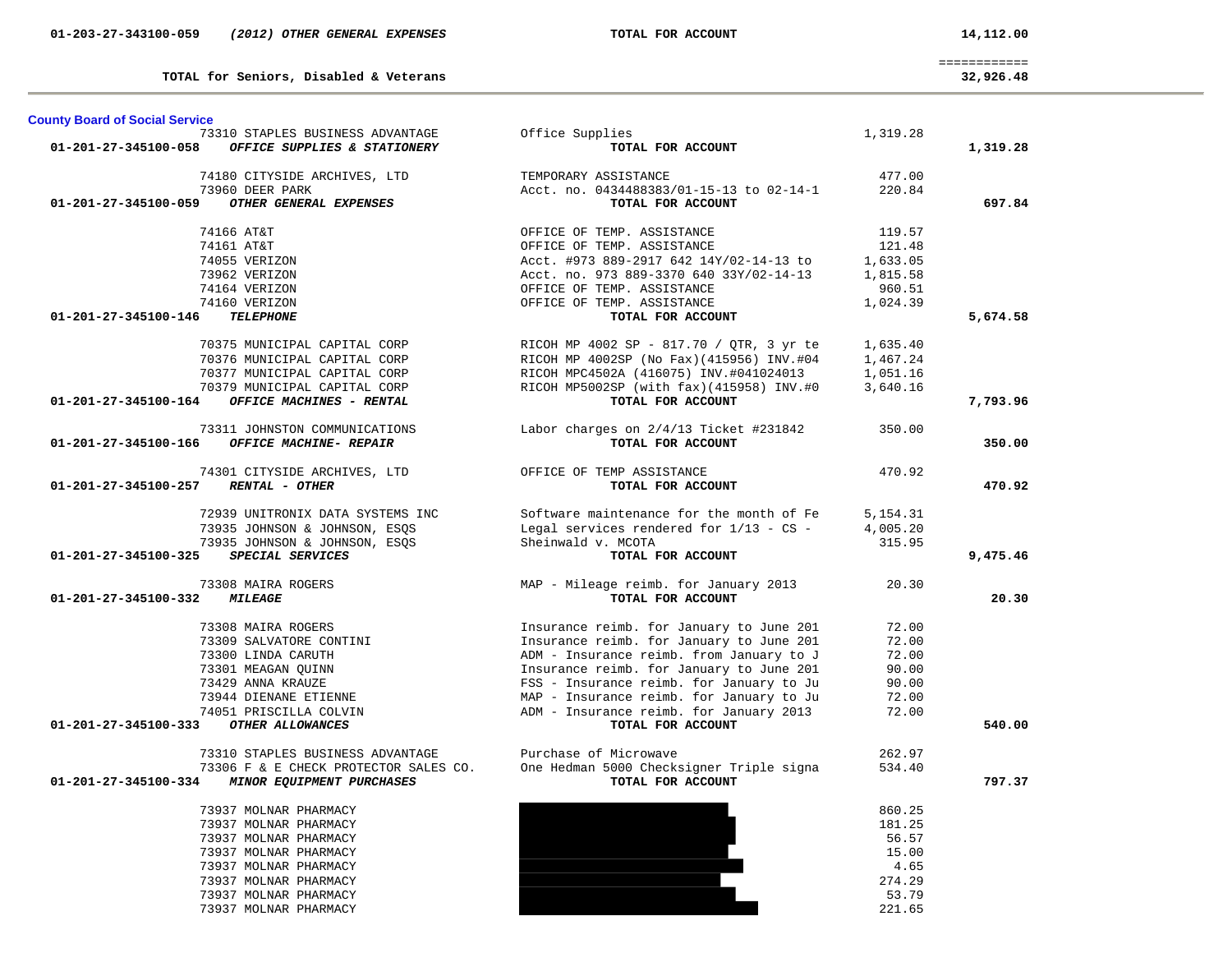| 73937 MOLNAR PHARMACY                                  |                                                               | 16.00     |           |
|--------------------------------------------------------|---------------------------------------------------------------|-----------|-----------|
| 73937 MOLNAR PHARMACY                                  |                                                               | 15.25     |           |
| 73937 MOLNAR PHARMACY                                  |                                                               | 73.53     |           |
| 73938 VALLEY PHARMACY                                  |                                                               | 53.50     |           |
| 73938 VALLEY PHARMACY                                  |                                                               | 282.95    |           |
| 73939 WALGREENS PHARMACY #10379                        |                                                               | 63.98     |           |
| 01-201-27-345100-338<br>HEALTH RELATED SERVICES        | TOTAL FOR ACCOUNT                                             |           | 2,446.45  |
| 73933 NJ TAXI & BLACK CAR SERVICES LLC                 |                                                               | 158.51    |           |
| 73945 NJ TAXI & BLACK CAR SERVICES LLC                 |                                                               | 50.22     |           |
| 73945 NJ TAXI & BLACK CAR SERVICES LLC                 |                                                               | 26.89     |           |
| 73945 NJ TAXI & BLACK CAR SERVICES LLC                 |                                                               | 29.75     |           |
| 73945 NJ TAXI & BLACK CAR SERVICES LLC                 | 02/06/13                                                      | 54.98     |           |
| 73945 NJ TAXI & BLACK CAR SERVICES LLC                 | 02/07/13                                                      | 12.61     |           |
| 73945 NJ TAXI & BLACK CAR SERVICES LLC                 | 02/07/13                                                      | 30.94     |           |
| 73945 NJ TAXI & BLACK CAR SERVICES LLC                 |                                                               | 54.26     |           |
| 73945 NJ TAXI & BLACK CAR SERVICES LLC                 |                                                               | 68.31     |           |
| 73945 NJ TAXI & BLACK CAR SERVICES LLC                 | 01/10/13                                                      | 54.03     |           |
| 73945 NJ TAXI & BLACK CAR SERVICES LLC                 | 01/11/13                                                      | 68.31     |           |
| 73945 NJ TAXI & BLACK CAR SERVICES LLC                 |                                                               | 41.41     |           |
| 73945 NJ TAXI & BLACK CAR SERVICES LLC                 |                                                               | 59.98     |           |
| 73302 NJ TAXI & BLACK CAR SERVICES LLC                 |                                                               | 34.27     |           |
| TRANSPORTATION SERVICES<br>01-201-27-345100-340        | TOTAL FOR ACCOUNT                                             |           | 744.47    |
|                                                        |                                                               |           |           |
| 71879 ATLANTIC TOMORROWS OFFICE                        | Copier maintenance billing from 09/30/12                      | 3,363.91  |           |
| 71879 ATLANTIC TOMORROWS OFFICE                        | Printer maintenance billing from 09/30/1<br>TOTAL FOR ACCOUNT | 720.53    |           |
| (2012) OFFICE MACHINE- REPAIR<br>01-203-27-345100-166  |                                                               |           | 4,084.44  |
| 73309 SALVATORE CONTINI                                | MAP - Mileage reimb. for 10/12 to 12/12                       | 31.50     |           |
| 01-203-27-345100-332<br>(2012) MILEAGE                 | TOTAL FOR ACCOUNT                                             |           | 31.50     |
|                                                        |                                                               |           |           |
| 73309 SALVATORE CONTINI                                | Insurance reimb. for the 4th qtr. of 201                      | 36.00     |           |
| 73301 MEAGAN QUINN                                     | FSS - Insurance reimb. for the year 2012                      | 180.00    |           |
| 73940 SUZANNE VOGLER                                   | FSS - Insurance reimb. for the 3rd qtr.                       | 45.00     |           |
| 01-203-27-345100-333<br>(2012) OTHER ALLOWANCES        | TOTAL FOR ACCOUNT                                             |           | 261.00    |
| 73304 GOODALE PHARMACY & SURGICAL SUPPLY               |                                                               | 71.20     |           |
| 73304 GOODALE PHARMACY & SURGICAL SUPPLY               |                                                               | 58.49     |           |
| 73305 MOLNAR PHARMACY                                  |                                                               | 99.58     |           |
| 73305 MOLNAR PHARMACY                                  |                                                               | 184.42    |           |
| 73305 MOLNAR PHARMACY                                  |                                                               | 131.89    |           |
| 73305 MOLNAR PHARMACY                                  |                                                               | 141.04    |           |
| 73305 MOLNAR PHARMACY                                  |                                                               | 294.26    |           |
| 73305 MOLNAR PHARMACY                                  |                                                               | 128.80    |           |
| 73937 MOLNAR PHARMACY                                  |                                                               | 268.55    |           |
| 01-203-27-345100-338<br>(2012) HEALTH RELATED SERVICES | TOTAL FOR ACCOUNT                                             |           | 1,378.23  |
|                                                        |                                                               |           |           |
| 73297 WHIPPANY LODGING LLC.                            |                                                               | 350.00    |           |
| 73297 WHIPPANY LODGING LLC.                            | $11/19 - 25/12$                                               | 350.00    |           |
| 01-203-27-345100-339 (2012) PROTECTIVE CASE MANAGEMENT | TOTAL FOR ACCOUNT                                             |           | 700.00    |
| 73933 NJ TAXI & BLACK CAR SERVICES LLC                 | 12/14/12                                                      | 179.45    |           |
| 73933 NJ TAXI & BLACK CAR SERVICES LLC                 | 12/18/12                                                      | 158.51    |           |
| 73933 NJ TAXI & BLACK CAR SERVICES LLC                 | 12/20/12                                                      | 179.45    |           |
| 73933 NJ TAXI & BLACK CAR SERVICES LLC                 | 12/24/12                                                      | 179.45    |           |
| 73933 NJ TAXI & BLACK CAR SERVICES LLC                 |                                                               | 53.07     |           |
| 73933 NJ TAXI & BLACK CAR SERVICES LLC                 |                                                               | 36.89     |           |
| (2012) TRANSPORTATION SERVICES<br>01-203-27-345100-340 | TOTAL FOR ACCOUNT                                             |           | 786.82    |
|                                                        |                                                               |           |           |
| 71881 TREASURER. ST OF NJ                              | CSP Collection Intercept Fees (Pre-Offse                      | 125.82    |           |
| 71882 TREASURER. ST OF NJ                              | CSP Collection Intercept Fees for the qu                      | 12,291.16 |           |
| (2012) COLLECTION SERVICE FEES<br>01-203-27-345100-353 | TOTAL FOR ACCOUNT                                             |           | 12,416.98 |

73937 MOLNAR PHARMACY 273.79

744.47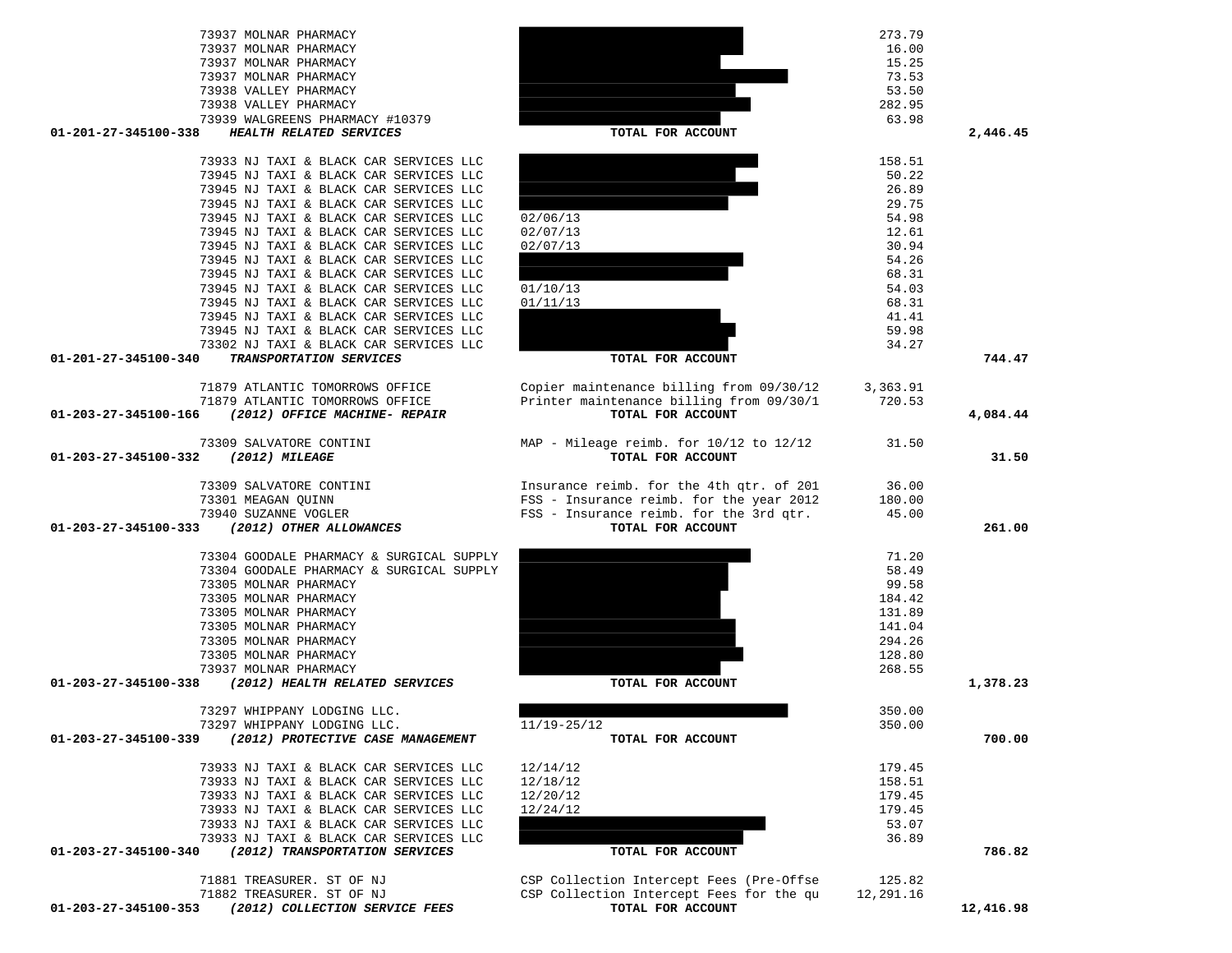73303 WHIPPANY LODGING LLC. 50.00  **01-203-27-345100-365** *(2012) EMERGENCY ASSISTANCE* **TOTAL FOR ACCOUNT 50.00**

TOTAL for County Board of Social Service

 ============ 50,039.60

| <b>MV:Administration</b> |                               |                |        |
|--------------------------|-------------------------------|----------------|--------|
|                          | 74209 AKUA OPOMEA ABEBRESE    | LPN, 2/18/2013 | 224.00 |
|                          | 74209 AKUA OPOMEA ABEBRESE    | LPN, 2/19/2013 | 224.00 |
|                          | 74209 AKUA OPOMEA ABEBRESE    | LPN, 2/20/2013 | 224.00 |
|                          | 74209 AKUA OPOMEA ABEBRESE    | LPN, 2/21/2013 | 224.00 |
|                          | 74209 AKUA OPOMEA ABEBRESE    | LPN, 2/23/2013 | 224.00 |
|                          | 74209 AKUA OPOMEA ABEBRESE    | LPN, 2/24/2013 | 224.00 |
|                          | 74209 AKUA OPOMEA ABEBRESE    | LPN, 2/25/2013 | 224.00 |
|                          | 74209 AKUA OPOMEA ABEBRESE    | LPN, 2/26/2013 | 224.00 |
|                          | 74209 AKUA OPOMEA ABEBRESE    | LPN, 2/27/2013 | 224.00 |
|                          | 74209 AKUA OPOMEA ABEBRESE    | LPN, 2/28/2013 | 224.00 |
|                          | 74209 AKUA OPOMEA ABEBRESE    | LPN, 3/1/2013  | 224.00 |
|                          | 74210 ANGELIKA KOMOLIBIO      | RN, 2/17/2013  | 558.25 |
|                          | 74210 ANGELIKA KOMOLIBIO      | RN, 2/19/2013  | 558.95 |
|                          | 74210 ANGELIKA KOMOLIBIO      | RN, 2/20/2013  | 552.30 |
|                          | 74210 ANGELIKA KOMOLIBIO      | RN, 2/21/2013  | 274.40 |
|                          | 74210 ANGELIKA KOMOLIBIO      | RN, 2/22/2013  | 280.00 |
|                          | 74210 ANGELIKA KOMOLIBIO      | RN, 2/23/2013  | 556.50 |
|                          | 74210 ANGELIKA KOMOLIBIO      | RN, 2/24/2013  | 553.70 |
|                          | 74210 ANGELIKA KOMOLIBIO      | RN, 2/25/2013  | 274.75 |
|                          | 74210 ANGELIKA KOMOLIBIO      | RN, 2/26/2013  | 555.45 |
|                          | 74210 ANGELIKA KOMOLIBIO      | RN, 2/27/2013  | 277.20 |
|                          | 74210 ANGELIKA KOMOLIBIO      | RN, 2/28/2013  | 280.00 |
|                          | 74210 ANGELIKA KOMOLIBIO      | RN, 3/01/2013  | 280.00 |
|                          | 74210 ANGELIKA KOMOLIBIO      | RN, 3/02/2013  | 559.65 |
|                          | 74212 ARNEL P GARCIA          | LPN, 2/19/2013 | 224.00 |
|                          | 74212 ARNEL P GARCIA          | LPN, 2/20/2013 | 224.00 |
|                          | 74212 ARNEL P GARCIA          | LPN, 2/21/2013 | 224.00 |
|                          | 74212 ARNEL P GARCIA          | LPN, 2/25/2013 | 224.00 |
|                          | 74212 ARNEL P GARCIA          | LPN, 2/26/2013 | 224.00 |
|                          | 74212 ARNEL P GARCIA          | LPN, 2/27/2013 | 224.00 |
|                          | 74211 BARKEL FLEMMING         | LPN, 2/17/2013 | 224.00 |
|                          | 74211 BARKEL FLEMMING         | LPN, 2/18/2013 | 210.00 |
|                          | 74211 BARKEL FLEMMING         | LPN, 2/19/2013 | 224.00 |
|                          | 74211 BARKEL FLEMMING         | LPN, 2/21/2013 | 224.00 |
|                          | 74211 BARKEL FLEMMING         | LPN, 2/22/2013 | 224.00 |
|                          | 74211 BARKEL FLEMMING         | LPN, 2/26/2013 | 224.00 |
|                          | 74211 BARKEL FLEMMING         | LPN, 2/27/2013 | 224.00 |
|                          | 74211 BARKEL FLEMMING         | LPN, 2/28/2013 | 224.00 |
|                          | 74213 BINU ILLIMOOTTIL JOSEPH | RN, 2/23/2013  | 280.00 |
|                          | 74214 CHARLES NADARAJAH       | RN, 2/18/2013  | 280.00 |
|                          | 74214 CHARLES NADARAJAH       | RN, 2/19/2013  | 280.00 |
|                          | 74214 CHARLES NADARAJAH       | RN, 2/23/2013  | 560.00 |
|                          | 74214 CHARLES NADARAJAH       | RN, 2/24/2013  | 280.00 |
|                          | 74214 CHARLES NADARAJAH       | RN, 3/2/2013   | 560.00 |
|                          | 74216 DANILO LAPID            | RN, 2/20/2013  | 280.00 |
|                          | 74216 DANILO LAPID            | RN, 2/21/2013  | 280.00 |
|                          | 74216 DANILO LAPID            | RN, 2/23/2013  | 280.00 |
|                          | 74216 DANILO LAPID            | RN, 2/24/2013  | 280.00 |
|                          | 74216 DANILO LAPID            | RN, 2/27/2013  | 280.00 |
|                          | 74216 DANILO LAPID            | RN, 2/28/2013  | 280.00 |
|                          | 74215 DAVID JEAN-LOUIS        | RN, 2/18/2013  | 280.00 |
|                          | 74215 DAVID JEAN-LOUIS        | RN, 2/19/2013  | 280.00 |
|                          | 74215 DAVID JEAN-LOUIS        | RN, 2/20/2013  | 280.00 |
|                          | 74215 DAVID JEAN-LOUIS        | RN, 2/21/2013  | 280.00 |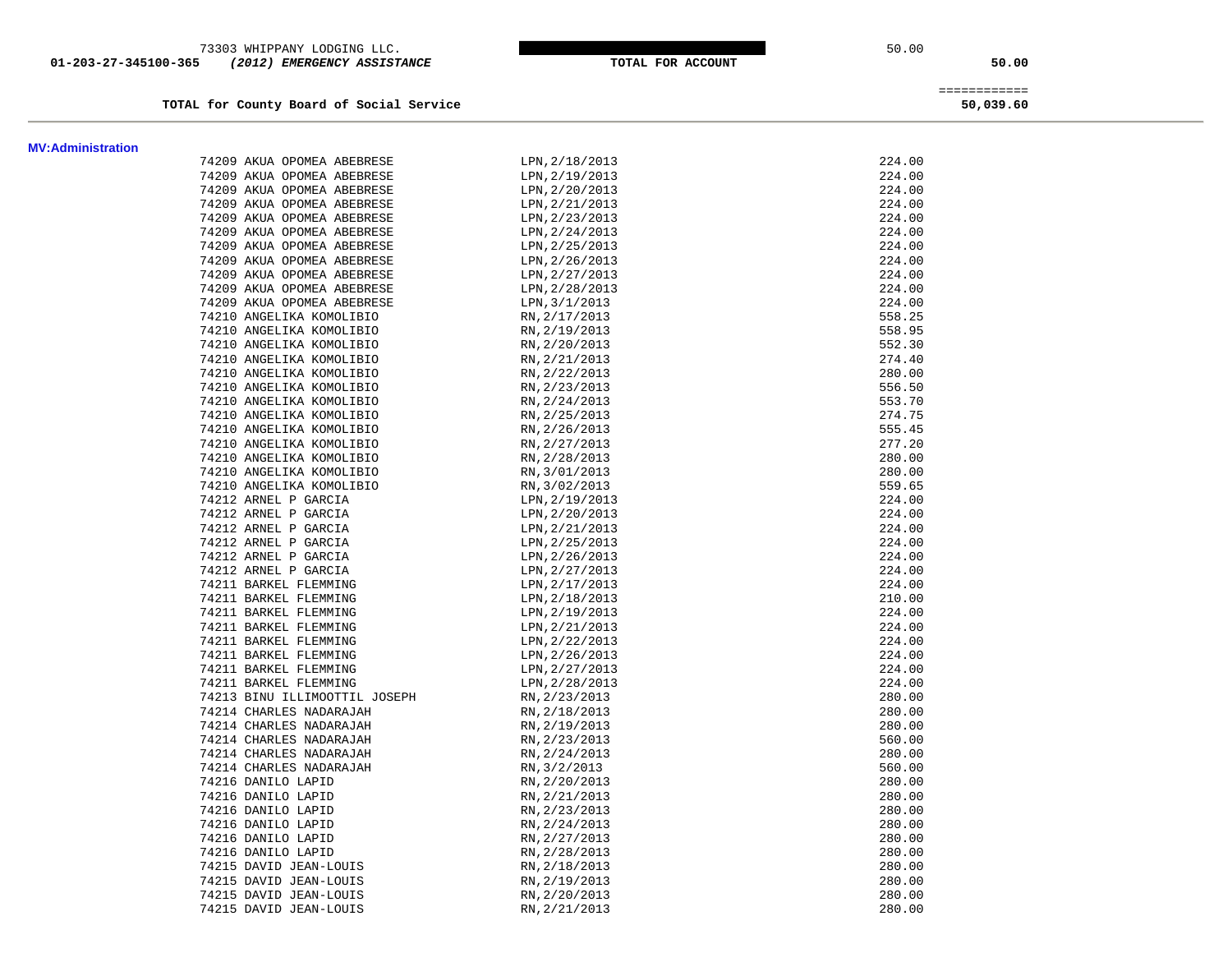| 74215 DAVID JEAN-LOUIS                                                                                                         | RN, 2/22/2013  | 280.00 |
|--------------------------------------------------------------------------------------------------------------------------------|----------------|--------|
|                                                                                                                                |                |        |
| 74215 DAVID JEAN-LOUIS                                                                                                         | RN, 2/24/2013  | 280.00 |
|                                                                                                                                | RN, 2/25/2013  | 280.00 |
|                                                                                                                                | RN, 2/28/2013  | 280.00 |
| 74215 DAVID JEAN-LOUIS<br>74215 DAVID JEAN-LOUIS<br>74215 DAVID JEAN-LOUIS<br>74215 DAVID JEAN-LOUIS<br>74215 DAVID JEAN-LOUIS | RN, 3/01/2013  | 280.00 |
|                                                                                                                                | RN, 3/02/2013  | 280.00 |
|                                                                                                                                |                | 280.00 |
|                                                                                                                                | RN, 2/21/2013  |        |
| 74217 EDITHA MARQUEZ<br>74217 EDITHA MARQUEZ                                                                                   | RN, 2/28/2013  | 280.00 |
| 74218 EVELYN TOLENTINO                                                                                                         | RN, 2/20/2013  | 315.00 |
| 74218 EVELYN TOLENTINO                                                                                                         | RN, 2/24/2013  | 280.00 |
|                                                                                                                                | RN, 3/01/2013  | 280.00 |
| 74218 EVELYN TOLENTINO<br>74218 EVELYN TOLENTINO                                                                               | RN, 3/02/2013  | 280.00 |
|                                                                                                                                |                |        |
| 74219 GEORGINA GRAY-HORSLEY                                                                                                    | LPN, 2/17/2013 | 448.00 |
| 74219 GEORGINA GRAY-HORSLEY                                                                                                    | LPN,2/21/2013  | 224.00 |
| 74219 GEORGINA GRAY-HORSLEY                                                                                                    | LPN, 2/28/2013 | 224.00 |
| 74219 GEORGINA GRAY-HORSLEY                                                                                                    | LPN, 3/02/2013 | 448.00 |
| 74220 HARRIET VALLECER RN                                                                                                      | RN, 2/21/2013  | 280.00 |
| 74220 HARRIET VALLECER RN                                                                                                      | RN, 2/22/2013  | 280.00 |
| 74220 HARRIET VALLECER RN                                                                                                      | RN, 2/28/2013  | 280.00 |
|                                                                                                                                |                |        |
| 74220 HARRIET VALLECER RN                                                                                                      | RN, 3/01/2013  | 280.00 |
| 74221 ILLIENE CHARLES, RN                                                                                                      | RN, 2/18/2013  | 280.00 |
| 74221 ILLIENE CHARLES, RN                                                                                                      | RN, 2/19/2013  | 280.00 |
| 74221 ILLIENE CHARLES, RN                                                                                                      | RN, 2/23/2013  | 280.00 |
| 74221 ILLIENE CHARLES, RN                                                                                                      | RN, 2/25/2013  | 280.00 |
| 74221 ILLIENE CHARLES, RN                                                                                                      | RN, 2/27/2013  | 280.00 |
| 74221 ILLIENE CHARLES, RN                                                                                                      | RN, 2/28/2013  | 280.00 |
|                                                                                                                                |                |        |
| 74222 JOYCE REED                                                                                                               | LPN, 2/19/2013 | 223.72 |
| 74222 JOYCE REED                                                                                                               | LPN, 2/20/2013 | 217.56 |
|                                                                                                                                | LPN, 2/21/2013 | 210.00 |
| 74222 JOYCE REED<br>74222 JOYCE REED<br>74223 LOREEN RAFISURA<br>74223 LOREEN RAFISURA<br>74224 LOREEN RAFISURA                | LPN, 2/22/2013 | 14.00  |
|                                                                                                                                | RN, 2/20/2013  | 262.50 |
|                                                                                                                                | RN, 3/01/2013  | 238.70 |
| 74224 LOUISE R. MACCHIA                                                                                                        | RN, 2/19/2013  | 280.00 |
| 74224 LOUISE R. MACCHIA                                                                                                        | RN, 2/20/2013  | 280.00 |
|                                                                                                                                |                |        |
| 74224 LOUISE R. MACCHIA                                                                                                        | RN, 2/21/2013  | 280.00 |
| 74224 LOUISE R. MACCHIA                                                                                                        | RN, 2/22/2013  | 280.00 |
| 74224 LOUISE R. MACCHIA                                                                                                        | RN, 2/25/2013  | 280.00 |
| 74224 LOUISE R. MACCHIA                                                                                                        | RN, 2/26/2013  | 280.00 |
| 74224 LOUISE R. MACCHIA                                                                                                        | RN, 2/28/2013  | 280.00 |
| 74224 LOUISE R. MACCHIA                                                                                                        | RN, 3/01/2013  | 166.95 |
| 74225 MADUKWE IMO IBOKO, RN                                                                                                    | RN, 2/17/2013  | 560.00 |
|                                                                                                                                |                |        |
| 74225 MADUKWE IMO IBOKO, RN                                                                                                    | RN, 2/23/2013  | 560.00 |
| 74225 MADUKWE IMO IBOKO, RN                                                                                                    | RN, 2/24/2013  | 560.00 |
| 74225 MADUKWE IMO IBOKO, RN                                                                                                    | RN, 3/02/2013  | 560.00 |
| 74226 MA. LIZA IMPERIAL                                                                                                        | RN, 2/18/2013  | 560.00 |
| 74226 MA. LIZA IMPERIAL                                                                                                        | RN, 2/19/2013  | 560.00 |
| 74226 MA. LIZA IMPERIAL                                                                                                        | RN, 2/21/2013  | 280.00 |
| 74226 MA. LIZA IMPERIAL                                                                                                        | RN, 2/23/2013  | 280.00 |
| 74226 MA. LIZA IMPERIAL                                                                                                        | RN, 2/25/2013  | 488.25 |
|                                                                                                                                |                |        |
| 74226 MA. LIZA IMPERIAL                                                                                                        | RN, 2/26/2013  | 280.00 |
| 74226 MA. LIZA IMPERIAL                                                                                                        | RN, 2/28/2013  | 280.00 |
| 74226 MA. LIZA IMPERIAL                                                                                                        | RN, 3/01/2013  | 560.00 |
| 74227 MARIA CAMPOS                                                                                                             | RN, 2/23/2013  | 280.00 |
| 74228 MARIA CARMELITA OBLINA                                                                                                   | LPN, 2/23/2013 | 224.00 |
| 74228 MARIA CARMELITA OBLINA                                                                                                   | LPN, 2/24/2013 | 224.00 |
| 74228 MARIA CARMELITA OBLINA                                                                                                   | LPN, 3/02/2013 | 224.00 |
| 74229 MARTHA YAGHI                                                                                                             | RN, 2/19/2013  | 280.00 |
|                                                                                                                                |                |        |
| 74229 MARTHA YAGHI                                                                                                             | RN, 2/25/2013  | 268.45 |
| 74229 MARTHA YAGHI                                                                                                             | RN, 2/26/2013  | 280.00 |
| 74230 MELOJANE CELESTINO                                                                                                       | RN, 2/19/2013  | 280.00 |
| 74230 MELOJANE CELESTINO                                                                                                       | RN, 2/20/2013  | 280.00 |
| 74230 MELOJANE CELESTINO                                                                                                       | RN, 2/22/2013  | 280.00 |
| 74230 MELOJANE CELESTINO                                                                                                       | RN, 2/25/2013  | 280.00 |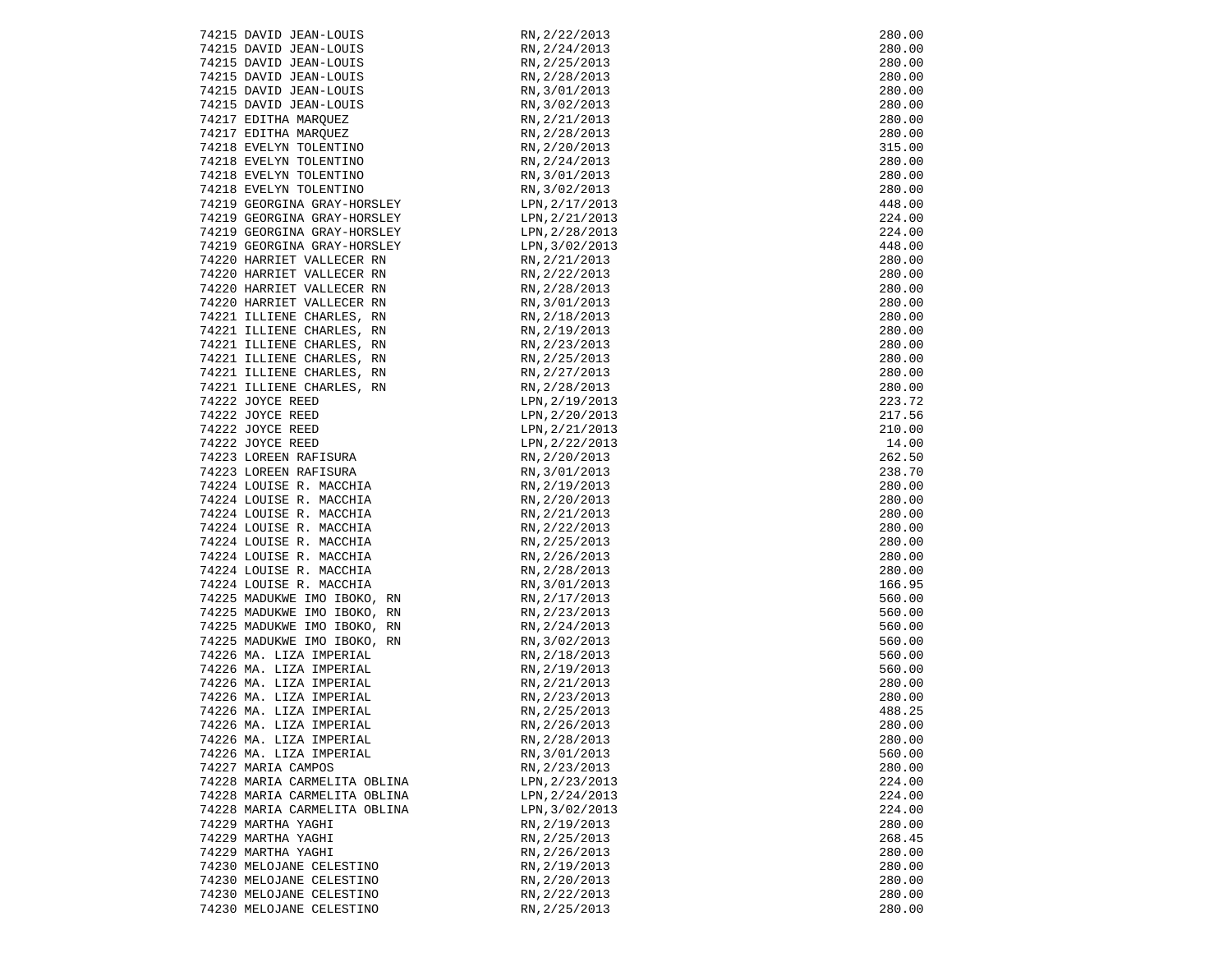**MV:Building Services** 

 74151 SODEXO INC & AFFILIATES 100022833,January~2013 145,579.35 74156 VIKING TERMITE & PEST

| 74230 MELOJANE CELESTINO                                                                                         | RN, 2/27/2013                                                                                                                                                                      | 280.00                               |                           |
|------------------------------------------------------------------------------------------------------------------|------------------------------------------------------------------------------------------------------------------------------------------------------------------------------------|--------------------------------------|---------------------------|
| 74231 MICHELLE CAPILI                                                                                            |                                                                                                                                                                                    | 280.00                               |                           |
| 74231 MICHELLE CAPILI                                                                                            |                                                                                                                                                                                    | 280.00                               |                           |
| 74231 MICHELLE CAPILI                                                                                            |                                                                                                                                                                                    | 280.00                               |                           |
| 74232 ROSE DUMAPIT                                                                                               |                                                                                                                                                                                    | 280.00                               |                           |
| 74232 ROSE DUMAPIT                                                                                               | EN, 2/27/2013<br>RN, 2/17/2013<br>RN, 2/22/2013<br>RN, 3/02/2013<br>RN, 2/17/2013<br>RN, 2/23/2013<br>NN, 2/23/2013                                                                | 280.00                               |                           |
| 74232 ROSE DUMAPIT                                                                                               | RN, 2/24/2013                                                                                                                                                                      | 560.00                               |                           |
| 74232 ROSE DUMAPIT                                                                                               | RN, 3/02/2013                                                                                                                                                                      | 280.00                               |                           |
| 74233 ROSEMARY BATANE COBCOBO                                                                                    | RN, 2/17/2013                                                                                                                                                                      | 280.00                               |                           |
| 74233 ROSEMARY BATANE COBCOBO                                                                                    | RN, 2/21/2013                                                                                                                                                                      | 280.00                               |                           |
| 74233 ROSEMARY BATANE COBCOBO                                                                                    | RN, 2/22/2013                                                                                                                                                                      | 280.00                               |                           |
| 74233 ROSEMARY BATANE COBCOBO                                                                                    | RN, 3/01/2013                                                                                                                                                                      | 280.00                               |                           |
| 74233 ROSEMARY BATANE COBCOBO                                                                                    | RN, 3/02/2013                                                                                                                                                                      | 280.00                               |                           |
| 74234 SUZIE COLLIN                                                                                               | RN, 2/18/2013                                                                                                                                                                      | 280.00                               |                           |
| 74234 SUZIE COLLIN                                                                                               | RN, 2/19/2013                                                                                                                                                                      | 280.00                               |                           |
| 74234 SUZIE COLLIN                                                                                               | RN, 2/20/2013                                                                                                                                                                      | 280.00                               |                           |
| 74234 SUZIE COLLIN                                                                                               | RN, 2/21/2013                                                                                                                                                                      | 280.00                               |                           |
| 74234 SUZIE COLLIN                                                                                               | RN, 2/22/2013                                                                                                                                                                      | 280.00                               |                           |
| 74234 SUZIE COLLIN                                                                                               | RN, 2/25/2013                                                                                                                                                                      | 280.00                               |                           |
| 74234 SUZIE COLLIN                                                                                               | RN, 2/26/2013                                                                                                                                                                      | 280.00                               |                           |
| 74234 SUZIE COLLIN                                                                                               | RN, 2/27/2013                                                                                                                                                                      | 280.00                               |                           |
| 74234 SUZIE COLLIN                                                                                               | RN, 3/01/2013                                                                                                                                                                      | 262.50                               |                           |
| 74235 VIVIAN BLANDURA                                                                                            | RN, 2/17/2013                                                                                                                                                                      |                                      |                           |
| 74235 VIVIAN BLANDURA                                                                                            | RN, 2/18/2013                                                                                                                                                                      | 245.00<br>280.00<br>243.95<br>280.00 |                           |
| 74235 VIVIAN BLANDURA                                                                                            | RN, 2/23/2013                                                                                                                                                                      |                                      |                           |
| 74235 VIVIAN BLANDURA<br>74235 VIVIAN BLANDURA<br>74116 BARON HR HEALTHCARE LLC<br>74116 BARON HR HEALTHCARE LLC |                                                                                                                                                                                    |                                      |                           |
|                                                                                                                  |                                                                                                                                                                                    |                                      |                           |
|                                                                                                                  |                                                                                                                                                                                    |                                      |                           |
| 74116 BARON HR HEALTHCARE LLC                                                                                    |                                                                                                                                                                                    |                                      |                           |
| 74116 BARON HR HEALTHCARE LLC                                                                                    |                                                                                                                                                                                    |                                      |                           |
| $01-201-27-350100-016$ OUTSIDE SALARIES & WAGES                                                                  | RN, 2/24/2013<br>30510, 1/6/2013 thru 1/11/2013<br>30510, 1/13/2013 thru 1/19/2013<br>30510, 1/20/2013 thru 1/24/2013<br>30510, 2/3/2013 thru 2/9/2013<br><b>TOTAL FOR ACCOUNT</b> |                                      | 66,271.27                 |
|                                                                                                                  | 1020, March~2013                                                                                                                                                                   | 1,336.32                             |                           |
| 74143 OPTIMUS EMR, INC.<br>) ELECTRONIC DATA PROCESSING<br>01-201-27-350100-040                                  | TOTAL FOR ACCOUNT                                                                                                                                                                  |                                      | 1,336.32                  |
|                                                                                                                  |                                                                                                                                                                                    |                                      |                           |
| 74154 STAPLES BUSINESS ADVANTAGE                                                                                 | 1032198,2/5/2013                                                                                                                                                                   |                                      |                           |
| 74154 STAPLES BUSINESS ADVANTAGE                                                                                 | 1032198,2/7/2013                                                                                                                                                                   |                                      |                           |
| 74154 STAPLES BUSINESS ADVANTAGE                                                                                 | 1032198,2/8/2013                                                                                                                                                                   |                                      |                           |
| 74154 STAPLES BUSINESS ADVANTAGE                                                                                 | 1032198,2/1/2013                                                                                                                                                                   |                                      |                           |
| 74154 STAPLES BUSINESS ADVANTAGE                                                                                 | 1032198,2/1/2013                                                                                                                                                                   |                                      |                           |
| 74154 STAPLES BUSINESS ADVANTAGE                                                                                 | 1032198,2/7/2013                                                                                                                                                                   |                                      |                           |
| 74154 STAPLES BUSINESS ADVANTAGE                                                                                 | 1032198,2/1/2013                                                                                                                                                                   |                                      |                           |
| 01-201-27-350100-058 OFFICE SUPPLIES & STATIONERY                                                                | $\begin{array}{r} 450.00 \\ 292.45 \\ 179.97 \\ 2,002.33 \\ 42.72 \\ 83.94 \\ 79.37 \\ \end{array}$<br>LFOR ACCOUNT<br>TOTAL FOR ACCOUNT                                           |                                      | 3,130.78                  |
| 74281 COUNTY OF MORRIS                                                                                           |                                                                                                                                                                                    |                                      |                           |
| 01-201-27-350100-068 POSTAGE & METERED MAIL                                                                      | $2ND$ $1/2$ $2/13$ METERED MAIL<br>TOTAL FOR ACCOUNT                                                                                                                               | 105.79                               | 105.79                    |
|                                                                                                                  |                                                                                                                                                                                    |                                      |                           |
| 74166 AT&T                                                                                                       | MV: ADMINISTRATION                                                                                                                                                                 | 139.50                               |                           |
| 74161 AT&T                                                                                                       | MV: ADMINISTRATION                                                                                                                                                                 | 175.17                               |                           |
| 74164 VERIZON                                                                                                    | MV: ADMINISTRATION                                                                                                                                                                 | 4,118.78                             |                           |
| 74160 VERIZON                                                                                                    | MV: ADMINISTRATION                                                                                                                                                                 | 4,392.71                             |                           |
| <b>TELEPHONE</b><br>01-201-27-350100-146                                                                         | TOTAL FOR ACCOUNT                                                                                                                                                                  |                                      | 8,826.16                  |
| 74134 KYOCERA MITA AMERICA, INC.                                                                                 | 7629689-040, 2/10/2013                                                                                                                                                             | 5,157.46                             |                           |
| OFFICE MACHINES - RENTAL<br>01-201-27-350100-164                                                                 | TOTAL FOR ACCOUNT                                                                                                                                                                  |                                      | 5,157.46                  |
|                                                                                                                  |                                                                                                                                                                                    |                                      |                           |
| TOTAL for MV:Administration                                                                                      |                                                                                                                                                                                    |                                      | ============<br>84,827.78 |
|                                                                                                                  |                                                                                                                                                                                    |                                      |                           |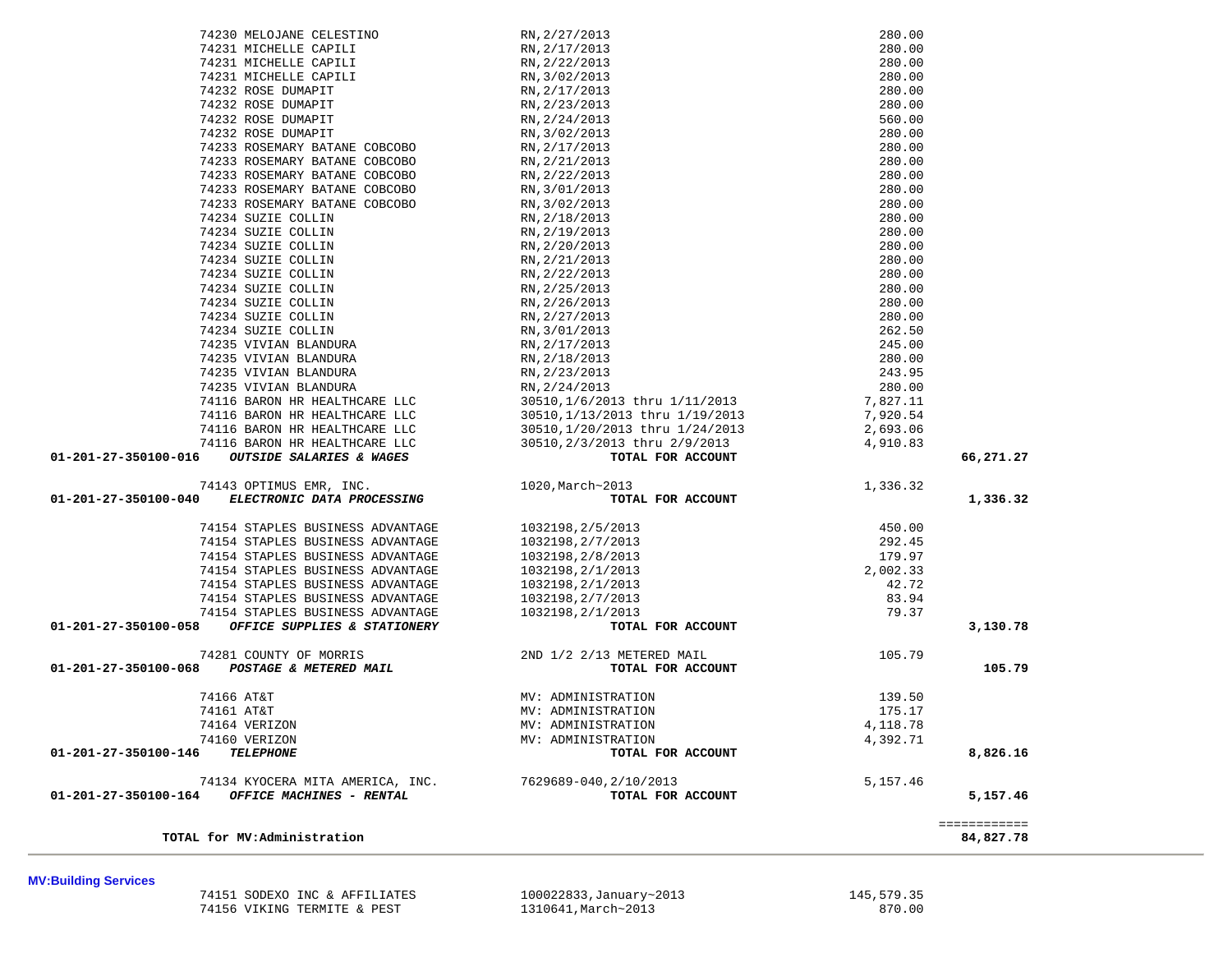| 01-201-27-350110-036<br>CONTRACTED SERVICES                                                                                                                                                  | TOTAL FOR ACCOUNT                                                                                                        |                                                              | 146,449.35                 |  |
|----------------------------------------------------------------------------------------------------------------------------------------------------------------------------------------------|--------------------------------------------------------------------------------------------------------------------------|--------------------------------------------------------------|----------------------------|--|
| 74149 SCHINDLER ELEVATOR CORPORATION<br>01-201-27-350110-044 EQUIPMENT SERVICE AGREEMENTS                                                                                                    | 5000013604, 2/13/2013<br>TOTAL FOR ACCOUNT                                                                               | 374.80                                                       | 374.80                     |  |
| 74111 AES-NJ COGEN CO INC<br><b>ELECTRICITY</b><br>01-201-27-350110-137                                                                                                                      | Electric Usage for January~2013<br>TOTAL FOR ACCOUNT                                                                     | 3,278.07                                                     | 3,278.07                   |  |
| 74180 CITYSIDE ARCHIVES, LTD<br>01-201-27-350110-143 RUBBISH & TRASH REMOVAL                                                                                                                 | MORRIS VIEW<br>TOTAL FOR ACCOUNT                                                                                         | 597.00                                                       | 597.00                     |  |
| 74106 TOWNSHIP OF MORRIS<br><b>SEWER</b><br>01-201-27-350110-144                                                                                                                             | 1609-0/ MORRIS VIEW/ SPLIT INVOICE<br>TOTAL FOR ACCOUNT                                                                  | 128,252.98                                                   | 128,252.98                 |  |
| 74123 DIRECT SUPPLY INC<br>74123 DIRECT SUPPLY INC<br>01-203-27-350110-258<br>(2012) EQUIPMENT                                                                                               | 29406, 11/20/2012<br>29406,8/31/2012<br>TOTAL FOR ACCOUNT                                                                | 212.97<br>1,448.51                                           | 1,661.48                   |  |
| 74137 MARIDO SERVICES INC.<br>01-203-27-350110-262 (2012) MACHINERY REPAIRS & PARTS                                                                                                          | 13518,10/02/2012<br>TOTAL FOR ACCOUNT                                                                                    | 972.79                                                       | 972.79                     |  |
| TOTAL for MV: Building Services                                                                                                                                                              |                                                                                                                          |                                                              | ============<br>281,586.47 |  |
| <b>MV:Dietary</b>                                                                                                                                                                            |                                                                                                                          |                                                              |                            |  |
| 74153 SODEXO INC & AFFILIATES<br>01-201-27-350115-036<br>CONTRACTED SERVICES                                                                                                                 | 100005746, January~2013<br>TOTAL FOR ACCOUNT                                                                             | 261,859.71                                                   | 261,859.71                 |  |
| 74155 STAR LEDGER<br>74155 STAR LEDGER<br>01-201-27-350115-186 COFFEE / GIFT SHOP                                                                                                            | 947758, w/e 2/26/2013<br>947758, w/e 2/23/2013<br>TOTAL FOR ACCOUNT                                                      | 68.25<br>54.60                                               | 122.85                     |  |
| TOTAL for MV: Dietary                                                                                                                                                                        |                                                                                                                          |                                                              | ============<br>261,982.56 |  |
| <b>MV:Laundry</b>                                                                                                                                                                            |                                                                                                                          |                                                              |                            |  |
| 74152 SODEXO INC & AFFILIATES<br>CONTRACTED SERVICES<br>01-201-27-350125-036                                                                                                                 | 100011720,1/5/2013 thru 2/1/2013<br>TOTAL FOR ACCOUNT                                                                    | 94,846.59                                                    | 94,846.59                  |  |
| 74144 READY SUPPLY<br>01-201-27-350125-182 DIAPERS                                                                                                                                           | B06Q, 2/8/2013<br>TOTAL FOR ACCOUNT                                                                                      | 55.00                                                        | 55.00                      |  |
| TOTAL for MV: Laundry                                                                                                                                                                        |                                                                                                                          |                                                              | ============<br>94,901.59  |  |
| <b>MV:Nursing</b>                                                                                                                                                                            |                                                                                                                          |                                                              |                            |  |
| 74114 ALBERTA SCOCOZZA R.R.A.<br>74142 PHARMA CARE INC<br>01-201-27-350130-035<br>CONSULTATION FEE                                                                                           | Medical Records Consultation, 2/13/2013<br>Pharmaceutical Consultation for January,<br>TOTAL FOR ACCOUNT                 | 350.00<br>3,795.00                                           | 4,145.00                   |  |
| 74128 JAGDISH DANG<br>74130 JAMES H WOLF<br>01-201-27-350130-036<br>CONTRACTED SERVICES                                                                                                      | Pyschiatric Director, January~2013<br>Medical Director, 2/14/2013 thru 2/25/201<br>TOTAL FOR ACCOUNT                     | 2,200.00<br>1,207.50                                         | 3,407.50                   |  |
| 74113 AGL WELDING SUPPLY CO INC<br>74113 AGL WELDING SUPPLY CO INC<br>74113 AGL WELDING SUPPLY CO INC<br>74120 DERMA RITE INDUSTRIES LLC<br>74132 JML MEDICAL INC.<br>74132 JML MEDICAL INC. | 584500, 2/13/2013<br>584500, 2/13/2013<br>584500, 2/13/2013<br>MORRIV, 2/8/2013<br>5MOC02, 2/8/2013<br>5MOC02, 2/15/2013 | 250.00<br>250.00<br>200.00<br>800.00<br>1,646.48<br>2,237.80 |                            |  |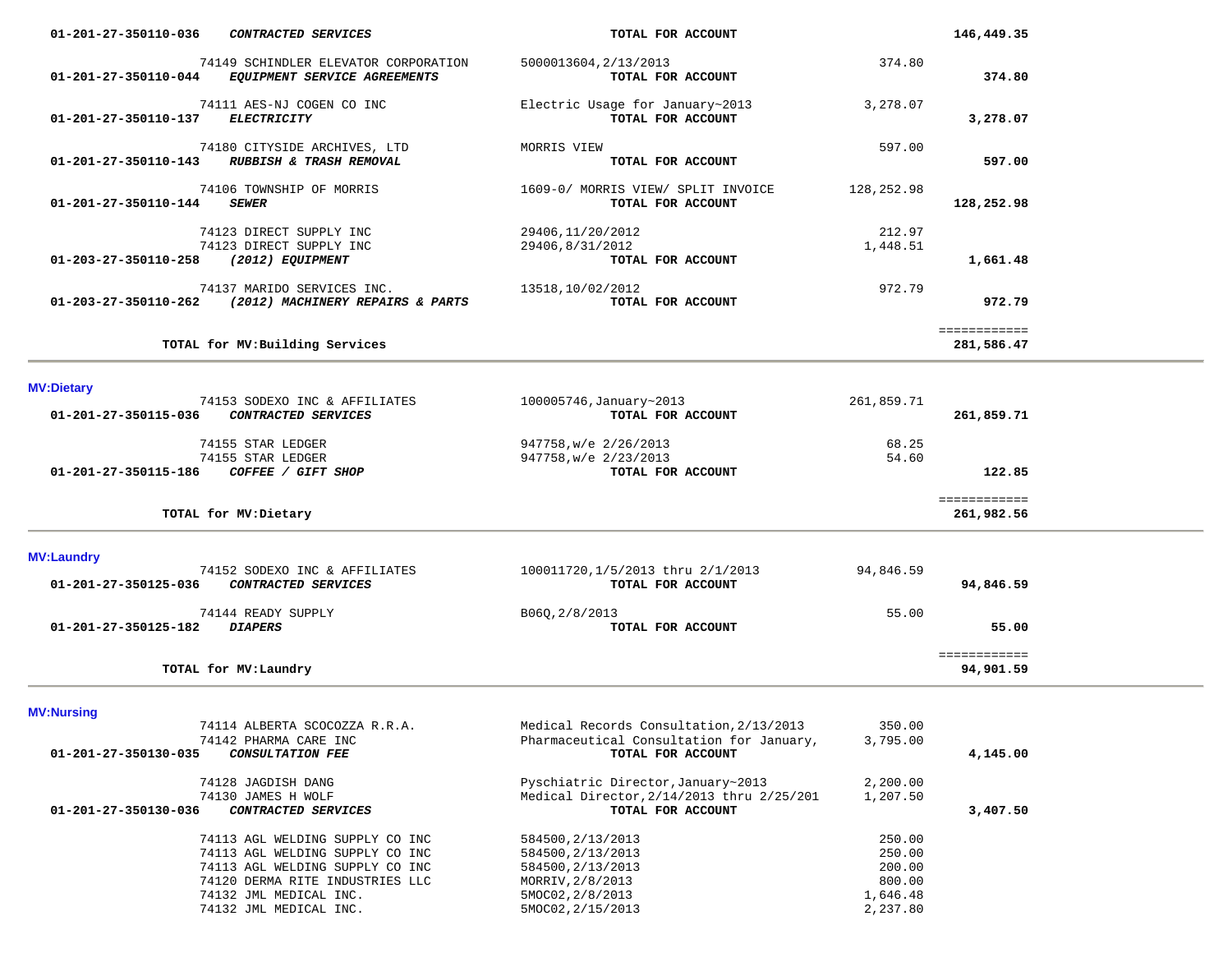|          | 14.95  | 1506318C, Answer Buzzers        | 70586 NASCO                                       |
|----------|--------|---------------------------------|---------------------------------------------------|
|          | 18.95  | SN31357C, 3-CDs                 | 70586 NASCO                                       |
|          | 2.50   | TB167286, Giant Deck of Cards   | 70586 NASCO                                       |
|          | 12.95  | SN31721C, Famous People         | 70586 NASCO                                       |
|          | 10.95  | SN011876, What's Next?          | 70586 NASCO                                       |
|          | 186.43 | Shipping & Handling             | 70586 NASCO                                       |
|          | 75.00  | Music Program on 2D, 2/13/2013  | 74141 NICHOLAS L. ROCCAFORTE                      |
|          | 175.00 | Purim Service, 2/24/2013        | 74158 RABBI YOSEF NEWFIELD                        |
|          | 175.00 | Valentine's Day Show, 2/14/2013 | 74146 RICHARD SANTA                               |
| 1,974.93 |        | TOTAL FOR ACCOUNT               | 01-201-27-350135-194<br><b>PATIENT ACTIVITIES</b> |
|          | 249.95 | 00371625-24,11/2/2012           | 69179 POSITIVE PROMOTIONS, INC.                   |
| 249.95   |        | TOTAL FOR ACCOUNT               | 01-203-27-350135-194<br>(2012) PATIENT ACTIVITIES |
|          |        |                                 |                                                   |
| 6,427.71 |        |                                 | TOTAL for MV: Recreation/Volunteer Svc            |

| <b>MV:Recreation/Volunteer Svc</b> |                                |                                           |          |          |
|------------------------------------|--------------------------------|-------------------------------------------|----------|----------|
|                                    | 74119 CABLEVISION              | 07876-533982-01-2,2/15/2013 thru 3/14/20  | 4,147.88 |          |
|                                    | 74119 CABLEVISION              | 07876-612542-03-4, 2/15/2013 thru 3/14/20 | 54.95    |          |
| 01-201-27-350135-036               | CONTRACTED SERVICES            | TOTAL FOR ACCOUNT                         |          | 4,202.83 |
|                                    | 74115 ARTS! BY THE PEOPLE INC. | Poetry Class on 2/4/2013                  | 75.00    |          |
|                                    | 74140 MOONLIGHT DESIGNS        | Art Class on 1/11/2013                    | 165.00   |          |
|                                    | 74140 MOONLIGHT DESIGNS        | Art Class on 2/8/2013                     | 165.00   |          |
| 70586 NASCO                        |                                | 245406C, Harvard 2-in-1 Flip-Top/Pool-Hoc | 713.25   |          |
| 70586 NASCO                        |                                | 219769C, Wood chess & Checkers Table      | 184.95   |          |
| 70586 NASCO                        |                                | 1506318C, Answer Buzzers                  | 14.95    |          |
| 70586 NASCO                        |                                | SN31357C, 3-CDs                           | 18.95    |          |
| 70586 NASCO                        |                                | TB167286, Giant Deck of Cards             | 2.50     |          |
| 70586 NASCO                        |                                | SN31721C, Famous People                   | 12.95    |          |
| 70586 NASCO                        |                                | SN011876, What's Next?                    | 10.95    |          |
| 70586 NASCO                        |                                | Shipping & Handling                       | 186.43   |          |
|                                    |                                |                                           |          |          |

| 74132 JML MEDICAL INC.                                  | 5MOC02, 2/12/2013                | 328.68   |              |
|---------------------------------------------------------|----------------------------------|----------|--------------|
| 74132 JML MEDICAL INC.                                  | 5MOC02, 1/22/2013                | 865.70   |              |
| 74132 JML MEDICAL INC.                                  | 5MOC02, 1/25/2013                | 1,220.57 |              |
| 74132 JML MEDICAL INC.                                  | 5MOC02, 2/5/2013                 | 229.15   |              |
| 74132 JML MEDICAL INC.                                  | 5MOC02, 2/12/2013                | 45.83    |              |
| 74144 READY SUPPLY                                      | B06Q, 2/8/2013                   | 1,348.50 |              |
| 74144 READY SUPPLY                                      | B060,1/24/2013                   | 1,707.60 |              |
| $01 - 201 - 27 - 350130 - 046$<br><b>GENERAL STORES</b> | TOTAL FOR ACCOUNT                |          | 11,130.31    |
| 74100 CECILE S. VAUGHAN                                 | CNA Re-Certification, 2/26/2013  | 30.00    |              |
| 74101 CHILRAKHA JAIRAM                                  | CNA Re-Certification, 2/26/2013  | 30.00    |              |
| 74102 INGRID M PHIPPS                                   | CNA Re-Certification, 2/19/2013  | 30.00    |              |
| 74103 JOAN M PHIPPS CARTER                              | CNA, Re-Certification, 2/13/2013 | 30.00    |              |
| $01 - 201 - 27 - 350130 - 191$<br><i><b>NURSING</b></i> | TOTAL FOR ACCOUNT                |          | 120.00       |
| 74133 JML MEDICAL INC.                                  | 5MOC02, 11/16/2012               | 3,308.99 |              |
| 01-203-27-350130-046<br>(2012) GENERAL STORES           | TOTAL FOR ACCOUNT                |          | 3,308.99     |
| 74122 DISCOVER RX                                       | 5438,6/30/2012                   | 1,707.30 |              |
| 74122 DISCOVER RX                                       | 5438,6/30/2012                   | 1,456.25 |              |
| 74122 DISCOVER RX                                       | 5438, 7/31/2012                  | 984.45   |              |
| 74122 DISCOVER RX                                       | 5438,8/10/2012                   | 1,549.80 |              |
| 74122 DISCOVER RX                                       | 5438,8/30/2012                   | 1,423.20 |              |
| 74122 DISCOVER RX                                       | 5438,9/20/2012                   | 754.85   |              |
| 74122 DISCOVER RX                                       | 5438,10/03/2012                  | 1,749.68 |              |
| 74122 DISCOVER RX                                       | 5438,10/23/2012                  | 2,197.10 |              |
| 74122 DISCOVER RX                                       | 5438, 11/21/2012                 | 2,247.65 |              |
| 74122 DISCOVER RX                                       | 5438,12/06/2012                  | 1,289.20 |              |
| 01-203-27-350130-172<br>(2012) NON-LEGEND DRUGS (OTC)   | TOTAL FOR ACCOUNT                |          | 15,359.48    |
|                                                         |                                  |          | ============ |
| TOTAL for MV: Nursing                                   |                                  |          | 37, 471.28   |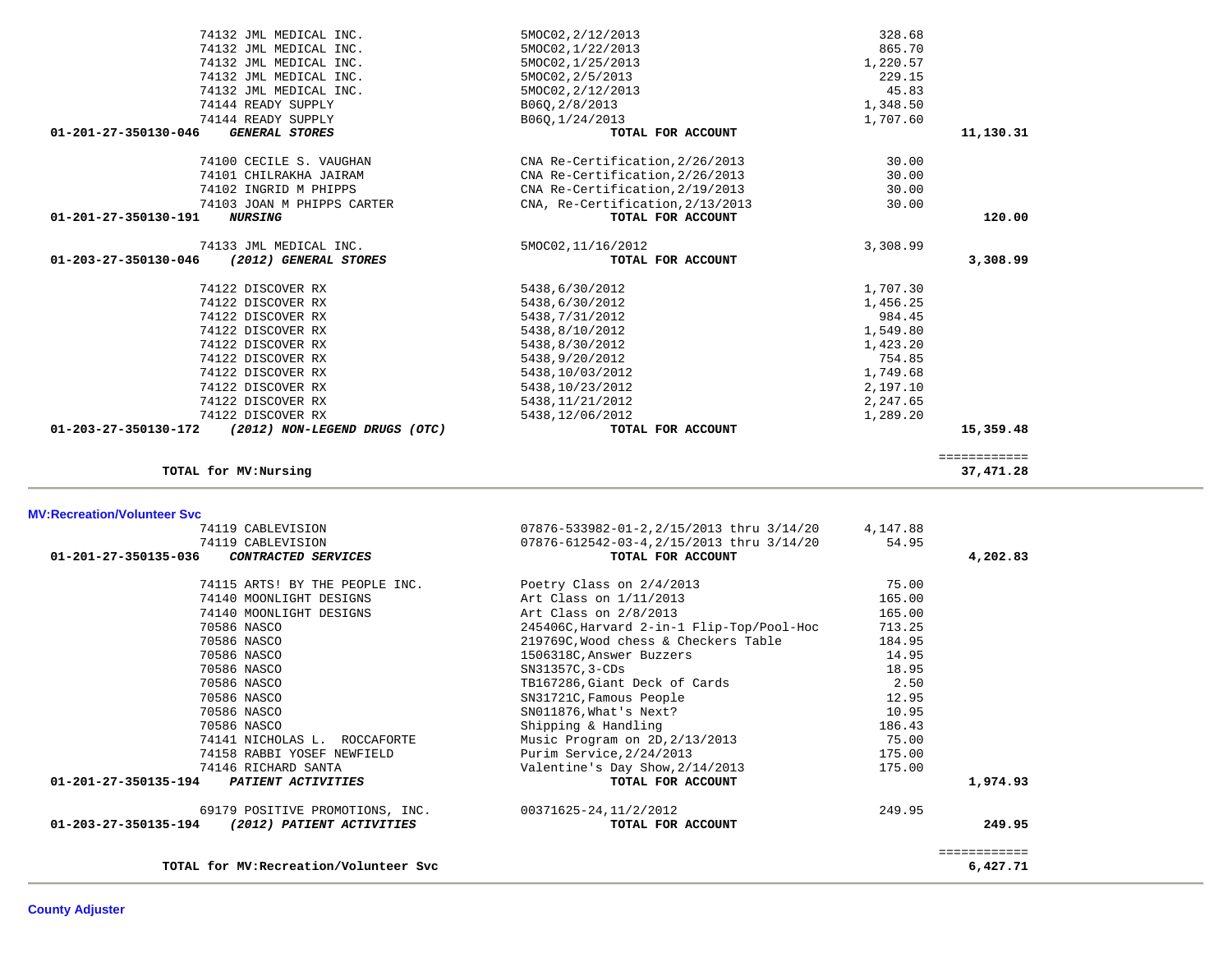| <b>County Library</b>                                                                                                                                                                                                                                                                                                                                                                    | 73065 BAKER & TAYLOR BOOKS 321652 L044405 3 B00000 dated 01/14/13 148.98                                                                                                                                                                                                                                                                                                                                          |                 |          |
|------------------------------------------------------------------------------------------------------------------------------------------------------------------------------------------------------------------------------------------------------------------------------------------------------------------------------------------------------------------------------------------|-------------------------------------------------------------------------------------------------------------------------------------------------------------------------------------------------------------------------------------------------------------------------------------------------------------------------------------------------------------------------------------------------------------------|-----------------|----------|
| 01-201-29-390100-028 BOOKS & PERIODICALS                                                                                                                                                                                                                                                                                                                                                 | TOTAL FOR ACCOUNT                                                                                                                                                                                                                                                                                                                                                                                                 |                 | 148.98   |
|                                                                                                                                                                                                                                                                                                                                                                                          |                                                                                                                                                                                                                                                                                                                                                                                                                   |                 |          |
| 73066 CARTRIDGE WORLD OF PARSIPPANY 2934 dated 01/31/13                                                                                                                                                                                                                                                                                                                                  |                                                                                                                                                                                                                                                                                                                                                                                                                   | 571.64          |          |
| 01-201-29-390100-058 OFFICE SUPPLIES & STATIONERY                                                                                                                                                                                                                                                                                                                                        | TOTAL FOR ACCOUNT                                                                                                                                                                                                                                                                                                                                                                                                 |                 | 571.64   |
| 74281 COUNTY OF MORRIS<br>73070 UNITED PARCEL SERVICE<br>73070 UNITED PARCEL SERVICE<br>73070 UNITED PARCEL SERVICE<br>8 POSTAGE & METERED MAIL<br>708309 dated 02/09/13<br>TOTAL FOR ACCOUNT                                                                                                                                                                                            |                                                                                                                                                                                                                                                                                                                                                                                                                   | 855.41          |          |
|                                                                                                                                                                                                                                                                                                                                                                                          |                                                                                                                                                                                                                                                                                                                                                                                                                   |                 |          |
|                                                                                                                                                                                                                                                                                                                                                                                          |                                                                                                                                                                                                                                                                                                                                                                                                                   | 39.03           |          |
| 01-201-29-390100-068                                                                                                                                                                                                                                                                                                                                                                     | TOTAL FOR ACCOUNT                                                                                                                                                                                                                                                                                                                                                                                                 | 10.49           | 904.93   |
|                                                                                                                                                                                                                                                                                                                                                                                          |                                                                                                                                                                                                                                                                                                                                                                                                                   |                 |          |
|                                                                                                                                                                                                                                                                                                                                                                                          |                                                                                                                                                                                                                                                                                                                                                                                                                   | 734.05          |          |
|                                                                                                                                                                                                                                                                                                                                                                                          |                                                                                                                                                                                                                                                                                                                                                                                                                   | 443.21          |          |
|                                                                                                                                                                                                                                                                                                                                                                                          | TOTAL FOR ACCOUNT                                                                                                                                                                                                                                                                                                                                                                                                 |                 | 1,177.26 |
| 73061 MIDWEST TAPE LLC<br>73068 MIDWEST TAPE LLC<br>73068 MIDWEST TAPE LLC<br>2000001148 dated 01/17/13<br>2000001148 dated 01/17/13<br>TOWN TOP CONTROL CONTROLS                                                                                                                                                                                                                        |                                                                                                                                                                                                                                                                                                                                                                                                                   |                 |          |
|                                                                                                                                                                                                                                                                                                                                                                                          |                                                                                                                                                                                                                                                                                                                                                                                                                   |                 |          |
| 73072 W.B. MASON COMPANY INC COMBARY COMPARY COMPANY COMPANY COMPANY COMPANY COMPANY CONSUL 201-201-29-390100-095 0THER ADMINISTRATIVE SUPPLIES                                                                                                                                                                                                                                          |                                                                                                                                                                                                                                                                                                                                                                                                                   |                 | 1,128.71 |
| 67084 MUNICIPAL CAPITAL CORP                                                                                                                                                                                                                                                                                                                                                             | #416036 Ricoh MP C3502 contract#9723 874.59<br>#415956 Ricoh MP 4002SP contract#9725 775.63                                                                                                                                                                                                                                                                                                                       |                 |          |
| 67083 MUNICIPAL CAPITAL CORP                                                                                                                                                                                                                                                                                                                                                             |                                                                                                                                                                                                                                                                                                                                                                                                                   |                 |          |
| $01-201-29-390100-164$ OFFICE MACHINES - RENTAL                                                                                                                                                                                                                                                                                                                                          | TOTAL FOR ACCOUNT                                                                                                                                                                                                                                                                                                                                                                                                 |                 | 1,650.22 |
|                                                                                                                                                                                                                                                                                                                                                                                          |                                                                                                                                                                                                                                                                                                                                                                                                                   |                 |          |
|                                                                                                                                                                                                                                                                                                                                                                                          |                                                                                                                                                                                                                                                                                                                                                                                                                   | 154.59          |          |
|                                                                                                                                                                                                                                                                                                                                                                                          |                                                                                                                                                                                                                                                                                                                                                                                                                   | 104.55          |          |
|                                                                                                                                                                                                                                                                                                                                                                                          |                                                                                                                                                                                                                                                                                                                                                                                                                   | 93.33           |          |
| $\begin{array}{cccc} \text{71989 B N A BOOKS} & \text{71990 CCH INC} & \text{71990 CCH INC} & \text{60643 dated 12/13/12} \\ \text{71990 CCH INC} & \text{69281 CCH INC} & \text{69281 CCH INC} & \text{69004202 dated 11/15/12} \\ \text{69281 CCH INC} & \text{69281 CCH INC} & \text{69004202 dated 11/15/12} \\ \text{707AL FOR ACCOUNT} & \text{69281} & \text{7081} & \text{7082}$ | $\begin{array}{lll}\n\text{1.1}\times1&\text{1.2}\times1&\text{1.3}\times1&\text{1.4}\times1&\text{1.5}\times1&\text{1.5}\times1&\text{1.5}\times1&\text{1.5}\times1&\text{1.5}\times1&\text{1.5}\times1&\text{1.5}\times1&\text{1.5}\times1&\text{1.5}\times1&\text{1.5}\times1&\text{1.5}\times1&\text{1.5}\times1&\text{1.5}\times1&\text{1.5}\times1&\text{1.5}\times1&\text{1.5}\times1&\text{1.5}\times1&\$ |                 | 352.47   |
| 71915 DONNA BURKEY                                                                                                                                                                                                                                                                                                                                                                       | Registration Conference                                                                                                                                                                                                                                                                                                                                                                                           | 45.00           |          |
| 01-203-29-390100-034 (2012) CONFERENCE EXPENSES                                                                                                                                                                                                                                                                                                                                          | <b>TOTAL FOR ACCOUNT</b>                                                                                                                                                                                                                                                                                                                                                                                          |                 | 45.00    |
|                                                                                                                                                                                                                                                                                                                                                                                          | Travel To/From Princeton NJ                                                                                                                                                                                                                                                                                                                                                                                       |                 |          |
| 71915 DONNA BURKEY<br>01-203-29-390100-082 (2012) TRAVEL EXPENSE                                                                                                                                                                                                                                                                                                                         |                                                                                                                                                                                                                                                                                                                                                                                                                   | 22.93           | 22.93    |
|                                                                                                                                                                                                                                                                                                                                                                                          |                                                                                                                                                                                                                                                                                                                                                                                                                   |                 |          |
|                                                                                                                                                                                                                                                                                                                                                                                          |                                                                                                                                                                                                                                                                                                                                                                                                                   |                 |          |
|                                                                                                                                                                                                                                                                                                                                                                                          |                                                                                                                                                                                                                                                                                                                                                                                                                   |                 |          |
|                                                                                                                                                                                                                                                                                                                                                                                          |                                                                                                                                                                                                                                                                                                                                                                                                                   |                 |          |
|                                                                                                                                                                                                                                                                                                                                                                                          |                                                                                                                                                                                                                                                                                                                                                                                                                   |                 |          |
|                                                                                                                                                                                                                                                                                                                                                                                          |                                                                                                                                                                                                                                                                                                                                                                                                                   |                 |          |
|                                                                                                                                                                                                                                                                                                                                                                                          |                                                                                                                                                                                                                                                                                                                                                                                                                   |                 |          |
| $(3000001148 \text{ dated } 12/21/12$ $(3000001148 \text{ thick} or \text{des } 2012)$ $(3000001148 \text{ this order is from Dec } 2012$ $(3000001148 \text{ this order is from Dec } 2012$ $(3000001148 \text{ this order is from Dec } 2012$ $(3000001148 \text{ this order is from Dec } 2012$ $(3000001148 \text{ units order for 2012} = 1,871.03$ $(3000001148 \text$             |                                                                                                                                                                                                                                                                                                                                                                                                                   |                 | 2,152.47 |
| 69316 SUPER FOODTOWN                                                                                                                                                                                                                                                                                                                                                                     |                                                                                                                                                                                                                                                                                                                                                                                                                   | 4.99            |          |
| 69316 SUPER FOODTOWN                                                                                                                                                                                                                                                                                                                                                                     |                                                                                                                                                                                                                                                                                                                                                                                                                   | 20.78           |          |
| 69316 SUPER FOODTOWN                                                                                                                                                                                                                                                                                                                                                                     |                                                                                                                                                                                                                                                                                                                                                                                                                   | 2.59            |          |
| 69316 SUPER FOODTOWN                                                                                                                                                                                                                                                                                                                                                                     |                                                                                                                                                                                                                                                                                                                                                                                                                   | 2.59            |          |
| 69316 SUPER FOODTOWN                                                                                                                                                                                                                                                                                                                                                                     |                                                                                                                                                                                                                                                                                                                                                                                                                   | 114.22          |          |
| 69316 SUPER FOODTOWN                                                                                                                                                                                                                                                                                                                                                                     |                                                                                                                                                                                                                                                                                                                                                                                                                   | 4.49            |          |
| 69316 SUPER FOODTOWN                                                                                                                                                                                                                                                                                                                                                                     |                                                                                                                                                                                                                                                                                                                                                                                                                   | 44.14           |          |
| 69316 SUPER FOODTOWN                                                                                                                                                                                                                                                                                                                                                                     |                                                                                                                                                                                                                                                                                                                                                                                                                   | 17.94           |          |
| 69316 SUPER FOODTOWN                                                                                                                                                                                                                                                                                                                                                                     |                                                                                                                                                                                                                                                                                                                                                                                                                   | 2.69            |          |
| 69316 SUPER FOODTOWN<br>69316 SUPER FOODTOWN                                                                                                                                                                                                                                                                                                                                             |                                                                                                                                                                                                                                                                                                                                                                                                                   | 156.27<br>13.99 |          |
| 69316 SUPER FOODTOWN                                                                                                                                                                                                                                                                                                                                                                     | 009732856930 dated 05/09/12<br>009732856930 dated 06/21/12<br>009732856930 dated 6/26/12<br>009732856930 dated 07/12/12<br>009732856930 dated 07/25/12<br>009732856930 dated 09/13/12<br>009732856930 dated 10/02/12<br>009732856930 dated 10/26/1                                                                                                                                                                | 105.64          |          |
|                                                                                                                                                                                                                                                                                                                                                                                          |                                                                                                                                                                                                                                                                                                                                                                                                                   |                 | 490.33   |

============

 **01-201-27-357100-068** *POSTAGE & METERED MAIL* **TOTAL FOR ACCOUNT 70.47**

**TOTAL for County Adjuster 70.47**

74281 COUNTY OF MORRIS 2ND 1/2 2/13 METERED MAIL 70.47

70.47

70.47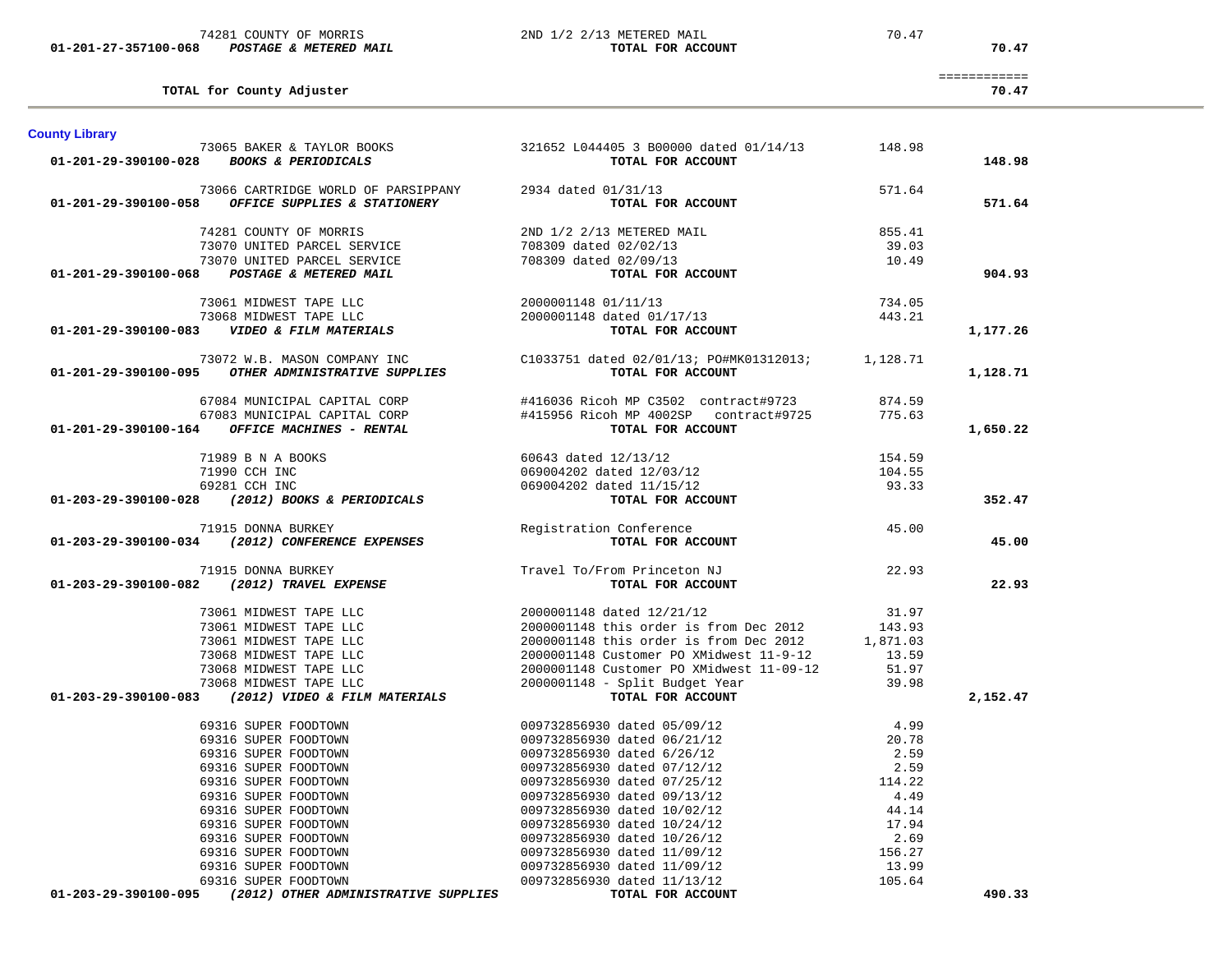67084 MUNICIPAL CAPITAL CORP #416036 Ricoh MP C3502 782.53 67083 MUNICIPAL CAPITAL CORP #415956 Ricoh MP 4002SP 557.49  **01-203-29-390100-164** *(2012) OFFICE MACHINES - RENTAL* **TOTAL FOR ACCOUNT 1,340.02**

============

| TOTAL for County Library                                                                                       |                                                                               |                          | 9,984.96                   |  |
|----------------------------------------------------------------------------------------------------------------|-------------------------------------------------------------------------------|--------------------------|----------------------------|--|
| <b>County Superintendent of Schoo</b>                                                                          |                                                                               |                          |                            |  |
| 73059 W.B. MASON COMPANY INC<br>01-201-29-392100-058<br>OFFICE SUPPLIES & STATIONERY                           | C1033751 MISC. OFFICE SUPPLIES 01/21/201<br>TOTAL FOR ACCOUNT                 | 123.55                   | 123.55                     |  |
| 74281 COUNTY OF MORRIS<br>POSTAGE & METERED MAIL<br>01-201-29-392100-068                                       | 2ND 1/2 2/13 METERED MAIL<br>TOTAL FOR ACCOUNT                                | 105.39                   | 105.39                     |  |
| 73791 KATHLEEN SERAFINO<br><b>TRAVEL EXPENSE</b><br>01-201-29-392100-082                                       | REIMBURSEMENT FOR MILEAGE & TOLLS<br>TOTAL FOR ACCOUNT                        | 58.85                    | 58.85                      |  |
| 72679 ATLANTIC TOMORROWS OFFICE<br>72679 ATLANTIC TOMORROWS OFFICE<br>72679 ATLANTIC TOMORROWS OFFICE          | G27913 CLICKS USED FROM 9-30-12-12-29-12<br>SH-10 STAPLE CARTRIDGE<br>FREIGHT | 31.78<br>100.00<br>12.70 |                            |  |
| (2012) OFFICE SUPPLIES & STATIONERY<br>01-203-29-392100-058                                                    | TOTAL FOR ACCOUNT                                                             |                          | 144.48                     |  |
| TOTAL for County Superintendent of Schoo                                                                       |                                                                               |                          | ============<br>432.27     |  |
| <b>Contribution to County College</b>                                                                          |                                                                               |                          |                            |  |
| 74325 COUNTY COLLEGE OF MORRIS 1ST HALF 3/13 - OPERATING BUDGET<br>01-201-29-395100-090<br><i>EXPENDITURES</i> | TOTAL FOR ACCOUNT                                                             | 568,256.75               | 568,256.75                 |  |
| TOTAL for Contribution to County College                                                                       |                                                                               |                          | ============<br>568,256.75 |  |
| <b>Rutgers Extension Service</b>                                                                               |                                                                               |                          |                            |  |
| 74281 COUNTY OF MORRIS<br>01-201-29-396100-068<br>POSTAGE & METERED MAIL                                       | 2ND 1/2 2/13 METERED MAIL<br>TOTAL FOR ACCOUNT                                | 19.92                    | 19.92                      |  |
| 73921 PETER NITZSCHE<br>TRAVEL EXPENSE<br>01-201-29-396100-082                                                 | Mileage & Meetings<br>TOTAL FOR ACCOUNT                                       | 77.84                    | 77.84                      |  |
| 73921 PETER NITZSCHE<br>01-201-29-396100-095<br>OTHER ADMINISTRATIVE SUPPLIES                                  | Admin. supplies<br>TOTAL FOR ACCOUNT                                          | 20.00                    | 20.00                      |  |
| 73920 PETER NITZSCHE<br>01-203-29-396100-082<br>(2012) TRAVEL EXPENSE                                          | Mileage & Meetings<br>TOTAL FOR ACCOUNT                                       | 227.67                   | 227.67                     |  |
| TOTAL for Rutgers Extension Service                                                                            |                                                                               |                          | ============<br>345.43     |  |
| <b>Rmb Out of Cty Two Yr Coll</b>                                                                              |                                                                               |                          |                            |  |
| 74422 BROOKDALE COMMUNITY                                                                                      | Spring 2013 Charbacks for Ronals A. D'Ar                                      | 3,504.00                 |                            |  |
| 74405 RARITAN VALLEY COMMUNITY<br>01-201-29-397100-090<br>RMB OUT OF CTY TWO YR COLL EXPENDITURES              | Spring 2013 Chargeback for Benjamin Beti<br>TOTAL FOR ACCOUNT                 | 949.80                   | 4,453.80                   |  |
| 74423 HUDSON CTY COMMUNITY COLLEGE<br>01-203-29-397100-090<br>(2012) RMB OUT OF CTY TWO YR COLL EXPEND         | Fall 2012 Chargeback for Krystian J. Kop<br>TOTAL FOR ACCOUNT                 | 2,446.57                 | 2,446.57                   |  |
| TOTAL for Rmb Out of Cty Two Yr Coll                                                                           |                                                                               |                          | ============<br>6,900.37   |  |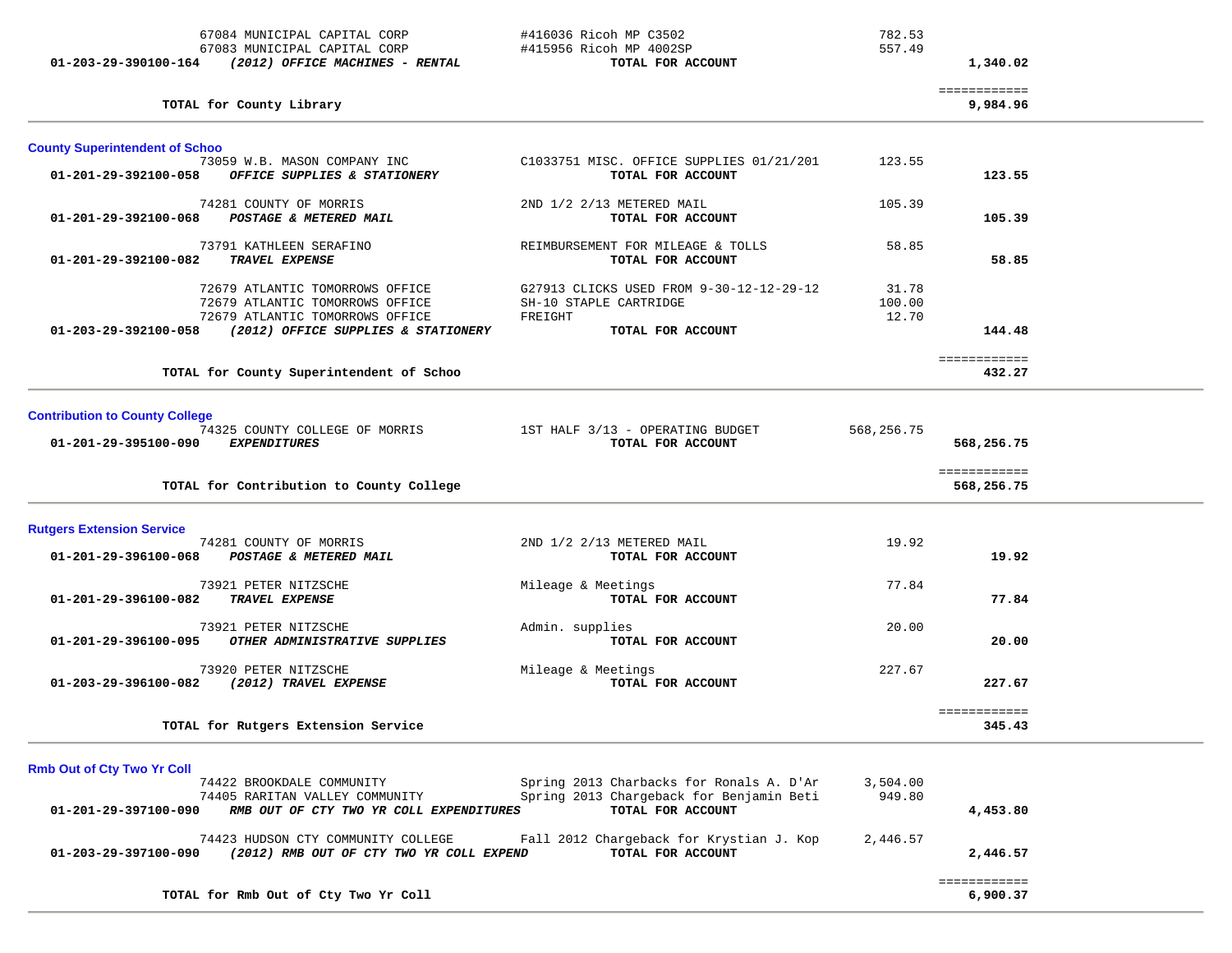| TOTAL for Fire and Police Academy                   |                                            |           | ============<br>7,732.97 |  |
|-----------------------------------------------------|--------------------------------------------|-----------|--------------------------|--|
| <b>Utilities</b>                                    |                                            |           |                          |  |
| 74195 JERSEY CENTRAL POWER & LIGHT                  | 10-00-89-1397-3-5 2/26/2013                | 92.37     |                          |  |
| 74196 JERSEY CENTRAL POWER & LIGHT                  | $10-00-64-2465-3-9$ Rt 53 Diamond Spring R | 37.98     |                          |  |
| 73537 JERSEY CENTRAL POWER & LIGHT                  | 10-00-84-5117-1-4 Berkshire Valley Road    | 23.46     |                          |  |
| 73536 JERSEY CENTRAL POWER & LIGHT                  | 10-00-84-5137-1-0 Berkshire Valley Road    | 23.46     |                          |  |
| 73535 JERSEY CENTRAL POWER & LIGHT                  | 10-00-59-9968-9-0 Rt 15 & Dewey Ave 2/12   | 78.27     |                          |  |
| 73534 JERSEY CENTRAL POWER & LIGHT                  | 10-00-48-4053-0-0 Howard Blvd 2/12/2013    | 15.35     |                          |  |
| 73445 JERSEY CENTRAL POWER & LIGHT                  | 10-00-01-6063-0-8 Street Lighting 2/15/2   | 726.08    |                          |  |
| 73447 JERSEY CENTRAL POWER & LIGHT                  | 10-00-28-8978-6-4 Mt Arlington 2/12/2013   | 59.83     |                          |  |
| 73446 JERSEY CENTRAL POWER & LIGHT                  | 10-00-05-8414-2-2 Street Lighting 2/15/2   | 378.76    |                          |  |
| 73741 JERSEY CENTRAL POWER & LIGHT                  | 20-00-00-9710-0-8/ RUTH DAVIS DRIVE/ 12    | 290.29    |                          |  |
| 73746 JERSEY CENTRAL POWER & LIGHT                  | 20 00 00 0537 8 1 - MASTER ACCT - HILL/    | 38,576.39 |                          |  |
| 74117 JERSEY CENTRAL POWER & LIGHT                  | 10 00 79 4382 5 3 - CAC COMPLEX/ 01-19-1   | 9,068.01  |                          |  |
| 01-201-31-430100-137<br><i>ELECTRICITY</i>          | TOTAL FOR ACCOUNT                          |           | 49,370.25                |  |
| 73901 FLEET SERVICES                                | ACCT #0431-00448418-4                      | 353.62    |                          |  |
| 01-201-31-430100-140<br><i><b>GAS PURCHASES</b></i> | TOTAL FOR ACCOUNT                          |           | 353.62                   |  |

|  | <b>Heiliting</b> |
|--|------------------|

| <b>Fire and Police Academy</b> |                                     |                                 |          |              |
|--------------------------------|-------------------------------------|---------------------------------|----------|--------------|
|                                | 72858 PADA OF NJ                    | Annual Membership Dues for 2013 | 100.00   |              |
| 01-201-29-407100-023           | ASSOCIATIONS AND MEMBERSHIPS        | TOTAL FOR ACCOUNT               |          | 100.00       |
|                                | 74281 COUNTY OF MORRIS              | 2ND 1/2 2/13 METERED MAIL       | 65.50    |              |
| $01 - 201 - 29 - 407100 - 068$ | POSTAGE & METERED MAIL              | TOTAL FOR ACCOUNT               |          | 65.50        |
|                                | 71893 THOR GUARD INC                | 1 yr. Warranty Agreement        | 400.00   |              |
| $01 - 203 - 29 - 407100 - 044$ | (2012) EQUIPMENT SERVICE AGREEMENTS | TOTAL FOR ACCOUNT               |          | 400.00       |
|                                | 71900 ATLANTIC TRAINING CENTER      | CPR Card Fee                    | 187.50   |              |
|                                | 71898 VIATECH PUBLISHING SOLUTIONS  | White 1" Binders                | 164.88   |              |
|                                | 71898 VIATECH PUBLISHING SOLUTIONS  | Shipping                        | 33.66    |              |
|                                | 71898 VIATECH PUBLISHING SOLUTIONS  | Red 2.5" Binders                | 1,257.14 |              |
|                                | 71898 VIATECH PUBLISHING SOLUTIONS  | Bilue 2.5"Binders               | 1,214.12 |              |
|                                | 71898 VIATECH PUBLISHING SOLUTIONS  | Shipping                        | 200.00   |              |
|                                | 71898 VIATECH PUBLISHING SOLUTIONS  | Certificate Holders             | 962.50   |              |
|                                | 71898 VIATECH PUBLISHING SOLUTIONS  | Shipping                        | 25.02    |              |
| 01-203-29-407100-059           | (2012) OTHER GENERAL EXPENSES       | TOTAL FOR ACCOUNT               |          | 4,044.82     |
|                                | 71895 M.C. MUNICIPAL UTILITIES      | Tipping Fees                    | 338.60   |              |
| $01 - 203 - 29 - 407100 - 143$ | (2012) RUBBISH & TRASH REMOVAL      | TOTAL FOR ACCOUNT               |          | 338.60       |
|                                | 71901 FAIL SAFE TESTING INC.        | Annual Testing                  | 1,254.75 |              |
|                                | 71899 PRIME ENVIRONMENTAL INC       | Remove/Replace Pefilters        | 935.00   |              |
|                                | 71897 MEGGIT TRAINING SYSTEMS INC.  | Flexible Coupling               | 85.38    |              |
|                                | 71897 MEGGIT TRAINING SYSTEMS INC.  | Roller Switch                   | 34.68    |              |
|                                | 71897 MEGGIT TRAINING SYSTEMS INC.  | Shipping                        | 7.30     |              |
|                                | 71897 MEGGIT TRAINING SYSTEMS INC.  | Gearmotor Assembly              | 459.16   |              |
|                                | 71897 MEGGIT TRAINING SYSTEMS INC.  | Shipping                        | 7.78     |              |
| 01-203-29-407100-223           | (2012) BUILDING REPAIRS             | TOTAL FOR ACCOUNT               |          | 2,784.05     |
|                                |                                     |                                 |          | ============ |
|                                | TOTAL for Fire and Police Academy   |                                 |          | 7,732.97     |

## ============ **TOTAL for Cont M.C. School of Tech 800,000.00**

**Cont M.C. School of Tech** 

 74444 MC VOCATIONAL SCHOOL DISTRICT 3/13 DISTRICT TAXES TO BE RAISED 800,000.00  **01-201-29-400100-090** *CONT M.C. SCHOOL OF TECH EXPENDITURES* **TOTAL FOR ACCOUNT 800,000.00**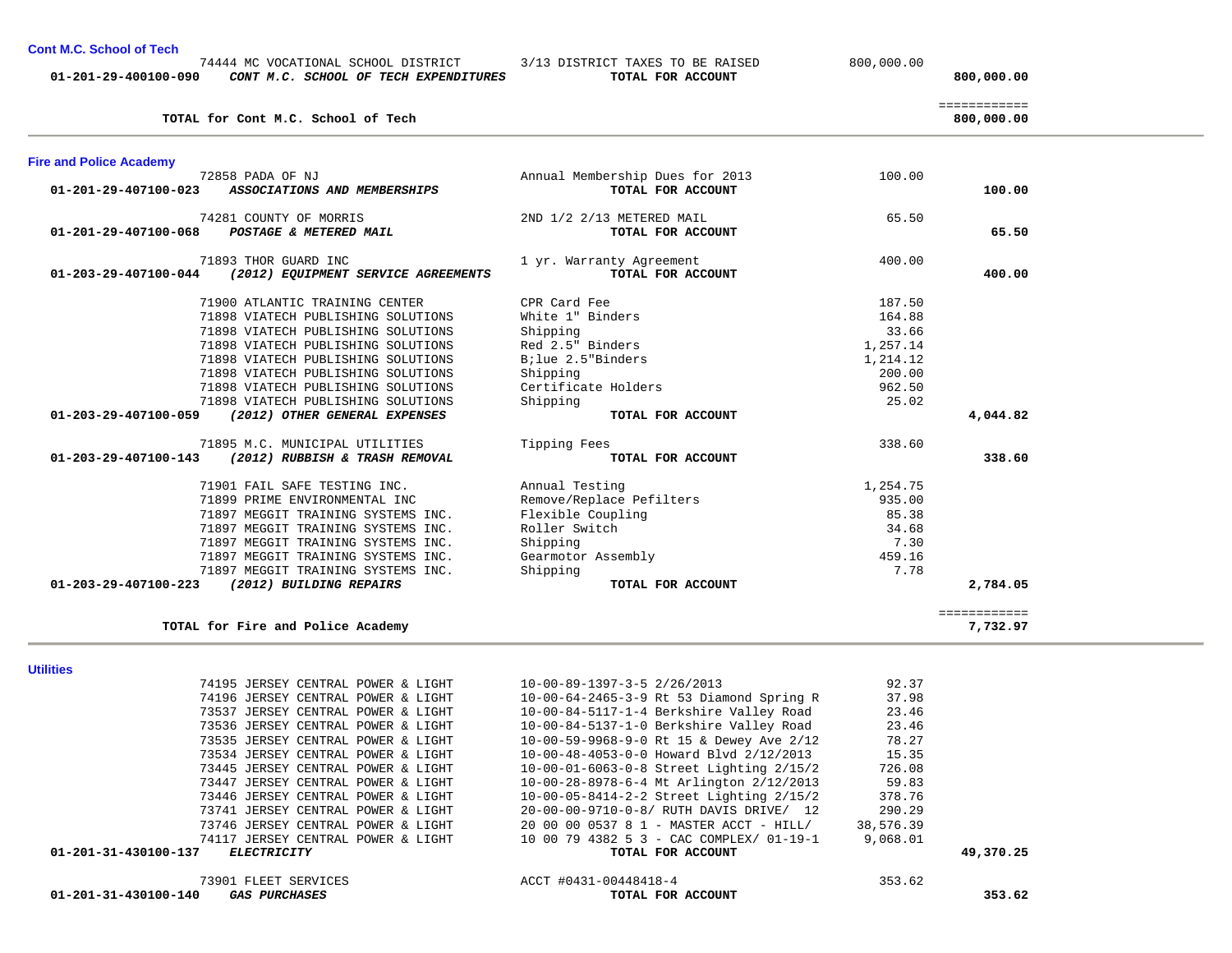|                                          | 73757 N.J. NATURAL GAS COMPANY 66-1126-4174-12 RE: WHARTON OFF/ 12-31-1 197.20 |           |            |
|------------------------------------------|--------------------------------------------------------------------------------|-----------|------------|
|                                          |                                                                                |           |            |
|                                          |                                                                                |           |            |
|                                          |                                                                                |           |            |
|                                          |                                                                                |           |            |
|                                          |                                                                                |           |            |
|                                          |                                                                                |           |            |
|                                          |                                                                                |           |            |
|                                          |                                                                                |           |            |
| 01-201-31-430100-141 NATURAL GAS         |                                                                                |           | 44,426.97  |
|                                          |                                                                                |           |            |
|                                          |                                                                                |           |            |
|                                          |                                                                                |           |            |
| 01-201-31-430100-144                     |                                                                                |           | 14,849.35  |
|                                          |                                                                                |           |            |
|                                          |                                                                                |           |            |
|                                          |                                                                                |           |            |
|                                          |                                                                                |           |            |
|                                          |                                                                                |           |            |
|                                          |                                                                                |           |            |
|                                          |                                                                                |           |            |
|                                          |                                                                                |           |            |
|                                          |                                                                                |           |            |
|                                          |                                                                                |           |            |
|                                          |                                                                                |           |            |
|                                          |                                                                                |           |            |
|                                          |                                                                                |           |            |
|                                          |                                                                                |           |            |
|                                          |                                                                                |           |            |
|                                          |                                                                                |           |            |
|                                          |                                                                                |           |            |
|                                          |                                                                                |           |            |
|                                          |                                                                                |           |            |
|                                          |                                                                                |           |            |
|                                          |                                                                                |           |            |
|                                          |                                                                                |           |            |
|                                          |                                                                                |           |            |
|                                          |                                                                                |           |            |
|                                          |                                                                                |           |            |
|                                          |                                                                                |           |            |
|                                          |                                                                                |           |            |
|                                          |                                                                                |           |            |
|                                          |                                                                                |           |            |
|                                          |                                                                                |           |            |
|                                          |                                                                                |           |            |
|                                          |                                                                                |           |            |
|                                          |                                                                                |           |            |
|                                          |                                                                                |           |            |
|                                          |                                                                                |           |            |
| 74160 VERIZON                            | UTILITIES - TELEPHONE                                                          | 28,943.25 |            |
| 01-201-31-430100-146<br><b>TELEPHONE</b> | TOTAL FOR ACCOUNT                                                              |           | 124,581.38 |
|                                          |                                                                                |           |            |
| 74129 SOUTHEAST MORRIS COUNTY            | 20-999-919-699/ A & R BLDG                                                     | 584.55    |            |
| 74129 SOUTHEAST MORRIS COUNTY            | 20-999-919-688/ CH                                                             | 1,036.05  |            |
| 74129 SOUTHEAST MORRIS COUNTY            | 20-999-756-272/ CORRECTION FACILITY                                            | 6,325.10  |            |
| 74129 SOUTHEAST MORRIS COUNTY            | 20-999-999-724/ ADM CTS                                                        | 351.50    |            |
| 74129 SOUTHEAST MORRIS COUNTY            | 20-999-753-907/ SHADETREE                                                      | 4,301.50  |            |
| 74127 SOUTHEAST MORRIS COUNTY            | 20-999-904-134/ JDC/ 11-07-12 TO 02-05-1                                       | 417.83    |            |
| 74127 SOUTHEAST MORRIS COUNTY            | 20-999-904-156/ R-7 LEGAL SERVICES/ 11-0                                       | 49.65     |            |
| 74127 SOUTHEAST MORRIS COUNTY            | 20-999-690-393/ 9-11/ SEASONAL                                                 | 3,388.08  |            |
| 74135 TOWNSHIP OF RANDOLPH               | 9999 593/ HEALTH MNGMNT/ 10-16-12 THRU 0                                       | 48.12     |            |
| 01-201-31-430100-147<br><b>WATER</b>     | TOTAL FOR ACCOUNT                                                              |           | 16,502.38  |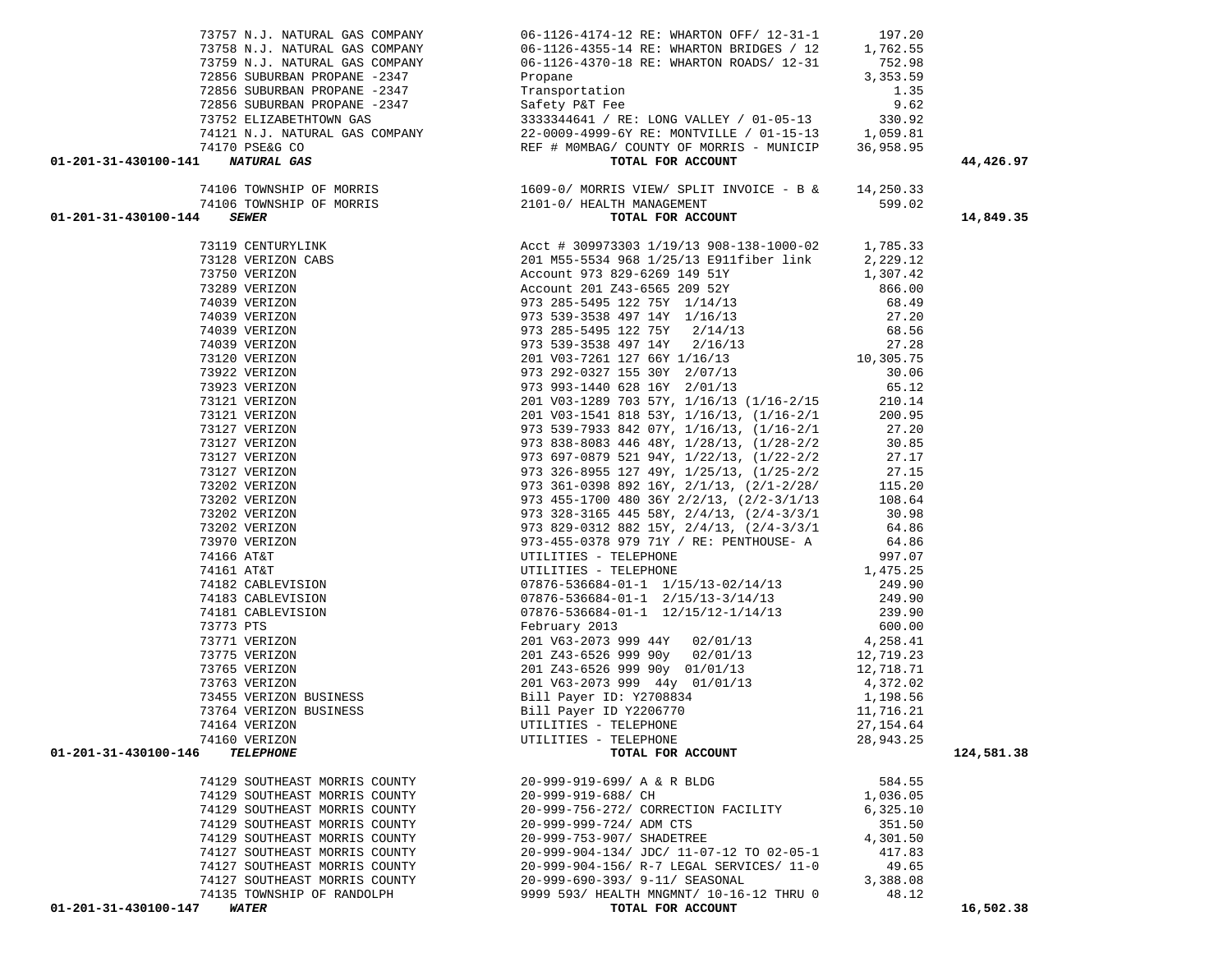| <b>Nutrition</b><br>73015 STAPLES BUSINESS ADVANTAGE<br>01-201-41-716100-058<br>OFFICE SUPPLIES & STATIONERY | Att dect 2 line CID/TAD cw<br>TOTAL FOR ACCOUNT                                   | 67.62<br>67.62  |  |
|--------------------------------------------------------------------------------------------------------------|-----------------------------------------------------------------------------------|-----------------|--|
| 73983 DOROTHY TAYLOR<br>73523 ALLEN PAPER & SUPPLY CO                                                        | Phone (for Morristown Nutrition Site)<br>Mop Bucket and Wringer Combo Thunder 36Q | 18.97<br>35.00  |  |
| 01-201-41-716100-059<br>OTHER GENERAL EXPENSES<br>73532 PATRICIA W. GIBBONS                                  | TOTAL FOR ACCOUNT<br>Nutrition Support Services                                   | 53.97<br>296.00 |  |
| 01-201-41-716100-098<br>OTHER OPERATING&REPAIR SUPPLY                                                        | TOTAL FOR ACCOUNT                                                                 | 296.00          |  |
| 72471 CENTURYLINK<br>01-201-41-716100-146<br><b>TELEPHONE</b>                                                | Monthly Service Charge. January 2013. Ac<br>TOTAL FOR ACCOUNT                     | 39.04<br>39.04  |  |
| TOTAL for Nutrition                                                                                          |                                                                                   | 456.63          |  |

# ============ **TOTAL for Utilities 434,210.62**

| 73754 TIOGA SOLAR MORRIS COUNTY 1 LLC      | 136242003/ RE: VOTING MACHINE                       | 284.98    |            |
|--------------------------------------------|-----------------------------------------------------|-----------|------------|
| 73754 TIOGA SOLAR MORRIS COUNTY 1 LLC      | 136242003/RE: SCHUYLER BLDG                         | 111.57    |            |
| 73754 TIOGA SOLAR MORRIS COUNTY 1 LLC      | 136242003/ RE: SCHUYLER GRG                         | 167.32    |            |
| 73740 JERSEY CENTRAL POWER & LIGHT         | 20 00 00 0537 8 1 - MASTER ACCT - HILL/ 112,280.44  |           |            |
| 73740 JERSEY CENTRAL POWER & LIGHT         | 10 00 29 4881 2 7 - REVERSED INVOICE CRE -39,320.43 |           |            |
| 73742 JERSEY CENTRAL POWER & LIGHT         | 20 00 00 0538 4 9 -MASTER ACCOUNT#/ REMO 5,139.98   |           |            |
| 73742 JERSEY CENTRAL POWER & LIGHT         | REVERSED INVOICE CREDIT                             | $-866.32$ |            |
| 73743 JERSEY CENTRAL POWER & LIGHT         | 20-00-00-0528-1-7 MASTER ACCOUNT / MORRI            | 41,722.06 |            |
| 73746 JERSEY CENTRAL POWER & LIGHT         | DECEMBER 2012                                       | 55,914.82 |            |
| 74025 MORRISTOWN PARKING AUTHORITY         | JCP & L/ SCHUYLER ANNEX PARKING/ 10-26-1 1,538.49   |           |            |
| 74025 MORRISTOWN PARKING AUTHORITY         | JCP & L/ SCHUYLER ANNEX PARKING/ 11-28-1 1,672.29   |           |            |
| 01-203-31-430100-137<br>(2012) ELECTRICITY | TOTAL FOR ACCOUNT                                   |           | 178,645.20 |
| 72856 SUBURBAN PROPANE -2347               | Propane                                             | 3, 115.61 |            |
| 72856 SUBURBAN PROPANE -2347               | Transportation                                      | 0.95      |            |
| 72856 SUBURBAN PROPANE -2347               | Regulatory Fee                                      | 9.62      |            |
| 01-203-31-430100-141<br>(2012) NATURAL GAS | TOTAL FOR ACCOUNT                                   |           | 3,126.18   |
| 70533 STATEWIDE COMMUNICATIONS INC         | Roads Department Wiring                             | 845.00    |            |
| 70533 STATEWIDE COMMUNICATIONS INC         | Admin Cube Wiring                                   | 805.00    |            |
|                                            |                                                     |           |            |
| 70533 STATEWIDE COMMUNICATIONS INC         | Montville Garage Wiring                             | 260.00    |            |
| 74033 VERIZON                              | 973 285-5495 122 75Y 9/14/12                        | 68.38     |            |
| 74033 VERIZON                              | 973 539-3538 497 14Y 9/16/12                        | 27.23     |            |
| 74033 VERIZON                              | 973 285-5495 122 75Y 10/14/12                       | 69.23     |            |
| 74033 VERIZON                              | 973 539-3538 497 14Y 10/16/12                       | 27.55     |            |
| 74033 VERIZON                              | 973 285-5495 122 75Y 11/14/12                       | 69.14     |            |
| 74033 VERIZON                              | 973 539-3538 497 14Y 11/16/12                       | 27.44     |            |
| 74033 VERIZON                              | 973 285-5495 122 75Y 12/14/12                       | 69.39     |            |
| 74033 VERIZON                              | 973 539-3538 497 14Y 12/16/12                       | 27.69     |            |
| 70946 COPPER SERVICES                      | Account 602217 dtd 12/31/2012                       | 59.24     |            |

### **Grant Fund**

| 72463 JOHNSTON COMMUNICATIONS | labor and supplies for new jack | 917.60   |
|-------------------------------|---------------------------------|----------|
| 71627 SHI INTERNATIONAL CORP  | Lectora Software quote #5932063 | 3,872.34 |
| 73360 NAMITHA NARAYAN-REDDY   | NJACCHO Hurricane Sandy Meeting | 100.00   |

### **Bio-Terrorism Grant**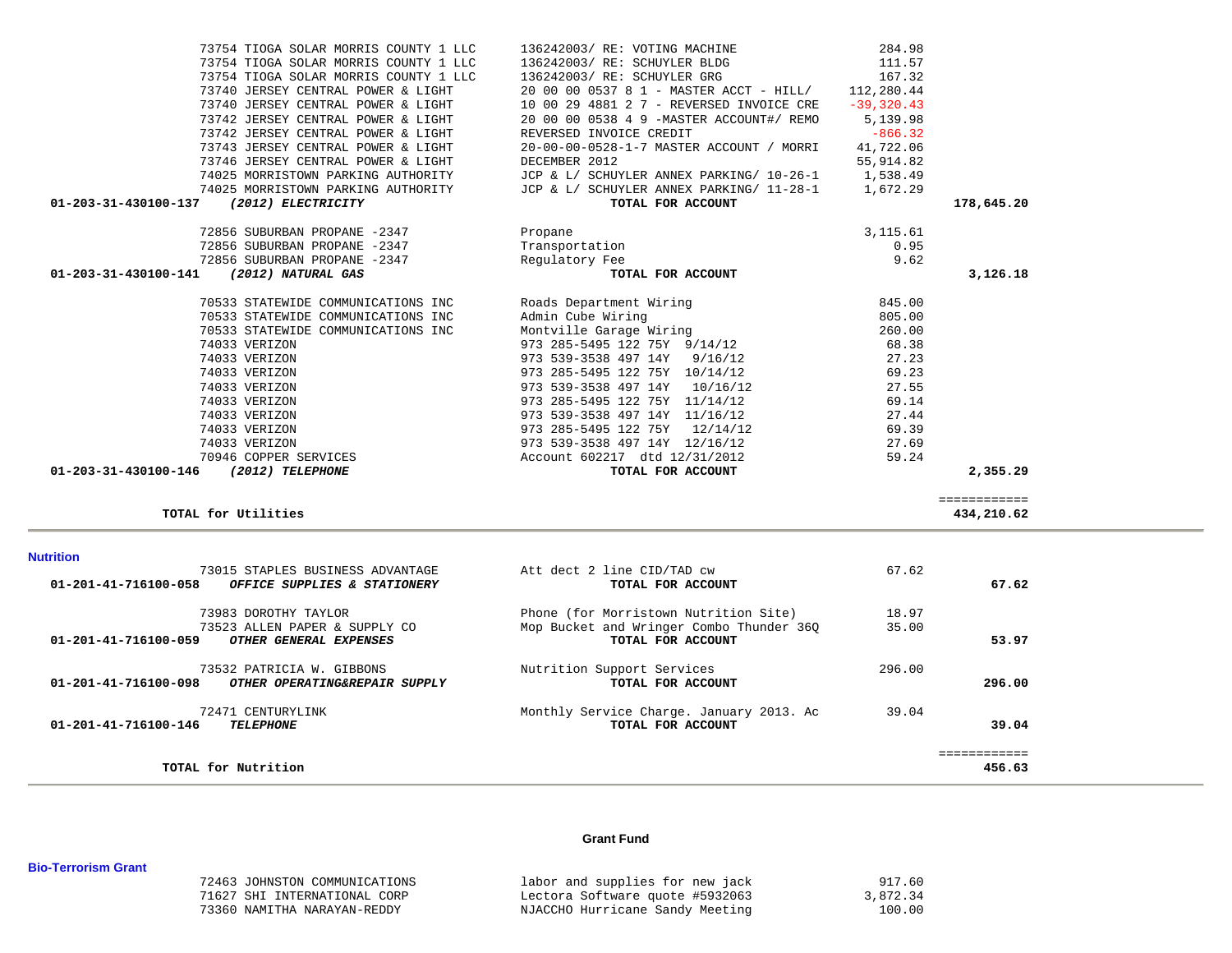| 02-213-41-718305-391      | PUBLIC HEALTH EMER GRANT (8/10/12-6/30/13                  | TOTAL FOR ACCOUNT                        |                  | 4,912.49                 |  |
|---------------------------|------------------------------------------------------------|------------------------------------------|------------------|--------------------------|--|
|                           | TOTAL for Bio-Terrorism Grant                              |                                          |                  | ============<br>4,912.49 |  |
| <b>TANF</b>               |                                                            |                                          |                  |                          |  |
|                           | 73808 CENTURYLINK                                          |                                          | 13.32            |                          |  |
|                           | 73793 FRED PRYOR SEMINARS                                  | Sophie Westfield                         | 199.00           |                          |  |
|                           | 73896 JERSEY TRACTOR-TRAILER                               |                                          | 3,200.00         |                          |  |
|                           | 74063 PROJECT SELF SUFFICIENCY                             |                                          | 435.00           |                          |  |
|                           | 74063 PROJECT SELF SUFFICIENCY                             |                                          | 435.00           |                          |  |
|                           | 73865 STATE SHUTTTLE INC                                   | Transportation for Jan. 21, 2013 to Jan. | 2,658.98         |                          |  |
|                           | 73804 MARIN REGENTHAL- GARLAND                             |                                          | 6.36             |                          |  |
|                           | 73886 STATE SHUTTTLE INC                                   | Transportation from Jan. 28, 2013 to Feb | 2,920.16         |                          |  |
|                           | 73807 VERIZON                                              |                                          | 6.60             |                          |  |
|                           | 73816 WORKFORCE ADVANTAGE                                  | January 2013 Reimbursable expenses.      | 1,900.98         |                          |  |
|                           | 73899 M.C. SCHOOL OF TECHNOLOGY                            |                                          | 472.29           |                          |  |
|                           | 73874 JOHN PATTEN                                          |                                          | 20.33            |                          |  |
| 02-213-41-741015-392      | TANF STATE SHARE                                           | TOTAL FOR ACCOUNT                        |                  | 12,268.02                |  |
|                           |                                                            |                                          |                  | ============             |  |
|                           | TOTAL for TANF                                             |                                          |                  | 12,268.02                |  |
|                           |                                                            |                                          |                  |                          |  |
| <b>General Assistance</b> |                                                            |                                          |                  |                          |  |
|                           | 73808 CENTURYLINK                                          | Benchmark Billing - Nov. 2012.           | 9.99             |                          |  |
|                           | 73846 PROJECT SELF SUFFICIENCY<br>73865 STATE SHUTTTLE INC |                                          | 400.00<br>664.74 |                          |  |
|                           | 73804 MARIN REGENTHAL- GARLAND                             |                                          | 4.77             |                          |  |
|                           | 73886 STATE SHUTTTLE INC                                   | Transportation                           | 730.04           |                          |  |
|                           | 73807 VERIZON                                              |                                          | 4.95             |                          |  |
|                           |                                                            |                                          |                  |                          |  |
|                           | 73816 WORKFORCE ADVANTAGE                                  |                                          | 1,267.32         |                          |  |
| 02-213-41-741020-392      | 73874 JOHN PATTEN<br>GENERAL ASSISTANCE STATE SHARE        | TOTAL FOR ACCOUNT                        | 15.25            | 3,097.06                 |  |
|                           |                                                            |                                          |                  |                          |  |
|                           | TOTAL for General Assistance                               |                                          |                  | ============<br>3,097.06 |  |
|                           |                                                            |                                          |                  |                          |  |
| <b>WIA: Adult</b>         | 73847 AVTECH INSTITUTE                                     |                                          | 800.00           |                          |  |
|                           | 73802 BLOOMFIELD COLLEGE                                   |                                          | 3,200.00         |                          |  |
|                           | 73808 CENTURYLINK                                          |                                          | 29.96            |                          |  |
|                           | 74047 FUTUREWORK SYSTEMS LLC                               |                                          | 2,341.00         |                          |  |
|                           | 73882 INFORMATION & TECHNOLOGY                             |                                          | 1,663.52         |                          |  |
|                           | 73879 INFORMATION & TECHNOLOGY                             |                                          | 1,663.52         |                          |  |
|                           | 73805 INFORMATION & TECHNOLOGY                             |                                          | 1,440.00         |                          |  |
|                           | 73844 INFORMATION & TECHNOLOGY                             |                                          | 840.00           |                          |  |
|                           | 73842 INFORMATION & TECHNOLOGY                             |                                          | 840.00           |                          |  |
|                           | 73858 INFORMATION & TECHNOLOGY                             |                                          | 810.00           |                          |  |

74442 COUNTY OF MORRIS 2ND HALF 2/13 METERED MAIL 22.55

73858 INFORMATION & TECHNOLOGY<br>73853 INFORMATION & TECHNOLOGY<br>73893 INFORMATION & TECHNOLOGY<br>74050 JERSEY TRACTOR-TRAILER<br>73895 JERSEY TRACTOR-TRAILER<br>71823 MASTER DRIVING SCHOOL INC 73853 INFORMATION & TECHNOLOGY 558.68 73893 INFORMATION & TECHNOLOGY 74050 JERSEY TRACTOR-TRAILER 3,200.00 73895 JERSEY TRACTOR-TRAILER 3,200.00 71823 MASTER DRIVING SCHOOL INC 2,080.00 73804 MARIN REGENTHAL- GARLAND 14.31 73807 VERIZON 14.85  $73832 \text{ WILLIAM PARTERSON UNIVERSITY}$ 73874 JOHN PATTEN 74442 COUNTY OF MORRIS 2ND HALF 2/13 METERED MAIL 221.34  **02-213-41-742005-391** *WIA: ADULT FEDERAL SHARE* **TOTAL FOR ACCOUNT 26,290.96**

2,047.64

45.74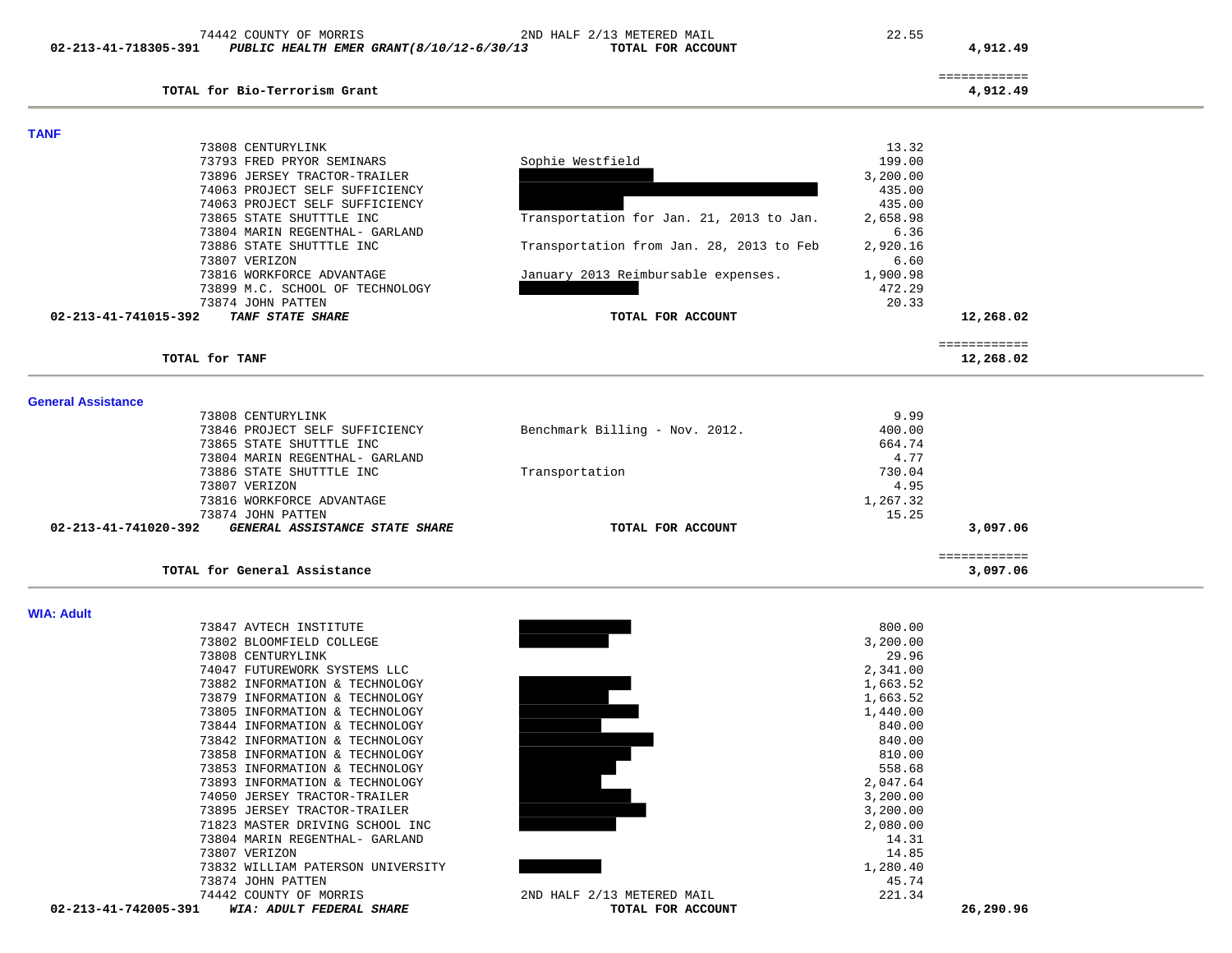| <b>WIA: Disclocated Worker</b> |                                                            |                                          |              |  |
|--------------------------------|------------------------------------------------------------|------------------------------------------|--------------|--|
|                                | 73848 AVTECH INSTITUTE                                     |                                          | 800.00       |  |
|                                | 73834 ANTHEM INSTITUTE                                     |                                          | 1,600.00     |  |
|                                | 73808 CENTURYLINK                                          | 973-383-8033 310372742 Jan. phone charg  | 88.20        |  |
|                                | 73898 CLINICAL RESEARCH ACADEMY                            |                                          | 800.00       |  |
|                                | 73913 DOVER BUSINESS COLLEGE                               |                                          | 800.00       |  |
|                                | 73854 ELAINE CARRO                                         | Nov. 2010 to Dec. 2012                   | 204.96       |  |
|                                | 73810 FAIRLEIGH DICKINSON UNIVERSITY                       |                                          | 597.52       |  |
|                                | 74047 FUTUREWORK SYSTEMS LLC                               | Monitoring contract.                     | 4,862.00     |  |
|                                | 73889 INFORMATION & TECHNOLOGY                             |                                          | 840.00       |  |
|                                | 73888 INFORMATION & TECHNOLOGY                             |                                          | 840.00       |  |
|                                | 73887 INFORMATION & TECHNOLOGY                             |                                          | 840.00       |  |
|                                | 73884 INFORMATION & TECHNOLOGY                             |                                          | 1,663.52     |  |
|                                | 73881 INFORMATION & TECHNOLOGY                             |                                          | 1,920.00     |  |
|                                | 74042 INFORMATION & TECHNOLOGY                             |                                          | 810.00       |  |
|                                | 73843 INFORMATION & TECHNOLOGY                             |                                          | 810.00       |  |
|                                | 73851 INFORMATION & TECHNOLOGY                             |                                          | 1,386.00     |  |
|                                | 73878 INFORMATION & TECHNOLOGY                             |                                          | 810.00       |  |
|                                | 73863 INFORMATION & TECHNOLOGY                             |                                          | 840.00       |  |
|                                | 73860 INFORMATION & TECHNOLOGY                             |                                          | 810.00       |  |
|                                | 73861 INFORMATION & TECHNOLOGY                             |                                          | 810.00       |  |
|                                | 73859 INFORMATION & TECHNOLOGY                             |                                          | 840.00       |  |
|                                | 73894 INFORMATION & TECHNOLOGY                             |                                          | 1,172.84     |  |
|                                | 73892 INFORMATION & TECHNOLOGY                             |                                          | 810.00       |  |
|                                | 73891 INFORMATION & TECHNOLOGY                             |                                          | 840.00       |  |
|                                | 73897 JERSEY TRACTOR-TRAILER                               |                                          | 800.00       |  |
|                                | 74049 JERSEY TRACTOR-TRAILER                               |                                          | 3,200.00     |  |
|                                | 74048 JERSEY TRACTOR-TRAILER                               |                                          | 800.00       |  |
|                                | 73850                                                      | Reimbursement for MS Excel exam.         | 105.00       |  |
|                                | 74062 LINCOLN TECHNICAL INSTITUTE                          |                                          | 362.10       |  |
|                                | 73809                                                      |                                          | 105.00       |  |
|                                | 73837 LINCOLN TECHNICAL INSTITUTE                          |                                          | 799.20       |  |
|                                | 73835 MEDICAL & DENTAL INSTITUTE                           |                                          | 1,599.80     |  |
|                                | 74061 M.C. SCHOOL OF TECHNOLOGY                            |                                          | 800.00       |  |
|                                | 73916 NATIONAL PERSONAL TRAINING                           |                                          | 2,000.00     |  |
|                                | 73836 NATIONAL PERSONAL TRAINING                           |                                          | 1,200.00     |  |
|                                | 73792 NATIONAL PERSONAL TRAINING                           |                                          | 1,200.00     |  |
|                                | 73852 NATIONAL PERSONAL TRAINING                           |                                          | 2,000.00     |  |
|                                | 73801 RUTGERS CENTER FOR CONTINUING                        |                                          | 830.00       |  |
|                                | 73845 RUTGERS, THE STATE UNIVERSITY                        |                                          | 3,200.00     |  |
|                                | 73804 MARIN REGENTHAL- GARLAND                             | Travel reimbursement May 24, 2012 to Jan | 42.13        |  |
|                                | 73838 SMITH & SOLOMON                                      |                                          | 3,200.00     |  |
|                                | 73807 VERIZON                                              | 973328193582697Y 2-4-13-3-3-13           | 43.72        |  |
|                                | 73800 WILLIAM PATERSON UNIVERSITY                          |                                          | 1,600.00     |  |
|                                | 73833 WILLIAM PATERSON UNIVERSITY                          |                                          | 3,200.00     |  |
|                                | 73874 JOHN PATTEN                                          |                                          | 134.66       |  |
|                                | 02-213-41-742010-391 WIA: DISCLOCATED WORKER FEDERAL SHARE | TOTAL FOR ACCOUNT                        | 53,016.65    |  |
|                                |                                                            |                                          |              |  |
|                                |                                                            |                                          | ============ |  |
|                                | TOTAL for WIA: Disclocated Worker                          |                                          | 53,016.65    |  |

### **TOTAL for WIA: Disclocated Worker 53,016.65**

**WIA: Youth** 

| 73808 CENTURYLINK                    | 24.97    |
|--------------------------------------|----------|
| 74047 FUTUREWORK SYSTEMS LLC         | 2,401.00 |
| 73868 PHILLIPSBURG SCHOOL BASED      | 370.00   |
| 73876 PHILLIPSBURG SCHOOL BASED      | 2,535.00 |
| 73811<br>1 PHILLIPSRURG SCHOOL RASED | 901 00   |



 $2,401.00$  $370.00$ <br>2,535.00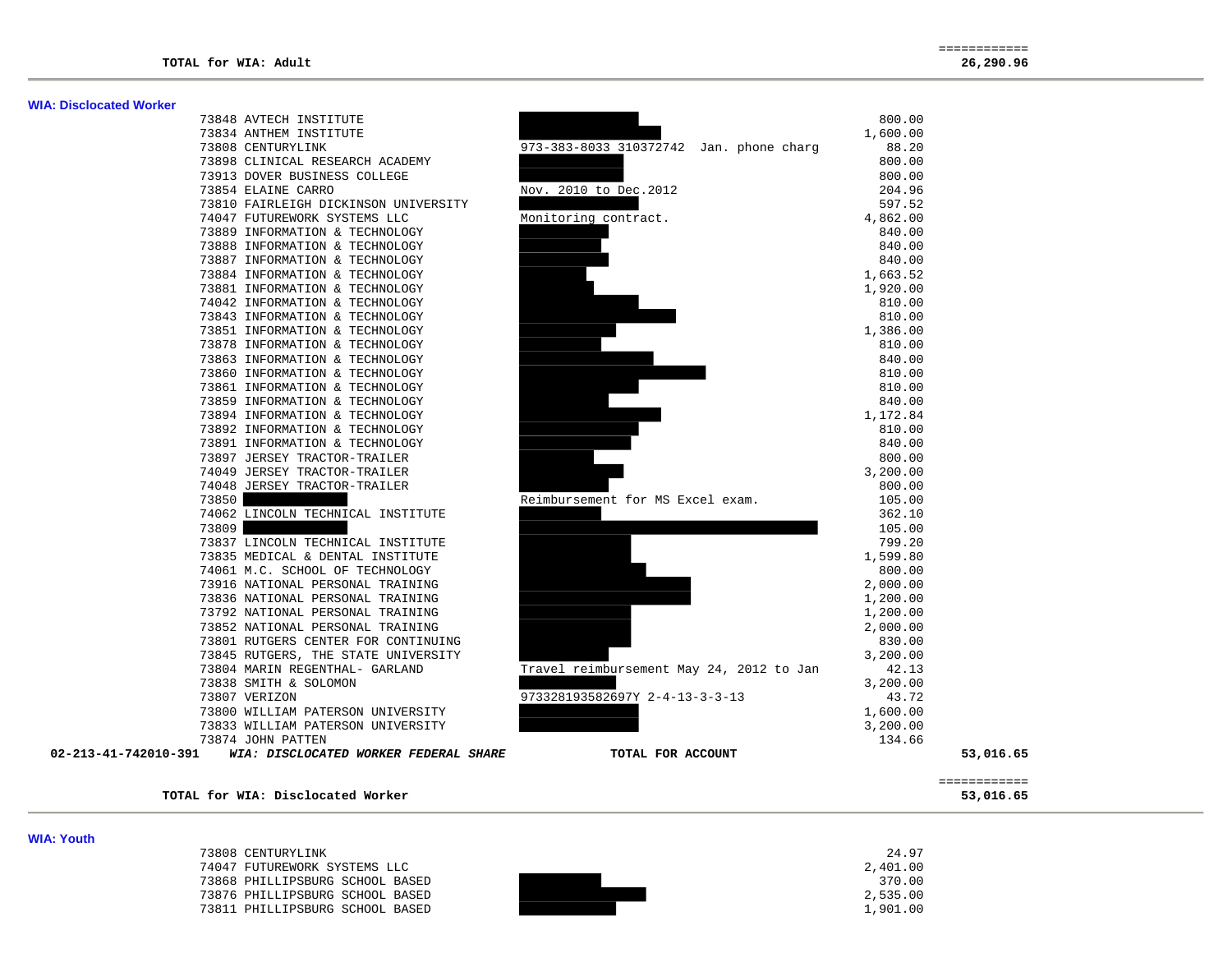| 73812 PHILLIPSBURG SCHOOL BASED                                    |                                          | 2,112.00  |                           |
|--------------------------------------------------------------------|------------------------------------------|-----------|---------------------------|
| 73813 PHILLIPSBURG SCHOOL BASED                                    |                                          | 2,746.00  |                           |
| 73814 PHILLIPSBURG SCHOOL BASED                                    |                                          | 1,901.00  |                           |
| 73815 PHILLIPSBURG SCHOOL BASED                                    |                                          | 2,746.00  |                           |
| 73841 SUSSEX COUNTY TECH SCHOOL                                    |                                          | 1,842.12  |                           |
| 73840 SUSSEX COUNTY TECH SCHOOL                                    |                                          | 219.30    |                           |
| 73804 MARIN REGENTHAL- GARLAND                                     |                                          | 11.92     |                           |
| 73839 SUSSEX COUNTY TECH SCHOOL                                    |                                          | 219.30    |                           |
| 73807 VERIZON                                                      |                                          | 12.38     |                           |
| 73874 JOHN PATTEN                                                  |                                          | 38.11     |                           |
| 02-213-41-742020-391<br>WIA: YOUTH FEDERAL SHARE                   | TOTAL FOR ACCOUNT                        |           | 19,080.10                 |
| TOTAL for WIA: Youth                                               |                                          |           | ============<br>19,080.10 |
|                                                                    |                                          |           |                           |
| <b>DEPARTMENT 742135</b>                                           |                                          |           |                           |
| 74040 AMERICAN INSTITUTE OF                                        |                                          | 4,000.00  |                           |
| 74064 AMERICAN INSTITUTE OF                                        |                                          | 4,000.00  |                           |
| 74047 FUTUREWORK SYSTEMS LLC                                       |                                          | 2,401.00  |                           |
| 74065 LASCOMP INSTITUTE                                            |                                          | 4,000.00  |                           |
| 73867 LINCOLN TECHNICAL INSTITUTE                                  |                                          | 452.04    |                           |
| 73875 RUTGERS, THE STATE UNIVERSITY                                |                                          | 4,995.00  |                           |
| 73864                                                              | reimbursement for cost of National Heal  | 105.00    |                           |
| 73866 RUTGERS CENTER FOR CONTINUING                                |                                          | 1,818.00  |                           |
| WIA/NTNL EMRGNCY GRANT (10/1/10-9/30/13)<br>02-213-41-742135-391   | TOTAL FOR ACCOUNT                        |           | 21,771.04                 |
|                                                                    |                                          |           | ============              |
| TOTAL for DEPARTMENT 742135                                        |                                          |           | 21,771.04                 |
| <b>Reach Program</b>                                               |                                          |           |                           |
| 73799 STATE SHUTTTLE INC                                           | Transportation from Jan.14, 2013 to Jan. | 3,650.20  |                           |
| 02-213-41-751305-392<br>REACH PROGRAM (7/1/12-6/30/13)             | TOTAL FOR ACCOUNT                        |           | 3,650.20                  |
|                                                                    |                                          |           | ============              |
| TOTAL for Reach Program                                            |                                          |           | 3,650.20                  |
| <b>DEPARTMENT 752220</b>                                           |                                          |           |                           |
| 73347 MORRISTOWN NEIGHBORHOOD HOUSE                                | 4th quarter Oct-Dec Social Recreation Pr | 708.10    |                           |
| 73348 THE EDUCATIONAL CENTER                                       | TEC has provided 17 students with 25 com | 16,762.00 |                           |
| 02-213-41-752220-392<br>$SCP-PROGRAM$ SERVICES $(1/1/12-12/31/12)$ | TOTAL FOR ACCOUNT                        |           | 17,470.10                 |
|                                                                    |                                          |           |                           |
| TOTAL for DEPARTMENT 752220                                        |                                          |           | ============<br>17,470.10 |
|                                                                    |                                          |           |                           |
| <b>DEPARTMENT 758210</b>                                           |                                          |           |                           |
| 73539 DOVER/VG MUNICIPAL ALLIANCE                                  | 2012 Dover/Victory Gardens Municipal All | 8,647.18  |                           |
| 73357 DOVER/VG MUNICIPAL ALLIANCE                                  | 2012 Dover/Victory Gardens Municipal All | 3,071.38  |                           |
| 73345 LINCOLN PK MUNICIPAL ALLIANCE                                | 2012 Lincoln Park Municipal Alliance Q3  | 3,816.00  |                           |
| 73980 LINCOLN PK MUNICIPAL ALLIANCE                                | 2012 Lincoln Park Municipal Alliance Q4  | 4,726.50  |                           |
| 73880 M.O.M.A.C                                                    | 2012 Mt. Olive Municipal Alliance (MOMAC | 9,836.06  |                           |
| 73352 PEQUANNOCK TOWNSHIP                                          | 2012 Pequannock Township Municipal Allia | 2,700.00  |                           |
| 73353 PEQUANNOCK TOWNSHIP                                          | 2012 Pequannock Township Municipal Allia | 440.00    |                           |
| 73877 ROCKAWAY BOROUGH                                             | 2012 Rockaway Borough Municipal Alliance | 70.00     |                           |
| 72880 STAPLES BUSINESS ADVANTAGE                                   | Designer Suites Keyboard Drawr           | 93.48     |                           |
| 73356 TOWNSHIP OF DENVILLE                                         | 2012 Denville Municipal Alliance Q4 Expe | 1,224.56  |                           |
| 73354 TOWNSHIP OF CHESTER                                          | 2012 Chester Municipal Alliance Q4 Expen | 5,336.36  |                           |
| 73346 TOWNSHIP OF RANDOLPH                                         | 2012 Randolph Municipal Alliance Q4 Expe | 3,802.30  |                           |
| 73476 TOWNSHIP OF ROCKAWAY                                         | 2012 Rockaway Township Municipal Allianc | 12,850.51 |                           |
| 74006 TOWNSHIP OF EAST HANOVER                                     | 2012 East Hanover Municipal Alliance 04  | 709.79    |                           |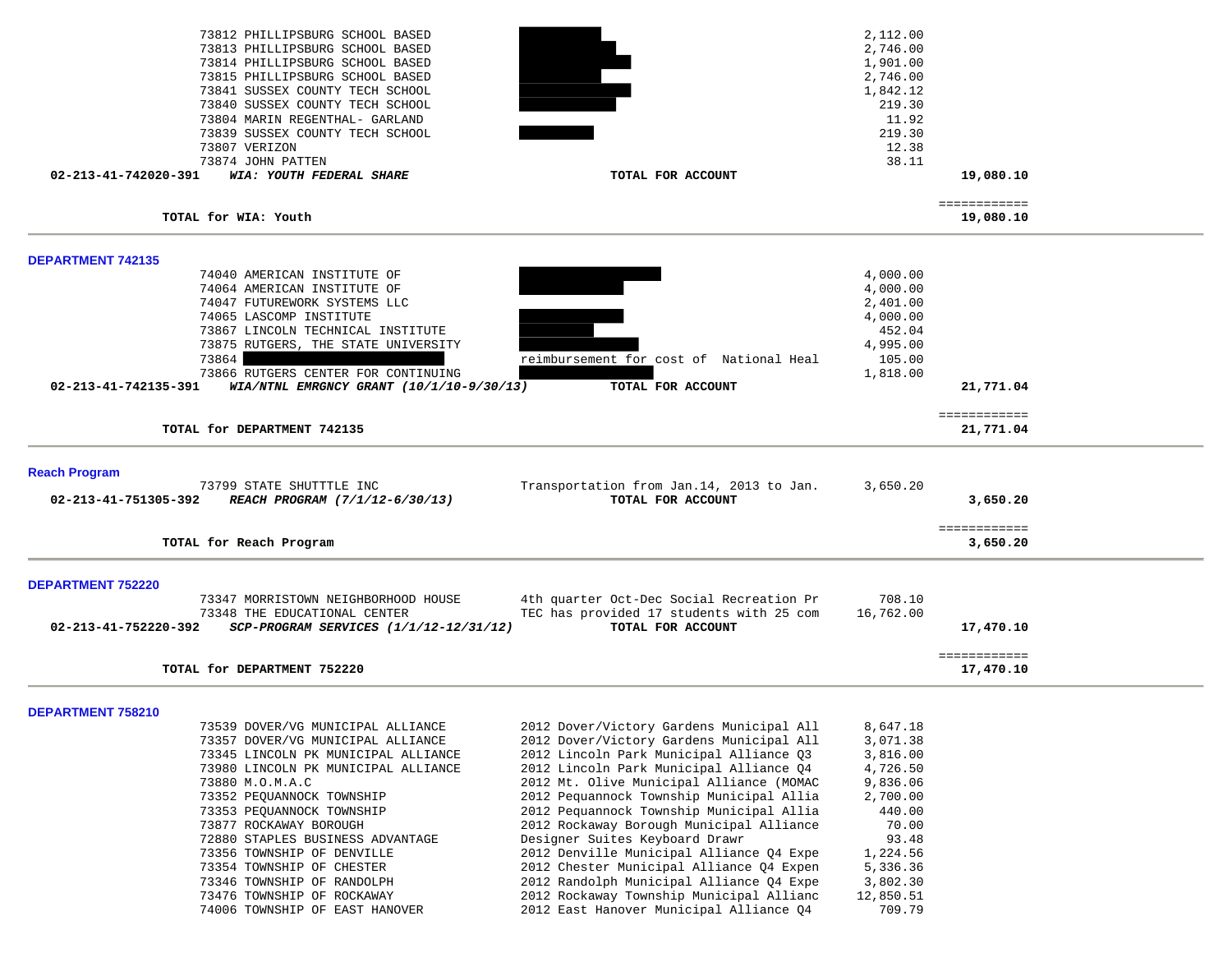| 02-213-41-758210-392                                     | 73977 TOWNSHIP OF ROXBURY<br>73524 WHARTON BORO MUNICIPAL<br>MUNICIPAL ALLIANCE (1/1/12-12/31/12)                                                          | 2012 Roxbury Municipal Alliance Q4 Expen<br>2012 Wharton Municipal Alliance 04 Expen<br>TOTAL FOR ACCOUNT                              | 10,758.91<br>2,486.94        | 70,569.97                 |  |
|----------------------------------------------------------|------------------------------------------------------------------------------------------------------------------------------------------------------------|----------------------------------------------------------------------------------------------------------------------------------------|------------------------------|---------------------------|--|
| 02-213-41-758210-394                                     | 73349 TOWNSHIP OF MONTVILLE<br>73355 TOWNSHIP OF CHESTER<br>MUNICIPAL ALLIANCE (1/1/12-12/31/12)                                                           | 2012 Montville Municipal Alliance Supple<br>2012 Chester Municipal Alliance Suppleme<br>TOTAL FOR ACCOUNT                              | 2,111.86<br>1,850.00         | 3,961.86                  |  |
|                                                          | TOTAL for DEPARTMENT 758210                                                                                                                                |                                                                                                                                        |                              | ============<br>74,531.83 |  |
| <b>DEPARTMENT 771310</b>                                 |                                                                                                                                                            |                                                                                                                                        |                              |                           |  |
| 02-213-41-771310-391                                     | 71414 DELL MARKETING L.P.<br>MULTI-JURISDC TASK FORCE(7/1/12-6/30/13)                                                                                      | OptiPlex 790 Desktop Base, Standard PSU-<br>TOTAL FOR ACCOUNT                                                                          | 1,070.11                     | 1,070.11                  |  |
|                                                          | TOTAL for DEPARTMENT 771310                                                                                                                                |                                                                                                                                        |                              | ============<br>1,070.11  |  |
| <b>MAPS</b>                                              |                                                                                                                                                            |                                                                                                                                        |                              |                           |  |
| 02-213-41-786105-394                                     | 73015 STAPLES BUSINESS ADVANTAGE<br>MAPS (1/1/11 TO 12/31/11)-VOL MATCH                                                                                    | Round stic grip fine blk12, blue12, wipe,<br>TOTAL FOR ACCOUNT                                                                         | 245.70                       | 245.70                    |  |
|                                                          | TOTAL for MAPS                                                                                                                                             |                                                                                                                                        |                              | ============<br>245.70    |  |
| <b>NYS&amp;W Bicycle/Pedestrian Path</b>                 | 73785 THE RBA GROUP INC.                                                                                                                                   | CF#4593 Professional services rendered c                                                                                               | 6,870.46                     |                           |  |
| 02-213-41-790015-391                                     | <b>FEDERAL SHARE</b>                                                                                                                                       | TOTAL FOR ACCOUNT                                                                                                                      |                              | 6,870.46<br>============  |  |
|                                                          | TOTAL for NYS&W Bicycle/Pedestrian Path                                                                                                                    |                                                                                                                                        |                              | 6,870.46                  |  |
| <b>General Operating Support</b><br>02-213-41-860305-392 | 71618 MONTVILLE TWP HISTORICAL<br>71615 MT. OLIVE HISTORICAL SOCIETY<br>GENERAL OPERATING SPPRT(7/1/12-6/30/13)                                            | 2013 RE-GRANT PMT#1 - 80% OF TOTAL AWARD<br>2013 RE-GRANT PMT#1 - 80% OF TOTAL AWARD<br>TOTAL FOR ACCOUNT                              | 1,840.00<br>2,528.00         | 4,368.00                  |  |
|                                                          | TOTAL for General Operating Support                                                                                                                        |                                                                                                                                        |                              | ============<br>4,368.00  |  |
| <b>E-911 Consolidation</b><br>02-213-41-860935-392       | 73278 USA ARCHITECTS PLANNERS &<br>73277 USA ARCHITECTS PLANNERS &<br><b>STATE SHARE</b>                                                                   | Professional Architectural and Engineeri<br>Professional Architectural and Engineeri<br>TOTAL FOR ACCOUNT                              | 10,510.00<br>10,510.00       | 21,020.00                 |  |
|                                                          | TOTAL for E-911 Consolidation                                                                                                                              |                                                                                                                                        |                              | ============<br>21,020.00 |  |
| <b>DEPARTMENT 864175</b><br>02-213-41-864175-391         | 73089 MORRISTOWN & ERIE RAILWAY INC<br>73207 MORRISTOWN & ERIE RAILWAY INC<br>73207 MORRISTOWN & ERIE RAILWAY INC<br>RAILGRDCRSS/2011-COM-7(6/9/11-6/9/12) | Western-Cullen-Hayes for Materials<br>RR Highway Grade Crossing State Highway<br>Erico - Materials (Inv 04103650)<br>TOTAL FOR ACCOUNT | 615.00<br>1,080.00<br>616.00 | 2,311.00                  |  |
|                                                          | TOTAL for DEPARTMENT 864175                                                                                                                                |                                                                                                                                        |                              | ============<br>2,311.00  |  |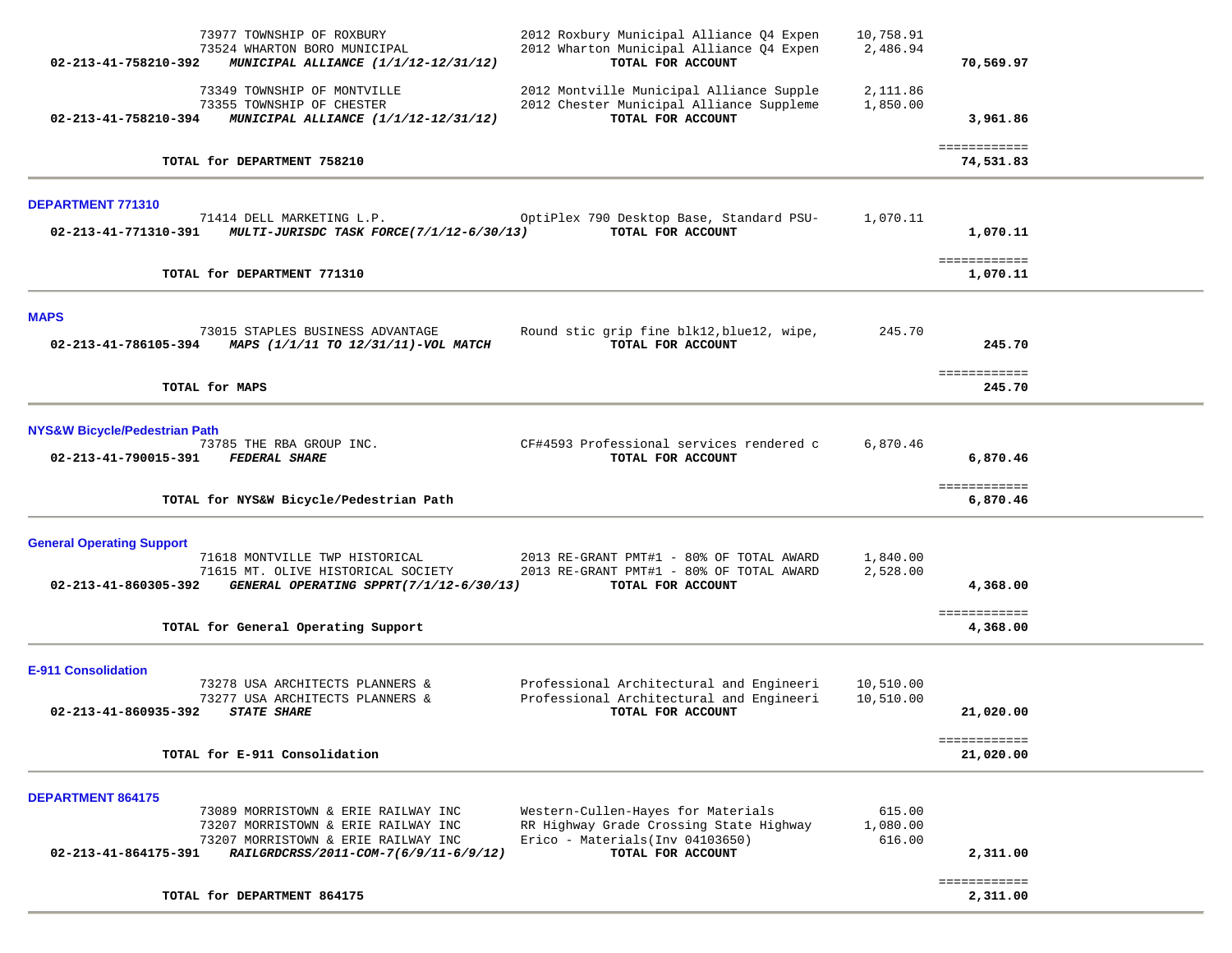### **County Capital**

| 73279 CHERRY WEBER & ASSOC. PC<br>04-216-55-953027-909<br>MISCELLANEOUS - OTHER                                                                                       | Prof Svcs for Construction/Resident Enge<br>TOTAL FOR ACCOUNT                                           | 18,706.30        | 18,706.30                 |
|-----------------------------------------------------------------------------------------------------------------------------------------------------------------------|---------------------------------------------------------------------------------------------------------|------------------|---------------------------|
| TOTAL for Bridge Design & Constr Proj                                                                                                                                 |                                                                                                         |                  | ============<br>18,706.30 |
| <b>Plans/Specs - Greystone</b>                                                                                                                                        |                                                                                                         |                  |                           |
| 74005 THE MUSIAL GROUP PA<br>04-216-55-953105-909<br>MISCELLANEOUS - OTHER                                                                                            | Final Design and Construction Documents<br>TOTAL FOR ACCOUNT                                            | 2,697.50         | 2,697.50                  |
| TOTAL for Plans/Specs - Greystone                                                                                                                                     |                                                                                                         |                  | ============<br>2,697.50  |
| Analy dam condition, rehab dams                                                                                                                                       |                                                                                                         |                  |                           |
| 74034 MORRIS COUNTY PARK COMMISSION                                                                                                                                   | SAFFIN POND                                                                                             | 1,991.00         |                           |
| 74034 MORRIS COUNTY PARK COMMISSION                                                                                                                                   | ANTONUCCI                                                                                               | 1,212.60         |                           |
| 74035 MORRIS COUNTY PARK COMMISSION                                                                                                                                   | LEDDELL'S MILL POND DAM                                                                                 | 224.00<br>928.00 |                           |
| 74035 MORRIS COUNTY PARK COMMISSION<br>74035 MORRIS COUNTY PARK COMMISSION                                                                                            | SAFFIN POND DAM<br>ANTONUCCI                                                                            | 267.64           |                           |
| MISCELLANEOUS - OTHER<br>04-216-55-953113-909                                                                                                                         | TOTAL FOR ACCOUNT                                                                                       |                  | 4,623.24                  |
| TOTAL for Analy dam condition, rehab dams                                                                                                                             |                                                                                                         |                  | ============<br>4,623.24  |
|                                                                                                                                                                       |                                                                                                         |                  |                           |
|                                                                                                                                                                       |                                                                                                         |                  |                           |
|                                                                                                                                                                       |                                                                                                         |                  |                           |
| 73438 THE MUSIAL GROUP PA<br>04-216-55-953146-909<br>MISCELLANEOUS - OTHER                                                                                            | Construction Inspector for Phase 2 Rehab<br>TOTAL FOR ACCOUNT                                           | 3,060.00         | 3,060.00                  |
|                                                                                                                                                                       |                                                                                                         |                  | ============              |
| TOTAL for Renov CentralAveBldg Greystone                                                                                                                              |                                                                                                         |                  | 3,060.00                  |
|                                                                                                                                                                       |                                                                                                         |                  |                           |
| 74000 KELLER & KIRKPATRICK                                                                                                                                            | Replacement of Morris County Bridge. Pro                                                                | 1,040.00         |                           |
| 73997 KELLER & KIRKPATRICK                                                                                                                                            | Morris County Bridge 1400-755 Emmans Roa                                                                | 364.00           |                           |
| 74001 KELLER & KIRKPATRICK<br>04-216-55-953165-909<br>MISCELLANEOUS - OTHER                                                                                           | Construction Inspection-Clerk of the Wor<br>TOTAL FOR ACCOUNT                                           | 2,756.00         | 4,160.00                  |
|                                                                                                                                                                       |                                                                                                         |                  | ============              |
| TOTAL for Road Design/Construction                                                                                                                                    |                                                                                                         |                  | 4,160.00                  |
|                                                                                                                                                                       |                                                                                                         |                  |                           |
| <b>Renov Central AveBldg Greystone</b><br><b>Road Design/Construction</b><br><b>Repl Boiler PublSaf/MedicalSvc</b><br>04-216-55-953171-951<br>BUILDING & IMPROVEMENTS | 74197 LIBERTY MECHANICAL CONTRACTORS, INC CHILLER REPLACEMENT - A&R BLDG/ 03-13-13<br>TOTAL FOR ACCOUNT | 92,807.96        | 92,807.96                 |

### **DEPARTMENT 953193**

|                      | <sup>73787</sup><br><sup>7</sup> EPIC MANAGEMENT INC. | Construction Management Services for the | 38,201.50 |
|----------------------|-------------------------------------------------------|------------------------------------------|-----------|
| 04-216-55-953193-909 | DESIGN/CONSULT COSTS-PUBLICSAFETYCOMPLEX              | TOTAL FOR ACCOUNT                        | 38,201.50 |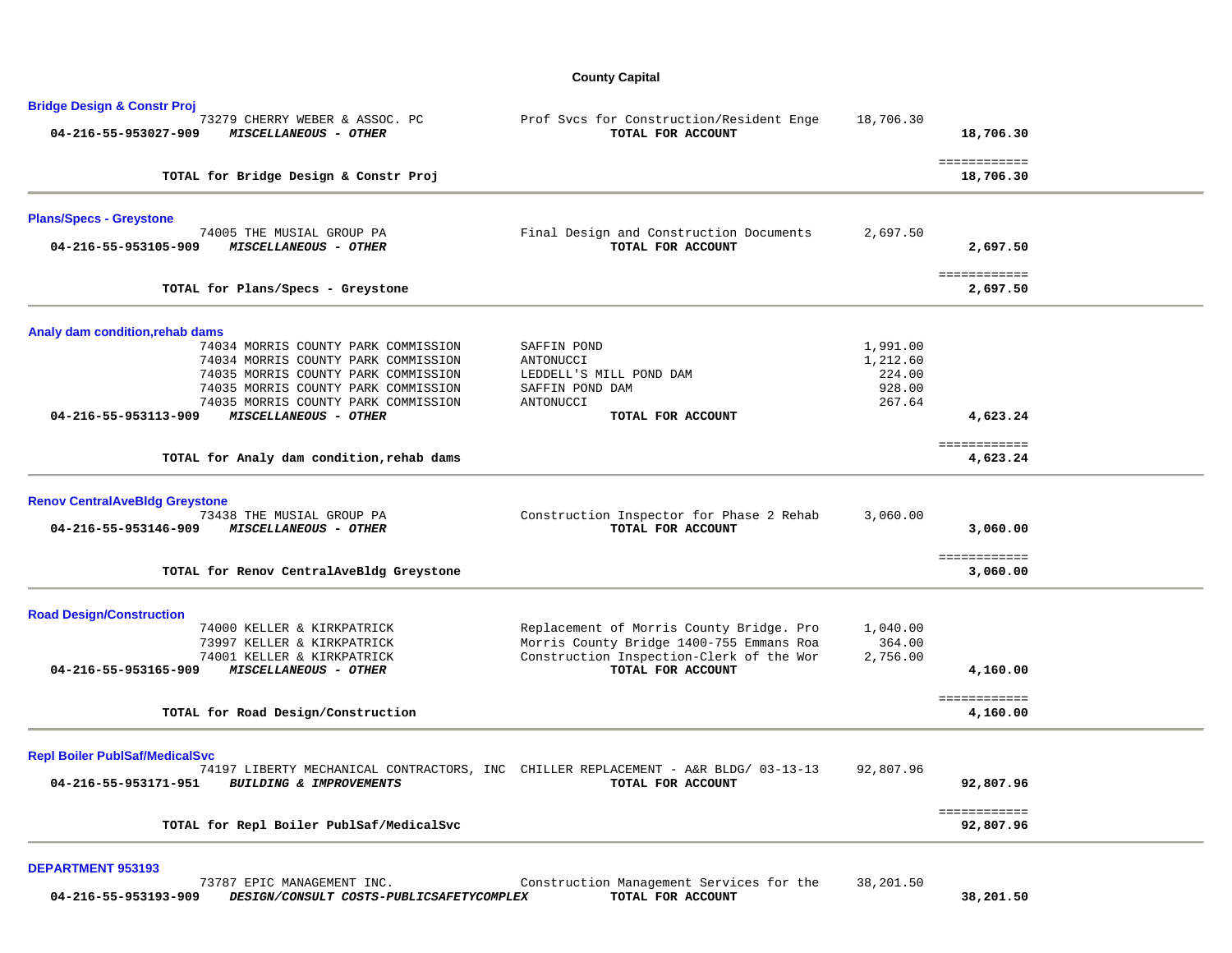| TOTAL for DEPARTMENT 953193                                                                                                                                                                                                                                                                                                                                                                                                                           |                                                         | ============<br>38,201.50 |  |
|-------------------------------------------------------------------------------------------------------------------------------------------------------------------------------------------------------------------------------------------------------------------------------------------------------------------------------------------------------------------------------------------------------------------------------------------------------|---------------------------------------------------------|---------------------------|--|
| DEPARTMENT 953202<br>74077 DIFRANCESCO, BATEMAN, COLEY, YOSPIN LECarpenter/Polyone<br>04-216-55-953202-909 ROAD RESURFACING/CONSTRUCTION/IMPRVMENTS<br>TOTAL FOR ACCOUNT                                                                                                                                                                                                                                                                              | 12.00                                                   | 12.00                     |  |
| TOTAL for DEPARTMENT 953202                                                                                                                                                                                                                                                                                                                                                                                                                           |                                                         | ============<br>12.00     |  |
| <b>DEPARTMENT 953205</b>                                                                                                                                                                                                                                                                                                                                                                                                                              |                                                         |                           |  |
| 73738 DESESA ENGINEERING CO., INC. BOILER REPLACEMENT AT MOTOR SERVICES CEN<br>04-216-55-953205-951 REPLACE HEATING/VENTILATING/AC-VAR FACIL<br>TOTAL FOR ACCOUNT                                                                                                                                                                                                                                                                                     | 24,109.47                                               | 24,109.47                 |  |
| TOTAL for DEPARTMENT 953205                                                                                                                                                                                                                                                                                                                                                                                                                           |                                                         | ============<br>24,109.47 |  |
| <b>DEPARTMENT 953217</b>                                                                                                                                                                                                                                                                                                                                                                                                                              |                                                         |                           |  |
| WO67924/ RE: CH/ 12-12-12<br>73768 TURTLE & HUGHES, INC<br>73768 TURTLE & HUGHES, INC<br>WO67924/ RE: CH/ 12-12-12<br>73768 TURTLE & HUGHES, INC<br>W067924/ RE: CH/ 12-12-12<br>W067924/ RE: CH/ 12-06-12<br>W067924/ RE: CH/ 12-07-12<br>W067924/ RE: CH/ 12-10-12<br>W067924/ RE: CH/ 01-04-13<br>W067924/ RE: CH/ 01-04-13<br>W067924/ RE: CH/ 01-10-13<br>73768 TURTLE & HUGHES, INC<br>73768 TURTLE & HUGHES, INC<br>73768 TURTLE & HUGHES, INC | 140.00<br>42.32<br>270.00<br>269.35<br>540.00<br>558.90 |                           |  |
| 73768 TURTLE & HUGHES, INC<br>73768 TURTLE & HUGHES, INC<br>04-216-55-953217-951 REPLACE LIGHTS/CEILINGTILES-BLDGSGROUNDS<br>TOTAL FOR ACCOUNT                                                                                                                                                                                                                                                                                                        | 810.00<br>210.00                                        | 2,840.57                  |  |
| TOTAL for DEPARTMENT 953217                                                                                                                                                                                                                                                                                                                                                                                                                           |                                                         | ============<br>2,840.57  |  |
| <b>DEPARTMENT 953233</b><br>73999 KELLER & KIRKPATRICK<br>Morris County 1400-694 Woodland Road. Pr<br>04-216-55-953233-909 COUNTY ROADWAY DRAINAGE IMPROVEMENTS<br>TOTAL FOR ACCOUNT                                                                                                                                                                                                                                                                  | 156.00                                                  | 156.00                    |  |
| TOTAL for DEPARTMENT 953233                                                                                                                                                                                                                                                                                                                                                                                                                           |                                                         | ============<br>156.00    |  |
| <b>DEPARTMENT 953234</b><br>74159 CHERRY WEBER & ASSOC. PC<br>PER SETTLEMENT AGREEMENT - SAFFIN POND D                                                                                                                                                                                                                                                                                                                                                | 65,000.00                                               |                           |  |
| 04-216-55-953234-909 ANALYSIS DAM CONDITIONS/REHAB DAMS<br>TOTAL FOR ACCOUNT                                                                                                                                                                                                                                                                                                                                                                          |                                                         | 65,000.00<br>============ |  |
| TOTAL for DEPARTMENT 953234                                                                                                                                                                                                                                                                                                                                                                                                                           |                                                         | 65,000,00                 |  |
| <b>DEPARTMENT 953242</b><br>72898 R.D. SALES DOOR & HARDWARE LLC<br>W067169/ RE: OTA/ 12-21-12<br>04-216-55-953242-951 REPLACE PEDESTRIAN/OVERHDDOORS-BLDGGRNDS<br>TOTAL FOR ACCOUNT                                                                                                                                                                                                                                                                  | 270.00                                                  | 270.00                    |  |
| TOTAL for DEPARTMENT 953242                                                                                                                                                                                                                                                                                                                                                                                                                           |                                                         | ============<br>270.00    |  |
| <b>DEPARTMENT 953264</b>                                                                                                                                                                                                                                                                                                                                                                                                                              |                                                         |                           |  |

 73276 KELLER & KIRKPATRICK Central Park Phase IIProf. Svcs. 12/29/1 6,184.00  **04-216-55-953264-909** *DESIGN/CONSTR CENTRALAVEFIELDS-CENTRALPK* **TOTAL FOR ACCOUNT 6,184.00**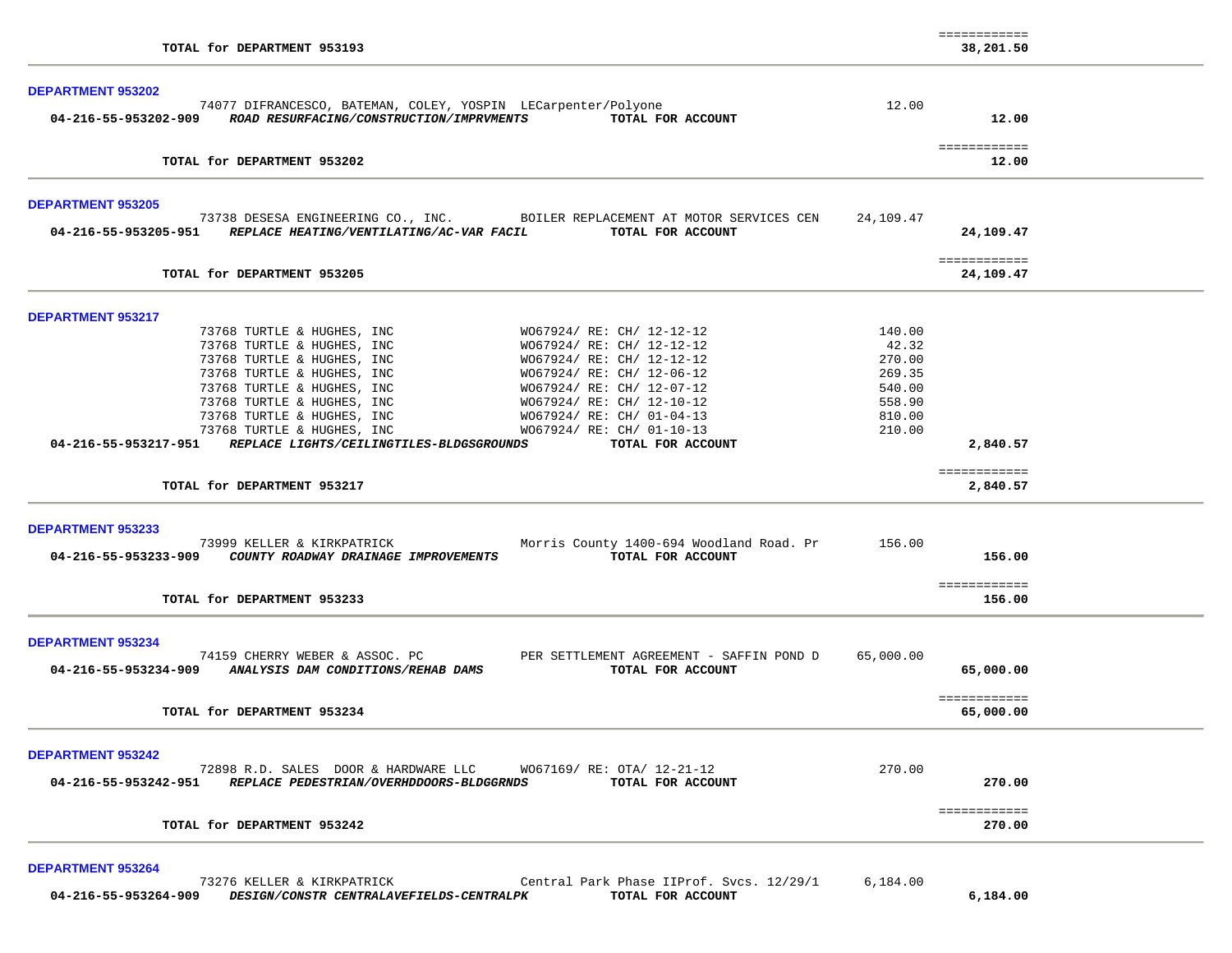| <b>DEPARTMENT 953276</b>                                                                                                                                                                                  |                                                                                                                                                                              |                                   |                                      |  |
|-----------------------------------------------------------------------------------------------------------------------------------------------------------------------------------------------------------|------------------------------------------------------------------------------------------------------------------------------------------------------------------------------|-----------------------------------|--------------------------------------|--|
| 65822 PEIRCE EQUIPMENT CO.<br>04-216-55-953276-957 PURCHASE OF VEHICLES- PUBLIC WORKS                                                                                                                     | 2013 International Model 7500SFA w/vac-c<br>TOTAL FOR ACCOUNT                                                                                                                | 334,584.00                        | 334,584.00                           |  |
| TOTAL for DEPARTMENT 953276                                                                                                                                                                               |                                                                                                                                                                              |                                   | ============<br>334,584.00           |  |
| <b>DEPARTMENT 953291</b><br>73998 D.R. JOHNSON & ASSOCIATES, LLC<br>04-216-55-953291-909    VAR ROADWAY DRAINAGE PROJ - PUBLIC WORKS                                                                      | General Engineering Services for the per<br>TOTAL FOR ACCOUNT                                                                                                                | 2,429.61                          | 2,429.61                             |  |
| TOTAL for DEPARTMENT 953291                                                                                                                                                                               |                                                                                                                                                                              |                                   | ============<br>2,429.61             |  |
| <b>DEPARTMENT 953297</b>                                                                                                                                                                                  |                                                                                                                                                                              |                                   |                                      |  |
| 73738 DESESA ENGINEERING CO., INC.<br>04-216-55-953297-951 VAR BLDG IMPRVMNT/RPLCMENTS-BLGS & GRNDS                                                                                                       | APPLICATION # 2<br>TOTAL FOR ACCOUNT                                                                                                                                         | 18,213.03                         | 18,213.03                            |  |
| TOTAL for DEPARTMENT 953297                                                                                                                                                                               |                                                                                                                                                                              |                                   | ============<br>18,213.03            |  |
| <b>Various Public Works Projects</b><br>73530 SUBURBAN CONSULTING<br>73529 SUBURBAN CONSULTING<br>04-216-55-953728-909<br><i>MISCELLANEOUS - OTHER</i>                                                    | Services for the period of 1/1/13 thorou<br>Services for the period of 1/19/13 throu<br>TOTAL FOR ACCOUNT                                                                    | 2,432.50<br>600.00                | 3,032.50                             |  |
| TOTAL for Various Public Works Projects                                                                                                                                                                   |                                                                                                                                                                              |                                   | ============<br>3,032.50             |  |
| <b>Various Public Works Project</b><br>73162 R.S. KNAPP CO. INC.<br>04-216-55-953793-909<br><b>MISCELLANEOUS - OTHER</b>                                                                                  | Plans & Specs for Bride No. 1196<br>TOTAL FOR ACCOUNT                                                                                                                        | 1,225.25                          | 1,225.25                             |  |
| TOTAL for Various Public Works Project                                                                                                                                                                    |                                                                                                                                                                              |                                   | ============<br>1,225.25             |  |
| <b>Cty Bridge Design &amp; Constructi</b><br>74003 KELLER & KIRKPATRICK<br>74004 KELLER & KIRKPATRICK<br><i>MISCELLANEOUS - OTHER</i><br>04-216-55-953975-909<br>TOTAL for Cty Bridge Design & Constructi | Morris County Bridge-Kinnelon Road. Prof<br>West Central Avenue-Wharton. Prof Svcs.<br>TOTAL FOR ACCOUNT                                                                     | 468.00<br>1,144.00                | 1,612.00<br>============<br>1,612.00 |  |
| <b>Acq Ballistic Microscope CIS</b><br>72505 GRAINGER<br>72504 CHEAPER THAN DIRT!<br>72504 CHEAPER THAN DIRT!<br>72504 CHEAPER THAN DIRT!<br>04-216-55-954169-956<br>MACHINERY & EQUIPMENT                | OHAUS Dgtl Hnd Hld Balance, SS Pltfrm, 5<br>Howard Leight Impact Sport Earmuff Green<br>Allen Deluxe Cleaning Kit 60 Pieces Alum<br>SHIPPING & HANDLING<br>TOTAL FOR ACCOUNT | 49.26<br>147.57<br>76.68<br>16.50 | 290.01                               |  |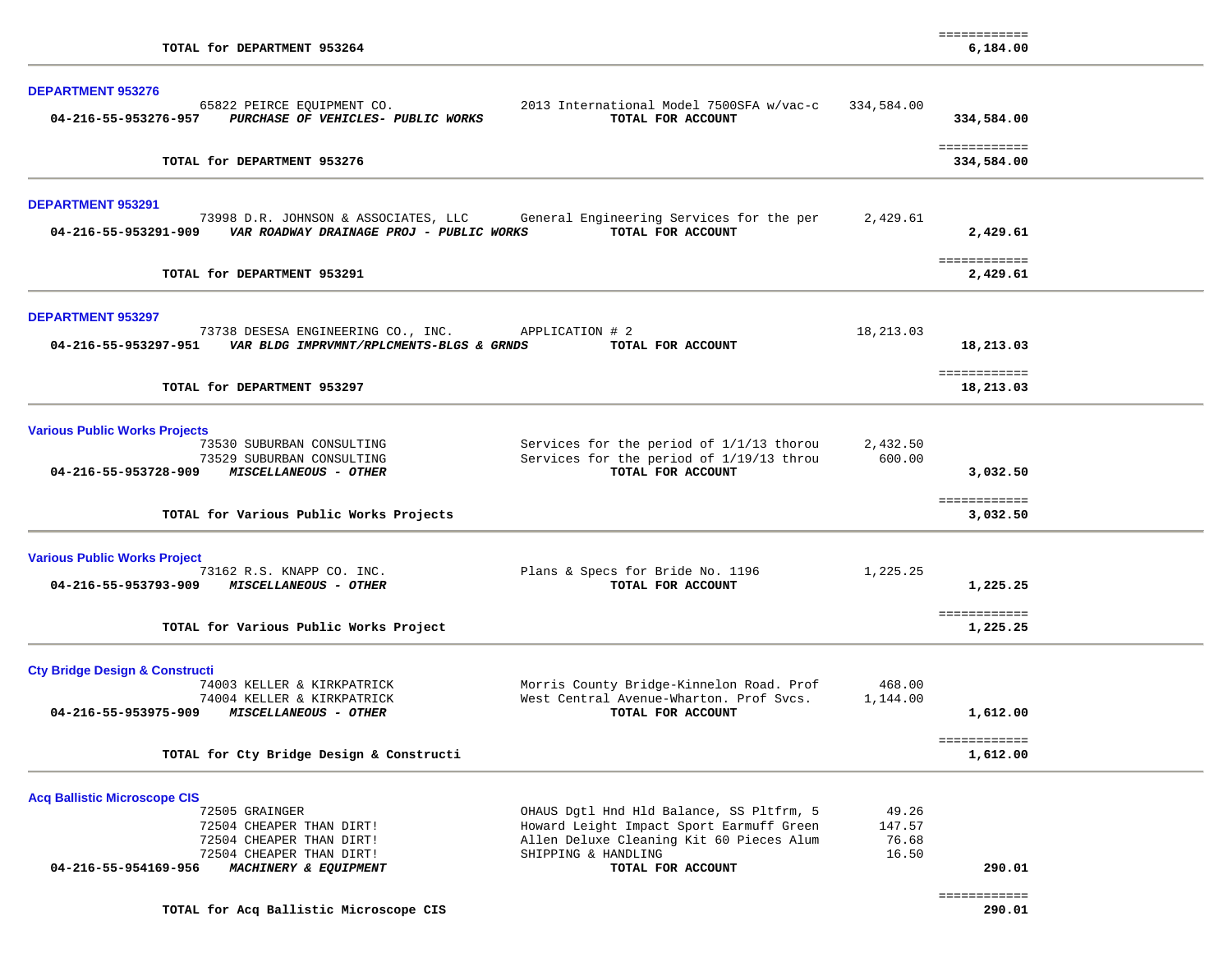| <b>DEPARTMENT 954200</b> |                                                                |                                               |                 |                           |  |
|--------------------------|----------------------------------------------------------------|-----------------------------------------------|-----------------|---------------------------|--|
|                          | 71657 P.C. RICHARD & SON                                       | Sharp Flat Panel Television #LC80LE632UN      | 3,850.00        |                           |  |
|                          | 71657 P.C. RICHARD & SON                                       | Samsung Flat Panel Television #UN46ES800      | 1,998.91        |                           |  |
|                          | 71657 P.C. RICHARD & SON                                       | Sony Flat Panel Television #KDL42EX440        | 1,159.82        |                           |  |
|                          | 71657 P.C. RICHARD & SON                                       | Samsung Flat Panel Television #UN32EH400      | 298.91          |                           |  |
|                          | 71657 P.C. RICHARD & SON                                       | GE Dryer #DCVH480EKWW                         | 870.00          |                           |  |
|                          | 71657 P.C. RICHARD & SON                                       | GE Washer Washer #WCVH4800KWW                 | 870.00          |                           |  |
|                          | 71657 P.C. RICHARD & SON                                       | Hardware - #INSFLATDL40+, #INSFLATDEL         | 245.00          |                           |  |
|                          | 71657 P.C. RICHARD & SON                                       | (10) TV Wall Mounts                           | 780.00          |                           |  |
|                          | 71657 P.C. RICHARD & SON                                       | Generation Video Accessory                    | 115.00<br>35.00 |                           |  |
|                          | 71657 P.C. RICHARD & SON<br>71657 P.C. RICHARD & SON           | General Electric Washer Accessory<br>Delivery | 95.80           |                           |  |
|                          | 04-216-55-954200-956 ACQ SHELVE/LADDER/FRIDGE/FREEZER-SHERIFF  | TOTAL FOR ACCOUNT                             |                 | 10,318.44                 |  |
|                          |                                                                |                                               |                 | ============              |  |
|                          | TOTAL for DEPARTMENT 954200                                    |                                               |                 | 10,318.44                 |  |
| <b>DEPARTMENT 955268</b> |                                                                |                                               |                 |                           |  |
|                          | 73114 HB & HS, INC.                                            | Slings, 12/7/2012                             | 2,031.95        |                           |  |
|                          | 73114 HB & HS, INC.                                            | Slings, 12/13/2012                            | 581.95          |                           |  |
|                          | 04-216-55-955268-951    VARIOUS HEALTH/LIFE SAFETY UPGRADES-MV | TOTAL FOR ACCOUNT                             |                 | 2,613.90                  |  |
|                          |                                                                |                                               |                 | ============              |  |
|                          | TOTAL for DEPARTMENT 955268                                    |                                               |                 | 2,613.90                  |  |
| <b>DEPARTMENT 962231</b> |                                                                |                                               |                 |                           |  |
|                          | 70551 DELL MARKETING L.P.                                      | KACE SERVICE DESK TRAINING                    | 12,500.00       |                           |  |
|                          | 04-216-55-962231-909 ACQ NEW & REPLACEMENT COMPUTERS FOR IT    | TOTAL FOR ACCOUNT                             |                 | 12,500.00                 |  |
|                          | 72411 APPLE INC                                                | Apple iPad w/ Retina Display                  | 2,097.00        |                           |  |
|                          | 72408 COMPUTER CABLE & CONNECTOR CO                            | Fiber & CAT5E Cables                          | 846.42          |                           |  |
|                          | 71005 DELL MARKETING L.P.                                      | WD5000AZRX-500GB Int HD                       | 367.14          |                           |  |
|                          | 73252 NICHOLAS MICCHELLI                                       | ZAGG Folio iPad Case with KB                  | 259.98          |                           |  |
|                          | 70990 STAPLES BUSINESS ADVANTAGE                               | Linksys USB Ethernet Card                     | 39.99           |                           |  |
|                          | 04-216-55-962231-955 ACQ NEW & REPLACEMENT COMPUTERS FOR IT    | TOTAL FOR ACCOUNT                             |                 | 3,610.53                  |  |
|                          | TOTAL for DEPARTMENT 962231                                    |                                               |                 | ============<br>16,110.53 |  |
|                          |                                                                |                                               |                 |                           |  |
| <b>DEPARTMENT 969261</b> |                                                                |                                               |                 |                           |  |
|                          | 73364 COUNTY COLLEGE OF MORRIS                                 | VOGEL, CHAIT, COLLINS & SCHNEIDER (48140) (   | 1,908.00        |                           |  |
|                          | 73298 COUNTY COLLEGE OF MORRIS                                 | RBA GROUP (48140)--LEARNING RESOURCE CEN      | 25,525.00       |                           |  |
|                          | 73298 COUNTY COLLEGE OF MORRIS                                 | RBA GROUP (48140) - RE: LEARNING RESOURC      | 56,155.00       |                           |  |
|                          | 73298 COUNTY COLLEGE OF MORRIS                                 | RBA GROUP (48140) -- RE: LEARNING RESOURC     | 2,046.00        |                           |  |
| 04-216-55-969261-909     | RENOV & IMPROVMNT TO ACADEMIC BLGS AT CCM                      | TOTAL FOR ACCOUNT                             |                 | 85,634.00                 |  |
|                          | 73364 COUNTY COLLEGE OF MORRIS                                 | A&K CONTRACTING GROUP, LLC (SEE ATTACHED      | 392.00          |                           |  |
|                          | 73298 COUNTY COLLEGE OF MORRIS                                 | SNOWS GLASS & MIRROR (48141)--INSTALLATI      | 6, 262, 00      |                           |  |
|                          | 73298 COUNTY COLLEGE OF MORRIS                                 | ROBERT GRIGGS PLUMBING (48141) -- INSTAL      | 6,550.00        |                           |  |
|                          | 04-216-55-969261-951 RENOV & IMPROVMNT TO ACADEMIC BLGS AT CCM | TOTAL FOR ACCOUNT                             |                 | 13,204.00                 |  |
|                          | TOTAL for DEPARTMENT 969261                                    |                                               |                 | ============<br>98,838.00 |  |
|                          |                                                                |                                               |                 |                           |  |

**DEPARTMENT 969283** 

 73382 COUNTY COLLEGE OF MORRIS EXPENDITURES RE: MAJOR REPAIRS AND RESTO 41,850.00 73299 COUNTY COLLEGE OF MORRIS EI ASSOCIATES, ARCHITECTS RE: TRUKMANN'S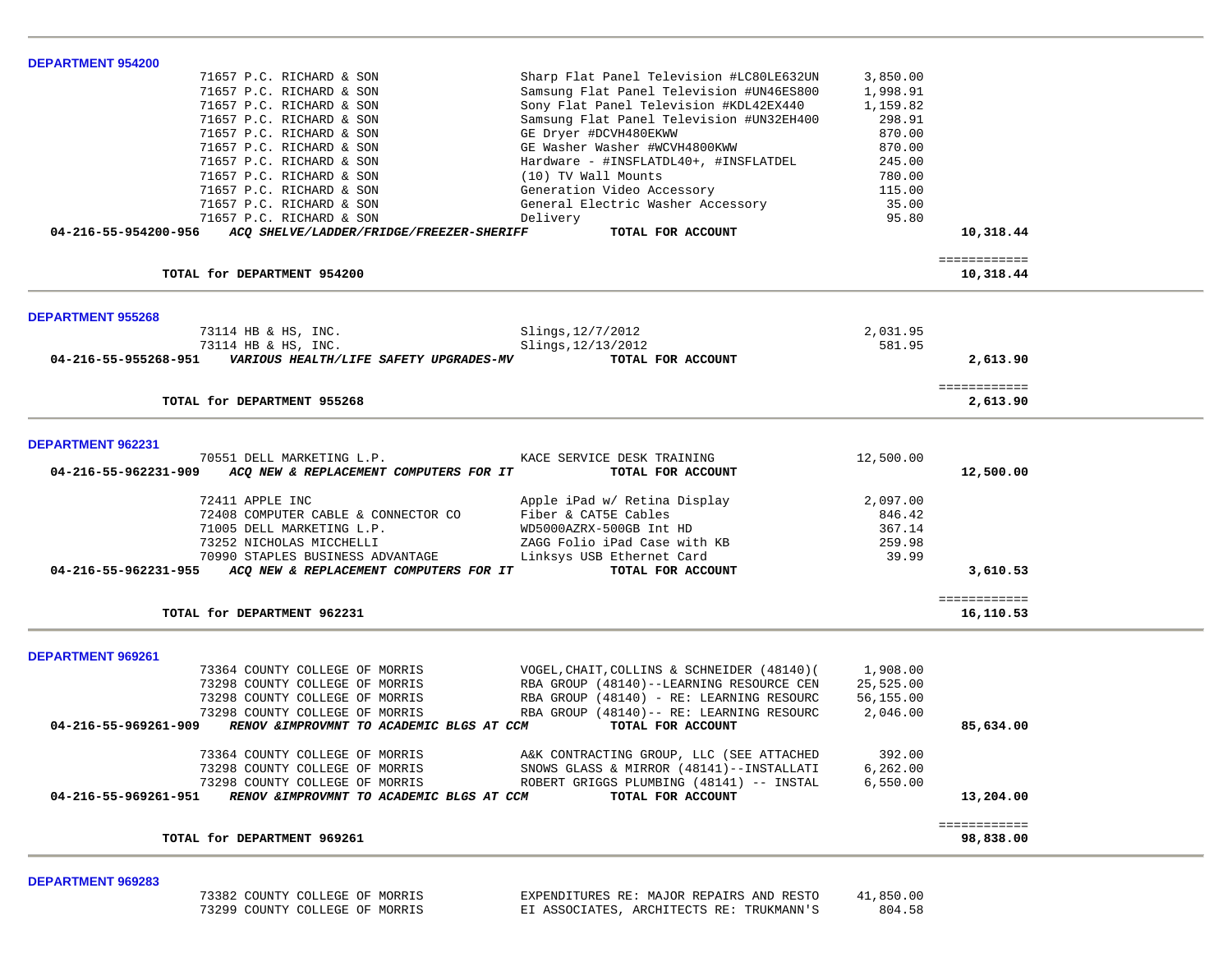TOTAL for DEPARTMENT 969283

 ============ 42,654.58

### **Dedicated Trust**

| <b>Tax Board</b>                                                                        |                                                           |           |                           |
|-----------------------------------------------------------------------------------------|-----------------------------------------------------------|-----------|---------------------------|
| 71674 OFFICE TEAM                                                                       | Professional services w/e 12/28/12                        | 506.52    |                           |
| 71674 OFFICE TEAM                                                                       | Professional services w/e 1/4/13                          | 506.52    |                           |
| 71674 OFFICE TEAM                                                                       | Professional services w/e 1/11/13                         | 633.15    |                           |
| 66587 BERNARD TYSON                                                                     | Mileage Parsippany-Cape May                               | 63.00     |                           |
| 66587 BERNARD TYSON                                                                     | Mileage Parsippany-Cape May                               | 63.00     |                           |
| 66587 BERNARD TYSON                                                                     | Tolls                                                     | 13.50     |                           |
| 13-290-56-577101-888<br>TAX BOARD                                                       | TOTAL FOR ACCOUNT                                         |           | 1,785.69                  |
| TOTAL for Tax Board                                                                     |                                                           |           | ============<br>1,785.69  |
| <b>Personal Attendant Services</b>                                                      |                                                           |           |                           |
| 73490 CHRISTOPHER N. RAPICANO                                                           | Annual reassessment, serviced 1/10/13 K                   | 50.00     |                           |
| 73489 JACQUELINE LEACH                                                                  | aNNUAL REASSESSMENT SERVICED 1/14/13 F.R                  | 50.00     |                           |
| 73489 JACQUELINE LEACH                                                                  | aAnnual Reassessment serviced 1/14/13 T.                  | 50.00     |                           |
| 13-290-56-577901-888<br>PERSONAL ATTENDANT SERVICES                                     | TOTAL FOR ACCOUNT                                         |           | 150.00                    |
|                                                                                         |                                                           |           |                           |
|                                                                                         |                                                           |           | ============              |
| TOTAL for Personal Attendant Services                                                   |                                                           |           | 150.00                    |
| <b>DEPARTMENT 578001</b>                                                                |                                                           |           |                           |
| 74402 COUNTY OF MORRIS                                                                  | RMB CURRENT FOR COMPENSATED ABSENCES                      | 42,232.71 |                           |
| 13-290-56-578001-888<br>ACCUMULATED ABSENCES                                            | TOTAL FOR ACCOUNT                                         |           | 42,232.71                 |
|                                                                                         |                                                           |           |                           |
| TOTAL for DEPARTMENT 578001                                                             |                                                           |           | ============<br>42,232.71 |
|                                                                                         |                                                           |           |                           |
| <b>County Clerk \$1.00 Fund</b><br>72794 MONMOUTH COUNTY CLERKS                         | maintenance coverage on the portal DSMS.                  | 24,713.00 |                           |
| COUNTY CLERK \$1.00 FUND<br>13-290-56-578401-888                                        | TOTAL FOR ACCOUNT                                         |           | 24,713.00                 |
|                                                                                         |                                                           |           |                           |
| TOTAL for County Clerk \$1.00 Fund                                                      |                                                           |           | ============<br>24,713.00 |
|                                                                                         |                                                           |           |                           |
| <b>Dedicated Open Space Taxes</b>                                                       |                                                           |           |                           |
| 73312 MORRIS COUNTY PARK COMMISSION                                                     | Reimbursement Open Space Legal Expenses                   | 336.00    |                           |
| 73312 MORRIS COUNTY PARK COMMISSION                                                     | St. James Easement                                        | 387.52    |                           |
| 73312 MORRIS COUNTY PARK COMMISSION                                                     | Bayer Site Remediation                                    | 208.00    |                           |
| 73312 MORRIS COUNTY PARK COMMISSION                                                     | Dock/Deer Lake                                            | 208.00    |                           |
| 73197 M.C. MUA                                                                          | Legal Costs - Primrose Farm Estates                       | 286.00    |                           |
| 73197 M.C. MUA                                                                          | Legal Costs - MCMUA to County of Morris                   | 1,672.00  |                           |
| 73154 NORMAN J GOLDBERG, INC.                                                           | Property Appraisal Passaic-Gareau Parcel                  | 2,500.00  |                           |
| 73148 STAPLES BUSINESS ADVANTAGE                                                        | OSTF Supplies - Premium Covers                            | 35.52     |                           |
| 73148 STAPLES BUSINESS ADVANTAGE                                                        | OSTF Supplies - Classification Folders                    | 39.84     |                           |
| 73151 VAN CLEEF ENGINEERING ASSOC                                                       | Conservation Easement, St. James Propert                  | 2,000.00  |                           |
| 73151 VAN CLEEF ENGINEERING ASSOC                                                       |                                                           | 500.00    |                           |
| 74282 CENTRAL JERSEY TITLE CO INC<br>13-290-56-580550-888<br>DEDICATED OPEN SPACE TAXES | Easement Searches - Howells Property<br>TOTAL FOR ACCOUNT | 154.00    | 8,326.88                  |